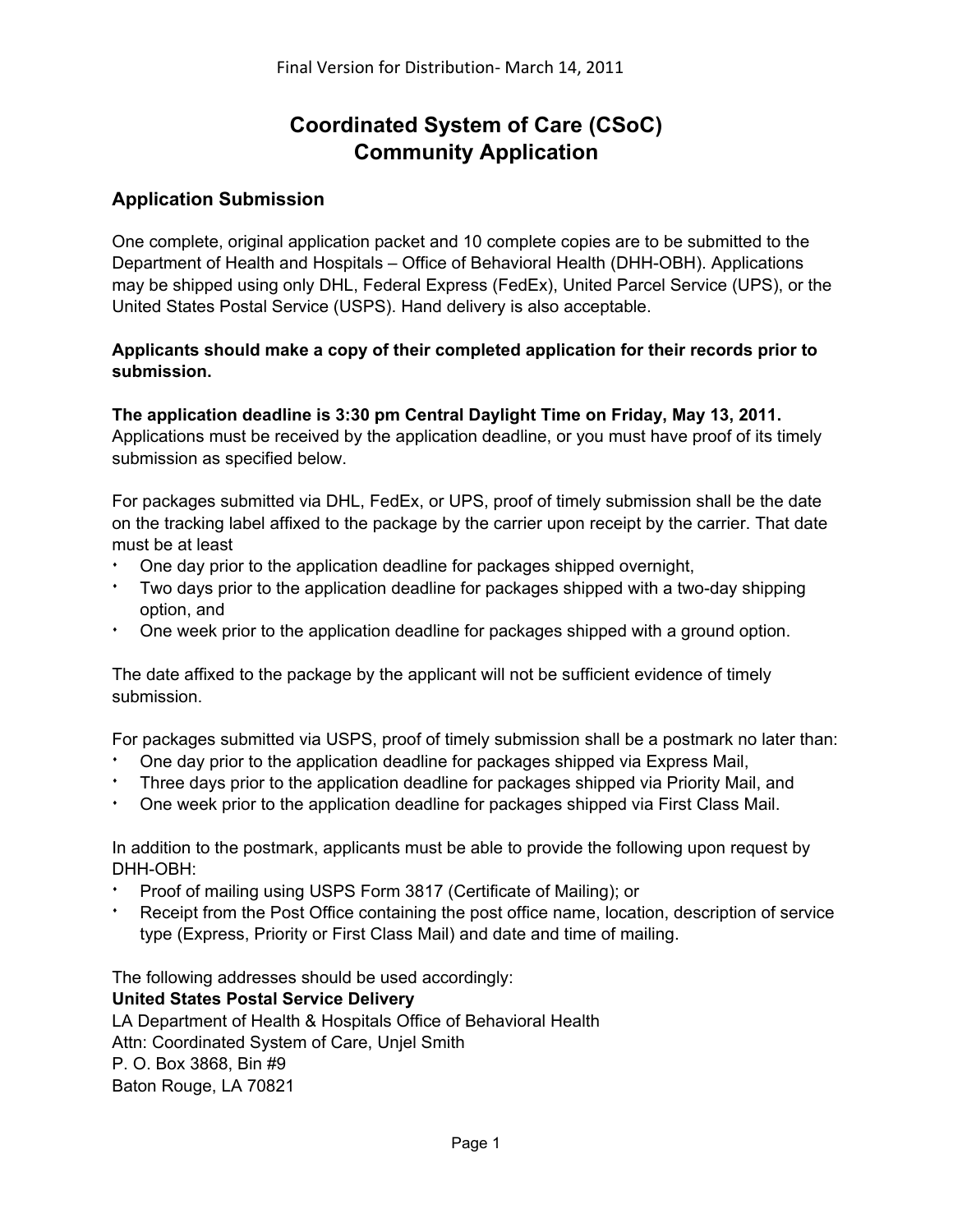#### **DHL, FedEx, UPS or Hand Delivery**

LA Department of Health & Hospitals Office of Behavioral Health Attn: Coordinated System of Care, Unjel Smith 628 N. 4th Street, 4th Floor Baton Rouge, LA 70802 If you require a phone number for delivery, you may use (225) 342-2540. Agencies will be notified by e-mail that their application has been received.

**Late applications will not be considered for review.** Please remember that mail sent to government facilities undergoes a security screening prior to delivery. Allow sufficient time for your package to be delivered. If an application is mailed to a location or office (including room number) that is not designated for receipt of the application, and that results in the designated office not receiving your application in accordance with the requirements for timely submission, it will cause the application to be considered late and ineligible for review.

**It is essential to provide accurate contact information for the applicant's primary contact person.** Changes in contact information (name, address, email address, phone and fax numbers) must be updated and provided to the DHH-OBH immediately. The Departments will bear no responsibility for undeliverable correspondence or an inability to make contact based on inaccurate contact information provided by applicants.

**Applications sent by facsimile or electronic mail will not be accepted or considered for review. Incomplete applications will not be considered for review.** OBH is not responsible for incomplete applications and will return to the applicant any application that does not include all items listed on the Application Checklist.

## **Applications submitted by programs and/or agencies listed on the "DHH Banned from Business List" will not be considered for review.**

**Submission of an application packet does not indicate approval to participate in the Coordinated System of Care (CSoC).** All completed packets submitted by the deadline will be reviewed. In addition to the application packet, applying communities may also *be required to provide an on-site presentation*. The cumulative scores of the application packet and on-site presentations will be used to determine which communities will be selected to participate in the initial implementation phase.

**An "Intent to Apply" must be communicated to DHH-OBH by March 25, 2011,** via email to CSoC.HelpDesk@la.gov. The email must include the following:

- Specification of the region for which your group intends to apply and
- Contact information (name, address, email address, phone and fax numbers) for the person responsible for communication with DHH-OBH regarding the application during the application development period (updates to the contact information during the application development period should be sent to CSoC.HelpDesk@la.gov).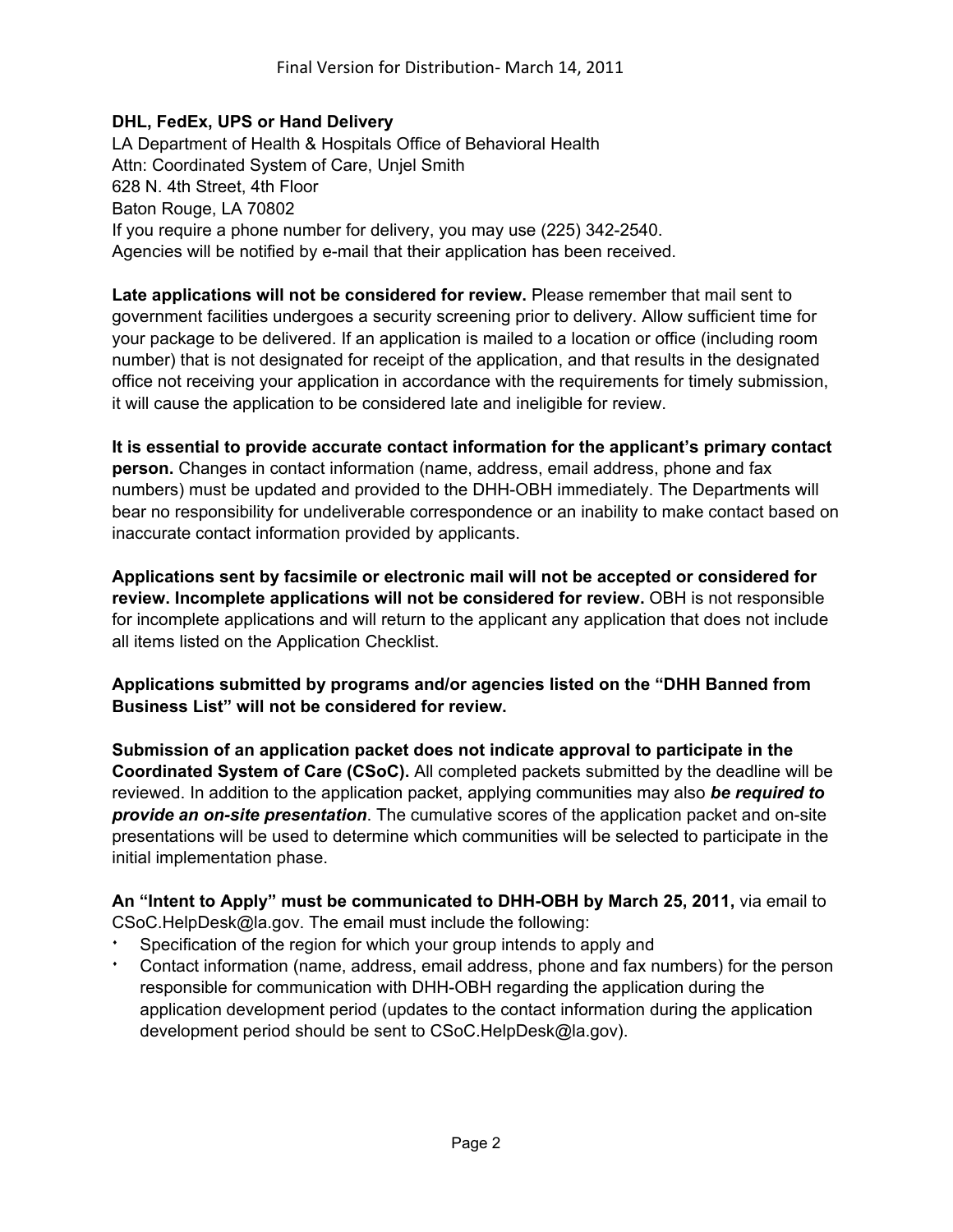## **Application Format Requirements**

Application narrative in response to Section 2 of the RFA cannot exceed 30 pages in total, including any attachments, charts, graphs, footnotes, etc. The narrative should be typed single space using Arial 11 font with one inch margins (left, right, top, and bottom). In your response, please only include the headers and questions in *bold italics* from Section 2 of the RFA in order to help reviewers of your response know the questions to which you are responding. In order to ensure that you have sufficient space in which to answer these questions within the prescribed page limits, please do not repeat more of the content from this section in your response. Include only the headers and questions in *bold italics*.

Application forms provided in the RFA (including the proposal checklist and acceptance forms) and letters of support do not count within the maximum page count.

| <b>EVENT</b>                                                                                                                                                                                | <b>DATE</b>                              |
|---------------------------------------------------------------------------------------------------------------------------------------------------------------------------------------------|------------------------------------------|
| <b>Distribution of Application Packet to Communities</b>                                                                                                                                    | <b>March 11, 2011</b>                    |
| <b>Technical Assistance Initial Kick-Off Meeting for</b><br><b>Communities Intending to Respond to RFA</b><br>DHH Bienville Building, 628 N 4th Street, Baton Rouge, LA,<br><b>Room 118</b> | <b>March 15, 2011</b><br>9:00 to 12:30pm |
| <b>Weekly Technical Assistance Webinars Begin</b><br>Every Wednesday, 1:00 to 3:00 pm<br>Dial in and conferencing instructions will be posted at the CSoC<br>website (www.dcfs.la.gov/csoc) | <b>March 23, 2011</b><br>1:00 to 3:00 pm |
| "Intent to Apply" Email Due Date                                                                                                                                                            | <b>March 25, 2011</b>                    |
| <b>Final Weekly Technical Assistance Webinar AND</b><br><b>Deadline for Final Submission of Questions</b>                                                                                   | May 4, 2011                              |
| <b>Responses Received</b>                                                                                                                                                                   | May 13, 2011<br>3:30 pm CDT              |
| <b>Initial Evaluation of Responses</b>                                                                                                                                                      | May 27, 2011                             |
| <b>Presentation by Responders</b>                                                                                                                                                           | <b>June 3, 2011</b>                      |
| <b>Final Evaluation of Responses</b>                                                                                                                                                        | <b>June 10, 2011</b>                     |
| <b>Announcement of Awards</b>                                                                                                                                                               | <b>June 16, 2011</b>                     |
| <b>CSoC Launch Date</b>                                                                                                                                                                     | <b>January 1, 2012</b>                   |

## **Sequence of Events**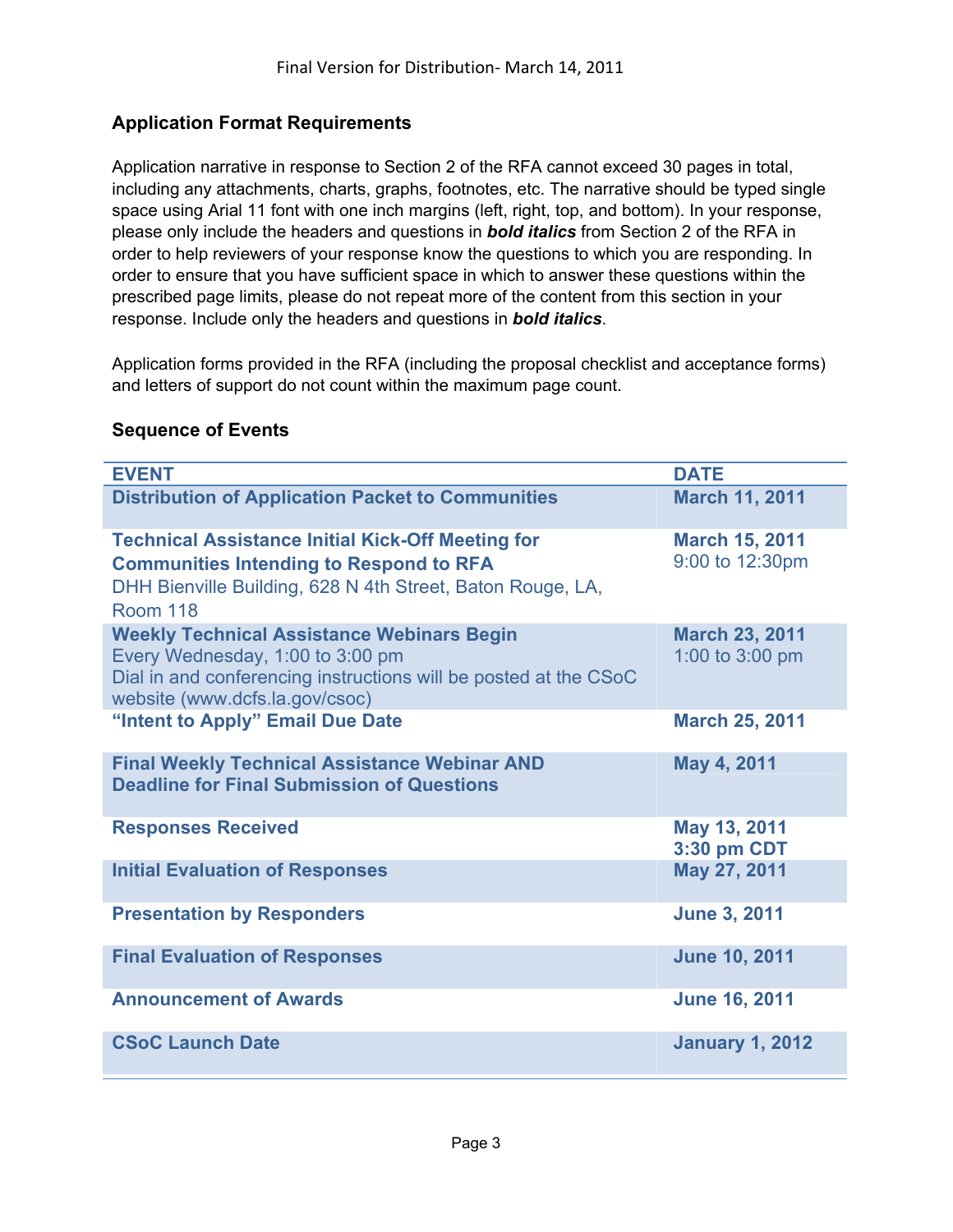This Request for Applications (RFA) consists of five sections:

- 1. Background Information to help the applicant understand the purpose of the RFA and the State's intent to develop a Coordinated System of Care (CSoC),
- 2. Questions regarding the applicant's general readiness and capacity to implement a CSoC,
- 3. General requirements for the implementation of a Wraparound Agency and Family Support Organization,
- 4. Questions regarding the applicant's specific capacity to implement a Wraparound Agency as part of the CSoC, and
- 5. Questions regarding the applicant's specific capacity to implement a Family Support Organization.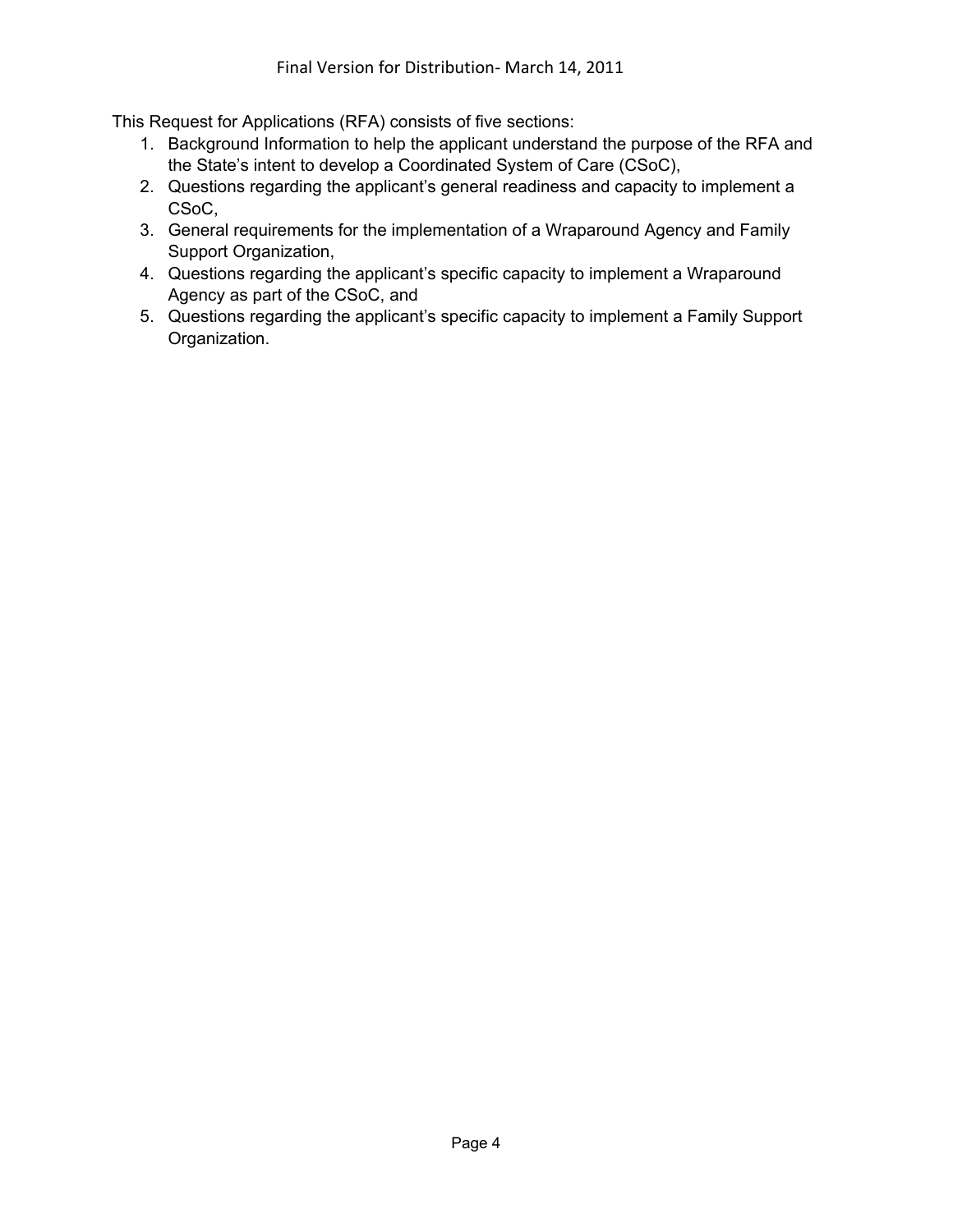# **Glossary of Key Terms and Acronyms**

**Age of Majority:** Louisiana Civil Code, Article 29, provides that majority is attained upon reaching the age of eighteen years.

**BH:** Behavioral Health

**BHSF:** Bureau of Health Services Financing, Department of Health and Hospitals

**CANS – Child and Adolescent Needs and Strengths:** The CANS is a multi-purpose tool developed for children's services to support decision making, including level of care and service planning, to facilitate quality improvement initiatives, and to allow for the monitoring of outcomes of services<sup>[1](#page-4-0)</sup>

**CASSP:** Child and Adolescent Service System Program

**CFR:** Code of Federal Regulations

**CFT:** Child and Family Team

**CMS:** Centers for Medicare and Medicaid Services

**COD:** Co-Occurring Disorders of substance-related and mental disorders. Clients said to have COD have one or more substance-related disorders as well as one or more mental disorders.

**CommunityCARE Program:** System of comprehensive health care based on a Primary Care Case Management (PCCM) model operated as a State plan option in Louisiana. Primary care physicians receive a monthly management fee in addition to the fee for service payment to coordinate their member's healthcare.

**CSoC – Coordinated System of Care:** This is an evidence based model that is part of a national movement to develop family- and youth-driven care and keep children at home, in school, and out of the child welfare and juvenile justice system.

**CSoC Eligible:** Children and youth eligible for services under the CSoC, regardless of Medicaid eligibility.

**Covered Individuals:** Persons who are eligible for Medicaid

**DCFS:** Department of Children and Family Services

**DHH:** Department of Health and Hospitals

**DOE: Department of Education** 

 $\overline{a}$ 

<span id="page-4-0"></span><sup>&</sup>lt;sup>1</sup> http://www.praedfoundation.org/About%20the%20CANS.html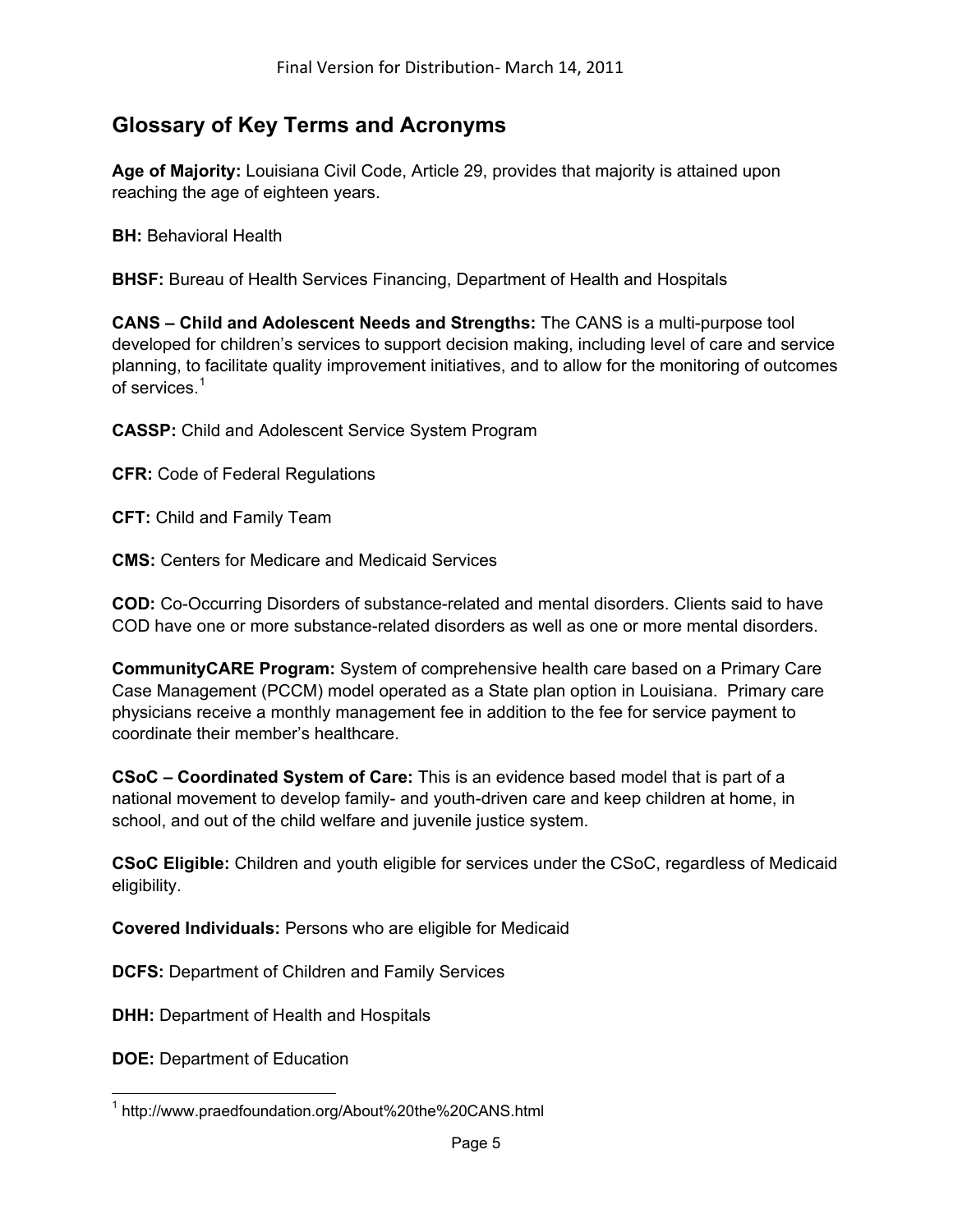**EBP:** Evidence Based Practice

**Eligible:** An individual qualified to receive Medicaid funded services

**ELMHS:** Eastern Louisiana Mental Health System

**Enrollee:** A person who is qualified for Medicaid and whose application has been approved but who may or may not be receiving services

**EPSDT:** Early and Periodic Screening, Diagnosis, and Treatment

**Family:** For the purpose of the CSoC, family is defined as the primary care giving unit and is inclusive of the wide diversity of primary care giving units in our culture. Family is a biological, adoptive or self-created unit of people residing together consisting of adult(s) and/or child(ren), with adult(s) performing duties of parenthood for the child(ren). Persons within this unit share bonds, culture, practices and a significant relationship. Biological parents, siblings and others with significant attachment to the individual living outside the home are included in the definition of family. For the purposes of the family support and training service, "family" is defined as the persons who live with or provide care to a person served on the waiver, and may include a parent, spouse, sibling, children, relatives, grandparents, guardians, foster parents or others with significant attachment to the individual.

**FFS:** Fee-for-Service

**FERPA:** Federal Educational Right to Privacy Act

**FSO: Family Support Organization** 

**HCBS:** Home and Community Based Services

**HIPAA**: Health Insurance Portability and Accountability Act

**IDEA:** Individuals with Disabilities Education Act

**ISP:** Individualized Service Plan

**IT:** Information Technology

**JLCB:** Joint Legislative Committee on the Budget

**LEA:** Local Education Agency

**LGE:** Local Governing Entities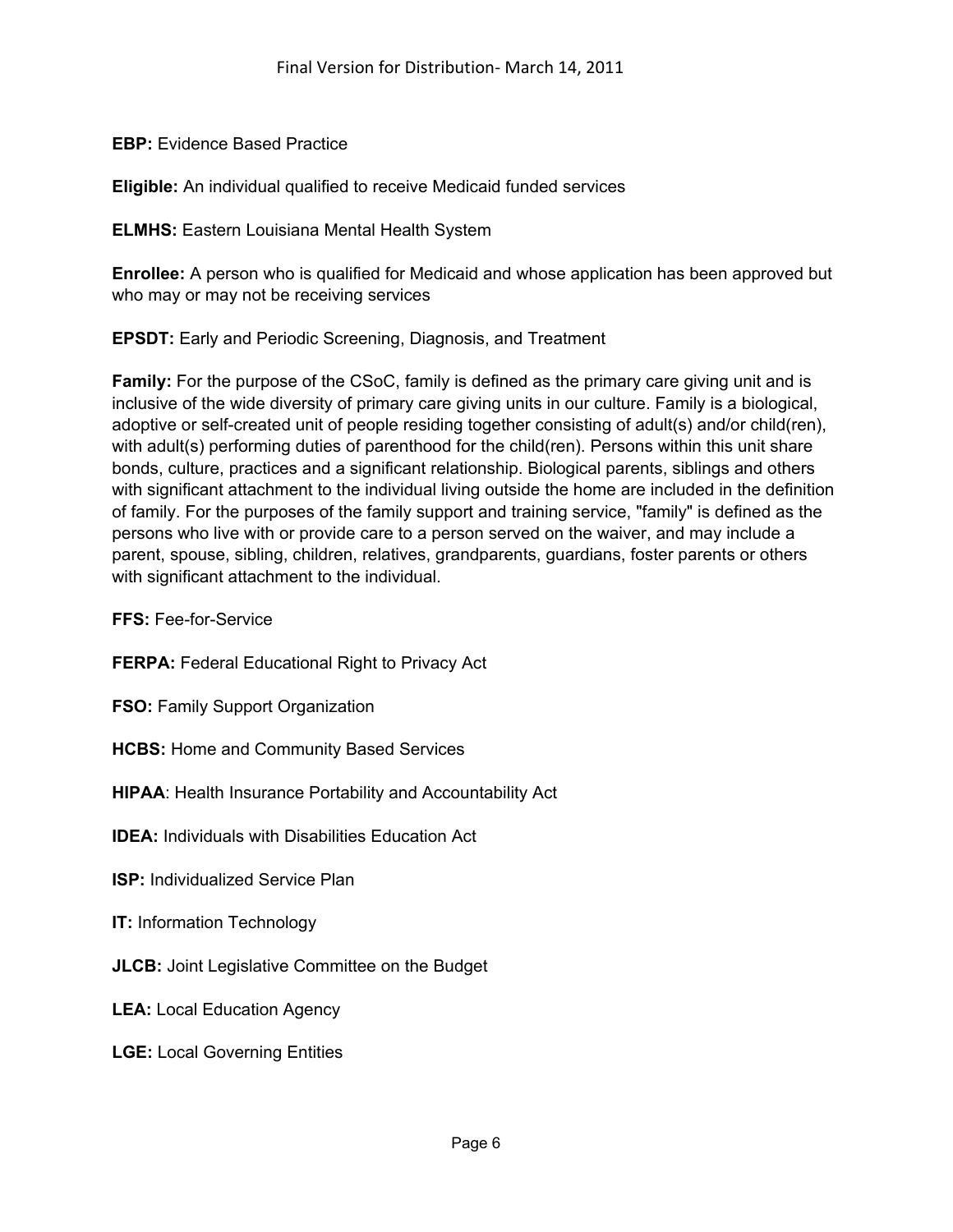**Licensed Practitioner of the Healing Arts:** Under Medicaid regulations, medical necessity for rehabilitative services must be determined by a licensed mental health practitioner or physician who is acting within the scope of his/her professional license and applicable state law, and they must be furnished by or under the direction of a licensed practitioner, to promote the maximum reduction of symptoms and/or restoration of an individual to his/her best age-appropriate functional level. This is generally held to be a physician or licensed practitioner (see the OLP definition) acting in his or her scope – but not every practitioner (e.g., LPC or LAC) can do everything under their scope.

**LMMIS:** Louisiana Medicaid Management Information System

**LOCUS:** Level of Care Utilization System: clinical tool that evaluates and determines level of care placements for psychiatric services

**Medicaid:** The federal-state entitlement program for low-income citizens of the United States authorized by Title XIX of the Social Security Act Amendment that became law in 1965. Medicaid offers federal matching funds to states including Louisiana for costs incurred in paying health care providers for serving covered individuals.

**Medicaid Management Information System (MMIS):** The claims processing and information retrieval system which includes all Providers enrolled in the Medicaid Program. This system is an organized method of payment for claims for all Medicaid services and includes information on all Medicaid Providers and Enrollees.

**Member:** Persons enrolled in the SMO

**MH/BH:** Mental Health/ Behavioral Health

**MHBG:** Mental Health Block Grant

**MIS:** Management Information Systems

**Must:** Denotes a mandatory requirement

**NCQA:** National Committee for Quality Assurance

**NWI:** National Wraparound Initiative – This initiative is a collaborative effort involving families, youth, providers, researchers, trainers, administrators and others to better specify the wraparound practice model, compile specific strategies and tools, and disseminate information about how to implement wraparound in a way that can achieve positive outcomes for youth and families $<sup>2</sup>$  $<sup>2</sup>$  $<sup>2</sup>$ </sup>

**OAD:** Office for Addictive Disorders (OAD became a part of OBH on July 1, 2010); OAD and OBH may be used interchangeably in the document.

<span id="page-6-0"></span> 2 http://www.nwi.pdx.edu/index.shtml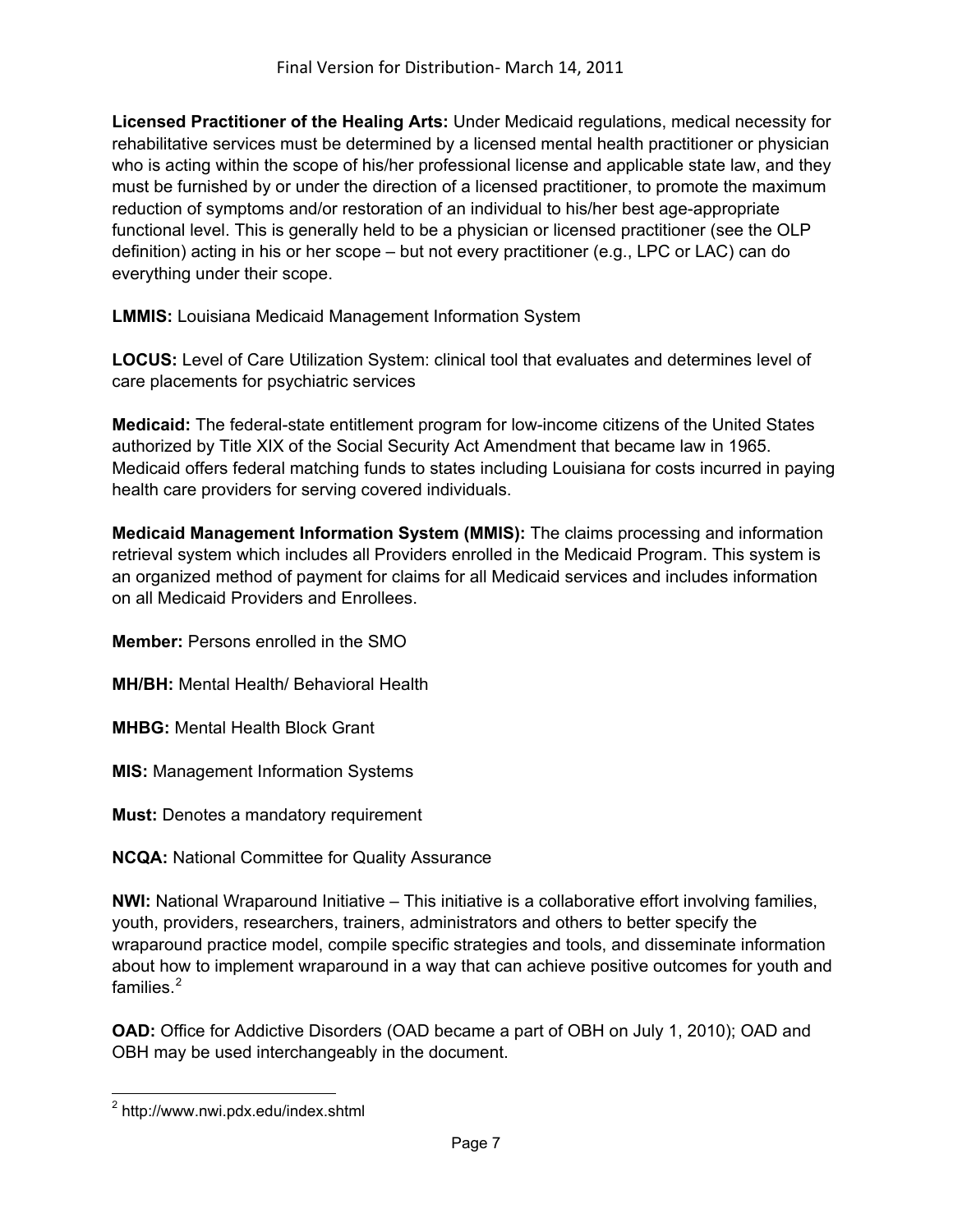**OBH:** Office of Behavioral Health, Department of Health and Hospitals, formerly Office of Mental Health

**OCDD:** Office for Citizens with Developmental Disabilities

**OJJ:** Office of Juvenile Justice

**OMH:** Office of Mental Health, now Office of Behavioral Health, Department of Health and **Hospitals** 

**OMH-IIS:** Office of Behavioral Health Integrated Information System - OBH web-based information system, operating over the OBH wide-area network on a central SQL server; planned to be comprehensive in scope, it has undergone a series of enhancements to sequentially replace the remaining separate, non-integrated LAN-based legacy systems now operated by OBH statewide.

**OPH:** Office of Public Health

**PCCM:** Primary Care Case Management – A Medicaid program that links Medicaid Enrollees to primary care physicians and operates statewide. The Louisiana Medicaid PCCM program is called CommunityCARE.

**PCCM Member:** Louisiana Medicaid Enrollee in the PCCM program

**PCMH:** Patient-Centered Medical Home

**PCP:** Primary Care Provider - A medical provider who manages the care of each Medicaid Enrollee by providing health education, preventive care, and acute care, and referral for specialist care or hospitalization when needed. The CommunityCARE PCP arranges for medical care coverage twenty-four (24) hours a day, seven (7) days a week and is reimbursed via a feefor-service payment for care provided and a monthly management fee for each CommunityCARE enrollee linked to their practice.

**PHI:** Protected Health Information

**PIHP:** Prepaid Inpatient Health Plan

**POC:** Individualized Plan of Care – The POC identifies the waiver services as well as other services and supports that a person needs in order to live successfully in the community and, therefore, avoid institutionalization. It must reflect the full range of a participant's service needs and include both the Medicaid and non-Medicaid services along with informal supports that are necessary to address those needs. When non-waiver services and supports are needed to meet the needs of the participant, their provision must be monitored. The POC must contain, at a minimum: the services that are furnished, the amount and frequency of each service, and the type of provider to furnish each service. The POC must be revised as necessary to add or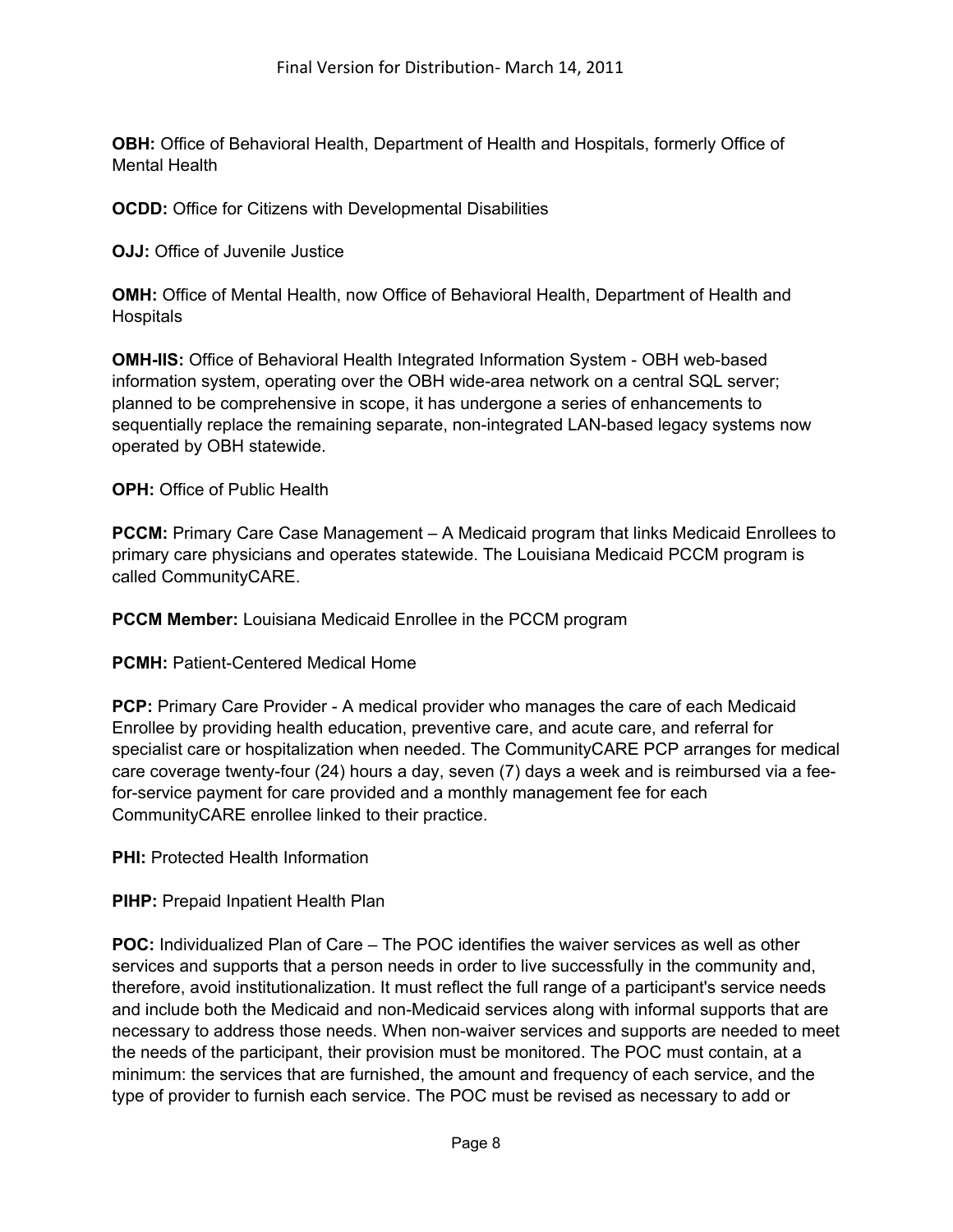delete services or modify the amount and frequency of services. The POC must be reviewed at least annually or whenever necessary due to a change in the participant's needs.

**Proposer**: Entity or company seeking contract to provide stated deliverables and services identified within a RFP document

**Provider:** A person, group or agency that provides a covered service.

**PRT: Psychiatric Residential Treatment Facility** 

**QM:** Quality Management

**QA/QI**: Quality Assurance/Quality Improvement

**QAO:** Quality Assurance Officer

**Recipient:** Medicaid eligible individual who receives Medicaid funded services.

**RFA:** Request for Applications

**RFP:** Request for Proposal

**RHC/FQHC**: Rural Health Clinic/Federally Qualified Health Center

**ROI:** Return on Investment –The ratio of money gained or lost on an investment relative to the amount of money invested

**SAMHSA:** Substance Abuse & Mental Health Services Administration

**SAPT Block Grant:** Substance Abuse Prevention and Treatment Block Grant

**SCHIP:** State Children's Health Insurance Program

**SED: Severe Emotionally Disturbed** 

**Shall:** Denotes a mandatory requirement

**Should:** Denotes a preference, but not a mandatory requirement

**SMO:** Statewide Management Organization

**SOC:** System of Care

**TA:** Technical Assistance

**TANF:** Temporary Assistance for Needy Families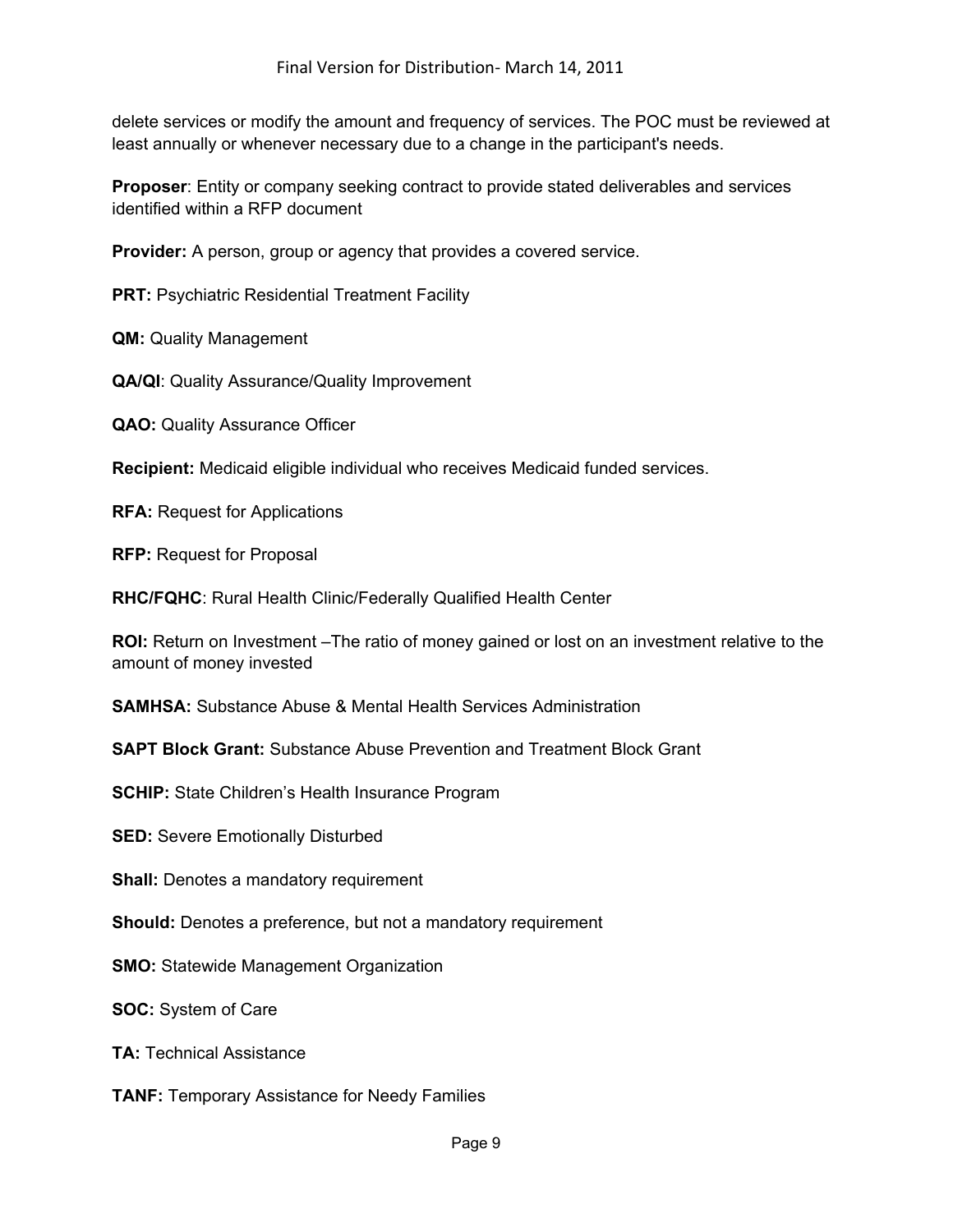**TBD:** To Be Determined

**UM: Utilization Management** 

**UR:** Utilization Review

**WAA:** Wraparound Agency

**WF:** Wraparound Facilitation – An intensive, structured, creative and individualized team planning process that addresses the needs of youth within the context of the broader family unit and is designed to address a range of life areas.

**WFAS:** Wraparound Fidelity Assessment System – This is a multi-method approach to assessing the quality of individualized care planning and management for children and youth with complex needs and their families. WFAS instruments include interviews with multiple stakeholders, a team observation measure, a document review form, and an instrument to assess the level of system support for wraparound.<sup>[3](#page-9-0)</sup>

**Will:** Denotes a mandatory requirement; failure to include is grounds for disqualification of the entire proposal

<span id="page-9-0"></span> 3 http://depts.washington.edu/wrapeval/WFI.html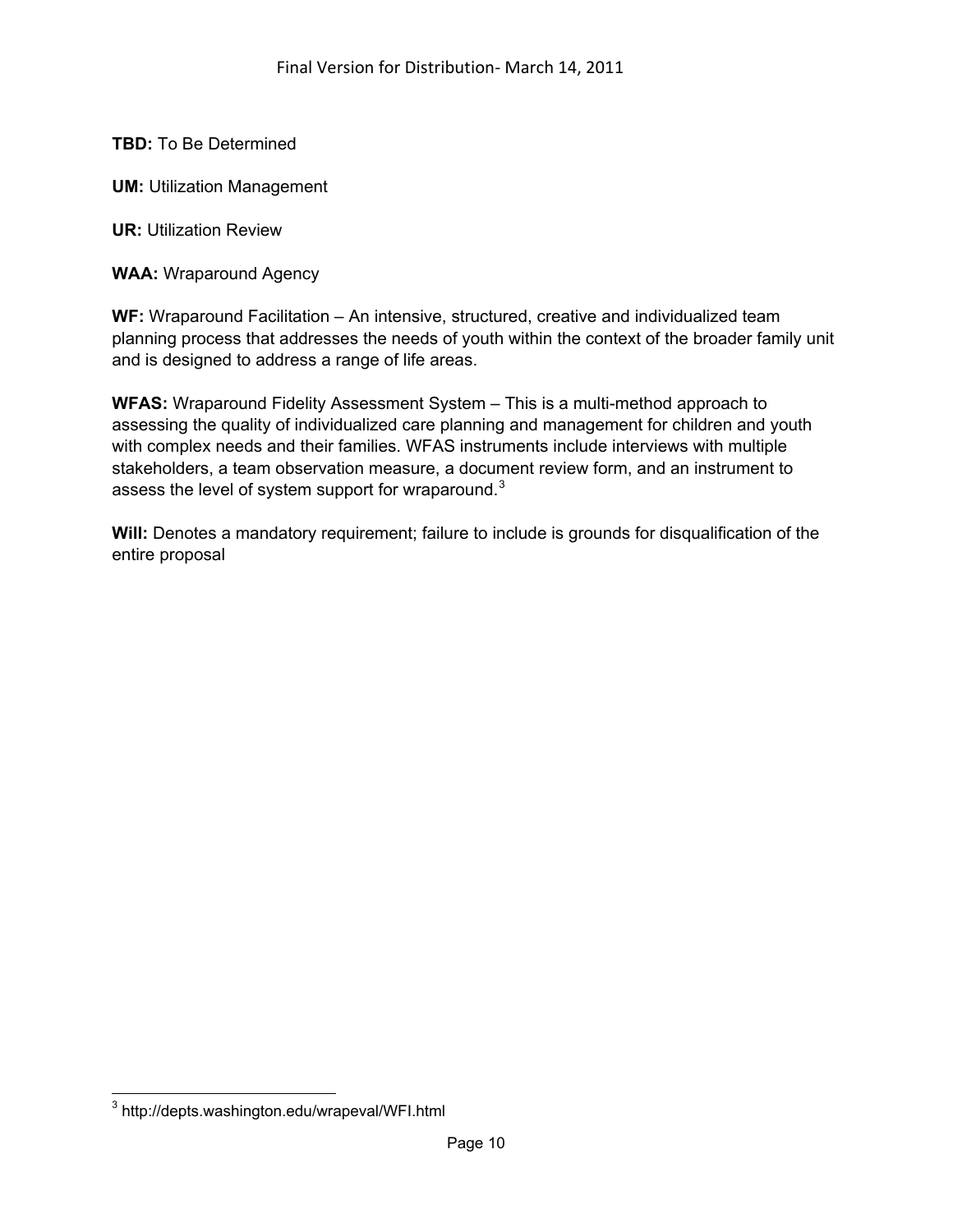# **Section 1: Background Information**

## **Purpose of this Request for Applications**

The coordinated systems of care (CSoC) is a research-based model that is part of a national movement to develop family- and youth-driven care and keep children with severe behavioral needs at home, in school, and out of the child welfare and juvenile justice system.

Louisiana's CSoC is an initiative of Governor Jindal being led by the Executives of these state agencies:

- Office of Juvenile Justice (OJJ)
- Department of Children and Family Services (DCFS)
- Department of Health and Hospitals (DHH)
- Department of Education (DOE)

These four agencies are working in collaboration with families to develop a CSoC that will offer an integrated approach to providing services for children and youth under age 22 with significant behavioral health challenges or co-occurring disorders that are in or at imminent risk of out of home placement.

Louisiana's CSoC will initially serve children and youth with significant behavioral health challenges or co-occurring disorders that are in or at imminent risk of out of home placement defined as:

- Addiction facilities,
- **EXECUTE:** Alternative schools,
- $\cdot$  Detention,
- Developmental disabilities facilities,
- **·** Foster care,
- Homeless as identified by DOE,
- **EXECUTE:** Psychiatric hospitals,
- Residential treatment facilities, and
- **Secure care facilities.**

The goals of the CSoC include:

- Reduction in the number of targeted children and youth in detention and residential settings,
- **EXED** Reduction of the state's cost of providing services by leveraging Medicaid and other funding sources, and
- i Improving the overall outcomes for these children and their caregivers.

Louisiana's CSoC:

- Incorporates a broad, flexible array of effective services and supports for a defined population,
- **i** Is organized into a coordinated network,
- Integrates care planning and management across multiple levels,
- Is culturally and linguistically competent,
- Builds meaningful partnerships with families and youth at service delivery, management,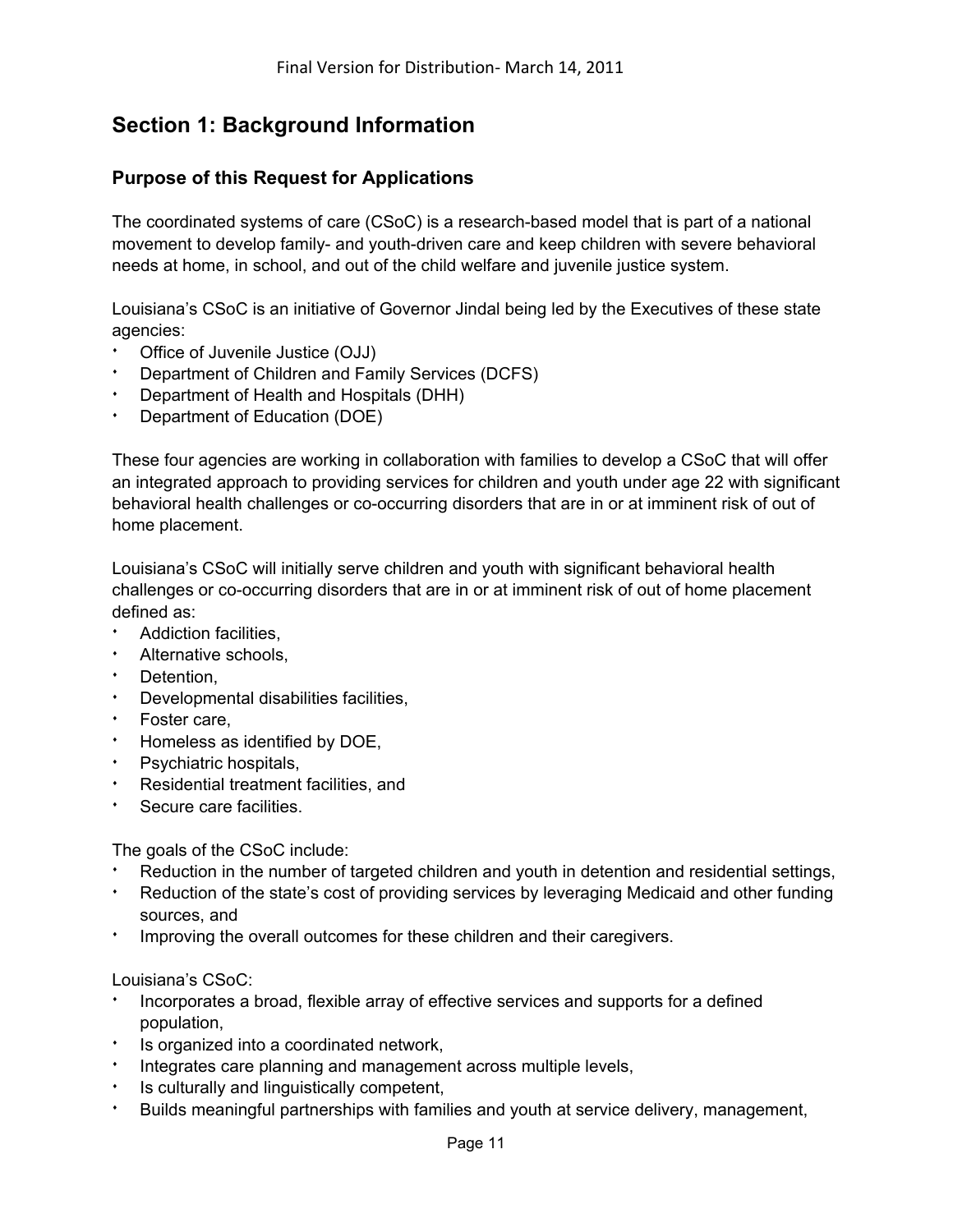and policy levels, and

Has supportive policy and management infrastructure.

An important CSoC goal is the reduction of costly, highly restrictive out of home placements through the creation and maintenance of coordinated and effective community based services. CSoCs also create partnerships with public and private providers of services that target children, youth and their families in a multi-agency, multi-disciplinary system of services.

For more information on Louisiana's CSoC initiative, visit: http://www.dcfs.la.gov/csoc.

Implementation of the CSoC will be organized by ACT 1225 Regions, with the exception of Jefferson Parish, which will be organized separately:<sup>[4](#page-11-0)</sup>

- Region 1 Orleans, Plaquemines, St. Bernard
- o **Jefferson Parish will respond separately**
- Region 2 East / West Baton Rouge, East / West Feliciana, Iberville, and Pointe Coupee
- <sup>i</sup> Region 3 Livingston, St. Helena, St. Tammany, Tangipahoa, and Washington
- **EXECT 4** Ascension, Assumption, Lafourche, St. Charles, St. James, St. John the Baptist, and Terrebonne
- Region 5 Acadia, Evangeline, Iberia, Lafayette, St. Landry, St. Martin, St. Mary, and **Vermilion**
- Region 6 Allen, Beauregard, Calcasieu, Cameron, and Jefferson Davis
- Region 7 Avoyelles, Catahoula, Concordia, Grant, LaSalle, Rapides, Vernon, and Winn
- Region 8 Bienville, Bossier, Caddo, Claiborne, Desoto, Jackson, Natchitoches, Red River, Sabine, and Webster
- Region 9 Caldwell, East / West Carroll, Franklin, Lincoln, Madison, Morehouse, Ouachita, Richland, Tensas, and Union

The purpose of this Request for Applications (RFA) is to serve as the first step towards statewide implementation of the CSoC by identifying (1) the regions in Louisiana that are ready to participate in the first phase of CSoC implementation and (2) the communities within those regions that are most prepared to be part of that initial phase, with a demonstrated strong history of the service delivery approaches, knowledge, skills and abilities necessary to a successful CSoC. Louisiana's statewide implementation is planned to develop systematically, beginning with regions and leading communities within them that are most ready to begin, followed by other communities in those regions, and ultimately all regions and communities across the state.

The CSoC will implement one Family Support Organization (FSO) and one Wraparound Agency (WAA) per region, and **each applying region can only support one FSO and WAA as part of their proposed CSoC under this RFA**.

The response to this RFA should reflect collaboration and partnership across your region, rather than the efforts of a single "lead agency" or similar entity. This RFA is seeking to understand the

<span id="page-11-0"></span> $\overline{a}$  $4$  Act 1225 refers to Act 1225 of 2003, incorporated as RS 46:2600.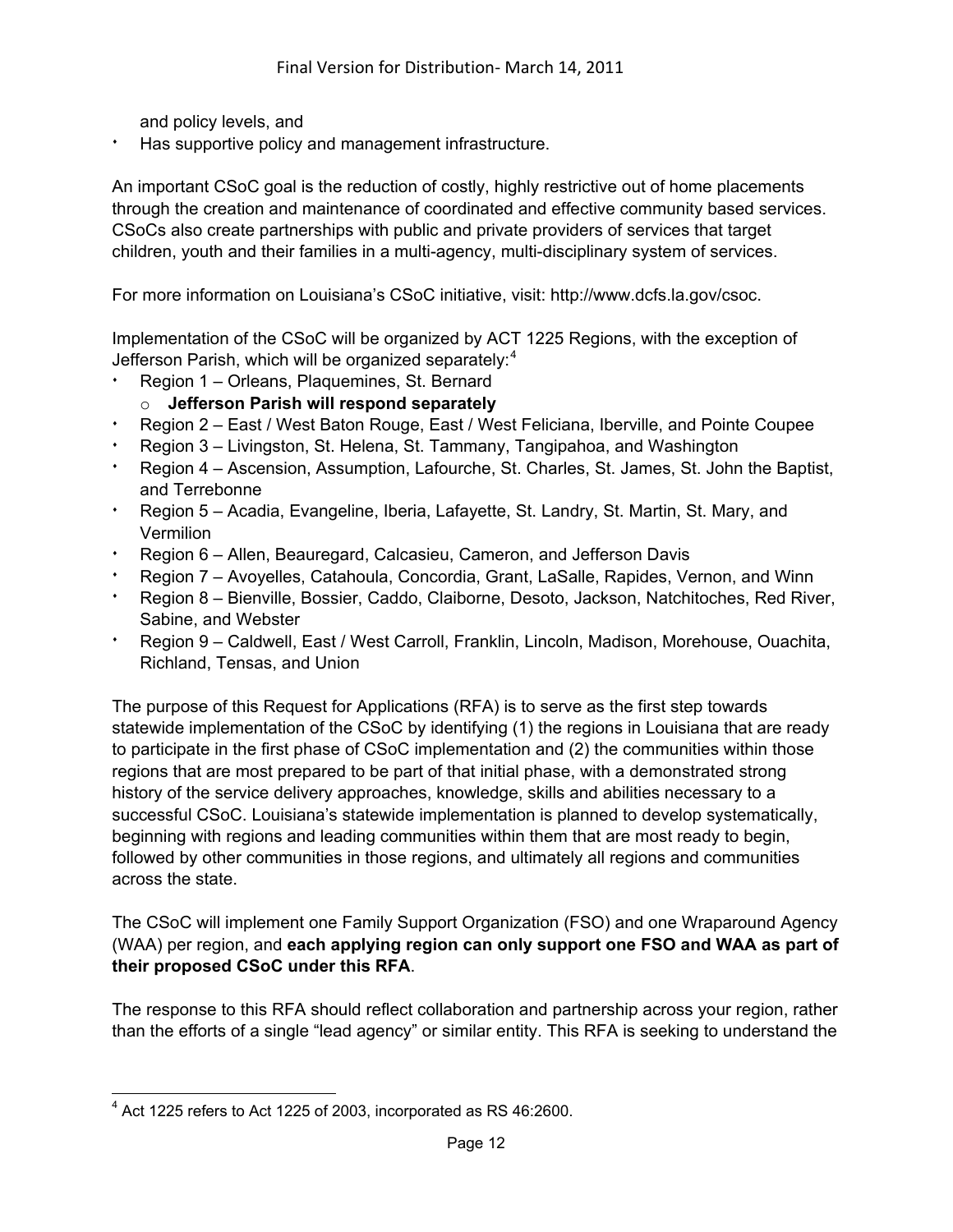level of community support and capacity to work towards CSoC development in your region, rather than looking for an individual agency or entity to manage implementation.

By responding to this RFA, collaborative partners are not individually committing to accomplish the set of activities set forth, but are instead signaling their capacity and commitment to work together towards successful CSoC implementation.

Community buy-in to this model is essential to success. The RFA process has been designed to spur and assess community ownership, collaboration and grassroots organization to cultivate the evolution of systems of care across Louisiana.

## **CSoC Technical Assistance Opportunities for Applicant Regions**

The following technical assistance resources have been planned to provide applicants with necessary information and support in developing their responses to this RFA. Any changes, additions, or updates to this technical assistance plan will be posted at the CSoC website (www.dcfs.la.gov/csoc).

### **Phase 1 – Technical Assistance Initial Kick-Off Meeting for Communities Intending to Respond to Request for Applications**

**Date:** March 15, 2011, 9:00 am – 12:30 pm **Location:** DHH Bienville Building, 628 N 4th Street, Baton Rouge, LA, Room 118

#### **Draft Agenda:**

| Welcome                                    | <b>CSoC Leadership Team</b>                                          |
|--------------------------------------------|----------------------------------------------------------------------|
| Systems of Care: Impacts of Implementation | Michelle Zabel, Director, Innovations<br>Institute, Baltimore, MD    |
| Review of RFA                              | Shannon Robshaw and Peter Selby                                      |
| <b>Technical Assistance Opportunities</b>  | Shannon Robshaw and Peter Selby                                      |
| <b>Questions and Answers</b>               | Representatives from all CSoC<br>agencies will be present to respond |

**Phase II.A – Webinar Technical Assistance Meetings every Wednesday, 1:00 to 3:00 pm, from 3/23 through 5/4** (dialing and webinar log in information will be will be posted on the CSoC website)

| 03/23/11 | Stakeholder and Family Leadership in Local Systems of Care |
|----------|------------------------------------------------------------|
|----------|------------------------------------------------------------|

04/06/11 The Role of the WAA and its Relationship with the Statewide Management Organization in the Coordinated System of Care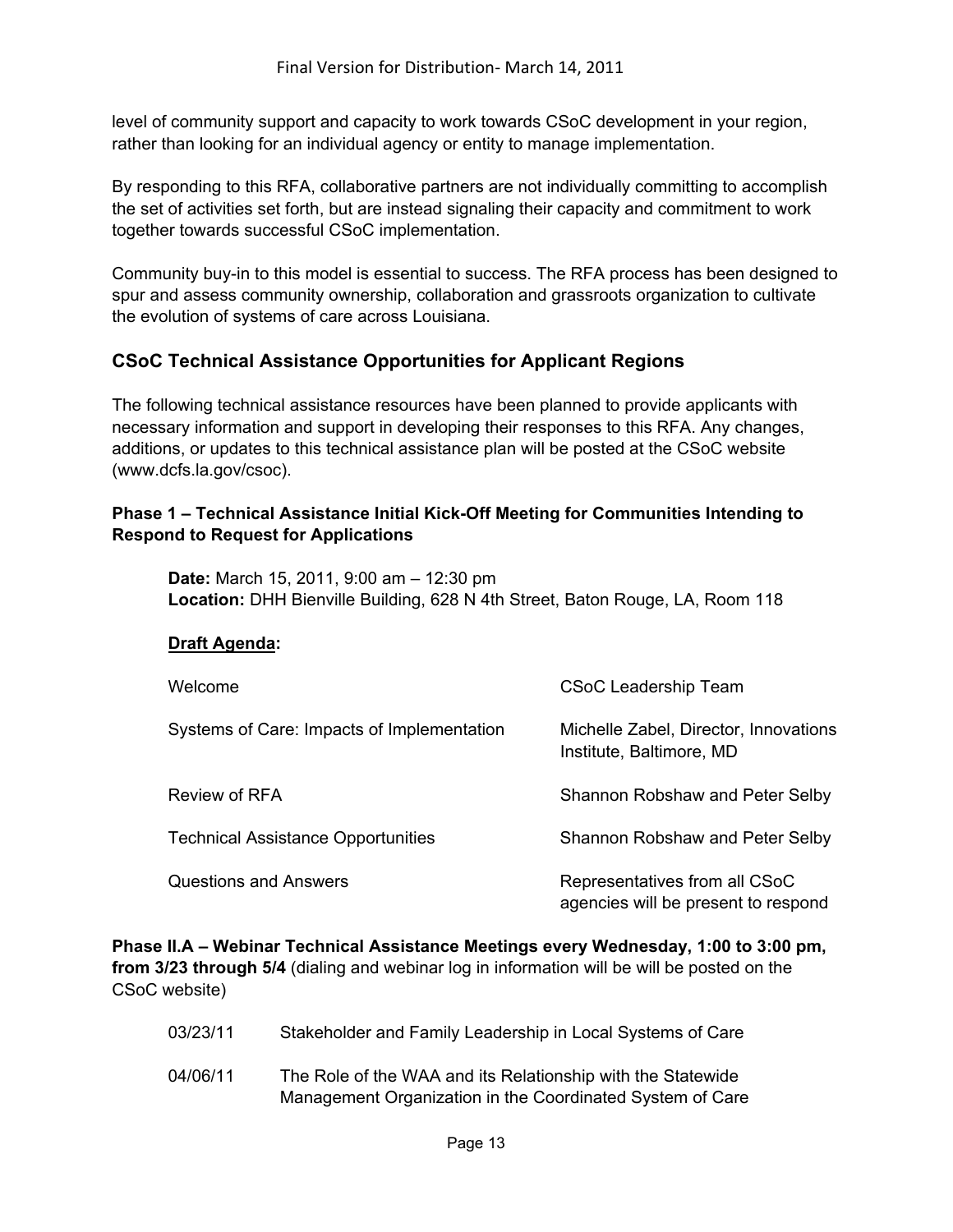| 04/13/11 | National Wraparound Initiative (NWI)                     |
|----------|----------------------------------------------------------|
| 04/20/11 | <b>Provider Issues and Related Medicaid Requirements</b> |
| 04/27/11 | FSO and WAA Relationships with the Community             |
| 05/04/11 | CSoC Training by the Maryland Innovations Institute      |

## **Phase II.B – Email Questions and posting of answers on website**

Questions maybe submitted via email to CSoC.HelpDesk@la.gov through 5/04/2011. Answers to questions will be posted regularly throughout the response period at the CSoC website (www.dcfs.la.gov/csoc).

Once regions with their local Wraparound Agency (WAA) and local Family Support Organization (FSO) are selected through this RFA, CSoC Leadership will work in partnership with the regions to build capacity locally to staff and manage child and family teams and ensure access to peerto-peer support within the system of care. CSoC Leadership will also work with regions to build local provider capacity for key evidence based practices (EBPs) and other services and supports.

## **Background on Systems of Care**

 $\overline{a}$ 

#### **History and Overview of the Systems of Care**

In 1983, with a mandate and funding from Congress, the National Institute of Mental Health initiated the Child and Adolescent Service System Program (CASSP), which provided funds and technical assistance to all 50 states, several U.S. territories, and a number of local jurisdictions to plan and begin to develop systems of care for children with serious emotional disturbance.

CASSP recognized that children with serious disorders often are involved in multiple public systems, such as education, child welfare, juvenile justice, and mental health, and that planning more effective services for these children requires interagency collaboration.

The definition of a system of care (SOC) for children with emotional disorders was first published in 1986:

*"A comprehensive spectrum of mental health and other necessary services which are organized into a coordinated network to meet the multiple and changing needs of children and their families."[5](#page-13-0)*

<span id="page-13-0"></span> $<sup>5</sup>$  Stroul, B., & Friedman, R. A system of care for children and youth with severe emotional disturbances.</sup> Washington, DC: Georgetown University Child Development Center, National Technical Assistance Center for Children's Mental Health, 1986.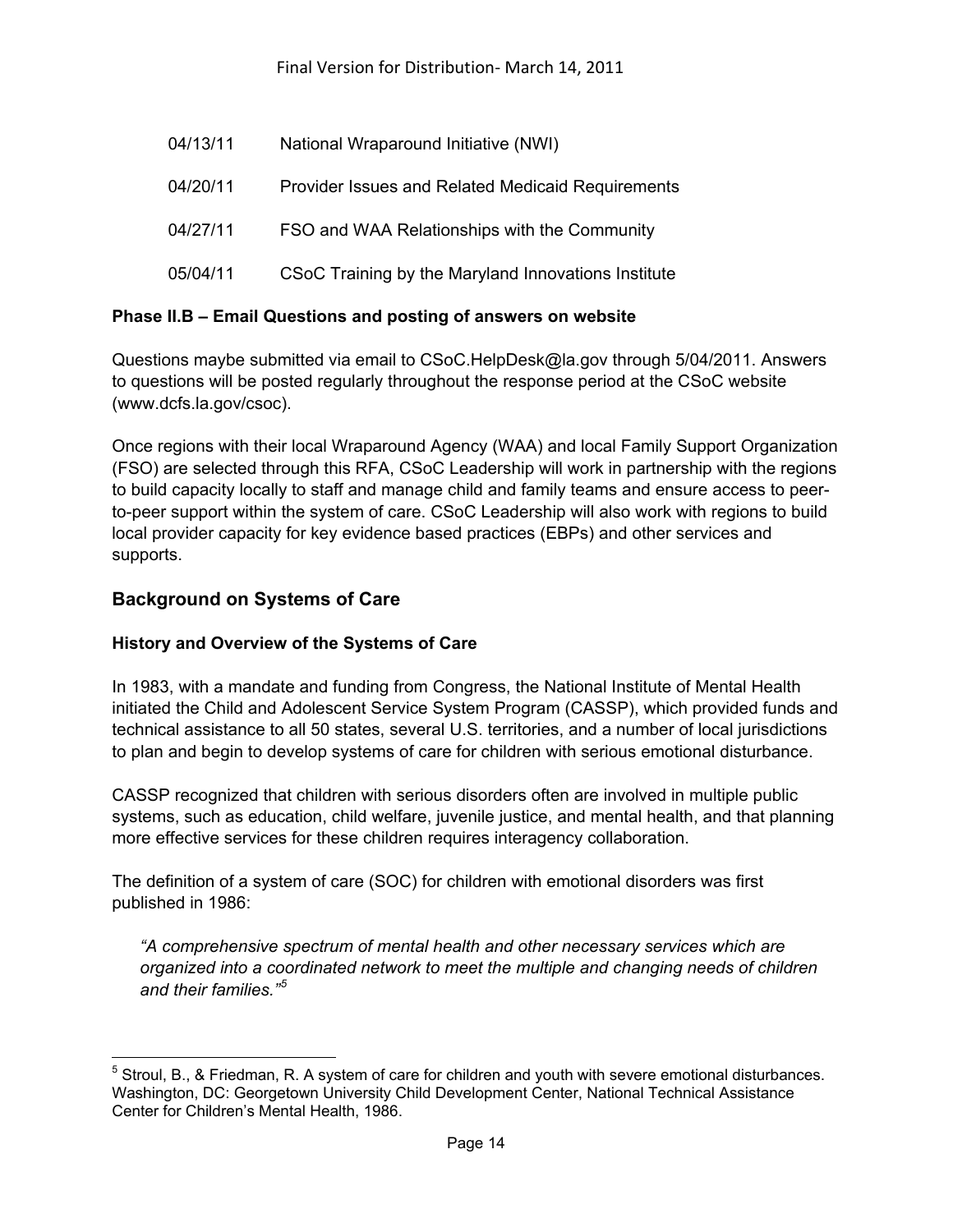Service coordination and interagency collaboration are elements of the system of care philosophy, as are family involvement and cultural competence. The development of the infrastructure for a system of care is important. But none of these elements is the sole focus of system of care development. First and foremost, systems of care are a range of treatment services and supports guided by a philosophy and supported by an infrastructure.

The **system of care** model is an organizational philosophy and framework that involves collaboration across agencies, families, and youths for the purpose of improving access and expanding the array of coordinated community-based, culturally and linguistically competent services and supports for children and youth with serious behavioral health disorders and their families. Systems of care engage families and youth in partnership with public and private organizations to design behavioral health services and supports that are effective, that build on the strengths of individuals, and that address each person's cultural and linguistic needs. A system of care helps children, youth, and families function better at home, in school, in the community, and throughout life.

## **Family Support and Involvement in the System of Care**

Support for and by family members within the system of care has emerged as a core strategy for improving the children's mental health system of care. The system of care approach has fundamentally changed the relationships that families of children and youth involved in childserving systems have with the agencies within those systems. Increasingly, collaboration and partnership between families and service providers have been recognized as the threads that link successful programs, policies, and practices. The development of youth involvement in mental health systems of care closely follows the growth and acceptance of family peer-to-peer support and the broader family empowerment movement, as well as the growth of consumerprovided services. A recent literature review sponsored by the University of South Florida (USF) Research and Training Center for Children's Mental Health provides an excellent survey and synthesis of available evidence for the approach.<sup>[6](#page-14-0)</sup>

A recent national survey of family organizations found that education, advocacy, and peer-to-peer support are key to family support.<sup>[7](#page-14-1)</sup> Another review of family peer-to-peer support models provided a useful conceptualization of the key mechanisms underlying the effectiveness of this approach.<sup>[8](#page-14-2)</sup> They identified four key areas:

**Social support** helps caregivers feel a sense of belonging and being valued, and also provides new resources, both tangible and intangible.

<span id="page-14-0"></span> $\overline{a}$ 6 Robbins, V., Johnston, J., Barnett, H., Hobstetter, W., Kutash, K., Duchnowski, A. J., & Annis, S. (2008). Parent to parent: A synthesis of the emerging literature. Tampa, FL: University of South Florida, The Louis de la Parte Florida Mental Health Institute, Department of Child & Family Studies.

<span id="page-14-1"></span><sup>&</sup>lt;sup>7</sup> Hoagwood, K. E., Green, E., Kelleher, K., Schoenwald, S., Rolls-Reutz, J., Landsverk, J., Glisson, C., & Mayberg, S. (2008). Family Advocacy, Support and Education in Children's Mental Health: Results of a National Survey. Admin Policy Mental Health, *35*, 73 - 83.

<span id="page-14-2"></span> $^8$  Ireys, H. T., DeVet, K. A., & Sakwa, D. (1998). Family support and education. In M.H. Epstein, K. Kutash, & A.J. Duchnowski (Eds.), Outcomes for Children and Youth with Emotional Disorders and their Families: Programs and Evaluation Best Practices (pp. 154-175). Austin, TX: Pro-Ed.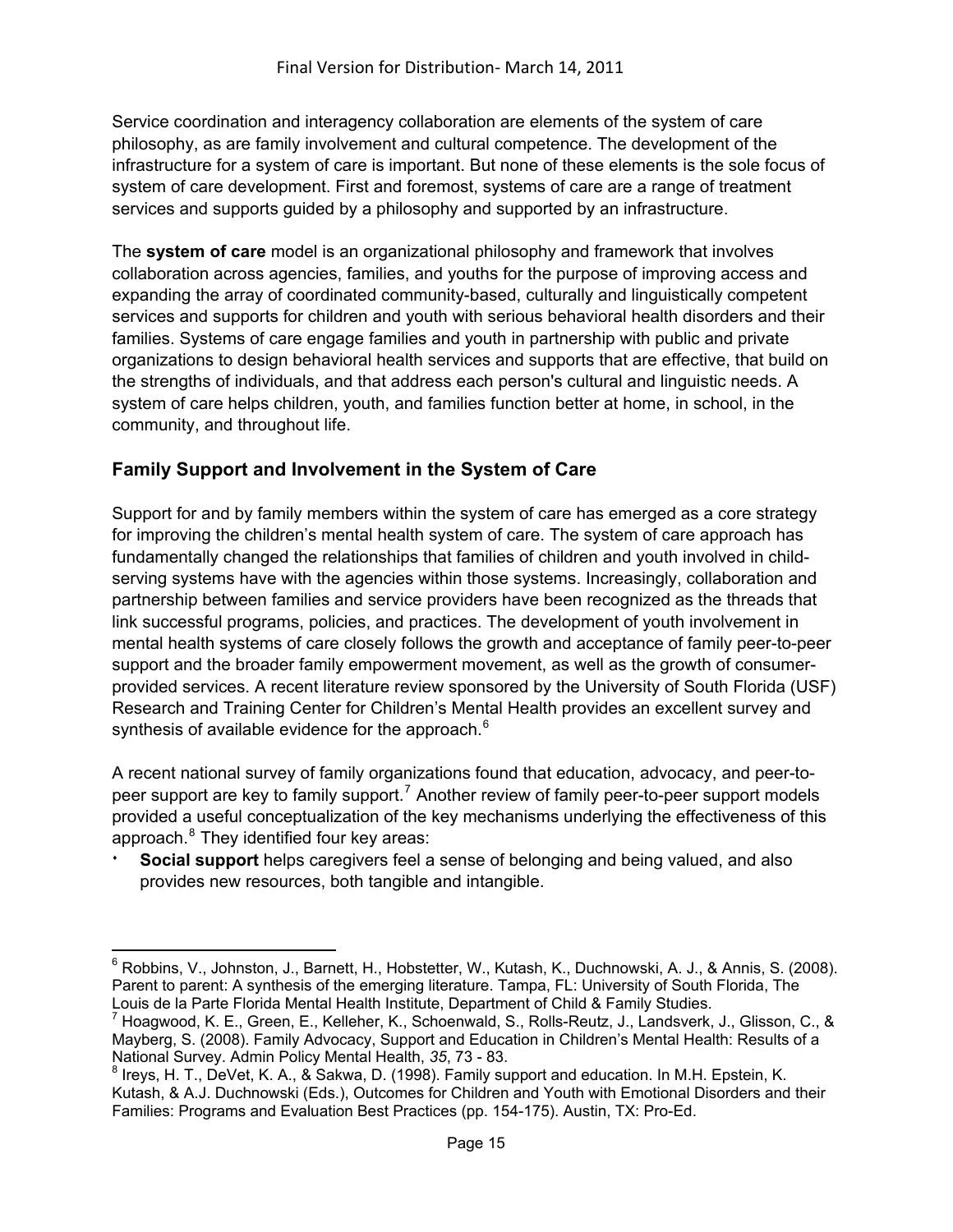- <sup>i</sup> Peer-to-peer support providers serve as **links to broader social networks**, in which peerto-peer support connects caregivers to community resources, people, or institutions and thus serves as a relationship or social network bridge-builder.
- **Social comparison** occurs when caregivers are better able to maintain and build self esteem in the context of receiving support from a peer who has been through a similar experience, as opposed to situations where unintended negative consequences emerge as supports or services are received from someone who has not experienced similar challenges. Because of similar experiences, the peer can understand what the caregiver is going through, but avoid the potential negative consequences of threatening comparisons.
- **Empowerment** appears to be supported through the peer-to-peer interaction as caregivers see the peer-to-peer support provider as a model of success and as they learn strategies and access resources to help deal with their child's and family's situation.

In Louisiana's Coordinated System of Care, family involvement, support and development, at all levels of the system, will be structured to support family involvement and engage the diversity of families affected by the system of care, including families of children involved in the child welfare or juvenile justice systems. Regions are expected to be thoughtful about the different structures and Family Support Organizations (FSOs) in their Region in order to understand how they will affect different stakeholders' experiences, level of involvement and attainment of system goals. Through local FSOs, family members will participate in the wraparound planning process and provide support and training to families being served by the CSoC.

In general, an important component of meaningful family support is that it is delivered by family peers, defined as follows: a family member of a child or youth with significant behavioral health challenges or co-occurring disorders served by multiple, public child-serving systems for at least one year.

By featuring family members as full partners working within the system of care, the Louisiana Coordinated System of Care hopes to stimulate behavioral change across the system and support development of family-friendly policies and procedures within the provider agencies and among community partners. Emphasizing FSOs as system partners will support full family involvement in systems of care becoming the rule, rather than the exception.

## **Wraparound Facilitation and Systems of Care[9](#page-15-0)**

Wraparound Facilitation is often associated with systems of care but is actually a distinct component of a system of care. Since the term was first coined in the 1980s, "wraparound" has been defined in different ways. It has been described as a philosophy, an approach and a service. In recent years, wraparound has been most commonly conceived of as *an intensive, individualized care planning and management process*.

The organizations providing Wraparound Facilitation in Louisiana's CSoC are Wraparound Agencies (WAAs). There will be one WAA in each region. WAAs are the locus of accountability for developing a single plan of care and providing intensive care coordination for children within

<span id="page-15-0"></span> 9 See the National Wraparound Initiative website (http://nwi.pdx.edu/overall.shtml) for additional information.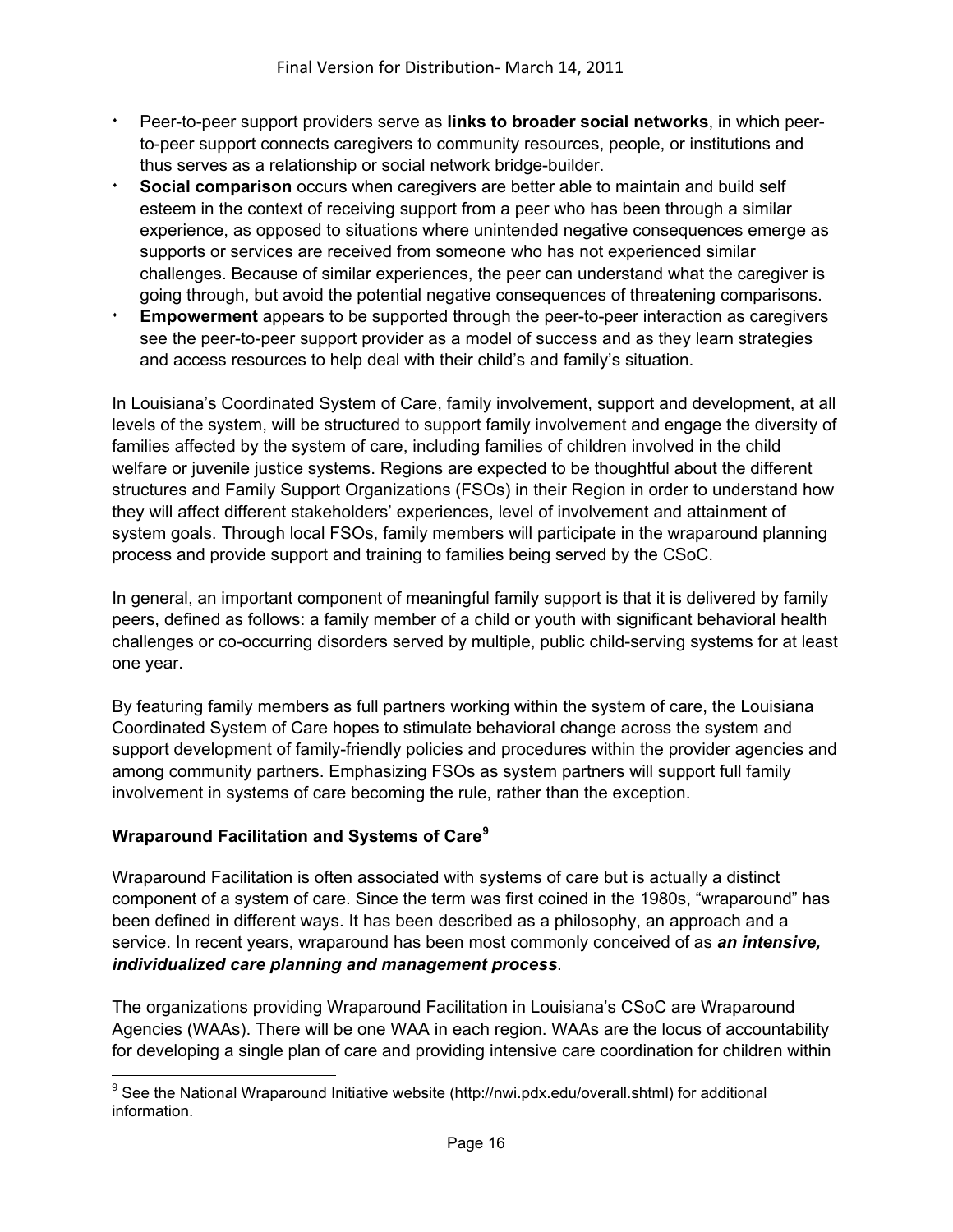the CSoC needing such supports, with the goal of "one family, one plan of care, one Wraparound Facilitator."

Wraparound is not a treatment per se. Instead, wraparound facilitation is a care coordination approach that fundamentally changes the way in which individualized care is planned and managed across systems. The wraparound process aims to achieve positive outcomes by providing a structured, creative and individualized team planning process that, compared to traditional treatment planning, results in plans that are more effective and more relevant to the child and family. Additionally, wraparound plans are more holistic than traditional care plans in that they address the needs of the youth within the context of the broader family unit and are also designed to address a range of life areas. Through the team-based planning and implementation process, wraparound also aims to develop the problem-solving skills, coping skills and self-efficacy of the young people and family members. Finally, there is an emphasis on integrating the youth into the community and building the family's social support network.

The wraparound process also centers on intensive care coordination by a child and family team (CFT) coordinated by a wraparound facilitator. The family, the youth, and the family support network comprise the core of the CFT members, joined by parent and youth support staff from the FSO, providers involved in the care of the family, representatives of agencies with which the family is involved, and natural supports chosen by the family. The CFT is the primary point of responsibility for coordinating the many services and supports involved, with the family and youth ultimately driving the process. The wraparound process involves multiple phases over which responsibility for care coordination increasingly shifts from the wraparound facilitator and the CFT to the family (for additional information on the phases of the wraparound process, see information http://www.nwi.pdx.edu/NWI-book/Chapters/Walker-4a.1-(phases-and-activities).pdf

The values of wraparound, as expressed in its core principles, are fully consistent with the system of care framework. Wraparound's philosophy of care begins from the principle of "voice and choice", which stipulates that the perspectives of the family – including the child or youth – must be given primary importance during all phases and activities of wraparound. The values associated with wraparound further require that the planning process itself, as well as the services and supports provided, should be individualized, family driven, culturally competent and community based. Additionally, the wraparound process should increase the "natural support" available to a family by strengthening interpersonal relationships and utilizing other resources that are available in the family's network of social and community relationships. Finally, the wraparound process should be "strengths based", including activities that purposefully help the child and family to recognize, utilize, and build talents, assets and positive capacities.

Providing comprehensive care through the wraparound process, thus, requires a high degree of collaboration and coordination among the child- and family-serving agencies and organizations in a community. These agencies and organizations need to work together to provide access to flexible resources and a well-developed array of services and supports in the community. In addition, other community- or system-level supports are necessary for wraparound to be successfully implemented and sustained. Research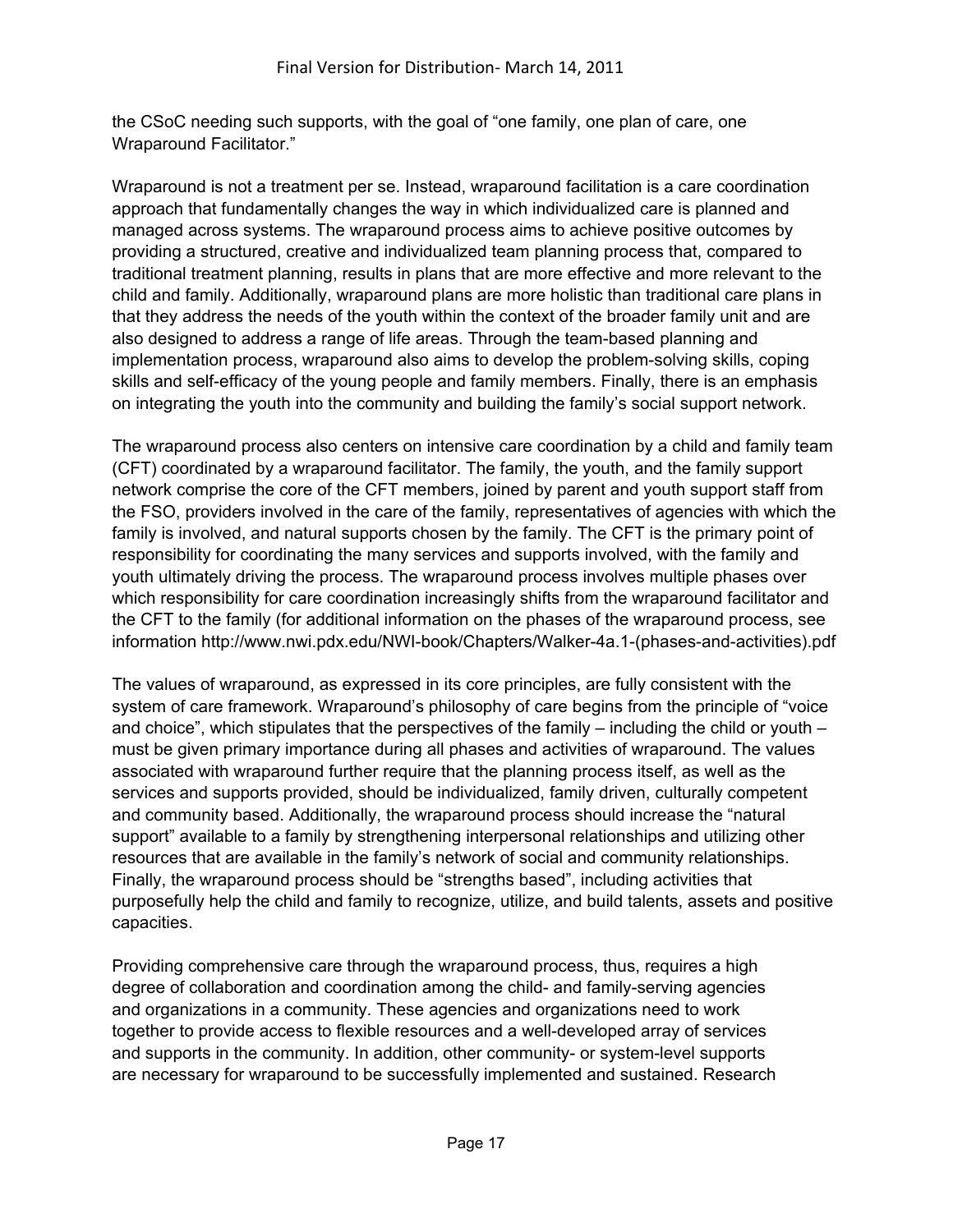on wraparound implementation<sup>[10](#page-17-0)</sup> coordinated by the National Wraparound Initiative has defined these essential community and system supports for wraparound, and grouped them into six themes:

- **Community partnership:** Representatives of key stakeholder groups, including families, young people, agencies, providers and community representatives have joined together in a collaborative effort to plan, implement and oversee wraparound as a community process.
- **Collaborative action:** Stakeholders involved in the wraparound effort work together to take steps to translate the wraparound philosophy into concrete policies, practices and achievements that work across systems.
- **Fiscal policies and sustainability:** The community has developed fiscal strategies to support and sustain wraparound and to better meet the needs of children and youth participating in wraparound.
- <sup>i</sup> **Access to needed supports and services:** The community has developed mechanisms for ensuring access to the wraparound process, as well as to the services and supports that wraparound teams need to fully implement their plans.
- Human resource development and support: The system supports wraparound staff and partner agency staff to fully implement the wraparound model and to provide relevant and transparent information to families and their extended networks about effective participation in wraparound.
- **Accountability:** The community implements mechanisms to monitor wraparound fidelity, service quality and outcomes, and to oversee the quality and development of the overall wraparound effort.

## **Cultural Competence in the System of Care**

Effective systems of care respect and make every effort to understand and be responsive to cultural differences. Cultural competence is a fundamental foundation for providing individualized services and supports.

In addition to recognizing that all children and families bring a unique cultural background with them, the system of care must also acknowledge and address the disparities in access and treatment that, historically, have been the experience of diverse families in traditional systems.

The Louisiana System of Care will specifically address the impact of culture, ethnicity, race, gender, sexual orientation and social class within the service delivery process, the ability of families to access and use services and how systems within and across each Region operate. Building cultural proficiency into the system of care will be a significant priority for the initiative. Regions are expected to consider the fit and relevance of services and service providers to the communities within each region, and address strategies to optimally engage children, youth and their families in ways that reflect their culture and experiences.

<span id="page-17-0"></span> $\overline{a}$ <sup>10</sup> http://depts.washington.edu/wrapeval/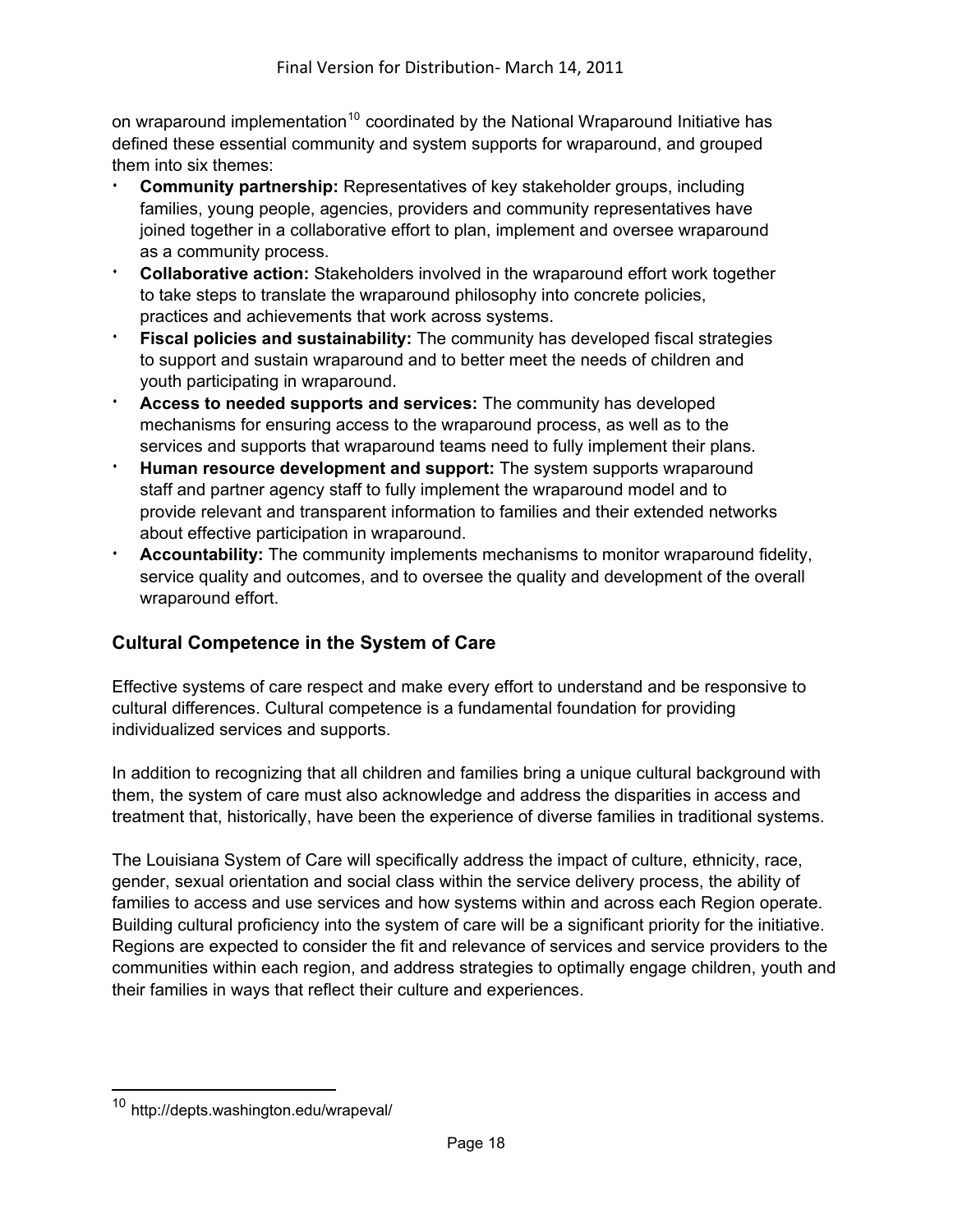## **Background on the Administrative Requirements for the Louisiana CSoC**

The administrative structure of Louisiana's CSoC will consist of the following components with the indicated functions at the level described below. Lead entities will be developed by the State in each of the areas that follow:

#### **Statewide Governance Body**

- Provides multi-departmental oversight
- Ensures strong family leadership
- Directs use of multiple funding sources and state purchaser contracting with a Statewide Management Organization (SMO) to define such things as:
	- o Eligibility criteria and procedures for enrollment in WAAs
	- o Parameters of service utilization and criteria for applying those parameters, including out-of-home placement
	- o Quality indicators, reporting mechanisms and quality feedback mechanisms
	- $\circ$  Requirements for WAAs and providers, as well as mechanisms for approving and monitoring providers
	- o Quality and timeliness requirements for payment system
- Monitors project outcomes including quality and cost
- Establishes policy and monitors adherence

### **Statewide Management Organization Role (contractor to the State Office of Behavioral Health – OBH)**

- Register children into the statewide system
- Conduct telephonic screening of children seeking services utilizing the Child and Adolescent Needs and Strengths (CANS) Brief tool and referral to the WAA, FSO, and Independent Evaluator conducting the CANS Comprehensive assessment
- Determine appropriateness for WAA enrollment, based on information submitted by the WAA, including results of the CANS Comprehensive
- Oversee ongoing authorization of community-based services and approval of child and family plans, with the goal of moving toward more oversight and less direct authorization role over time
- Track children, services and costs
- Carry out utilization management/utilization review at the system level and for individual outlier cases
- Provide quality assurance at the system level and for individual outlier cases
- Manage and monitor outcomes at the system level and for individual outlier cases
- Work with regional WAAs to organize and manage the provider network to ensure that a broad array of services and supports is available statewide, and that providers meet credentialing standards
- Provide and coordinate training and capacity building across the CSoC, including development of WAAs, FSOs and local providers
- <sup>i</sup> Implement a management information system capable of the needed tracking and monitoring functions and integrated with local WAA management information systems (MIS)
- Pay all provider claims, WAA, and FSO costs, except for some services provided in schools by school systems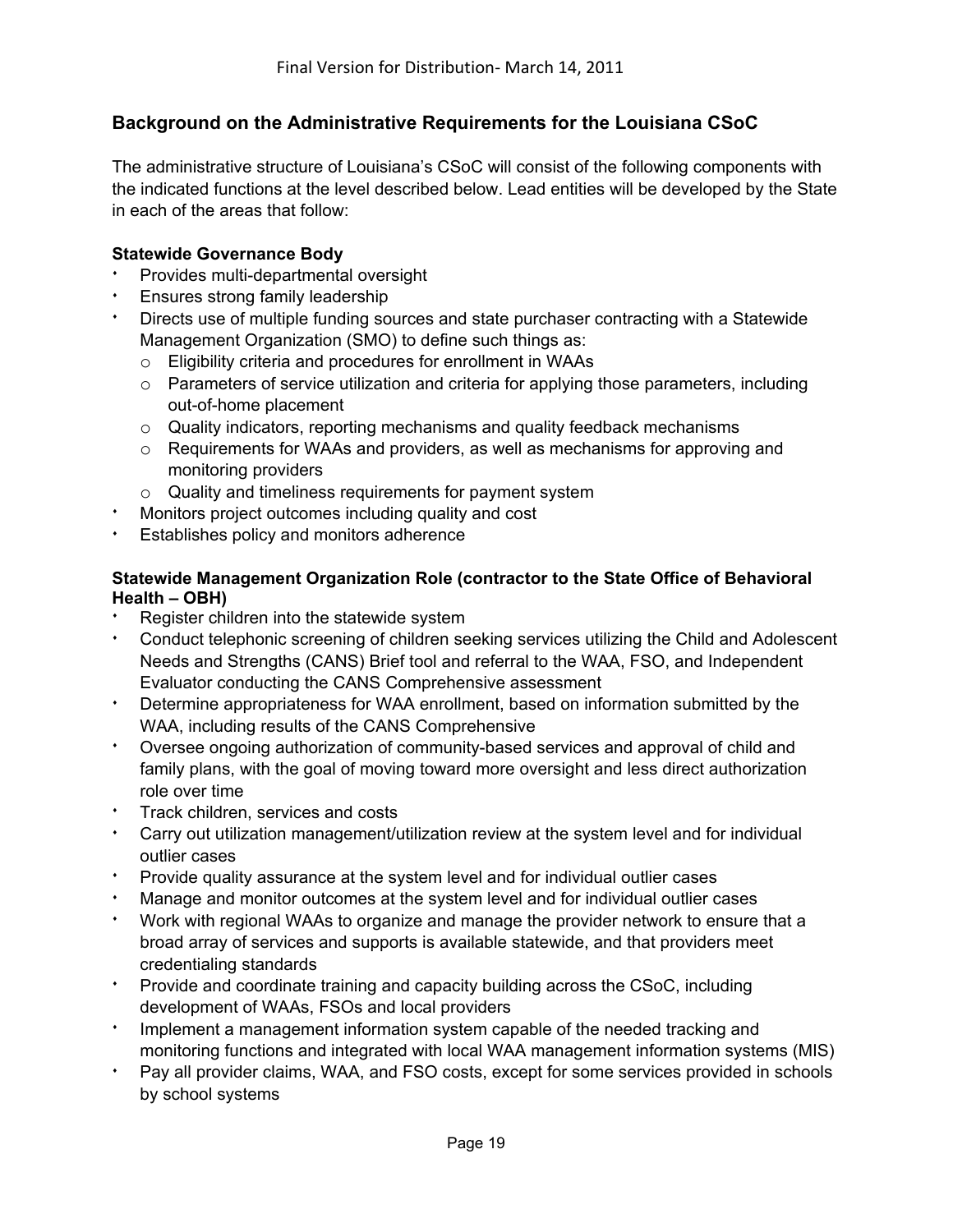## **Wraparound Agency (WAA) Role at the Local Level in Each Region**

- Serve as the single WAA within each region
- Carry out intake activities for CSoC referrals from the SMO, including coordinating with independent licensed mental health professional to secure initial assessment using the **CANS**
- <sup>i</sup> Work with licensed mental health professional to ensure the recommendation and initial authorization of community-based services for up to 30 days or until the plan of care is developed and approved by the SMO, with the goal of moving toward a more ongoing service authorization role over time
- Partner with juvenile courts, child welfare agencies, and local schools for intake of eligible at risk youth and their families
- Staff and manage child and family team process, including development of plan of care within first 30 days of enrollment and care coordination through intensive care management with small staff to child ratios (for example, 1:10)
- Link families and youth to youth/family support and training, provider services, and mobile response and stabilization
- **Track individual children, services provided and costs of services**
- Carry out utilization management/utilization review of individual children
- Provide quality assurance at the local level
- Manage and monitor outcomes for individual children
- <sup>i</sup> Input individual child data into a management information system capable of needed tracking and monitoring functions and integrated with SMO MIS
- <sup>i</sup> Work with the SMO to monitor and support development of local provider capacity for purpose of filling gaps in service availability
- <sup>i</sup> Work with family support organizations to provide Certified Family and Cultural Support Specialists, Certified Parent Trainer/Group Facilitators, and Certified Youth Support and Training Specialists and support their participation in quality assurance processes
- Develop treatment plans consistent with federal requirements in conjunction with the SMO under the State's Medicaid 1915(b) waiver
- Work with families to expand access to federal funding when available (i.e., help them complete Medicaid applications)

## **Family Support Organization Network**

Each local Family Support Organization (FSO) will be a family-run, nonprofit corporation governed by a board of directors known as its Local Coordination Council (LCC). The statewide FSO network will coordinate its local and state activities through the creation of a State Coordinating Council. The initial local FSOs will partner with the CSoC leadership's FSO Implementation Workgroup to support and participate in the development of the State Coordinating Council (SCC) to ensure state-level participation of family and youth of the CSoC.

## Local FSOs Governed by Local Coordinating Council

- Serve as the single FSO within each region
- Provide and build capacity for Certified Family and Cultural Support Specialists
- Provide and build capacity for Certified Parent Trainer/Group Facilitators
- Provide and build capacity for Certified Youth Support and Training Specialists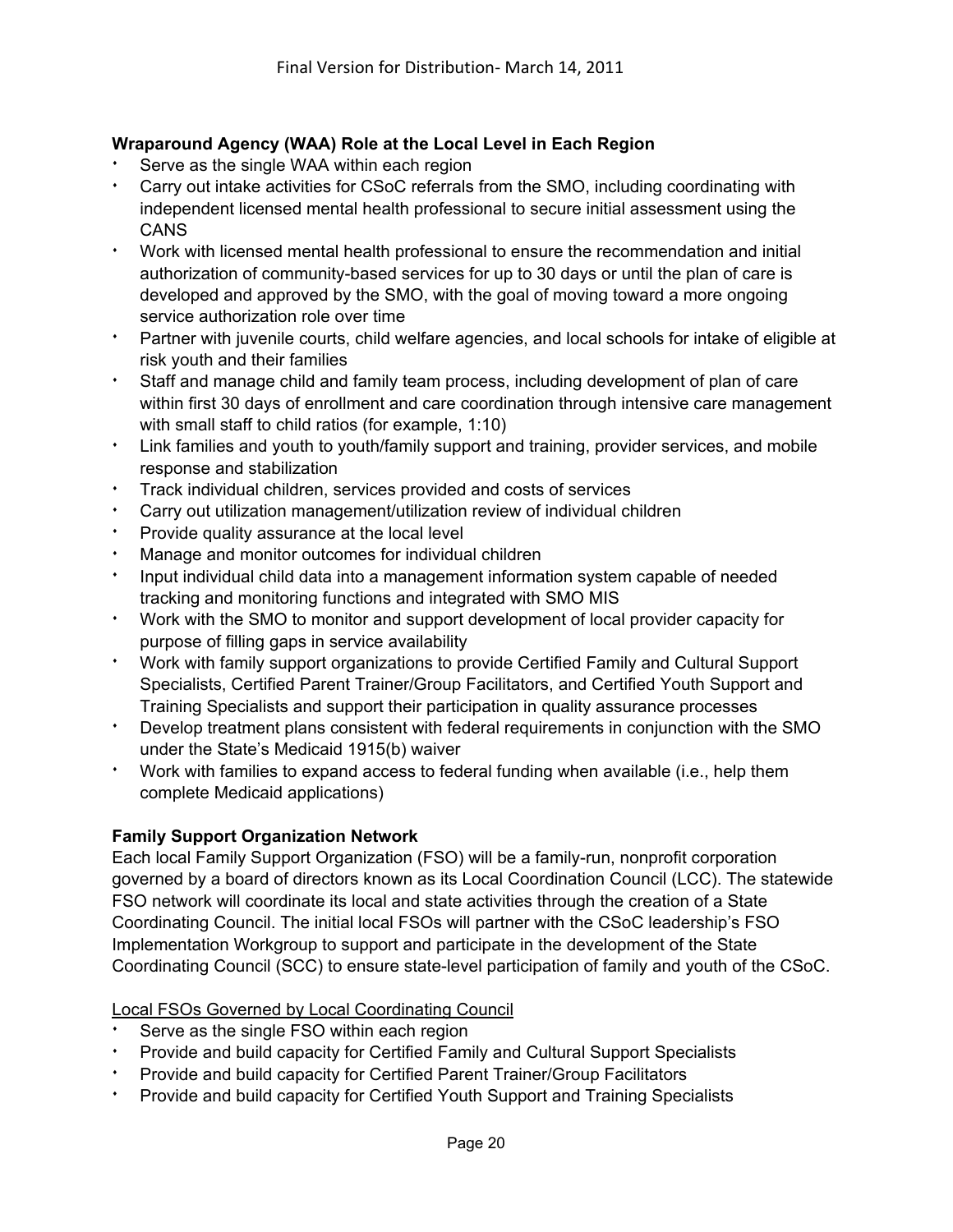- Participate in child and family team process
- Provide direct youth and family support and training services to families and youth as providers enrolled in the SMO network under the State's Medicaid 1915(c) CSoC SED waiver and in coordination with the broader provider network's delivery of service
- Participate in quality assurance and outcomes management/monitoring at local and state levels
- Participate in planning, policy making and system oversight at local and state level

#### **State Coordinating Council**

- Provide initial and on-going training to ensure the capacity of family members to participate in quality monitoring activities and policy setting at the state level, as well as to provide representation on the State Governance Body (SGB)
- Provide family representatives to serve in quality monitoring and policy-making processes conducted by the SMO, OBH, SGB committees and others, as needed
- <sup>i</sup> Provide and maintain membership on the SGB to include two family representatives, two family apprentices (non-voting), and one youth member
- Serve as an advisory council to the SGB, as needed
- In coordination with the SMO, assist in the development and oversight of the general policies and procedures of the Family Support Organization Network
- <sup>i</sup> Provide/maintain direct supervision of the SCC State Family Support Network Executive Director and provide direction on staff roles related to the coordination of statewide efforts (for example Statewide Advocacy, Statewide Training and Technical Assistance Coordination)
- Assist in the development and ongoing support of local FSOs (the SCC and the SCC Staff are not charged with the direct supervision or direct management of the FSOs, Local Coordinating Councils [LCCs] or their members/employees, and will act only to assist and support local FSO and LCC entities)

#### **Providers of Services and Natural Supports**

Effective and competent providers are also essential to the success of the CSoC. Providers of services participating in CSoC network will be required to meet Medicaid and other state standards that will be established to ensure quality and efficiency, including any needed training concerning the Louisiana Children's Code, participation in wraparound planning, collaborating with FSO peer providers, related functions of the juvenile justice, child welfare, and education systems, and the new array of Medicaid services. WAAs, FSOs, and providers will need to ensure that natural supports of families are explored, developed and utilized to establish the long-term viability of each family. One of the keys to success for the CSoC is the emphasis on local/natural supports and strengthening families. Not all families will have private insurance or Medicaid eligibility, and thus other sources of funding will need to be accessed. One of the primary roles of the SMO will be to track eligibility for Medicaid, for other sources of State funding, and for private insurance. However, while as many as possible of the services developed for the CSoC are intended to be funded by those resources, the proposing community should understand that not all needed services, nor all children to be served through the CSoC program, will be eligible for state, federal and private reimbursement. While there are no specific match requirements for this RFA, it is imperative that the community understands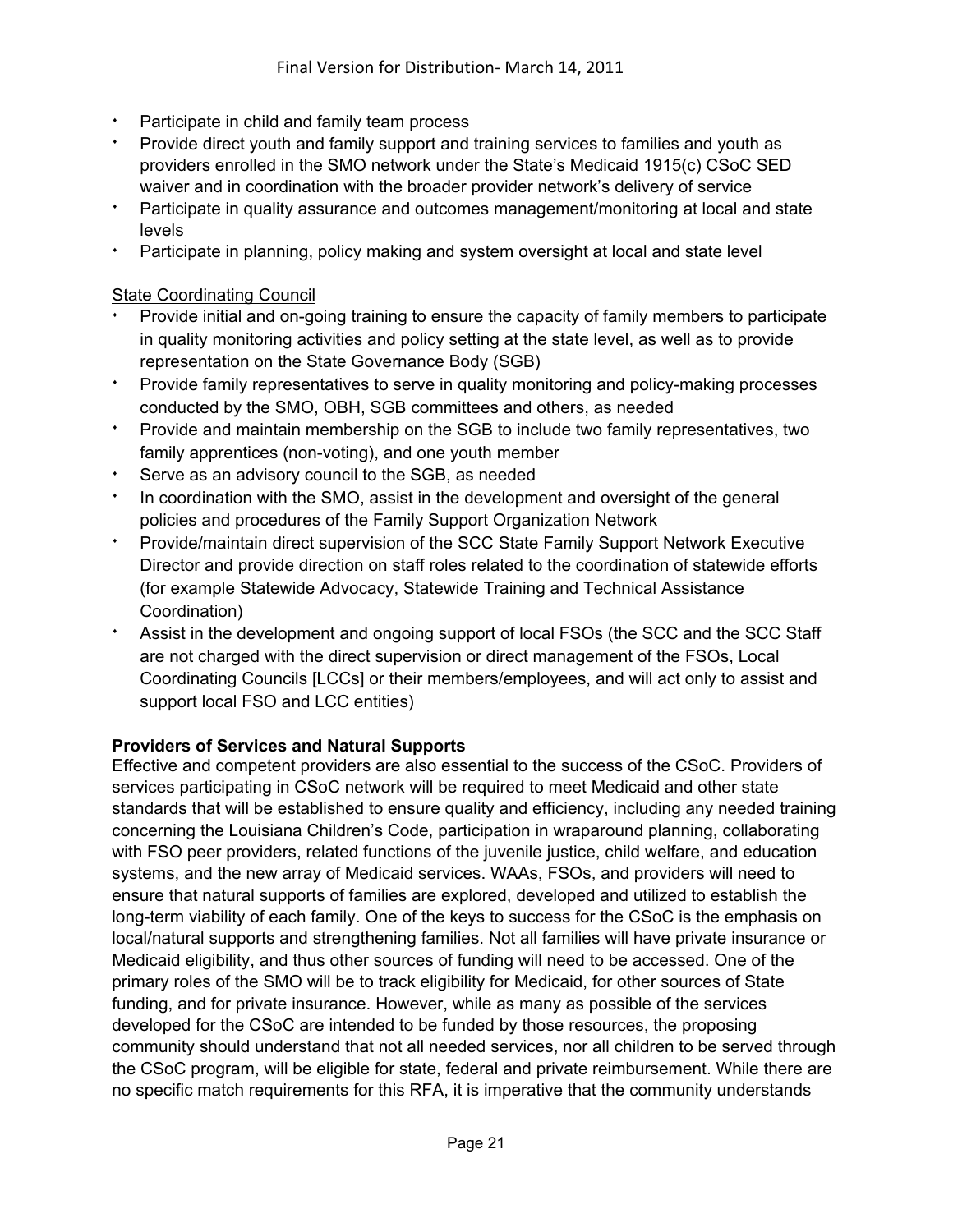and develops supports for families to ensure success for the enrolled children.

Additionally, in order to facilitate the effective treatment of children and families in the context of their homes, schools, and communities, pre-service competency training shall be required of all staff authorized to deliver services within an individualized plan of care before working with a CSoC family. Practitioners authorized to deliver services within an individualized care plan must demonstrate, either through attestation or endorsement, the completion of training equivalent to content areas of pre-service training identified below. Louisiana Coordinated System of Care providers will have the opportunity to participate in specialized pre-service training to facilitate and promote their professional development.

Through OBH's Essential Learning System, training opportunities will be made available to providers for a fee, in each pre-service competency. Providers may also demonstrate competency through completion of courses through other means or through experience in the specific competency area. Service providers within the Coordinated System of Care will be expected to demonstrate competency in the following areas:

- Professionalism.
- Ethics.
- <sup>i</sup> Confidentiality and Health Insurance Portability and Accountability Act (HIPAA) requirements,
- $\cdot$  Diversity,
- Engagement,
- Assessment.
- <sup>i</sup> Wraparound,
- System of Care,
- **Ecological Model,**
- Evidence Based Practices,
- Co-Occurring Disorders,
- **Crisis Response,**
- Suicide Prevention,
- Behavioral Interventions,
- Working with School Systems,
- Communication and Collaboration Skills,
- Documentation.
- Trauma Informed Care.
- Motivational Interviewing, and
- **Supervision (supervisors only).**

Continuing Education (CE) Credit will be available for those trainings that meet the CE requirements of the relevant licensing board.

A diagram is provided on the following page showing the functional relationships between the main organizational components of the CSoC:

- \* The Statewide Governance Body,
- DHH Office of Behavioral Health,
- Statewide Management Organization (SMO),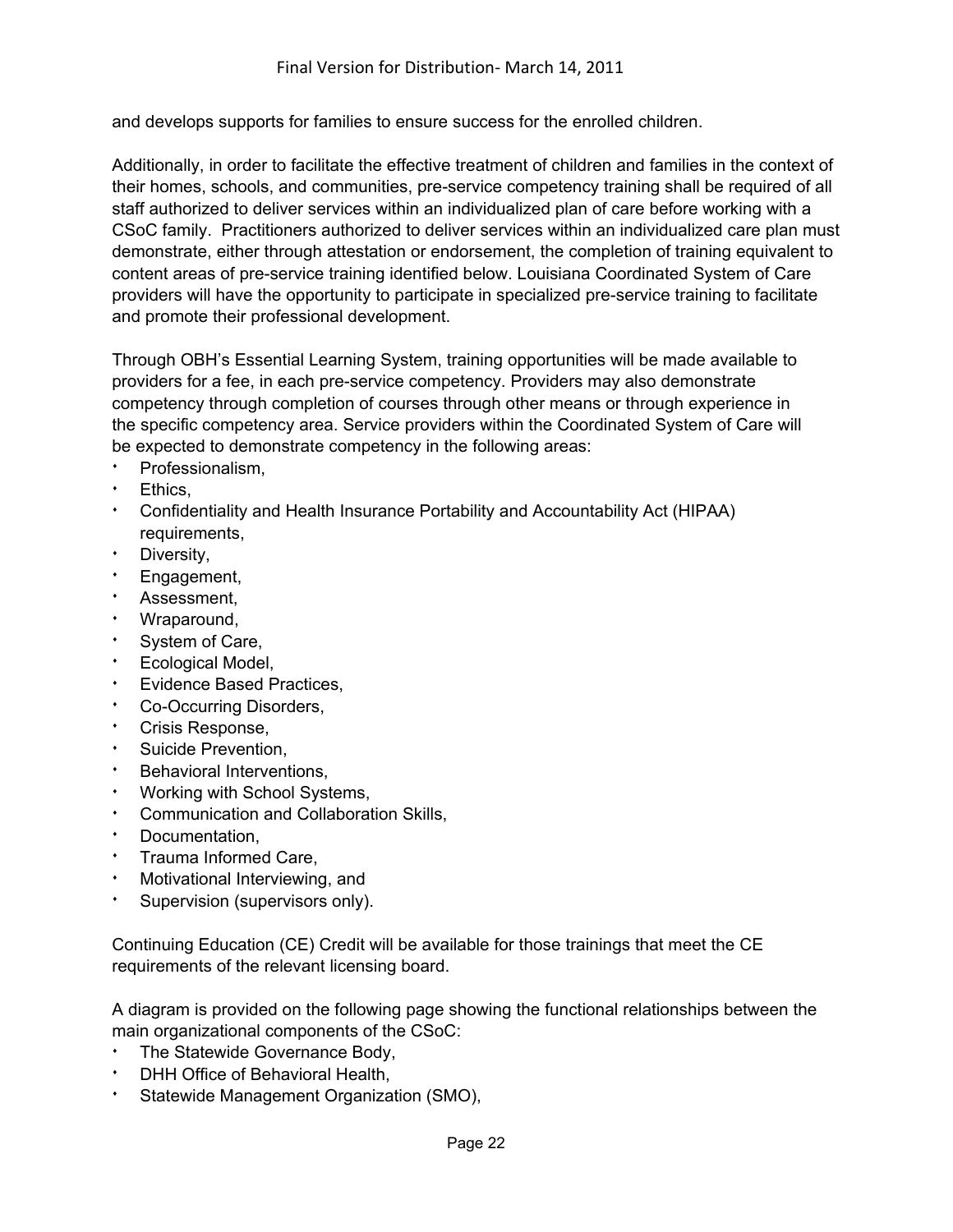- **:** Statewide Coordinating Council for the FSO network,
- **·** Local Wraparound Agency (WAA),
- **Local Family Support Organization (FSO), and the**
- **\*** Service Provider Network.

Please note that the diagram simply illustrates the broad coordinating and reporting relationships between the above-noted organizational components of the CSoC. It is not intended to describe the details and complexity of those relationships or the broader CSoC. Additional detail regarding these relationships is provided in narrative form throughout the entire RFA.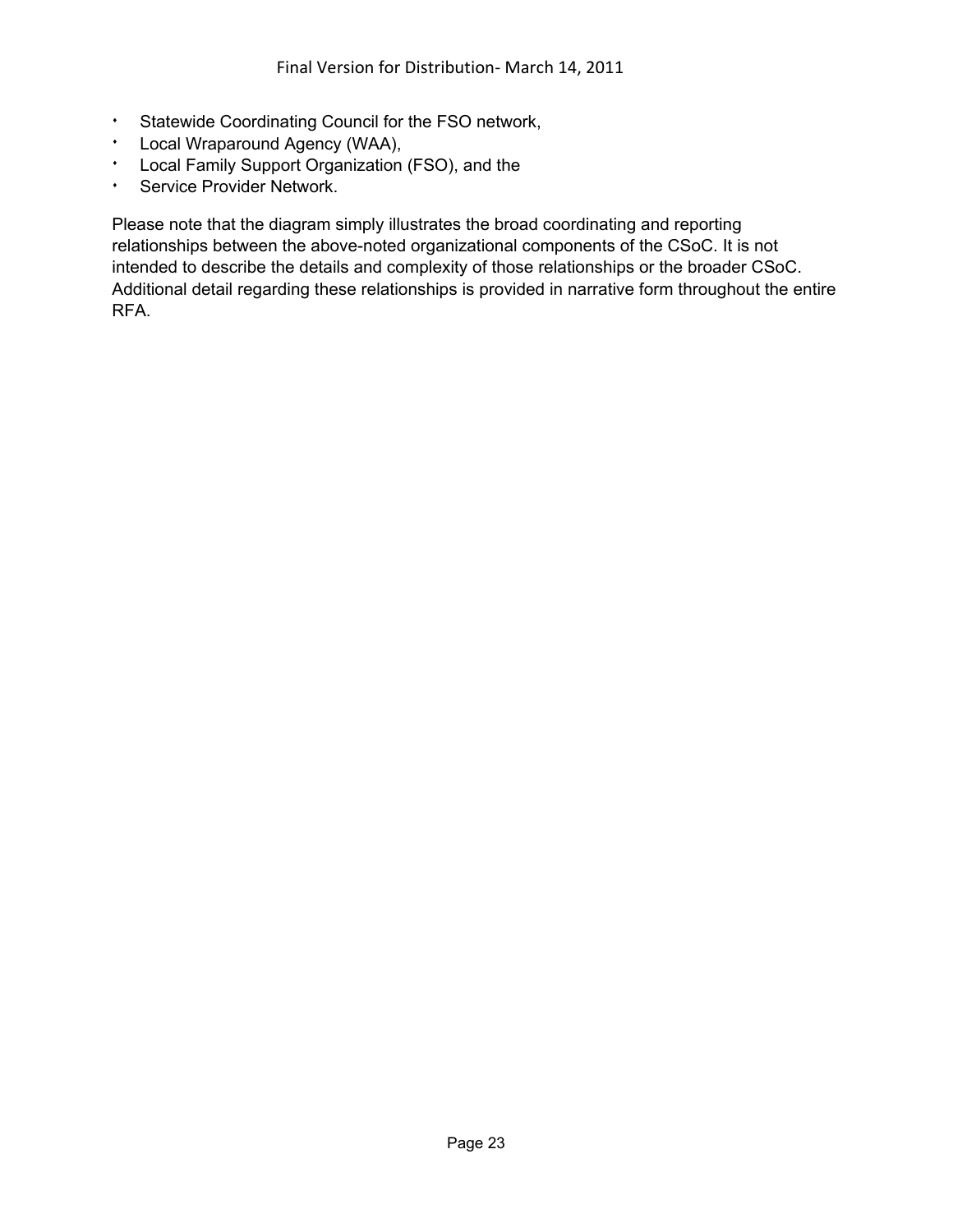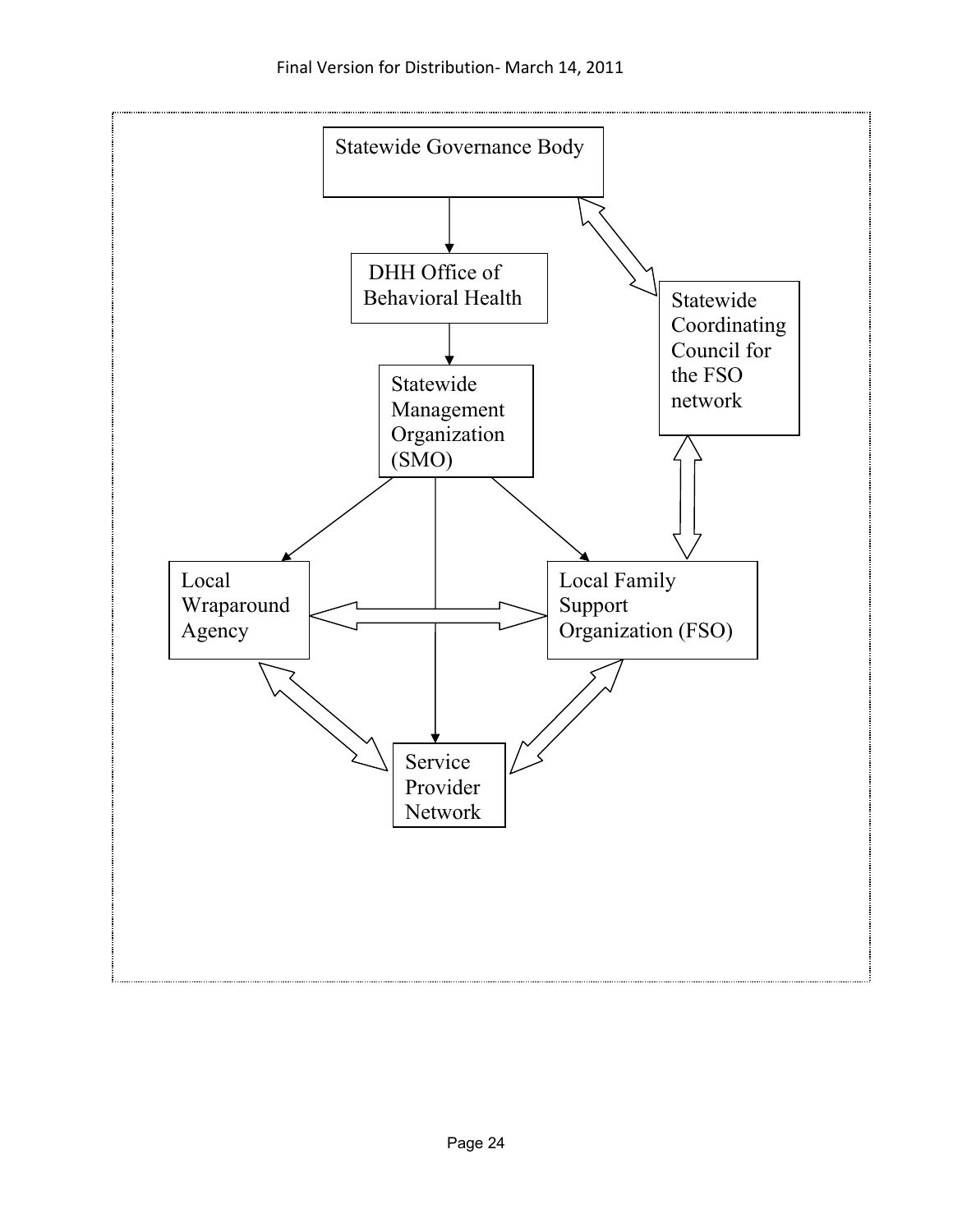# **Section 2: General CSoC Capacity Questions**

This section contains six subsections  $(A - F)$  describing the primary questions this RFA is asking communities to answer. In your response, please only include the headers and questions in *bold italics* in order to help reviewers of your response know the questions to which you are responding. In order to ensure that you have sufficient space in which to answer these questions within the prescribed page limits, please do not repeat more of the content from this section in your response. Include only the headers and questions in *bold italics*.

Please keep in mind that the CSoC will implement only one FSO and one WAA per region, and each applying region can only support one FSO and WAA as part of their proposed CSoC under this RFA.

## *A. Community Partnership* **(70 points)**

The core of the CSoC is the community partnership; the heart of that partnership is the Wraparound Agency (WAA) and Family Support Organization (FSO). This section asks for a description of the group of people and agencies in your region that have come together to develop the CSoC, with an emphasis on the range and depth of commitment among the agencies and stakeholders in your region to implement the system described in this RFA. In particular, the base of past experience, current practice, and capacity to partner with youth and families is key to your readiness to implement the WAA and the FSO.

- *1. Please identify your Act 1225 of 2003 Region ("Region") and describe the specific communities (cities/towns, parishes, groups of parishes, other jurisdictional subdivisions within the Region, etc.) that have come together to respond to this RFA with the intent to implement a CSoC.* These will be referred to as the "Initial Communities" throughout this RFA. (No points for this response.)
- *2.* For these Initial Communities ONLY:
	- *a. Please describe the initial group of stakeholders and collaborative partners that have come together and made a commitment to moving forward with developing the CSoC.* This should include as many representatives as possible from the stakeholders listed under Question 3 in this section that have been involved in the initial planning for the CSoC carried out as of the date of this application. (10 points)
	- *b.* Firm commitment on the part of key stakeholders to implement the CSoC within the Region, including identification of an agency to serve as WAA and development of a FSO, is critical to successful implementation. *Please describe the level of commitment by all relevant regional agencies and stakeholders, referring, as needed, to the individual letters of commitment provided by each agency/stakeholder.* Please describe the level of commitment (for example, level of participation in past or current projects with similar goals; recent events developing stakeholder's understanding of the importance of efforts such as the CSoC; ability to bring to the project resources such as knowledge, experience, person hours, etc.) by all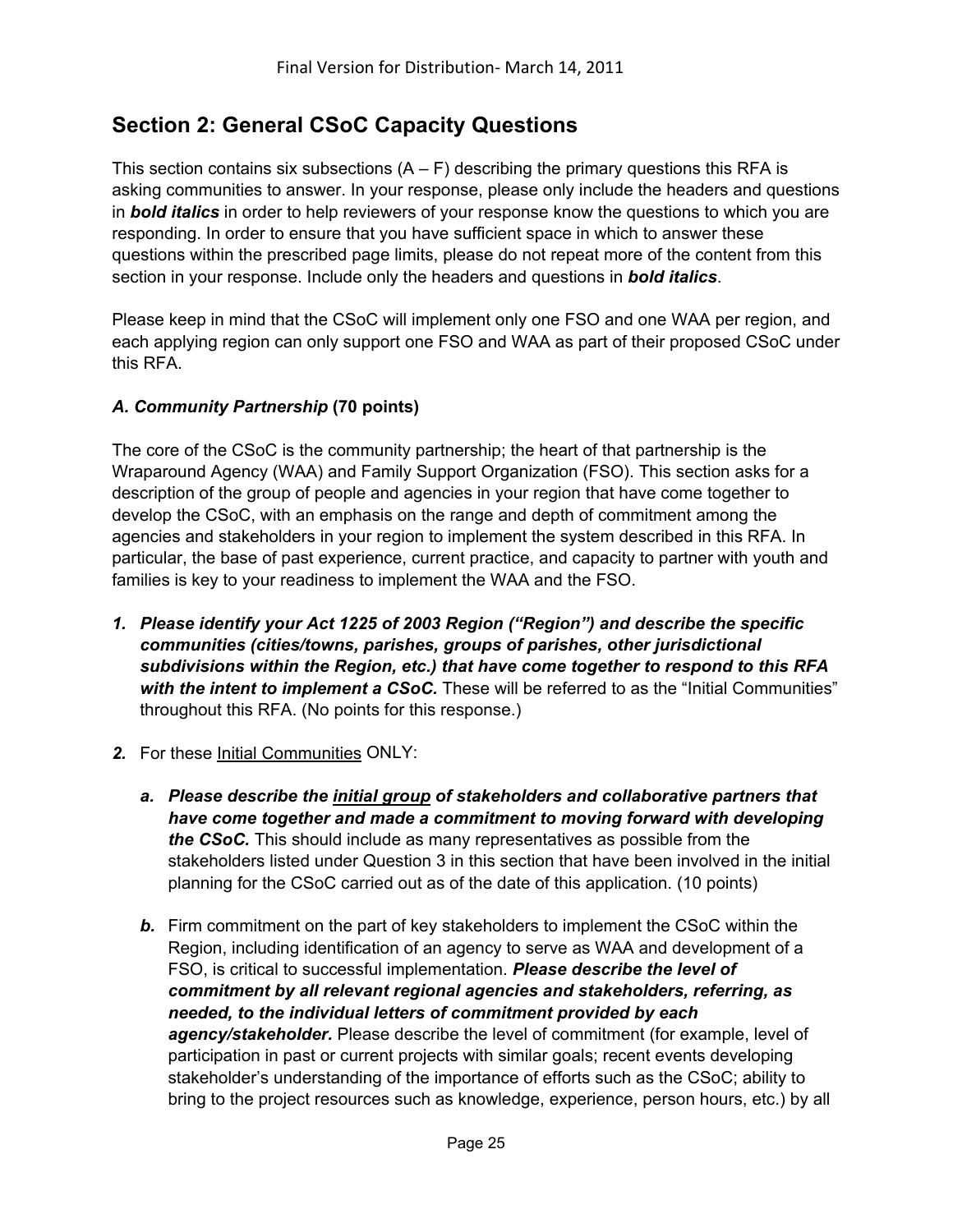relevant regional agencies and stakeholders, referring, as needed, to the individual letters of commitment provided by each agency/stakeholder. (15 points)

- *3. Does this group currently include, or is it actively reaching out to:* (20 points)
	- *a. Family members and youth and/or young adults who are "system experienced"*

| <b>Check the best summary</b> |             |                       |
|-------------------------------|-------------|-----------------------|
| $\Box$ Not really             | $\Box$ Some | $\square$ Quite a bit |

Please explain the answer you checked by describing the experience of the Initial Communities in your Region with, or current capacity for, family participation in governance. Additional questions about plans for a Family Support Organization in your region are provided in a separate section further below.

## *b. Representatives of child- and family-serving organizations*

| <b>Check the best summary</b> |               |                       |
|-------------------------------|---------------|-----------------------|
| $\Box$ Not really             | $\varPi$ Some | $\square$ Quite a bit |

Please explain the answer you checked by describing involvement of key agencies in the Initial Communities. $11$ 

#### *c. Representatives of the key cultural groups and communities*

# *Check the best summary*

 *Not really Some Quite a bit* 

Please explain the answer you checked by describing involvement of representatives of the cultural groups that comprise the Initial Communities.

*d. Agency and organization leaders who are able to commit resources and lead efforts to change policies* 

| <b>Check the best summary</b> |             |
|-------------------------------|-------------|
| $\Box$ Not really             | $\Box$ Some |

 $\overline{a}$ 

 *Not really Some Quite a bit* 

Please explain the answer you checked by describing current capacity including, for example, current interagency agreements, current or recent collaborative initiatives, current examples of blended or braided resources, etc.

<span id="page-25-0"></span> $11$  Examples of potential agency partners include courts exercising juvenile jurisdiction, schools, DCFS, human service districts/authorities, community and faith-based organizations, service providers, district attorneys, law enforcement, Truancy Assistance Service Centers, Families in Need of Services offices, other juvenile justice agencies, Act 555 Children and Youth Services Planning Boards, and other agencies identified locally for participation.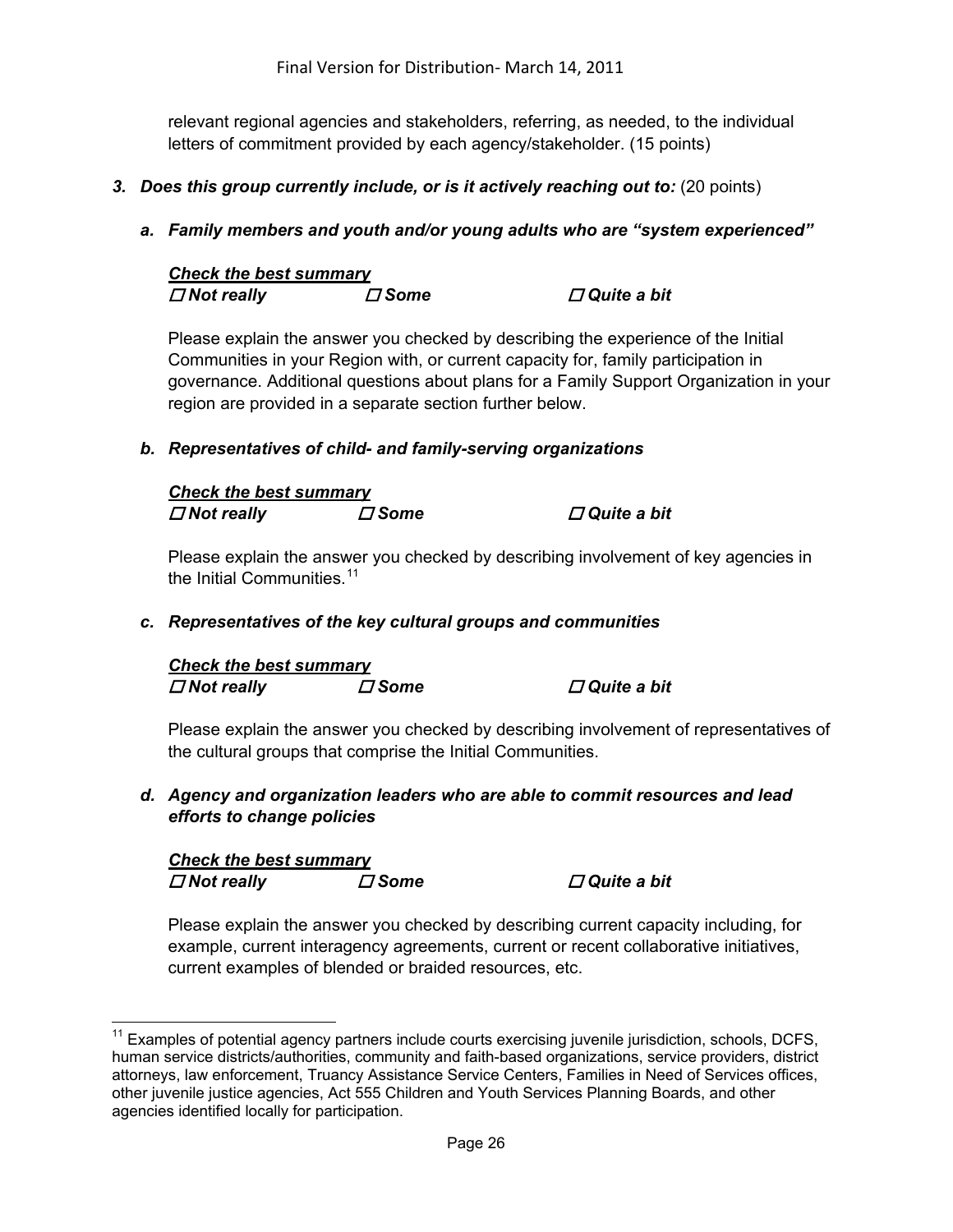- *4. Please describe the current involvement in your region of schools, child welfare agencies, juvenile justice agencies, and courts in order to intervene and divert children and youth from expulsion, out-of-home placement, and adjudication.* Given that a goal of the System of Care is to keep children and youth in their home and community, describe specific partnerships or plans to partner with schools, child welfare agencies, juvenile justice agencies, and courts to prevent out-of-home placement, expulsion and adjudication of youth. To the extent possible, provide concrete and specific examples of programs or initiatives currently in place or planned. (15 points)
- *5.* It is planned that over time, the System of Care will be extended beyond the Initial Communities to encompass your entire Region. *Please describe the commitment of each of the organizations involved in this proposal to assist in the regional development process.* Describe the linkages, relationships and other capacities of local leaders to support that process, including relationships with neighboring parish leaders, judges, school administrators, family and youth organizations and other key leaders of child and familyserving organizations (including child welfare and juvenile justice agencies) across the Region. (10 points)

**Scoring For State Staff only: Total (sum of scores across all items): \_\_\_\_ out of 70 possible points.**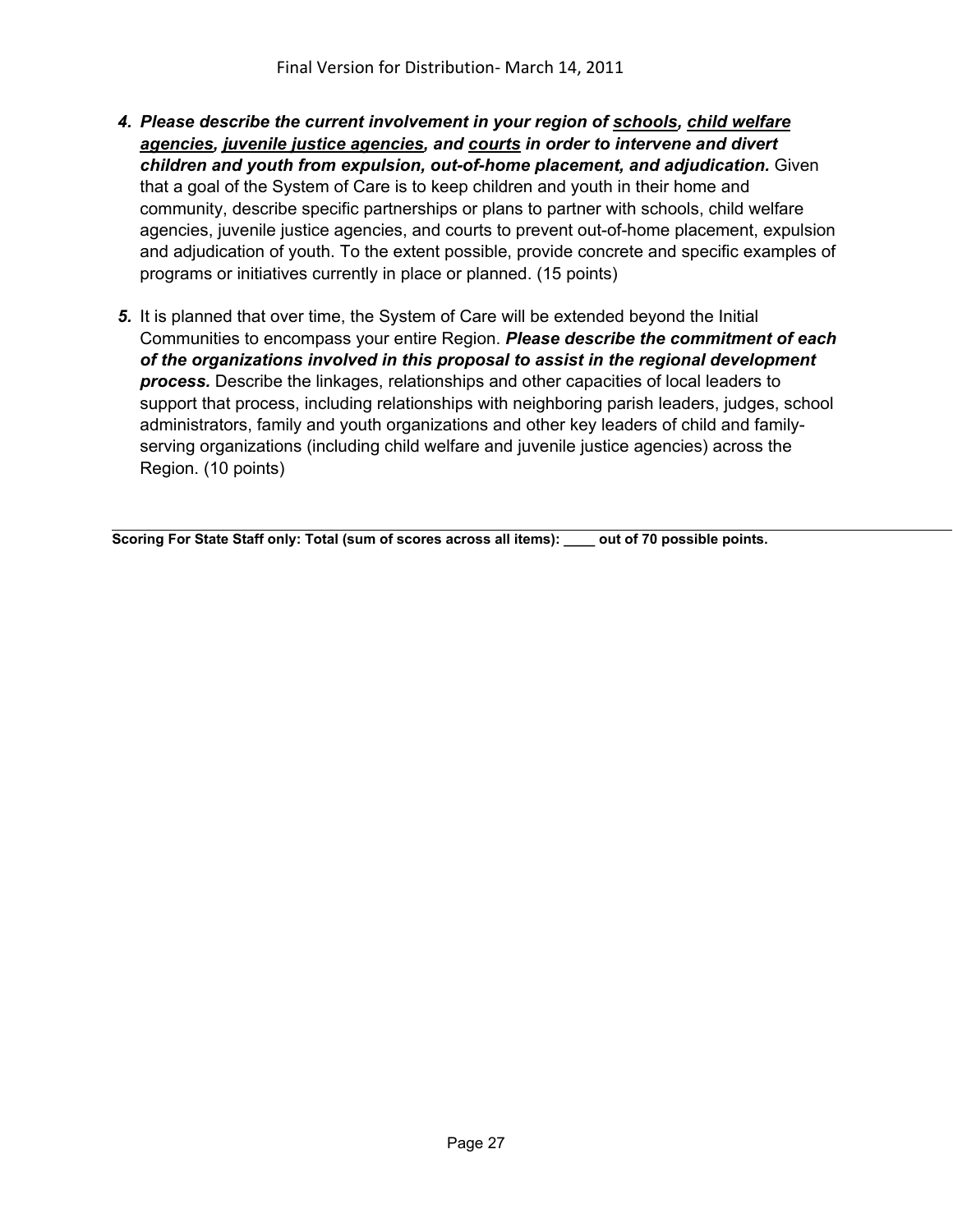#### *B. Collaborative Activity* **(30 points total)**

*1. The people who are planning implementation of the local CSoC have a solid understanding of – and commitment to – core System of Care principles and practices.* (5 points)

*Check the best summary Not really Some Quite a bit* 

Please explain the answer you checked by describing how partners demonstrate understanding and/or commitment to System of Care principles.

*2. The people who are planning implementation of the local CSoC have a solid understanding of – and commitment to – implementing Wraparound, with fidelity to core principles and practices.* (5 points)

*Check the best summary*  $\Box$  *Not really <i>D* **Some** *D* **Quite a bit** *D* 

Please explain the answer you checked by describing how partners demonstrate understanding and/or commitment to high-fidelity Wraparound implementation.

*3. The people who are planning implementation of the local CSoC are willing to make changes in both their own organizations and in the larger system.* (5 points)

*Check the best summary Not really Some Quite a bit* 

Please describe the evidence of this willingness, including examples of past changes made.

*4. The people who are planning implementation of the local CSoC have developed or identified outreach strategies to identify and engage eligible youth from across systems.* (*The CSoC will initially serve children and youth who have significant behavioral health challenges or co-occurring disorders and who are in, or at imminent risk of, out-ofhome placement, defined as: detention, secure care facilities, psychiatric hospitals, residential treatment facilities, development disabilities facilities, addiction facilities, alternative schools, homeless as identified by DOE, and foster care*.) (5 points)

*Check the best summary*  $\Box$  *Not really <i>D* **Some** *D* **Quite a bit** *D* 

Please explain the answer you checked by describing possible strategies to identify and engage youth. Please offer concrete and specific examples to the extent possible.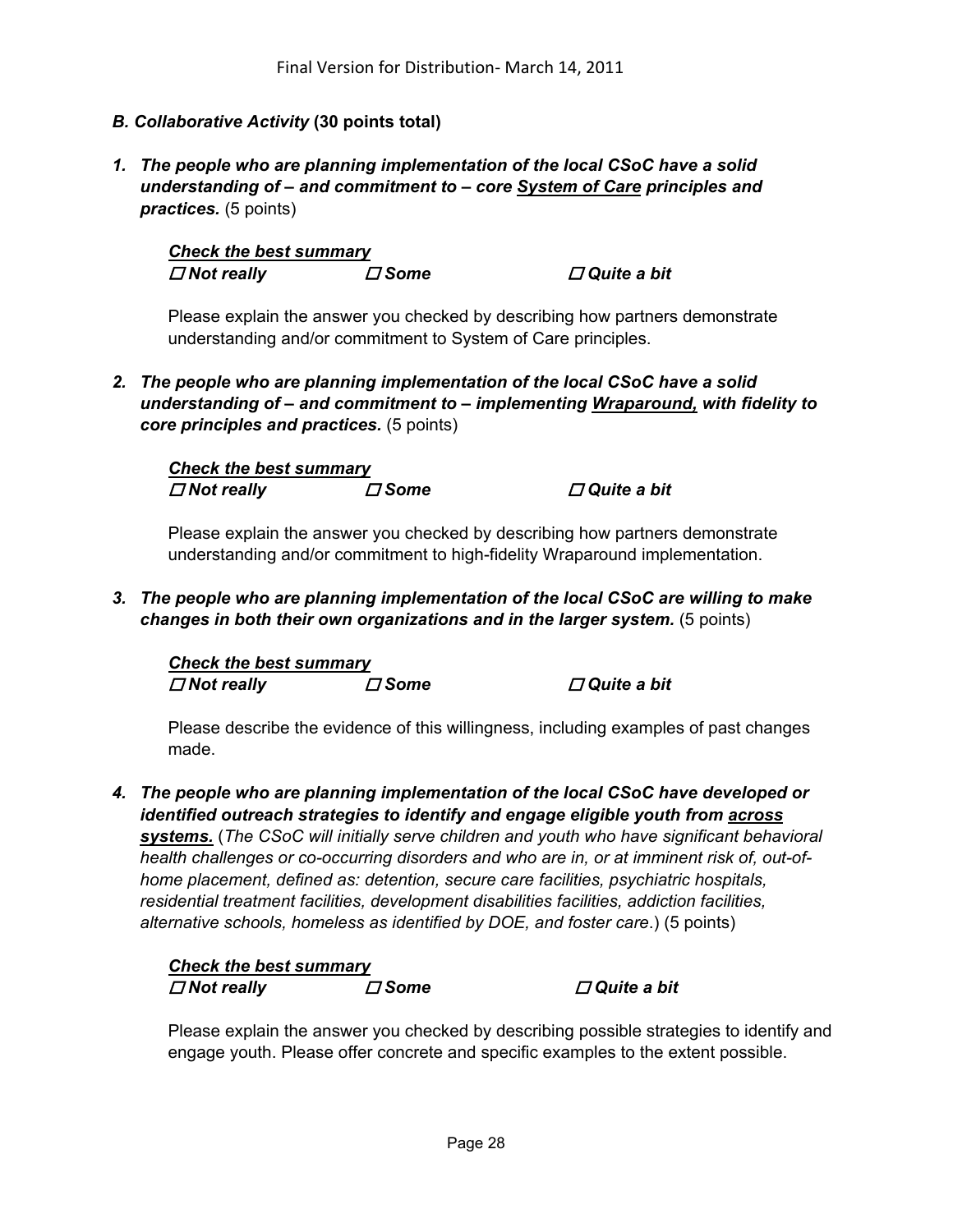*5. The people who are planning implementation of the local CSoC have a solid understanding of – and commitment to – the inclusion of family members in all facets of planning, implementation and oversight of the WAA.* (5 points)

| <b>Check the best summary</b> |             |
|-------------------------------|-------------|
| $\Box$ Not really             | $\Box$ Some |

*<i>D* Quite a bit

Please explain the answer you checked by describing how families will be represented on all levels to create a family and youth-driven system of care.

*6. The people who are planning implementation of the local CSoC have developed or identified a plan for regional and community collaboration from OJJ, DCFS (including Child Welfare), local education agencies, Mental Health, and Substance Abuse agencies in the Initial Communities.* (5 points)

| <b>Check the best summary</b> |             |                       |
|-------------------------------|-------------|-----------------------|
| $\Box$ Not really             | $\Box$ Some | $\square$ Quite a bit |

Please explain the answer you checked by describing the plan and the commitment and expected range of involvement of each of the agencies listed. Please also explain the history of collaboration among these agencies and other factors related to the readiness of these agencies to carry out the plan and levels of involvement described.

**For State Staff only: Total (sum of scores across all items): \_\_\_\_ out of 30 possible points.**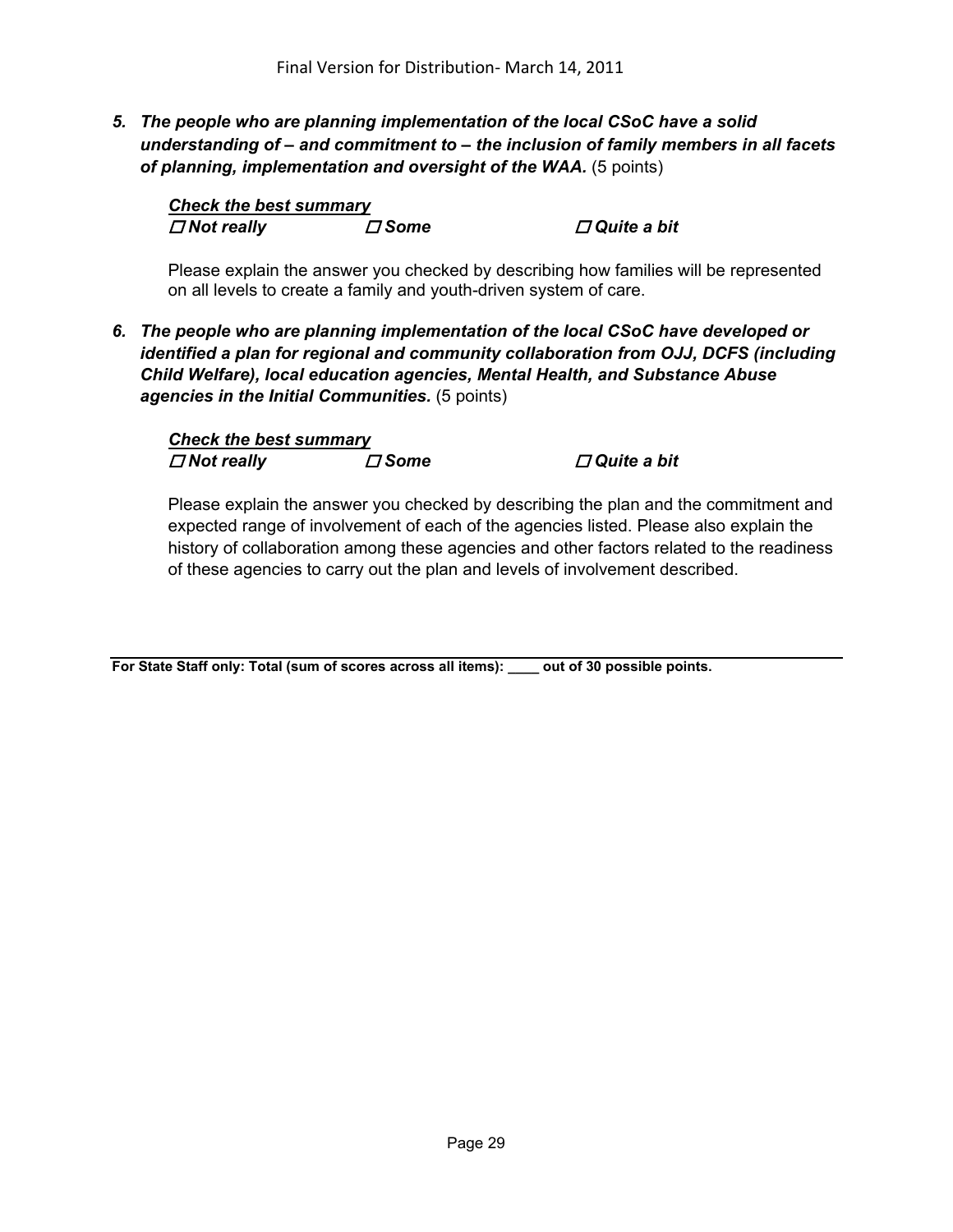## *C. Access to Needed Services and Supports* **(60 points total)**

Systems of care emphasize support for families in caring for their children, since in most cases, families are the most important and life-long resource for their children. Beyond services available through the formal service system, successful systems of care access and enhance the supports available through the family's natural community and informal resources.

*1. The people who are planning for CSoC implementation in your Region understand that many services now supported only through state general fund contracts will be refinanced through Medicaid where eligible beneficiaries, services, and providers exist, and that Initial Communities will need to have in place providers with the organizational capacity to provide care in a Medicaid regulatory environment. (*10 points)

## *Check the best summary Not really Some Quite a bit*

Please explain the answer you checked by listing those providers in the Initial Communities that have experience providing Medicaid reimbursable services and/or the organizational capacity to comply with Medicaid requirements and deliver such services. These capacities include: understanding of, and ability to comply with, provider credentialing requirements, billing systems able to comply with fee-for-service requirements and bill electronically, necessary financial and cost-accounting processes, increased documentation requirements, access to supervision by licensed mental health practitioners, and other capacities to ensure compliance with Medicaid medical services billing requirements. As new services come on line, each participating State department in the CSoC will reach out to its existing provider networks, communicate with those networks regarding the new services, determine any needed technical assistance, and arrange for that assistance to be provided.

*2. The people who are planning implementation of the CSoC in your Region have identified current capacity and plans to expand that capacity, over time, to provide the full array of services needed to support the System of Care, including nontraditional services and supports and are actively strategizing about how to fill gaps in the array.* This includes services for youth primarily demonstrating externalizing behaviors, such as conduct disorder, delinquent, antisocial or illegal behavior or acts, trauma related to abuse and neglect, as well as more broadly, and AD/HD issues that lead to costly and oftentimes ineffective out-of-home services or excessive use of other therapeutic supports and services. Please refer to the Ideal Service Array resource available on the CSoC website as a guide.<sup>[12](#page-29-0)</sup> (15 points)

## *Check the best summary*  $\Box$  *Not really <i>D* **Some** *D* **Quite a bit** *D*

<span id="page-29-0"></span> $\overline{a}$ <sup>12</sup> http://www.dss.state.la.us/assets/docs/searchable/OS/CSoC/061010\_ISARecsandLetter.pdf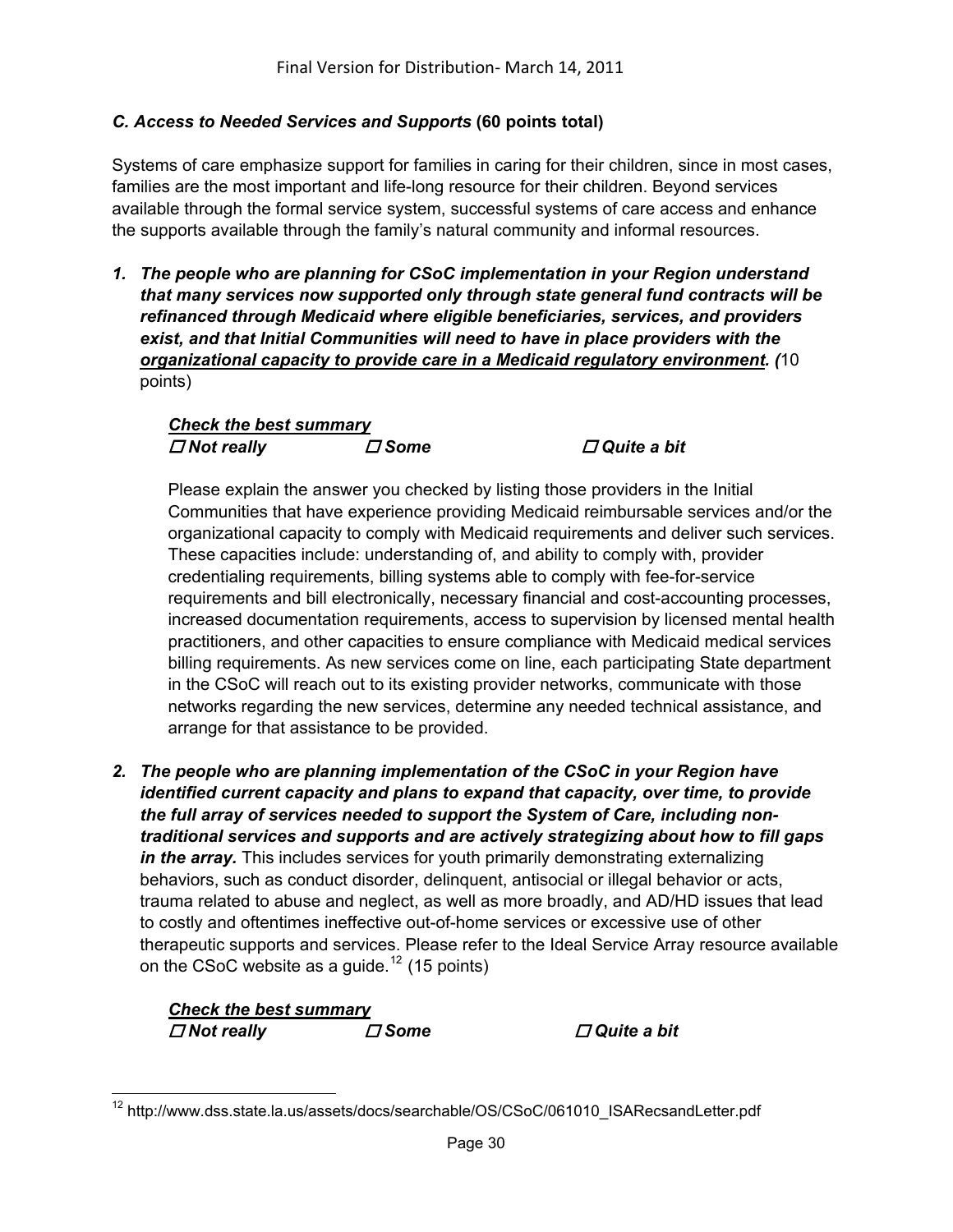Please describe local capacity in the Initial Communities for each of the following service categories. Include detail for each service category regarding available evidence based and promising practices that have some level of evidence for their effectiveness. Describe (1) current capacity, (2) current gaps, (3) plans to address gaps, (4) ways that technical assistance, provided through the State, might be used to support efforts to expand the service array, (5) the level of capacity that could realistically be developed for implementation by January 1, 2012, and (6) priority areas for developing and/or expanding capacity over the first year of the project for EACH of the following service categories:

- Screening using the CANS assessment
- Diagnostic and evaluation services
- <sup>i</sup> Community-based services provided in a family's home, school, office, primary health or behavioral health clinic
- <sup>i</sup> Emergency services available 24/7, including mobile crisis and crisis stabilization
- <sup>i</sup> Intensive home-based services available 24/7
- i Intensive behavioral health and addiction services provided in a community setting
- **·** Respite care
- **Therapeutic foster care**
- <sup>i</sup> Out-of-home care, including residential and inpatient services
- Family support and training
- $\cdot$  Youth support and training
- Other individualized supports, such as therapeutic recreational activities, training, prevention, advocacy, local education agencies, vocational and health

One of the keys to success for the CSoC is the emphasis on local/natural supports and strengthening families. Not all families will have private insurance or Medicaid eligibility and thus other sources of funding will need to be accessed. One of the primary roles of the SMO will be to track eligibility for Medicaid, other sources of State funding, and private insurance. However, while as many as possible of the services from the Ideal Service Array developed for the CSoC are intended to be funded by those resources, the proposing community should understand that not all of the services of the Ideal Service Array, nor all children to be served through the CSoC program, will be eligible for state, federal and private reimbursement. While there are no specific match requirements for this RFA, it is imperative that the community understands and develops supports for families to ensure success for the enrolled children.

Additionally, the State recognizes that Medicaid funding has not previously been available to support the full array of services described above. The State is pursuing State Plan Amendments and Medicaid waivers to enable the CSoC to be funded. Developing the full service array will necessarily be challenging for many communities and will require a multi-year commitment on the part of both the State and the participating communities.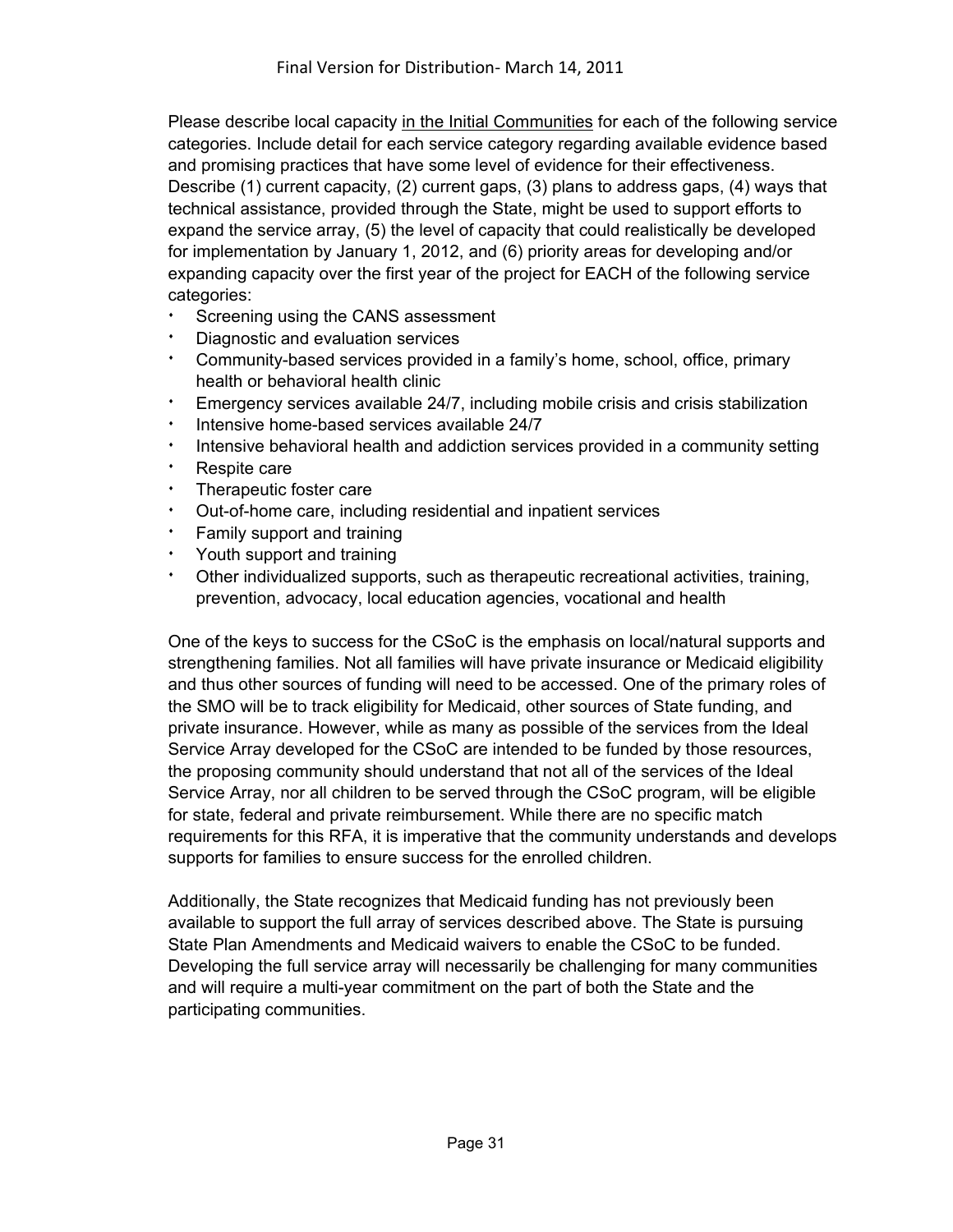*3. The people who are planning implementation of the CSoC in your Region understand the role that informal and community supports play in systems of care and are actively strategizing about how to increase community capacity to build and use such supports.* (10 points)

*Check the best summary Not really Some Quite a bit* 

Please explain the answer you checked by describing the role of informal and community supports and any strategies to increase this capacity.

*4. The people who are planning implementation of the CSoC in your Region understand the importance of peer-to-peer supports in systems of care and are actively strategizing about how to ensure access to peer-to-peer supports for both families and youth.* (10 points)

*Check the best summary Not really Some Quite a bit* 

Please explain the answer you checked by describing the role of peer-to-peer support for both families and youth and any strategies to ensure access to peer-to-peer support, including coordination with, or development of, the FSO.

*5. The people who are planning implementation of the CSoC in your Region are actively strategizing about how to ensure the cultural competence of the available services and supports.* (10 points)

| <b>Check the best summary</b> |             |                       |
|-------------------------------|-------------|-----------------------|
| $\Box$ Not really             | $\Box$ Some | $\square$ Quite a bit |

Please explain the answer you checked by describing strategies to ensure cultural competence. If available, please include any documentation of cultural competence in the partner agencies, including formal measures or other evidence.

*6. Please acknowledge your Region's commitment to use technical assistance (TA) provided by the State to improve capacity in the areas addressed under this theme.* (5 points)

**Scoring For State Staff only: Total (sum of scores across all items): \_\_\_\_ out of 60 possible points.**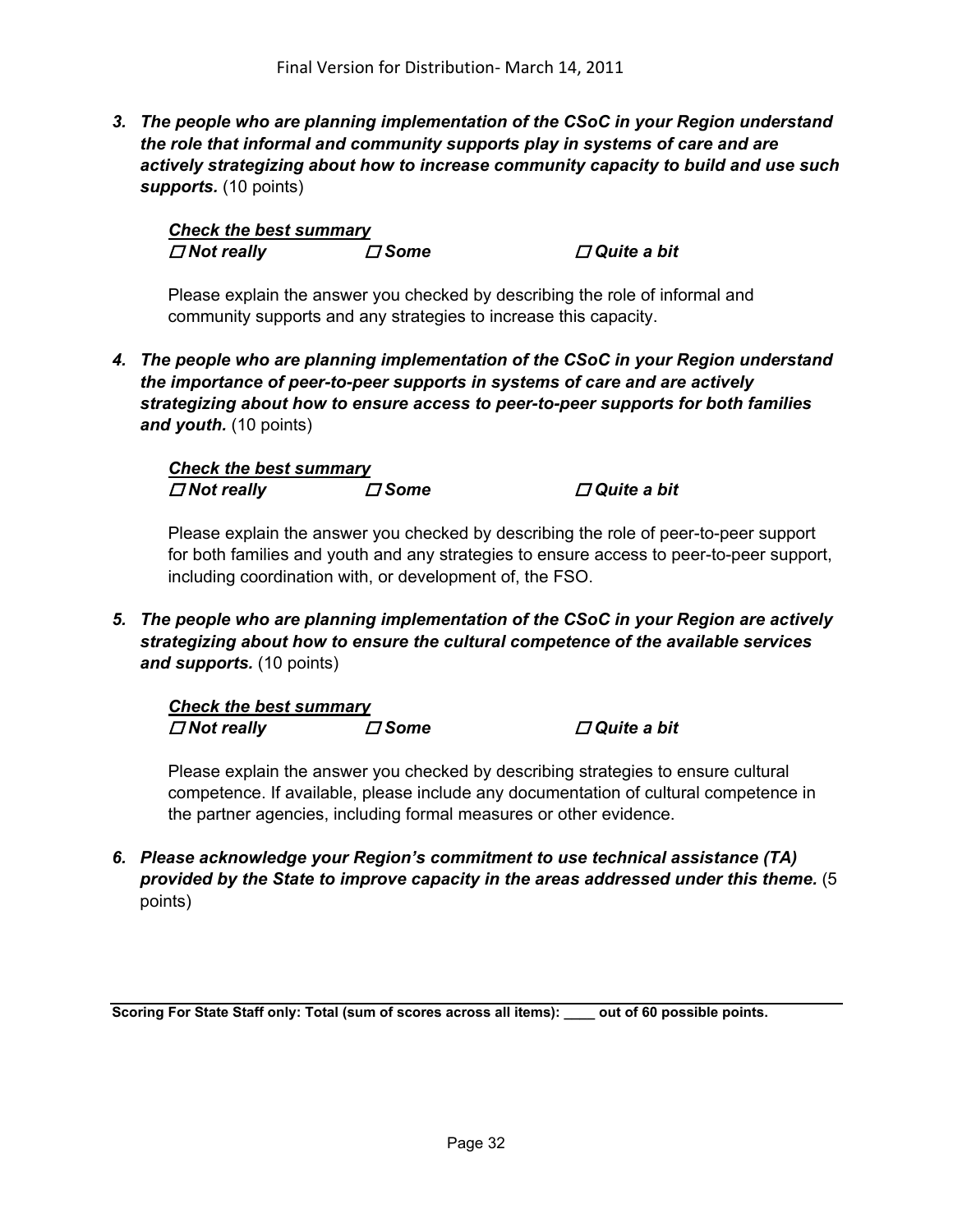## *D. Wraparound Agency Policies and Supports* **(50 points total)**

As noted above, Wraparound Facilitation represents an important component in a System of Care for children and families. Wraparound is defined as an intensive, individualized care planning and management process. Wraparound is not a treatment. Instead, wraparound facilitation is an intensive care coordination approach that fundamentally changes the way in which individualized care is planned and managed across systems. The wraparound process aims to achieve positive outcomes by providing a structured, creative and individualized team planning process that, compared to traditional treatment planning, results in plans that are more effective and more relevant to the child and family.

In successful systems of care, WAAs serve as the locus for access, accountability, service coordination and utilization management functions. There will be one WAA in each region. The WAA is responsible for facilitating the wraparound process, developing individualized plans of care that cross agencies and assigning one accountable individual to coordinate care. They act as a bridge between the Statewide Management Organization and families to independently plan and coordinate care. They will work locally with children and youth, their families, providers, regional agency staff, courts, child welfare agencies, schools, community organizations and the regional FSO to coordinate care planning and access to comprehensive services and supports. Service coordination by the WAA, in collaboration with the FSO, will be guided by the Wraparound process, which is defined by the ten principles established by the National Wraparound Initiative (information on NWI is available at: http://www.nwi.pdx.edu/index.shtml; information on the ten principles is available at http://www.nwi.pdx.edu/NWIbook/Chapters/Bruns-2.1-(10-principles-of-wrap).pdf).

*1. Please identify the agency within your Region that you propose to serve the role of the WAA for your Region. If a WAA has not been identified for your Region, how are you going to identify a WAA and ensure that it has the capacity to implement the required wraparound? Is this agency ready to take on the role of WAA?* (10 points)

## *Check the best summary Not really Some Quite a bit*

Please explain the answer you checked by offering a specific and concrete description of agency capacity including, for example, the level of administrative and board support, consistency of the organization's culture, experience with utilization management functions, experience with performance monitoring, policies and procedures consistent with the Wraparound model, experience with providing intensive care coordination, organizational history of implementing supports consistent with the Wraparound model, etc.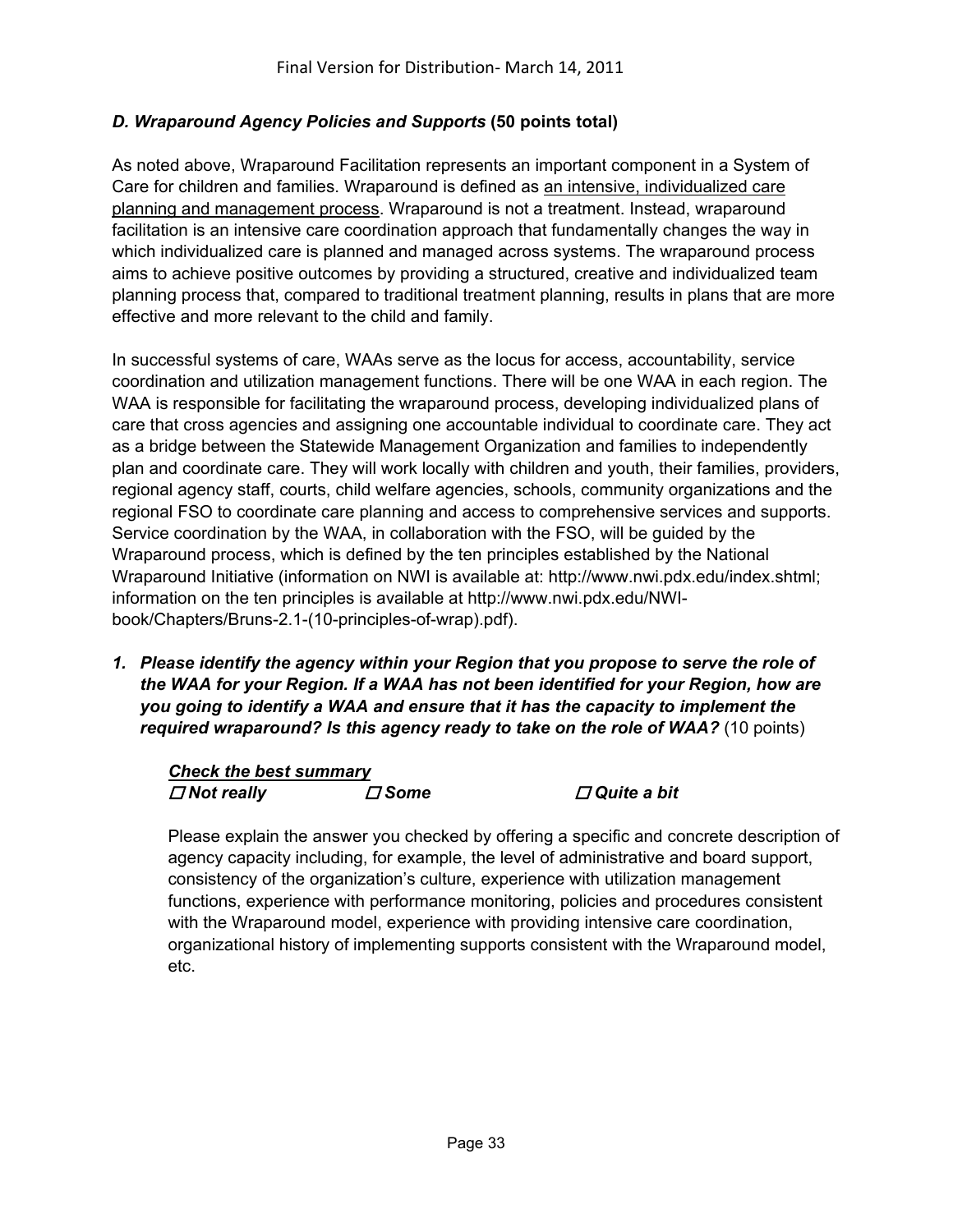*2. The people who are planning for CSoC implementation in your Region have a realistic understanding of what it takes to provide adequate training and coaching for key roles in the WAA (facilitators, supervisors) and are committed to participation in required state sponsored training, ongoing education and monitoring activities within the identified WAA.* See Section 4 for definitions of these roles. (5 points)

*Check the best summary Not really Some Quite a bit* 

Please explain the answer you checked by describing strategies to ensure capacity for training and coaching.

*3. The people who are planning for CSoC implementation in your Region have a realistic understanding of typical staffing plans (including caseload sizes and approaches to ensure racial, ethnic and gender diversity) that allow people in key roles (facilitators, supervisors) sufficient time to provide high quality wraparound and are actively strategizing about how to ensure this for the WAA.* (5 points)

*Check the best summary*  $\Box$  *Not really <i>D* **Some** *D* **Quite a bit** *D* 

Please explain the answer you checked by describing strategies to ensure staffing that supports high quality wraparound.

*4. The people who are planning for CSoC implementation in your Region have a realistic understanding of typical staffing plans and composition (including racial, ethnic and gender diversity) that ensure people in key roles can provide culturally-appropriate wraparound and are actively strategizing how to ensure this capacity for the WAA.* (10 points)

*Check the best summary*  $\Box$  *Not really <i>D* **Some** *D* **Quite a bit** *D* 

Please explain the answer you checked by describing strategies to ensure staffing plans able to provide culturally-appropriate wraparound. If available, please include any documentation of cultural competence for the proposed WAA, including formal measures or other evidence.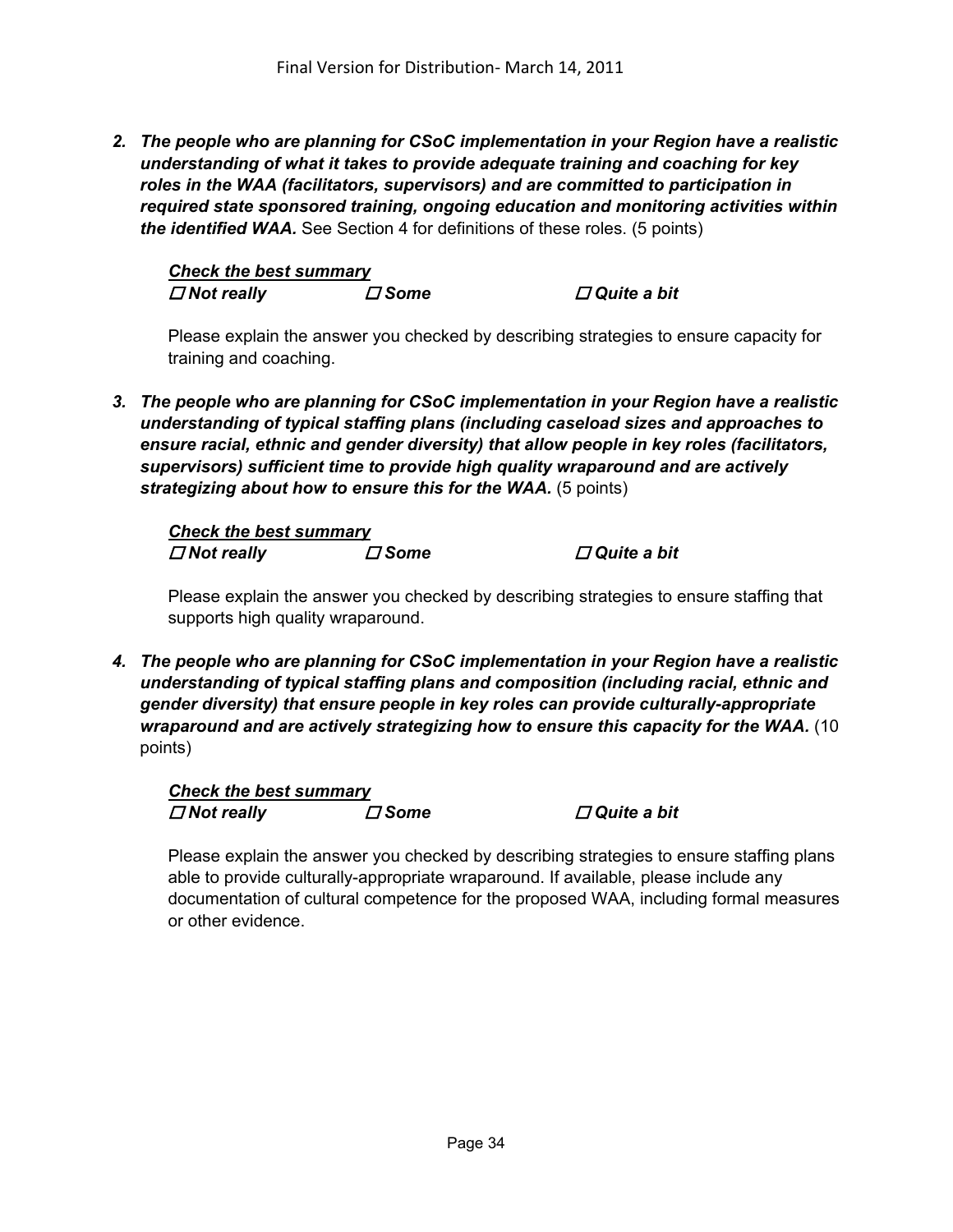*5. The people who are planning for CSoC implementation in your Region have a realistic understanding of the structures and processes that are needed to ensure that people in key roles in providing wraparound have high quality supervision and are actively strategizing about how to ensure this for the WAA.* (5 points)

*Check the best summary*  $\Box$  *Not really <i>D* **Some** *D* **Quite a bit** *D* 

Please explain the answer you checked by describing strategies to ensure access to high quality supervision.

*6. The people who are planning for CSoC implementation in your Region understand the need to build region-wide support for wraparound among service providers and community partners and are actively strategizing about how to do this.* (5 points)

*Check the best summary*  $\Box$  *Not really <i>D* **Some** *D* **Quite a bit** *D* 

Please explain the answer you checked by describing strategies to build region-wide support.

*7. The people who are planning for CSoC implementation in your Region understand the administrative requirements for the WAA outlined in the introduction of this document and how those relate to the role of the SMO, including agreement to implement an information technology (IT) system for the WAA that is compatible with the requirements of the SMO, agreement to coordinate local goals with the broader system goals of the SMO and understanding of the overall requirements for measuring utilization, costs and expenditures.* (5 points)

*Check the best summary Not really Some Quite a bit* 

Please explain the answer you checked by describing your understanding and approach to these administrative requirements. Include a description of your understanding of managing utilization and quality at the local level, in partnership with the SMO.

*8. Please describe how your Region would use TA provided by the State to improve capacity in the areas addressed under this theme* (for example, increasing capacity to provide high quality supervision within the Wraparound Agency or increasing the capacity to provide culturally-appropriate wraparound, etc.). (5 points)

**For State Staff only: Total (sum of scores across all items): \_\_\_\_ out of 50 possible points.**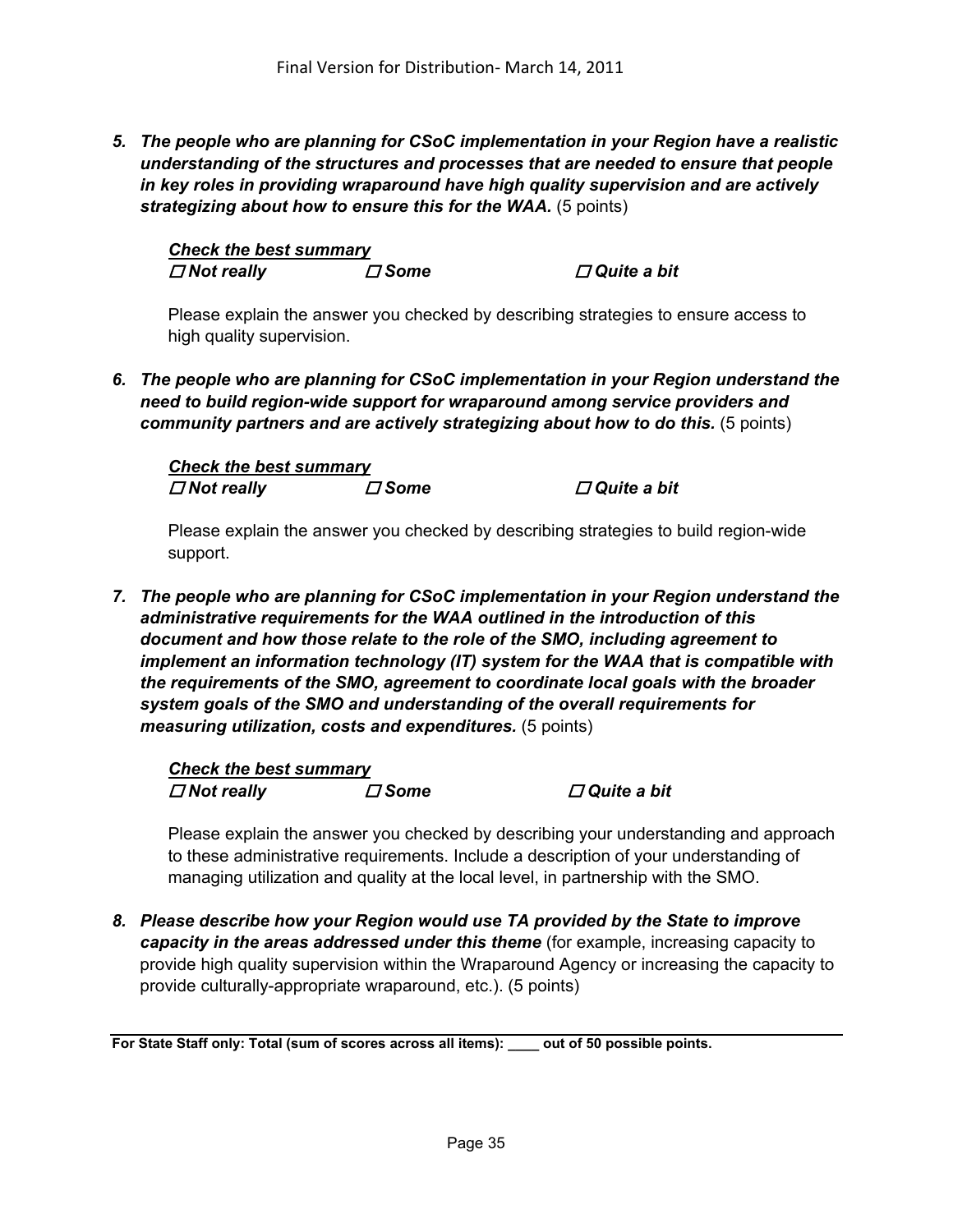## *E. Family Support Organization Policies and Supports* **(60 points total)**

As noted above, the role of the Family Support Organization (FSO) is at the heart of the planned system of care. By featuring family members as full partners working within the system of care, the Louisiana CSoC hopes to stimulate behavioral change across the system and support development of family-friendly policies and procedures within the provider agencies and among community partners. Emphasizing FSOs as system partners will support full family involvement in systems of care becoming the rule, rather than the exception. In Louisiana's CSoC, family involvement, support and development at the local level will be structured through the FSO to support family involvement and engage the diversity of families affected by the system of care. Through the local FSO, family members will participate in the wraparound planning process and provide support and training to families being served by the CSoC. Core activities of the local FSO will include the following activities:

- Serve as the single FSO within each region,
- Provide and build capacity for Certified Family and Cultural Support Specialists,
- Provide and build capacity for Certified Parent Trainer/Group Facilitators,
- Provide and build capacity for Certified Youth Support and Training Specialists,
- Participate in the child and family team process,
- Provide direct youth and family support and training services to families and youth, in coordination with the broader provider network's delivery of service,
- **EXECT A** Participate in quality assurance and outcomes management/monitoring at local and state levels, and
- Participate in planning, policy making, and system oversight at the local level.

FSOs will be subject to DHH and the Centers for Medicare and Medicaid Services (CMS) regulatory requirements and will provide services that are Medicaid reimbursable. For FSOs, this will require a professional working knowledge of the Medicaid rules and regulations, and expertise in Medicaid billing and coding, as well as the ability to comply with contracting requirements from the Statewide Management Organization. This knowledge will be developed through training and technical assistance provided and coordinated by the State initially and by the SMO once it is in place and functioning.

Local FSOs will provide an array of supports centering on Parent Support and Training to support and to ensure engagement and active participation of the family in the care planning process and with the ongoing implementation and reinforcement of skills learned throughout the treatment process. For the purposes of this service, "family" is defined as the primary care giving unit and is inclusive of the wide diversity of primary care giving units in our culture. Family is a biological, adoptive or self-created unit of people residing together consisting of adult(s) and/or child(ren), with adult(s) performing duties of parenthood for the child(ren). Persons within this unit share bonds, culture, practices and a significant relationship. Biological parents, siblings and others with significant attachment to the individual living outside the home are included in the definition of family. For the purposes of the family support and training service, "family" is defined as the persons who live with or provide care to a person served on the waiver, and may include a parent, spouse, sibling, children, relatives, grandparents, guardians, foster parents or others with significant attachment to the individual.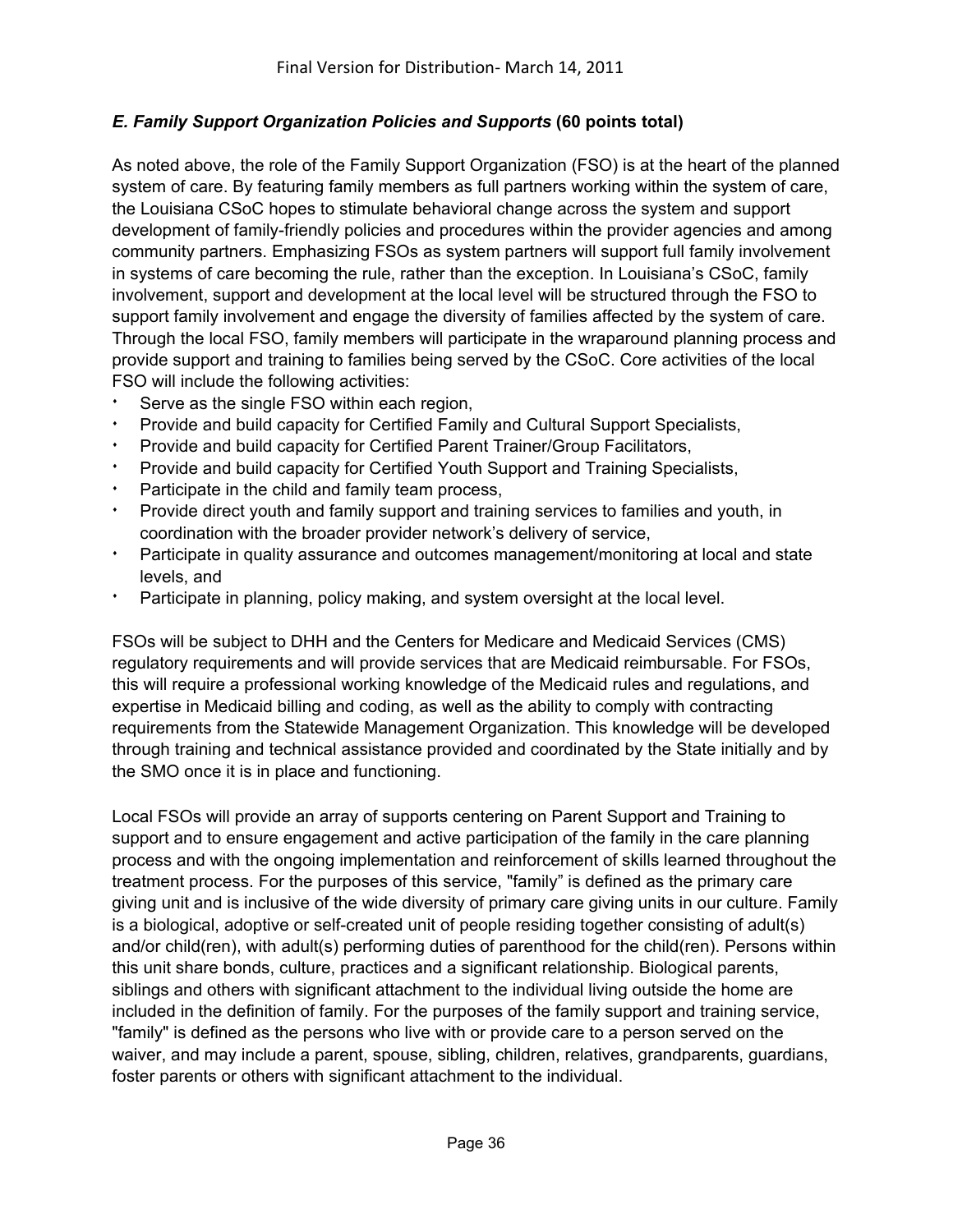Examples of how this service will be delivered by Certified Family and Cultural Support Specialists, Certified Parent Trainer/Group Facilitators, and Certified Youth Support and Training Specialists include:

- FSO staff may attend meetings with the family and assist in helping the family to effectively contribute to planning and accessing services, including assistance with removing barriers.
- FSO staff assists in describing the program model and providing information as needed to assist the family.
- Support and training is provided to family members to increase their ability to provide a safe and supportive environment in the home and community for the child/youth (for example, parenting children with various behavior challenges). This involves assisting the family in the acquisition of knowledge and skills necessary to understand and address the specific needs of the child in relation to their mental illness and treatment; development and enhancement of the family's specific problem-solving skills, coping mechanisms, and strategies for the child/youth's symptom/behavior management; assisting the family in understanding various requirements of the CSoC process, such as the crisis plan and plan of care process; training on understanding the child's diagnoses; understanding service options offered by service providers; and assisting with understanding policies, procedures and regulations that impact the child with mental illness/addictive disorder concerns while living in the community (for example, training on system navigation and Medicaid interaction with other child serving systems).
- FSO staff may also conduct follow-up with the families regarding services provided and continuing needs.

#### FSO Network Governance

The CSoC will include a broad-based governance structure, providing families and youth representing the CSoC target population with a variety of opportunities to participate in the governance functions of the CSoC and to ensure families and youth are effectively involved in decision-making at all levels of authority, thus reflecting their role as full partners with fellow decision-makers, managers and staff. This governance structure will be culturally and linguistically competent and ensure diverse family and youth participation representative of the communities and the target population served, thus providing families and youth an authentic voice in CSoC governance. There are three main bodies of governance in which family members will participate:

- 1. State Governance Body (SGB) of the CSoC,
- 2. State Coordinating Council (SCC) of the FSO Network, and
- 3. Local Coordinating Councils (LCCs) within the FSO Network.

Family members serving on each governing body will be selected by family members and will be representative of the target population served by the CSoC, including family members and where appropriate, youth members. Selection will be conducted through an approved process, beginning with the FSO Implementation Workgroup, which will in turn provide recommendations for appointment to and by the SGB regarding selection and appointment of membership to the initial SCC. Once established, the SCC will be responsible for the membership selection process to both the SGB and the SCC for any future vacancies. Membership on each of these governing bodies will be voluntary, with appropriate travel reimbursement in accordance with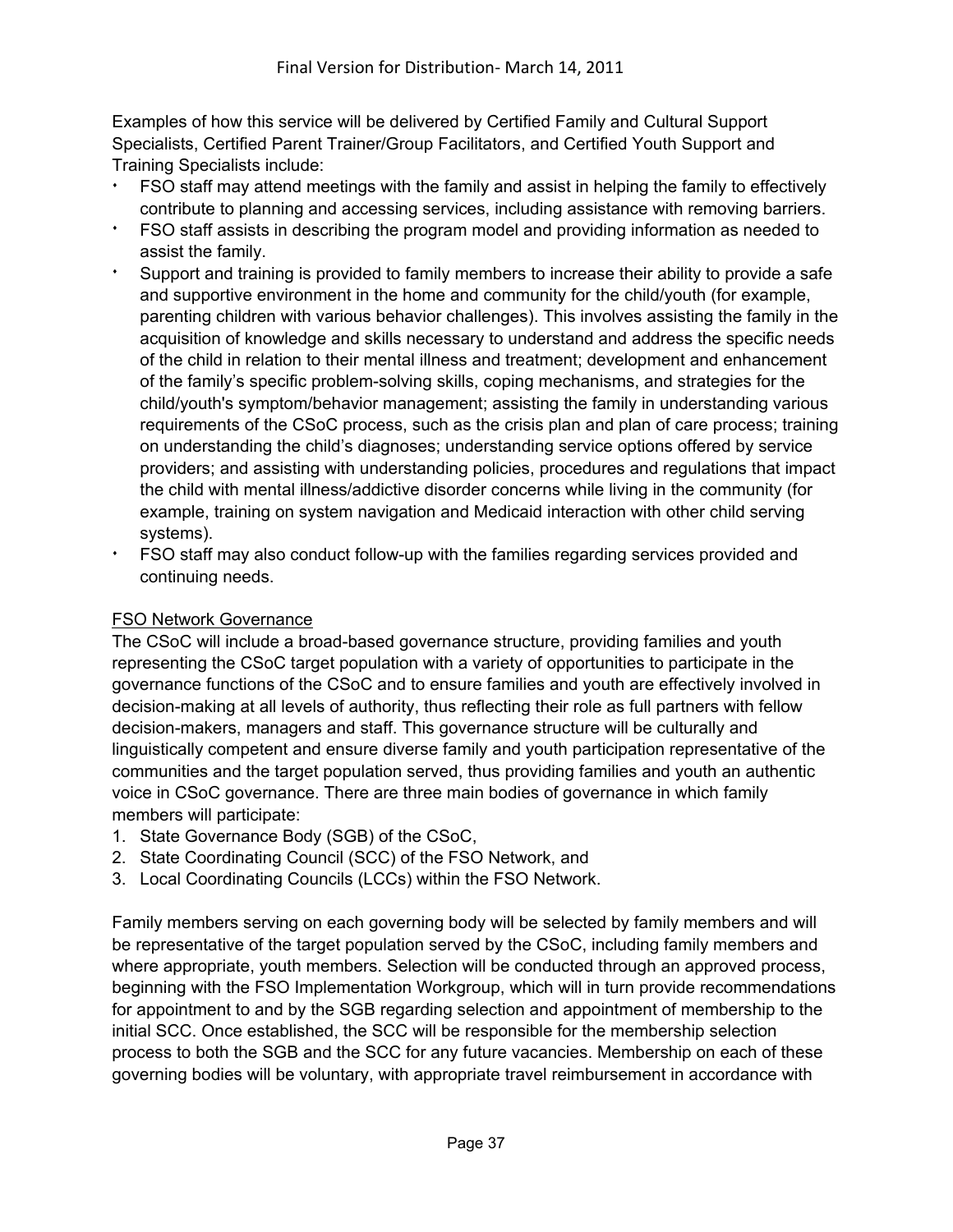state regulations and stipends for attendance. The function of each governing body is further detailed below.

#### State Governance Body of the CSoC

- Family members representing the CSoC target population will partner with Secretaries from each of the designated state agencies to participate in the general oversight and governance of the CSoC as a whole.
- Membership to the State Governance Body of the CSoC nominated by families will include, as follows:
	- 1. Two family members and two apprentice family members. Apprentice members will be nonvoting members, but will attend all SGB meetings in order to build capacity for families to govern at the State level.
	- 2. One advocate member.

## State Coordinating Council of the FSO Network

The FSO network will coordinate its local and state activities through the creation of a State Coordinating Council. The initial local FSOs will partner with the CSoC leadership's FSO Implementation Workgroup to support and participate in the development of the State Coordinating Council (SCC) to ensure state-level participation of family and youth of the CSoC. It is expected that full statewide participation by family members from all regions will be achieved over time. This council will have a majority of its representation (60%) as family members who meet the criteria of the CSoC target population. In addition, it is anticipated that the council may include individuals of statewide family and child serving organizations, district attorneys, judges, school system representatives, and others as determined by the SCC. The SCC's roles are anticipated to be as follows:

- Provide initial and ongoing training to ensure the capacity of family members to participate in quality monitoring activities and policy setting at the state level, as well as to provide representation on the State Governance Body,
- <sup>i</sup> Provide family representatives to serve in quality monitoring and policy-making processes conducted by the SMO, OBH, SGB committees, and others, as needed,
- <sup>i</sup> Provide and maintain membership on the SGB to include two family representatives, two family apprentices (non-voting), and one advocate member,
- Serve as an advisory council to the SGB, as needed,
- In coordination with the SMO, assist in the development and oversight of the general policies and procedures of the Family Support Organization Network,
- <sup>i</sup> Provide/maintain direct supervision of the SCC State Family Support Network Executive Director and provide direction on staff roles related to the coordination of statewide efforts (for example Statewide Advocacy, Statewide Training and Technical Assistance Coordination), and
- **EXECT Assist in the development and ongoing support of local FSOs (The SCC and the SCC Staff)** are not charged with the direct supervision or direct management of the FSOs, LCCs, or their members/employees, and will act only to assist and support local FSO and LCC entities).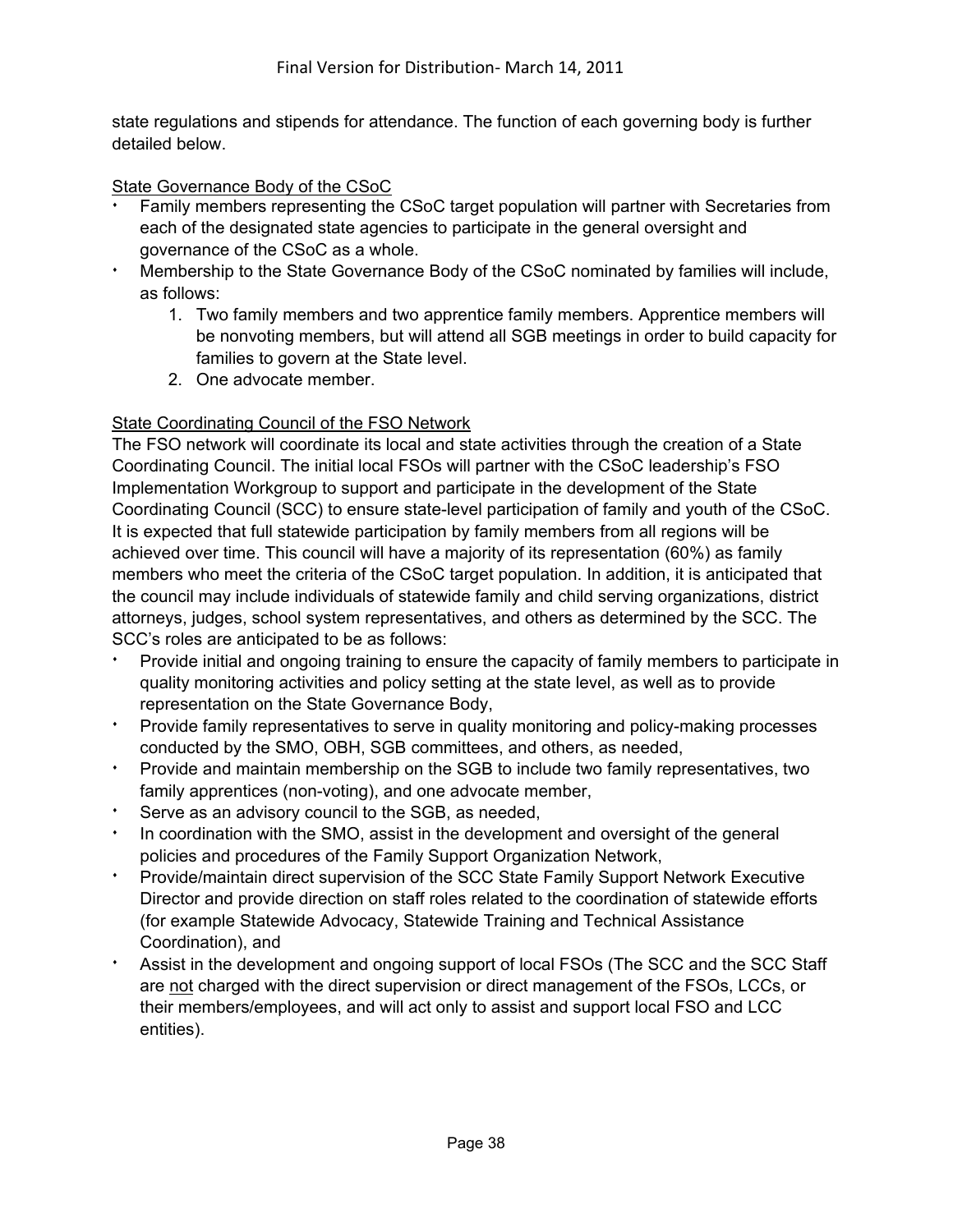## Local Coordinating Councils within the FSO Network

Each local FSO will be a family-run, nonprofit corporation governed by a board of directors known as its Local Coordination Council (LCC). The LCC will promote culturally and linguistically competent representation and ensure diverse family and youth representation from the communities and target population served. Each FSO's LCC should be comprised of 60% family members and also include individuals from local family and child serving organizations (including child welfare and juvenile justice agencies), district attorneys, judges, school system representatives, faith-based organizations, community leaders, and others as determined appropriate by each individual LCC. The LCC will be responsible for the fiscal and technical oversight of the FSO and will provide representation, if requested, on the SCC. Additionally, the executive director/program director of the FSO will report directly to the LCC. If an existing family-run organization serves as the local FSO and already has an existing Board of Directors, it shall create a separate LCC with the characteristics just described to oversee the FSOspecific activities of the organization.

*Note: Please keep in mind that each region will have only one FSO. The services provided – by*  families to families – must be delivered through a single organization in each region and cannot *be divided across more than one family-run non-profit.* 

As demonstrated throughout the RFA, family members of children and youth meeting the criteria of the target population are necessary members for all discussion and decision-making regarding a region's readiness assessment and implementation planning for the CSoC. Additionally, selecting the FSO requires more than simply family participation in the discussions and the decision-making. Family members should be at the forefront in selecting the organization serving as the FSO, with agencies and other stakeholders also participating in the process.

- **1.** *In developing your plans for a FSO, how was it ensured that families have driven the process?* Please use the following as a guide to developing the FSO plan and selection. (5 points)
	- a. At least one public forum, specifically held to solicit the input of families who are in the target population, has been held as part of the FSO selection process. The forum should be led by at least one family member to obtain input as to what families see as important attributes of their local FSO. Please include dates on which forums were held and the number of families in attendance across the forums. Please also describe how information from the forums was incorporated into the selection process.
	- b. A family member of a child or youth from the target population has chaired the selection/design committee for the FSO. Please identify the family member.
	- c. Family Members of children and youth from the target population comprised at least 60% of the FSO selection/design committee. Please list family committee members and their proportion of the overall committee.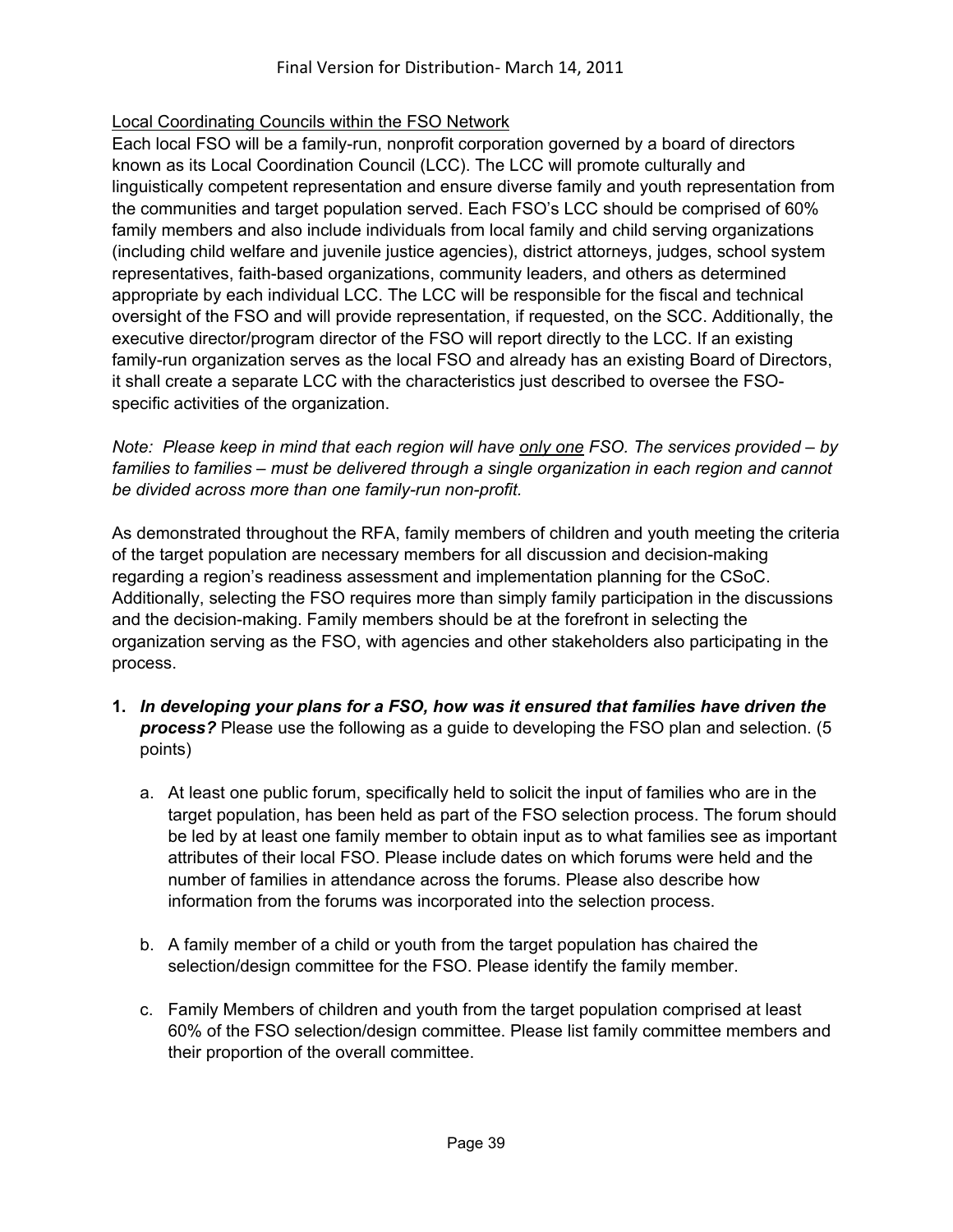- d. Who else was involved in the FSO selection/design committee? The committee should include, but is not limited to the following. List all that were members, including the specific agency and person(s) representing each of the following:
	- Local Mental Health Agencies
	- Local Mental Health Advocates
	- Local School System Representatives
	- Representatives from the Local Court System/Juvenile Judges/Probation/Detention
	- $\Box$  Local Child-serving Organizations
	- Representatives from agencies serving Children in Need of Care (foster care system)
	- $\Box$  Representative from the Proposed WAA
- e. Who should avoid a conflict of interest in the design/selection process?
	- $\Box$  Family members or agency members who have an affiliation with applying organizations (staff, board members, immediate family members of staff, etc)
	- $\Box$  Family members or agency members who have an affiliation with the agencies who are applying as the Wraparound Agency (staff, board members, immediate family members of staff, etc)
- f. What additional steps were taken to ensure that culturally and linguistically competent family voices were incorporated into your selection? Describe the process used to solicit family input representative of the cultural groups to be served and how this input weighed into the design/selection process.
- g. If the community has selected an existing organization as its FSO, did those participating in the selection process:
	- $\Box$  Review data from this organization regarding its experience in serving families?
	- $\Box$  Review this organization's audits for a minimum of three years to determine solvency?
	- $\Box$  If the applying organization receives mental health funding, review how these funds were utilized? If the organization did not receive mental health funding, review how they assisted families of children and youth from the target population who asked for help?
	- $\Box$  Interview family members who received services from this organization to determine their experience?
- h. If the proposal is to develop a new organization to house the FSO, did those participating in the selection process:
	- $\Box$  Ensure the development of the new organization will be led by a family member of a child or youth from the target population?
	- **Ensure the initiative to plan and design the new FSO has a minimum of 60%** family members of children and youth from the target population?
	- $\Box$  Review the resumes of those persons involved as leaders of the initiative to ensure the planners have appropriate experience or assistance in planning such an organization?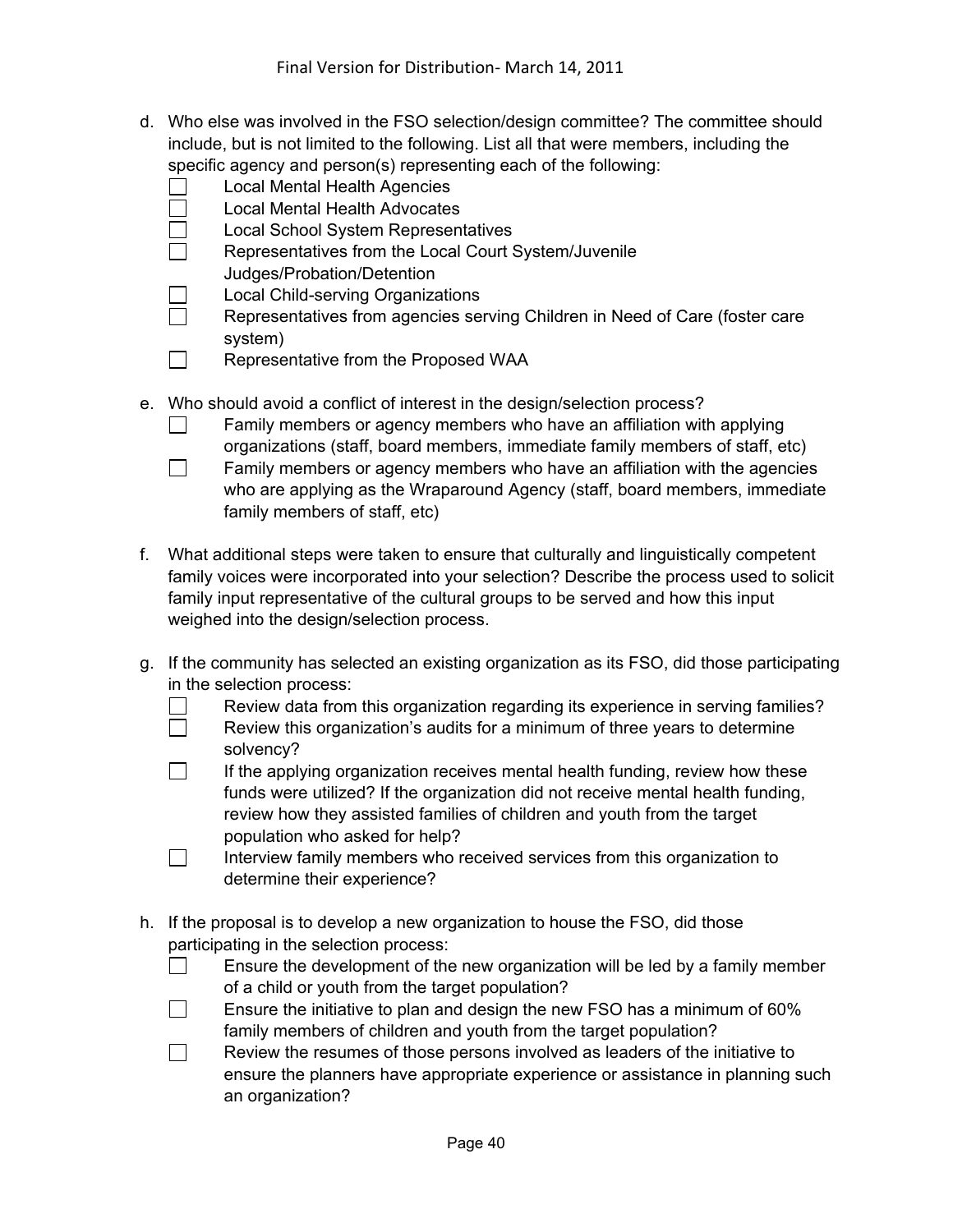*2. Please identify the agency within your Region that you propose to serve in the role of the FSO for your Region. If a FSO has not been identified for your Region, describe the capacity in the Initial Communities to provide family leadership for the CSoC and what strategies you propose to partner with families to build on this capacity to develop a FSO. Does your community have the capacity to develop a FSO?* (5 points)

| <b>Check the best summary</b> |               |                       |
|-------------------------------|---------------|-----------------------|
| $\Box$ Not really             | $\varPi$ Some | $\square$ Quite a bit |

Please explain the answer you checked by offering a specific and concrete description of current capacity including, for example, the level of administrative and board support within existing organizations; consistency of local agency cultures, policies and procedures with the family support model; community history of implementing supports consistent with the family support model; partnerships with the range of organizations and leaders required for the Local Coordinating Council; etc. Please explain, in detail, how your selection for FSO (if applicable) has demonstrated serving children and youth with behavioral health needs in your community. If you have not selected a FSO please identify strategies you will employ to ensure the FSO will focus on the CSoC target population.

*3. Do the people who are planning for CSoC implementation in your Region agree to volunteer to participate on the Local Coordinating Council and, if requested, the State Governance Body and/or the State Coordinating Council?* (5 points)

| <b>Check the best summary</b> |                                  |                      |
|-------------------------------|----------------------------------|----------------------|
| $\Box$ Not really             | $\boldsymbol{\vartriangle}$ Some | <b>□ Quite a bit</b> |

Please explain the answer you checked by briefly describing how your Local Coordinating Council will be organized and who in your region has agreed to become a member, including family members, as well as individuals from local family and child serving organizations (including child welfare and juvenile justice agencies), district attorneys, judges, school system representatives, faith-based organizations, community leaders, and others as determined appropriate to represent the Initial Communities. Please also describe involvement of representatives of the cultural groups that comprise the Initial Communities.

In the event the proposed FSO is located within an existing family-run nonprofit, it is mandated that a Local Coordinating Council be established to govern the specific functions of the FSO. If the proposed FSO is an established nonprofit with a current Board of Directors, please also (1) explain that the people planning the implementation of a FSO agree to the creation and success of a Local Coordinating Council that will act with the authority to govern the FSO activities and services and (2) briefly explain how the LCC will coexist with the current Board of Directors.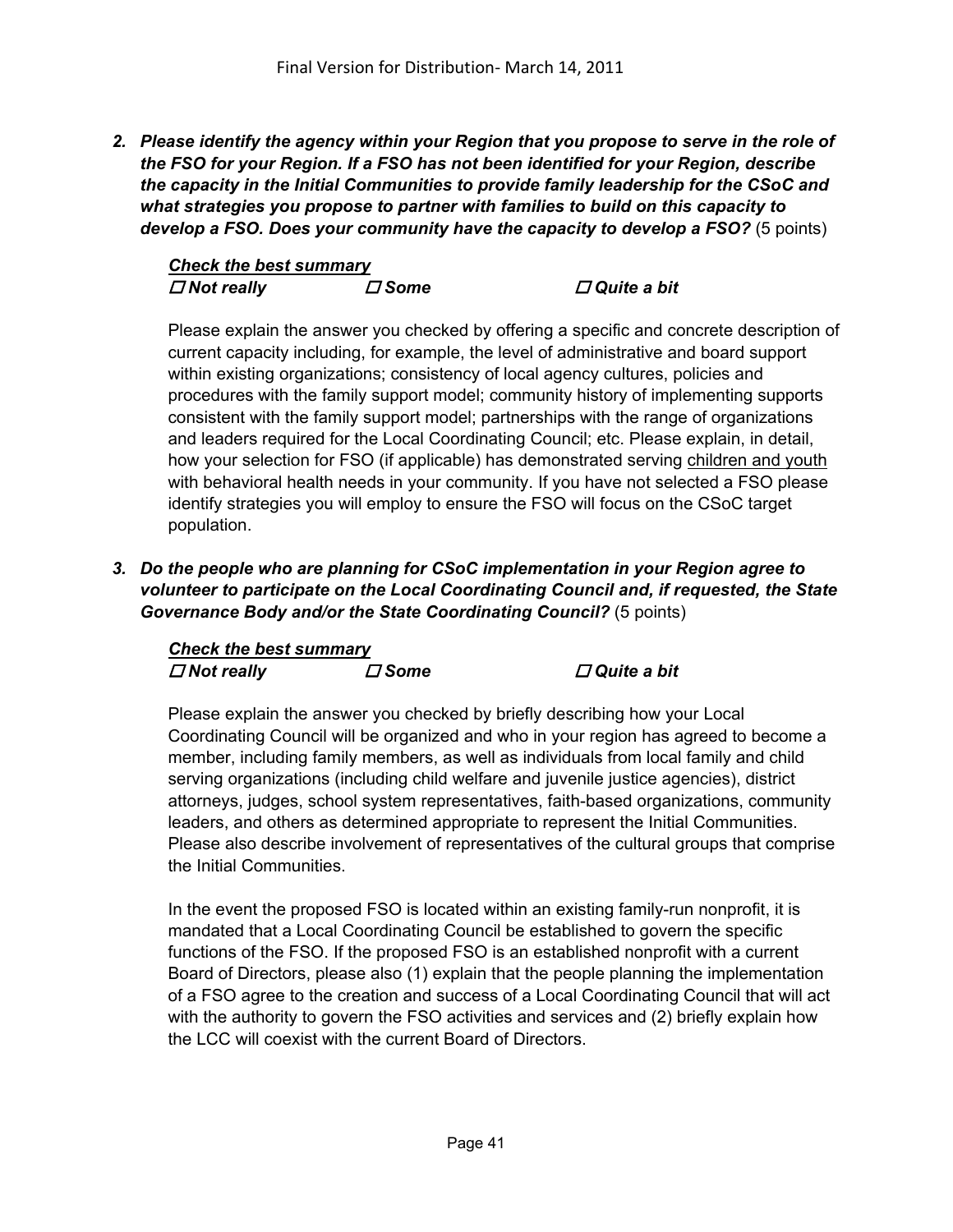*4.* Unlike any other structures found in Louisiana, the FSO network is a family organization embedded within the CSoC, not simply a standalone organization purposed to serve the CSoC through contracted deliverables. Because the FSO will represent the CSoC, it is important to ensure the FSO understands its roles and responsibilities in representing the philosophies and goals of the CSoC. *Do the people planning the implementation of the FSO understand its relationship to the CSoC as a whole and agree to abide by the philosophies of the CSoC (as found on the website) and the direction and guidance of the State Governance Body and the State Coordinating Council?* (5 points)

| <b>Check the best summary</b> |             |
|-------------------------------|-------------|
| $\Box$ Not really             | $\Box$ Some |

*∂ Ouite a bit* 

Please explain the answer you checked by briefly describing how your FSO will demonstrate its cohesiveness within the CSoC as a whole.

*5. As with all nonprofits, reliance on local community support is essential for long-term success, often including working with the private business sector. Does your Region, specific to family support, have relevant experience with partnerships with local private business entities to enhance services for families?* (5 points)

*Check the best summary Not really Some Quite a bit* 

Please briefly state how your Region partners or will partner with local businesses to enhance supports for families and any plans for outreach to the business community as a whole.

*6. The people who are planning for CSoC implementation in your Region have a realistic understanding of what it takes to provide adequate training and coaching for key roles in the FSO (Certified Family and Cultural Support Specialists, Certified Parent Trainer/Group Facilitators, Certified Youth Support and Training Specialists, supervisors) and are committed to participation in required state sponsored training, ongoing education and monitoring activities required for the FSO.* See Section 5 for definitions of these roles. (5 points)

| <b>Check the best summary</b> |             |
|-------------------------------|-------------|
| $\Box$ Not really             | $\Box$ Some |

*<i>∆* Quite a bit

Please explain the answer you checked by describing strategies to ensure capacity for training and coaching.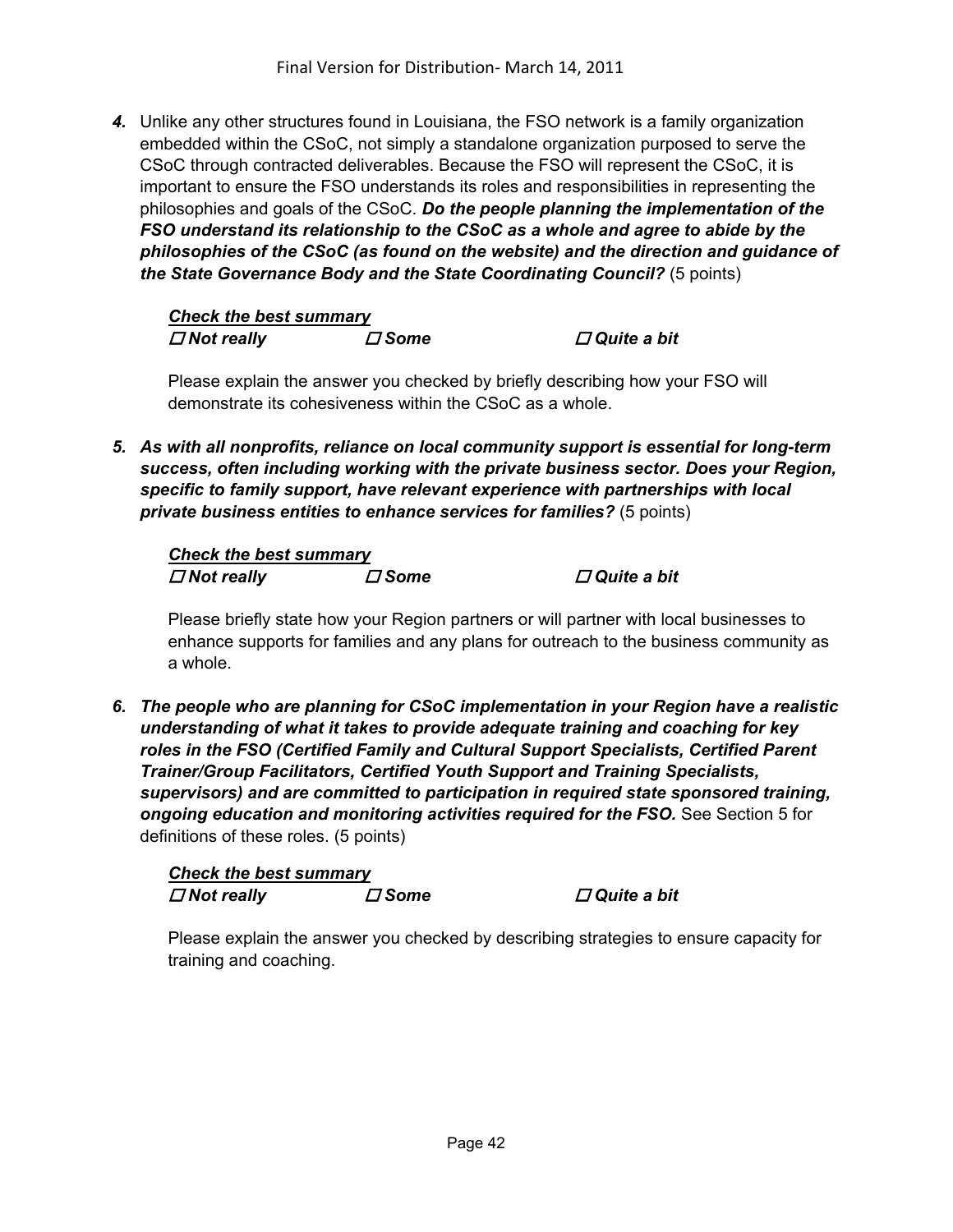*7. The people who are planning for CSoC implementation in your Region have a realistic understanding of the FSO staffing requirements (including caseload sizes and approaches to partner effectively with the SMO and the proposed WAA in the delivery of Wraparound Facilitation and Child and Family Team supports) that allow people in key roles (Certified Family and Cultural Support Specialists, Certified Parent Trainer/Group Facilitators, Certified Youth Support and Training Specialists, supervisors) sufficient support to provide high quality family support, and are actively strategizing about how to ensure this for the FSO.* (5 points)

*Check the best summary*  $\Box$  *Not really <i>D* **Some** *D* **Quite a bit** *D* 

Please explain the answer you checked by describing strategies to ensure staffing that supports high quality family support.

*8. The people who are planning for CSoC implementation in your Region have a realistic understanding of required FSO staffing plans and composition (racial, ethnic and gender diversity) that ensure people in key roles can provide culturally-appropriate wraparound, and are actively strategizing how to ensure this capacity for the FSO.* (5 points)

*Check the best summary Not really Some Quite a bit* 

Please explain the answer you checked by describing strategies to ensure staffing plans able to provide culturally-appropriate family support.

*9. The people who are planning for CSoC implementation in your Region have a realistic understanding of the structures and processes that are needed to ensure that people in key roles in providing family support have high quality supervision and access to licensed clinicians as appropriate for back-up, and are actively strategizing about how to ensure this for the FSO. (*5 points)

*Check the best summary*  $\Box$  *Not really*  $\Box$  *Some*  $\Box$  *Quite a bit* 

Please explain the answer you checked by describing strategies to ensure access to high quality supervision.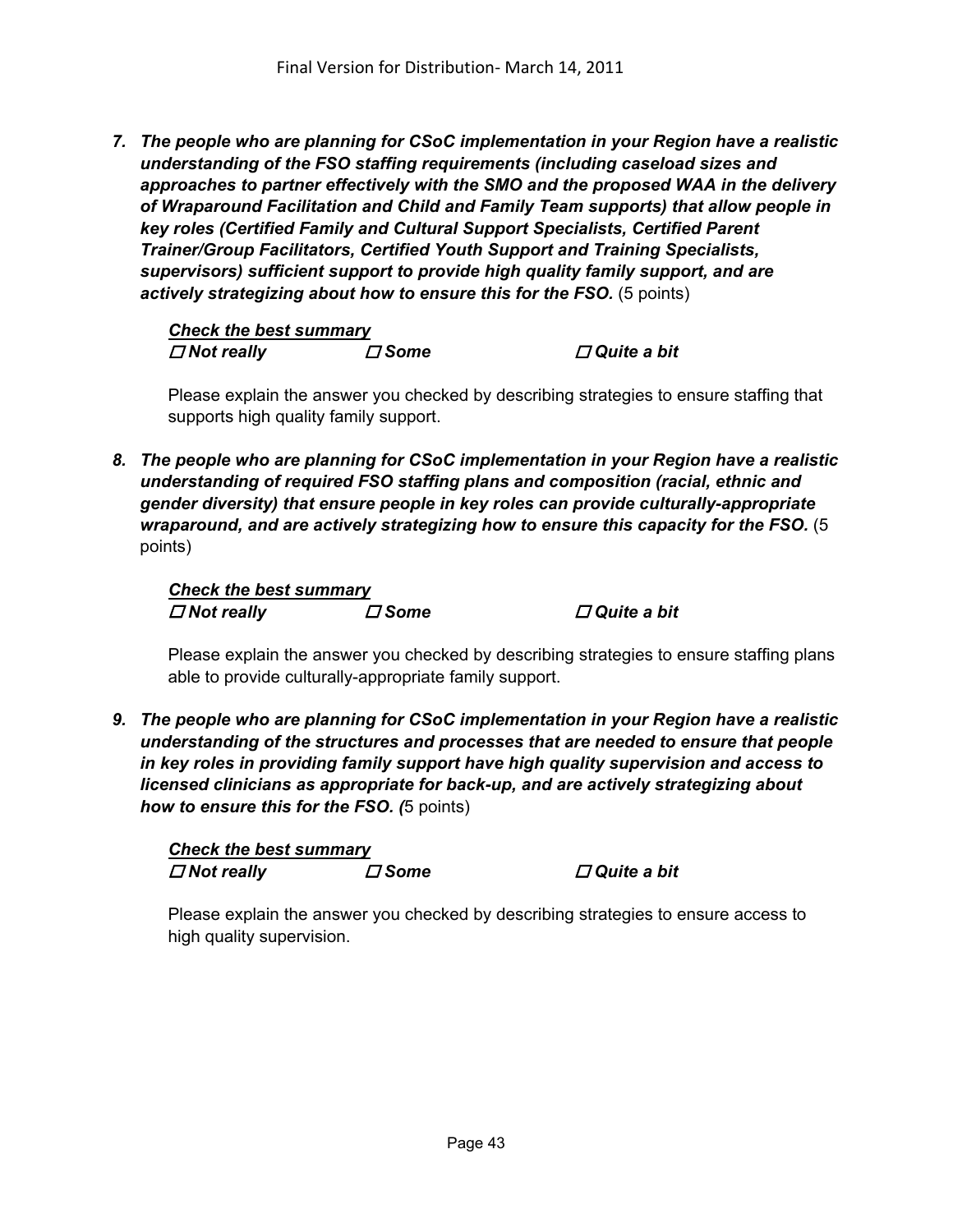*10. The people who are planning for CSoC implementation in your Region understand the need to build region-wide support for family support among service providers and community partners, and are actively strategizing about how to do this. (*5 points)

| <b>Check the best summary</b> |             |
|-------------------------------|-------------|
| $\Box$ Not really             | $\Box$ Some |

*<i>D* Quite a bit

Please explain the answer you checked by describing strategies to build region-wide support. Please include current collaborations with non-profit and for profit providers. If your community plans to develop a FSO, please describe your outreach plan and how you intend to collaborate with the local stakeholders who provide children's mental health and family support services.

*11. The people who are planning for CSoC implementation in your Region understand the operational requirements for the FSO outlined in the introduction of this document and how those relate to the role of the Statewide Coordinating Council and the SMO, including agreement to implement an information technology (IT) system for the FSO that is compatible with the requirements of the SMO; agreement to coordinate local goals with the broader system goals of the Statewide Coordinating Council, the Local Coordinating Council, and the SMO; and understanding of the overall requirements for measuring utilization, costs and expenditures.* (5 points)

*Check the best summary Not really Some Quite a bit* 

Please explain the answer you checked by describing your understanding and approach to these administrative requirements:

*12. Please describe how your Region would use TA provided by the State to improve capacity in the areas addressed in this area* (for example, increasing understanding and capacity to implement a FSO, increasing outreach to stakeholders and community partners, etc.). (5 points)

**For State Staff only: Total (sum of scores across all items): \_\_\_\_ out of 60 possible points.**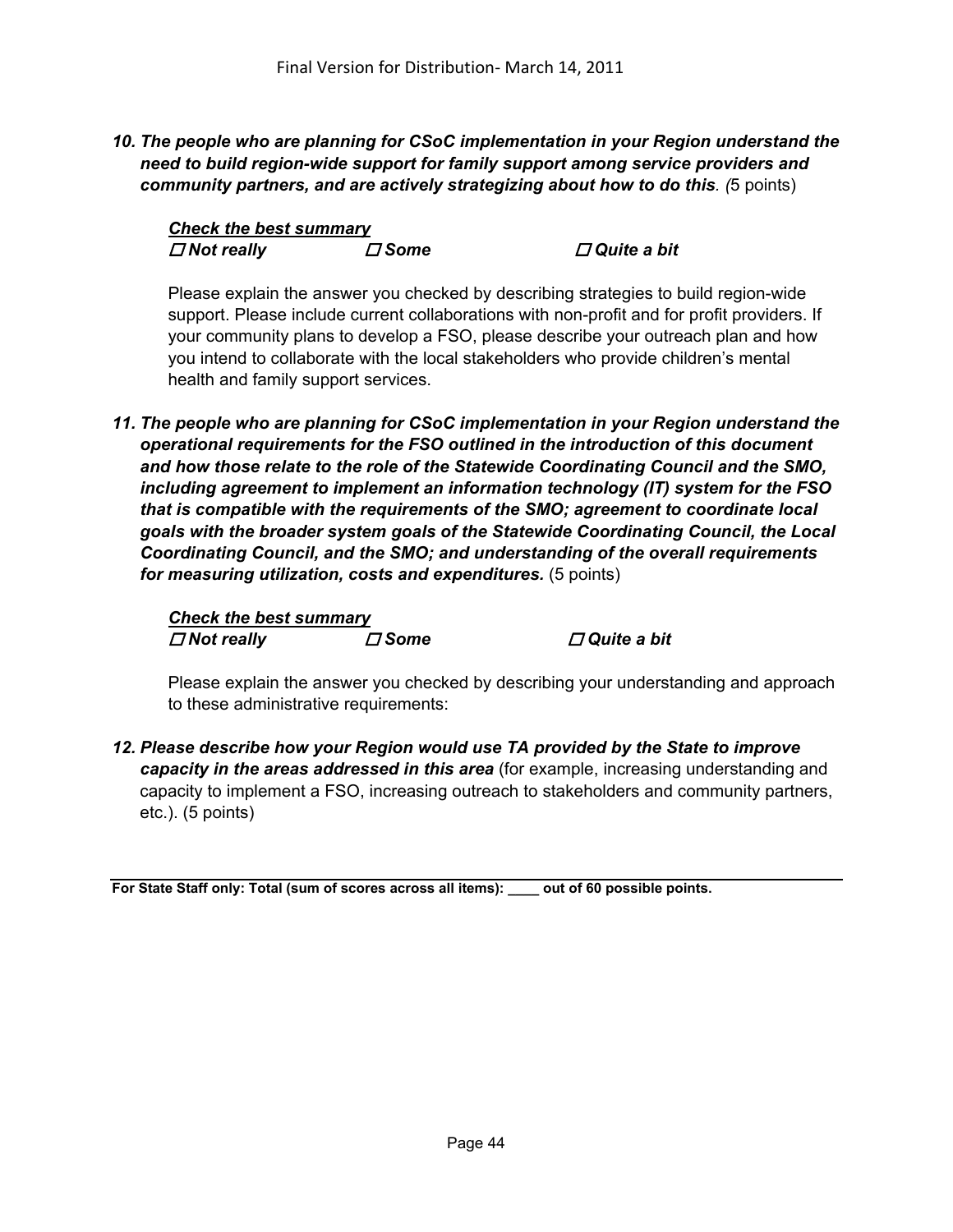#### *F. Accountability* **(30 points total)**

*1. The people who are planning for CSoC implementation in your Region have developed realistic, shared expectations about what outcomes are expected from the effort overall.* (10 points)

*Check the best summary*  $\Box$  *Not really*  $\Box$  *Some*  $\Box$  *Quite a bit* 

Please explain the answer you checked by describing outcomes expected from the CSoC in your Region.

*2. The people who are planning for CSoC implementation in your Region have developed realistic goals for the local system of care.* (10 points)

*Check the best summary Not really Some Quite a bit* 

Please describe these goals.

*3. The people who are planning for CSoC implementation in your Region are committed to fully participate and comply with requirements for measuring child/youth and family outcomes in the local system of care, in coordination with the SMO, including child/youth and family satisfaction and other outcomes that families and youth care about.* (10 points)

*Check the best summary Not really Some Quite a bit* 

Please explain the answer you checked by describing evidence of this commitment.

**For State Staff only: Total (sum of scores across all items): \_\_\_\_ out of 30 possible points** 

**For State Staff only: Sum of All General CSoC Capacity Question Totals: \_\_\_\_ (out of maximum possible score of 300 points)**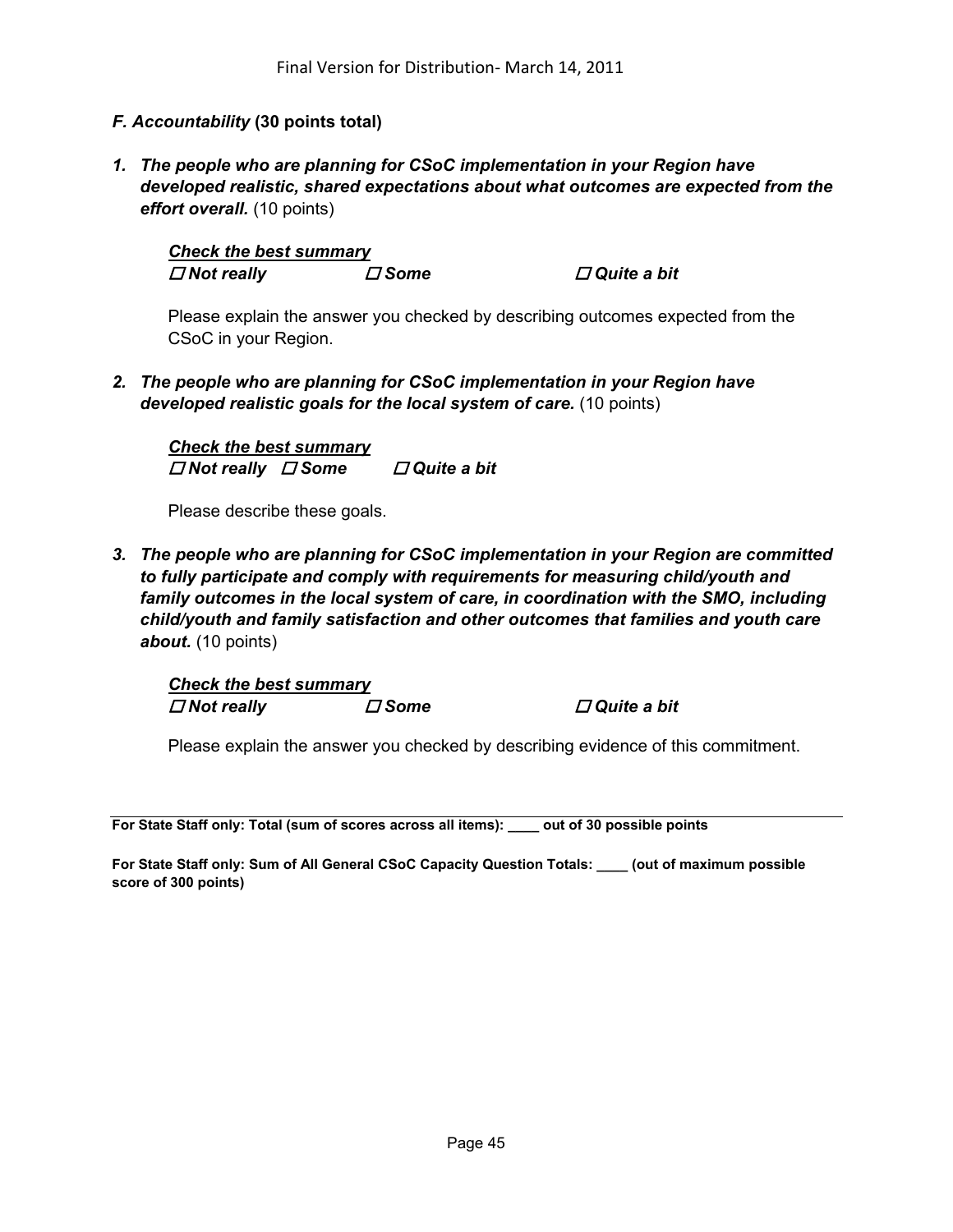# **Section 3: General Requirements for the WAA and FSO**

This section describes general requirements that apply to both the WAA and the FSO. The organizations (or groups developing organizations) that seek to fill these roles must understand and agree to comply fully with the requirements of this section. There are not specific questions in this section for response. Instead, the proposed leadership for the WAA and the FSO must complete the attestation statements provided with this RFA attesting to their understanding of and willingness to comply with these requirements, as described below.

The Wraparound Agency (WAA) and the specific specialists delivering support and training services within the Family Support Organization (FSO) will need to be credentialed and certified by the Statewide Management Organization (SMO) after that entity has been selected and initiated under contract. The WAA and FSO will be required to contract with the SMO for reimbursement.

## **A. Program Authority**

The FSO and WAA will be authorized via the Statewide Governance Body as empowered by an Executive Order and funded with a variety of sources. One of the primary funding sources is Medicaid because most, but not all, children and services will qualify for that funding source.

To secure Medicaid funding, the State has submitted to the federal Centers for Medicare and Medicaid Services (CMS) a set of Medicaid state plan amendments and concurrent waivers under which the Coordinated System of Care (CSoC) program will operate. Authority for Medicaid funding within the CSoC will reside in a concurrent 1915(b) (c) program that includes a Severely Emotionally Disturbed (SED) 1915(c) Home and Community Based Waiver administered through the 1915(b) mandatory enrollment and selective services contracting authority operating as a non-risk bearing prepaid inpatient health plan (PIHP). More information on these waivers will be posted on www.dcfs.la.gov/csoc. This specialized Medicaid program will be operated by the Statewide Management Organization (SMO), which will be competitively bid.

The SMO will also manage non-Medicaid funding streams and services for the CSoC, ensuring a single management organization that can provide a single point of entry for all at-risk Louisiana children. It will be the responsibility of the SMO to ensure that individuals eligible for different funding streams are identified and tracked in an accountable fashion and that the appropriate funding sources are held accountable.

The SMO will oversee a provider network providing all covered services. Under the auspices of the SMO, only WAAs will be able to provide Wraparound Facilitation and only FSOs will be able to provide family / youth support and training.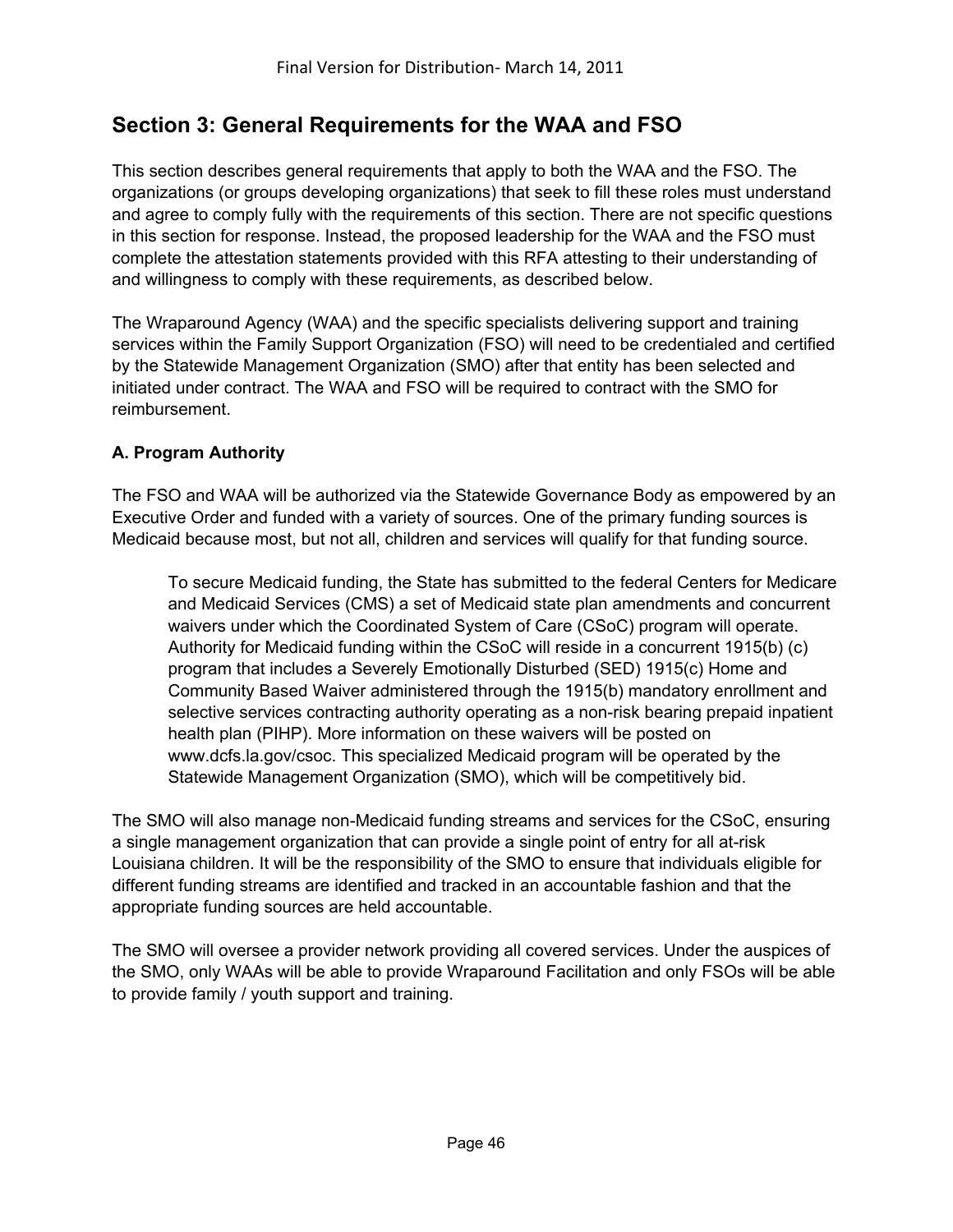## **B. Enrolled Populations**

All children will be eligible for all medically necessary services in the CSoC, if they meet functional criteria described in later sections. Individuals found eligible for the CSoC will be enrolled in the SMO. If a child is enrolled in the SMO but does not meet the CSoC functional criteria, the child will be eligible for a reduced package of services. The following individuals will be eligible for Medicaid reimbursement under the SMO program:

- Section 1931 Children and Related Populations are children including those eligible under Section 1931, poverty-level related groups and optional groups of older children.
- <sup>i</sup> Blind/Disabled Children and Related Populations are beneficiaries, generally under age 18, who are eligible for Medicaid due to blindness or disability.
- <sup>i</sup> Foster Care Children are Medicaid beneficiaries who are receiving foster care or adoption assistance (Title IV-E), are in foster-care, or are otherwise in an out-of-home placement.
- <sup>i</sup> TITLE XXI SCHIP is an optional group of targeted low-income children who are eligible to participate in Medicaid if the State decides to administer the State Children's Health Insurance Program (SCHIP) through the Medicaid program.

The WAA and the FSO will also serve children and youth that meet program criteria, but that are not currently Medicaid eligible or eligible for the Medicaid 1915(c) waiver, such as children receiving services from OJJ, DCFS, OBH, OCDD (Office for Citizens with Developmental Disabilities), or OPH who are not Medicaid eligible. This includes children with private insurance who meet criteria for CSoC. For these children, the SMO will carry out coordination of benefits with the insurer. As stated above, all children functionally eligible for the CSoC will be eligible to receive all medically necessary services in the CSoC.

#### **C. Free Choice of Providers**

Enrollees will have free choice of providers within the CSoC and may change providers. The SMO will contract with the WAA as an administrative activity and freedom of choice is not required. Since there will only be one WAA in each region, enrollees and their families will have free choice of Wraparound Facilitators within the WAA. All Certified Family and Cultural Support Specialists, Certified Parent Trainer/Group Facilitators, and Certified Youth Support and Training Specialists must be employed by a FSO under contract with the SMO. There will also only be one FSO in each region, and enrollees and their families will have free choice of staff with which to work within the FSO.

In addition, consistent with requirements in 42 CFR 438 and because of historic quality of care issues related to behavioral health in the State, the FSO must comply with the credentialing and recredentialing policies consistent with federal and state regulations of the SMO.

The SMO will evaluate every prospective subcontractor's ability to perform delegated activities prior to contracting with any provider or subcontractor. The SMO is not obligated to contract with any provider unable to meet contractual standards and to continue to contract with a provider that does not provide high quality services or outlier utilization of services according to peer providers and/or the expectations of the SMO and State. The SMO's provider selection policies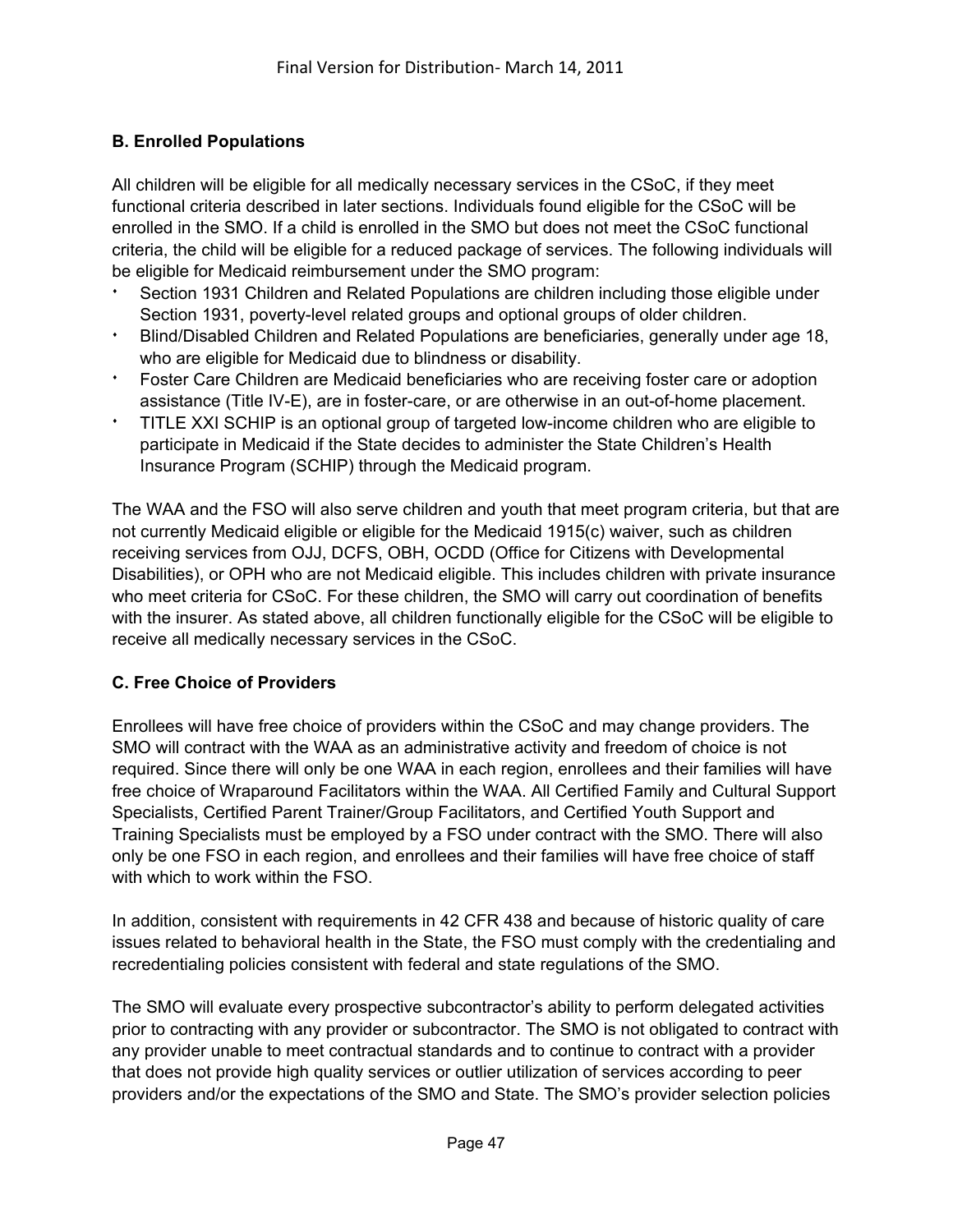and procedures cannot discriminate against particular providers that serve high-risk populations or specialize in conditions that require costly treatment. The SMO must have a written contract that specifies the activities and report responsibilities delegated to the subcontractor; and provides for revoking delegation, terminating contracts, or imposing other sanctions if the subcontractor's performance is inadequate.

The SMO will monitor all subcontractors' performance, including that of the WAA and the FSO, on an ongoing basis and subject it to formal review according to a periodic schedule established by the State, consistent with industry standards or State laws and regulations. The SMO will identify deficiencies or areas for improvement, and the subcontractor must take corrective action or be terminated if substantial progress toward corrective action is not taken. The WAA and FSO must comply with these requirements.

## **D. Training Requirements**

All WAA and FSO staff must participate in training provided by the state prior to the delivery of treatment planning or services under this contract. The state will provide certification for Wraparound Facilitators employed by the WAA and Certified Family and Cultural Support Specialists, Certified Parent Trainer/Group Facilitators, and Certified Youth Support and Training Specialists employed by the FSO, certifying completion of the required training. This certification will be part of the credentialing / subcontracting process administered by the SMO (and described in more detail below). As part of this, all staff that interacts with children or youth will need to undergo criminal background checks.

The following sets of training are required.

**Orientation to the Coordinated System of Care:** An orientation session will be provided that includes information about each agency within the communities' Coordinated System of Care and defines how the agencies involved in the CSoC will work together. Each agency involved in the CSoC will be provided a standard format for this training and asked to provide key information to all participating agencies that will foster and support collaboration and cooperation within the system of care.

**Foundational Training Domains**: Training in the following specific topic areas will be offered for all provider agencies and independent practitioners associated with the Coordinated System of Care, including WAA and FSO staff. The expectation is that all facilitators / providers / practitioners will have competency in the foundational domains. Training in these foundational domains will be provided by national experts in the areas defined:

- 1 . Wraparound / System of Care (to be provided by an external vendor with demonstrated expertise)
- 2 . Child and Adolescent Needs and Strengths (CANS) Assessment
- 3 . Cultural and Linguistic Competency (CLC)
- 4 . FSO services

Continuing Education (CE) credit will be available for those trainings that meet the CE requirements of the relevant licensing board.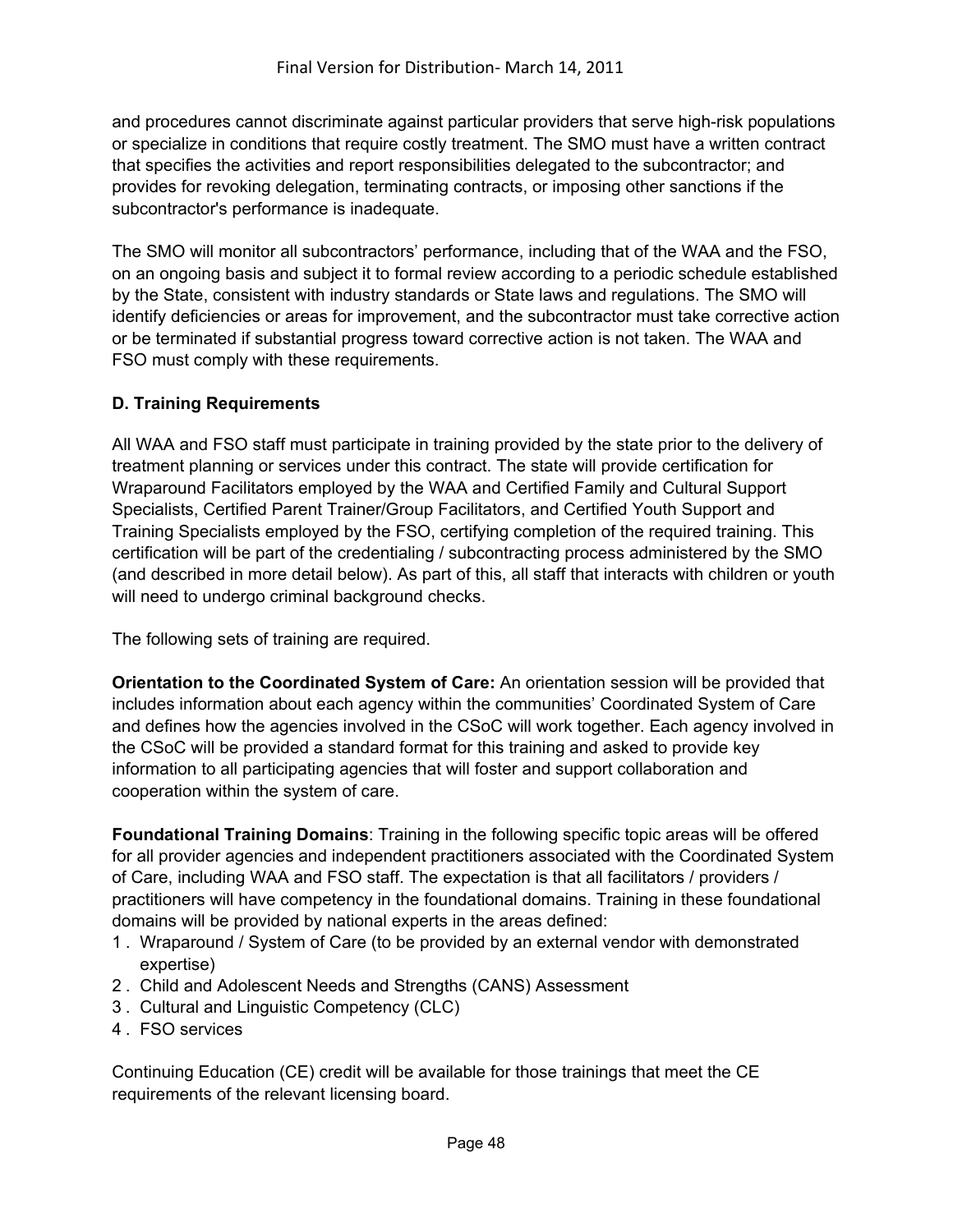Training providers will:

- Deliver face-to-face training in Wraparound, CANS, Cultural Competency and FSO concepts.
- <sup>i</sup> Conduct site visits at provider facilities or otherwise monitor to assure that training concepts are being implemented in the work place.
- Provide online and phone technical assistance to initial implementers.
- Modify training, as needed, to address identified needs as a result of training.
- Prepare online versions of training that can be used for remediation and refreshers for members of the workforce.
- Utilize technology to maximize the effectiveness of the training process, with consideration of capacity issues in rural areas.

Adult learning techniques will be used to assure retention of training topics and the ability of trainees to apply their learning in practice within the work environment in the following ways:

- Peer-to-peer learning opportunities throughout the initial implementation.
- On-line refreshers for previously trained members of the workforce.
- <sup>i</sup> On-line/phone technical assistance from identified national experts, and ultimately from skilled trainers within the state of Louisiana.
- <sup>i</sup> On-site observation of the workforce following training to assure learning is transferred to the workplace.
- On-site coaching to support classroom training.

It is expected that the following types of workers within the Coordinated System of Care will attend the trainings described in previous pages:

- Family Support Organizations (FSO) Certified Family and Cultural Support Specialist, Certified Parent Trainer/Group Facilitator, Certified Youth Support and Training Specialist staff and their supervisors will be required to participate in overview training for each of the topic areas (Wraparound, CANS, and CLC).
- <sup>i</sup> Wraparound Agency (WAA) Wraparound Facilitator staff and their supervisors will be required to participate in all three levels of training for each foundational topic area.
- Other interested members of the initial implementing communities will be able to participate in the overview training for each of these topic areas.

As noted above, supervisors in both the WAA and FSO must meet the core training requirements dependent on the organizational representation.

As training needs are identified within the initial CSoC sites and as the implementation process continues, additional training topics linked to the ideal service array and evidence based practices (EBPs) will be identified.

## **E. Attestation**

The agency leadership for the WAA and the FSO must complete the attestation statements provided with this RFA attesting to their understanding of and willingness to comply with these requirements, as well as the specific requirements in the following sections that are applicable to each.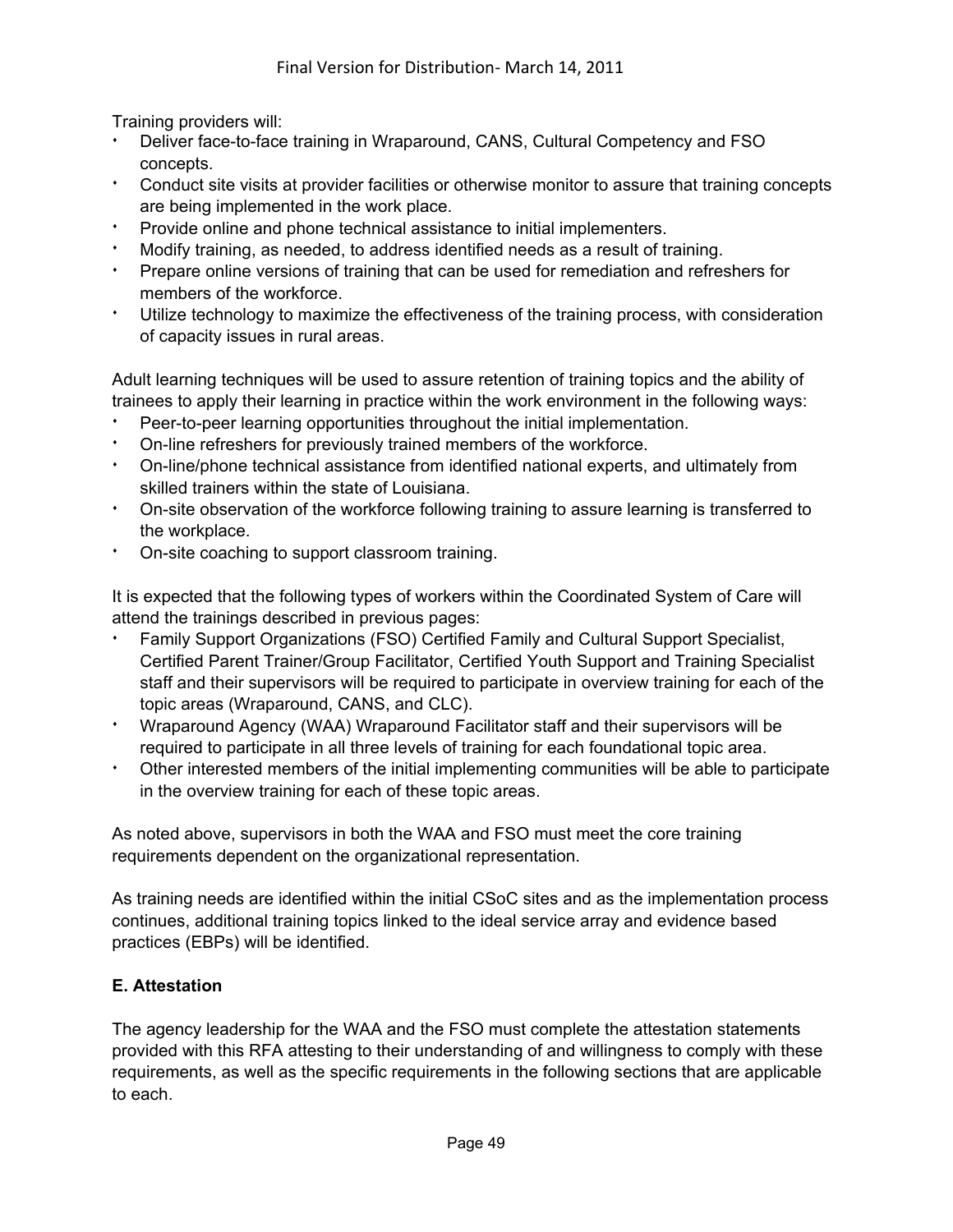# **Section 4: Specific Requirements for the WAA**

This section describes specific requirements that apply to the WAA. The organization that seeks to fill this role must understand and agree to comply fully with the requirements of this section. There are not specific questions in this section for response. Instead, the proposed leadership for the WAA must complete the attestation statements provided with this RFA attesting to their understanding of and willingness to comply with these requirements, as described below.

Wraparound is not a treatment per se. Instead, wraparound facilitation is a care coordination approach that fundamentally changes the way in which individualized care is planned and managed across systems. The wraparound process aims to achieve positive outcomes by providing a structured, creative and individualized team planning process that, compared to traditional treatment planning, results in plans that are more effective and more relevant to the child and family. Additionally, wraparound plans are more holistic than traditional care plans in that they address the needs of the youth within the context of the broader family unit and are also designed to address a range of life areas. Through the team-based planning and implementation process, wraparound also aims to develop the problem-solving skills, coping skills and self-efficacy of the young people and family members. Finally, there is an emphasis on integrating the youth into the community and building the family's social support network.

The organizations providing Wraparound Facilitation in Louisiana's CSoC are Wraparound Agencies (WAAs). WAAs are the locus of accountability for developing a single plan of care and providing intensive care coordination for children within the CSoC needing such supports, with the goal of "one family, one plan of care, one Wraparound Facilitator."

The values of wraparound, as expressed in its core principles, are fully consistent with the system of care framework. Wraparound's philosophy of care begins from the principle of "voice and choice", which stipulates that the perspectives of the family – including the child or youth – must be given primary importance during all phases and activities of wraparound. The values associated with wraparound further require that the planning process itself, as well as the services and supports provided, should be individualized, family driven, culturally competent and community based. Additionally, the wraparound process should increase the "natural support" available to a family by strengthening interpersonal relationships and utilizing other resources that are available in the family's network of social and community relationships. Finally, the wraparound process should be "strengths based", including activities that purposefully help the child and family to recognize, utilize, and build talents, assets and positive capacities.

Providing comprehensive care through the wraparound process, thus, requires a high degree of collaboration and coordination among all the child- and family-serving agencies and organizations in a community, including child welfare, juvenile justice and local school agencies. These agencies and organizations need to work together to provide access to flexible resources and a well-developed array of services and supports in the community. In addition other community- or system-level supports are necessary for wraparound to be successfully implemented and sustained.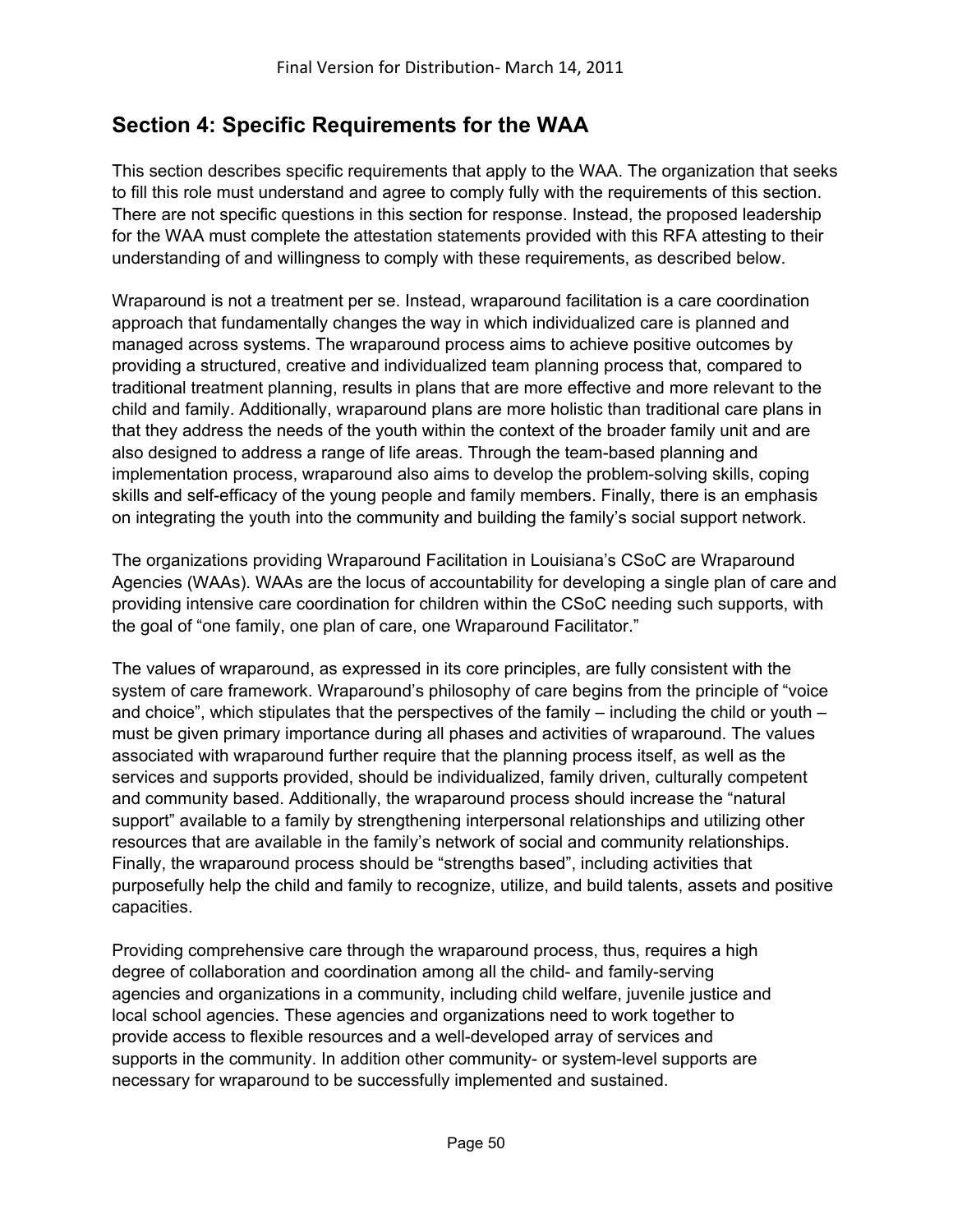The WAA will provide Wraparound Facilitation (WF) for children using Child and Family Teams (CFTs) to carry out specific delegated administrative activities of the SMO. The CFT will coordinate development of a treatment plan for high-needs individuals in accordance with requirements under the new Medicaid waivers,  $13$  which requires the identification, assessment and development of treatment plans for high-needs individuals. This treatment plan is referred to as an "Individualized Plan of Care," in accordance with the WF planning model used by CFTs in Louisiana.

For the purposes of Medicaid reimbursement, WF by the CFT is part of the joint treatment planning, administrative coordination and continuity of care activity conducted by SMOs and involving members, providers, caseworkers and others important to those members, for members who are accessing multiple services concurrently or consecutively. Joint treatment planning facilitates the development of an Individualized Plan of Care consistent with Medicaid<sup>[14](#page-50-1)</sup> treatment planning requirements and may also result in an integrated plan for funding and delivering services when representatives of other delivery systems, in addition to the SMO, commit financial resources to fund a plan. It does not substitute for the service planning requirements of the behavioral health providers involved; instead it coordinates treatment and other services and supports across multiple plans through the Individual Plan of Care it develops.

Costs associated with planning activities that are the responsibility of other child-serving systems are not eligible for Medicaid reimbursement and will need to be tracked and paid separately. When determining if the meeting time is reimbursable by Medicaid, as opposed to other services, the purpose of the planning meeting is the key differentiating factor. If the purpose is to coordinate medical and non-medical supports for the ultimate purpose of advancing medical treatment goals (for example, facilitating diversion from an accredited residential treatment facility), then the CFT activities are Medicaid reimbursable. However, if the primary purpose of the planning meeting is to develop a permanency plan for a child welfare placement, CFT activities are not Medicaid reimbursable and must be supported with non-Medicaid funds. As a result, close coordination is essential between the WAA Wraparound Facilitator and DCFS to align behavioral health services and supports to support and inform the DCFS-developed permanency plans. In addition, consistent with Medicaid managed care rules, the Louisiana Office of Behavioral Health (OBH) will ensure that all CFTs are aware of and utilize the SMO medical necessity criteria for any behavioral health medical services recommended as part of an Individualized Plan of Care.

In addition to the wraparound and intensive care coordination functions, WAAs also help manage utilization and quality – and are outcomes-focused across agencies – in partnership with the SMO, at the child and family level.

<span id="page-50-0"></span><sup>&</sup>lt;sup>13</sup> 42 CFR 438.208(c)

<span id="page-50-1"></span><sup>&</sup>lt;sup>14</sup> Specifically in 42 CFR 438.208 (c)(3)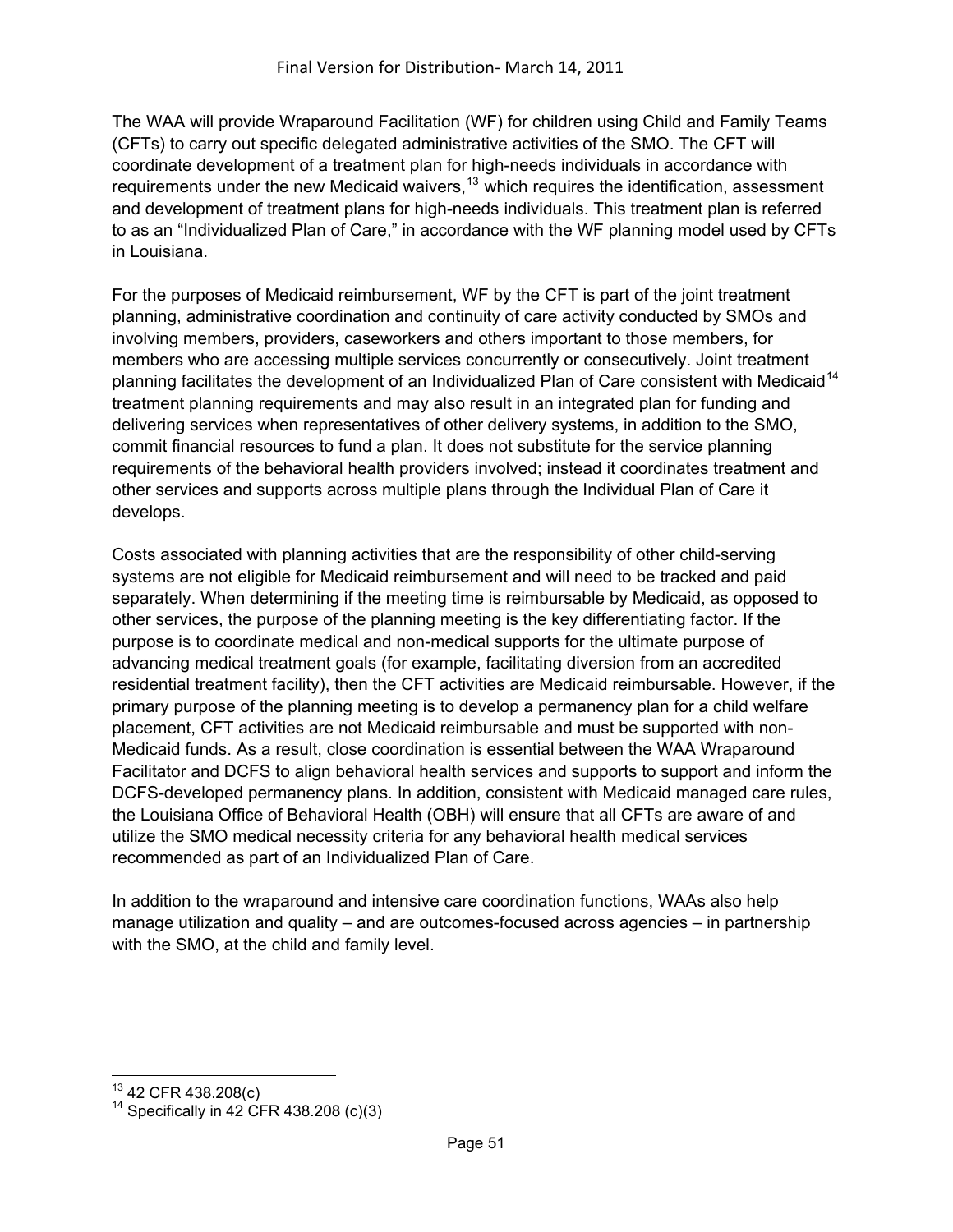## **A. Compliance with Federal Requirements**

As noted above, CFT provides an administrative joint treatment planning activity provided under Medicaid requirements<sup>[15](#page-51-0)</sup> for developing and facilitating implementation of Individualized Plans of Care for children and youth who meet the definition of complex behavioral healthcare needs . When identifying children with complex behavioral healthcare needs, the SMO will ensure the assessment of each enrollee to determine a course of treatment or regular care monitoring. The assessment mechanism must meet the requirements outlined in this document.<sup>[16](#page-51-1)</sup> The Individualized Plan of Care should be developed in coordination with the child's physical health primary care provider (PCP). If applicable, this includes coordination with the Coordinated Care Network (CCN) in which the provider participates. The CFT will take the lead in the development of the Individualized Plan of Care and will coordinate with the enrollee's primary care and behavioral healthcare providers, with enrollee participation, and in consultation with any other providers caring for the enrollee.

The Individualized Plan of Care will also be approved by the SMO in a timely manner, as described below under subsection F. Referral Process. The Individualized Plan of Care will comply with all State quality assurance and utilization standards as noted in the Referral Process subsection. In accordance with this, enrollees with special behavioral healthcare needs determined by an assessment through the SMO to need CFT support of a course of treatment or regular care monitoring will be allowed to directly access needed behavioral healthcare providers (for example, through a standing referral or a set number of visits approved by the SMO in accord with medical necessity requirements) as appropriate for the enrollee's condition and identified needs, in compliance with the State Quality Improvement Strategy and requirements for identification, assessment and treatment planning defined in 438.208(c). An approved licensed behavioral health practitioner will sign off on the care plan to ensure that services by individuals that are not licensed to practice independently are medically necessary.

#### **B. Conflicts of Interest**

Because of the inherent conflicts of interest that might arise if WAAs also directly provide the services they manage, WAAs will not also act as service providers. In cases where local capacity constraints are such that a service provider may be the best possible choice to also provide care coordination, the CSoC Governance entity will weigh if by limiting the WAAs utilization management functions and delegating more authority to the SMO, thereby creating firewalls which eliminate conflicts of interest to the satisfaction of CMS, a waiver of this rule would be in the best interest to the taxpayer and the families to be served.

In the unlikely event that the WAA is allowed under waiver to be a provider of other direct services, the provider must describe how they will ensure that there is no conflict of interest. The provider must include a description of the process by which they will ensure that the WAA staff and the youth and families served will be provided information about the community's full array of providers and will not be unduly influenced to use these services as opposed to natural

<span id="page-51-0"></span> $\overline{a}$  $15$  More broadly in 42 CFR 438.208(c)

<span id="page-51-1"></span><sup>&</sup>lt;sup>16</sup> These are specifically found at 42 CFR 438.208(c)(2).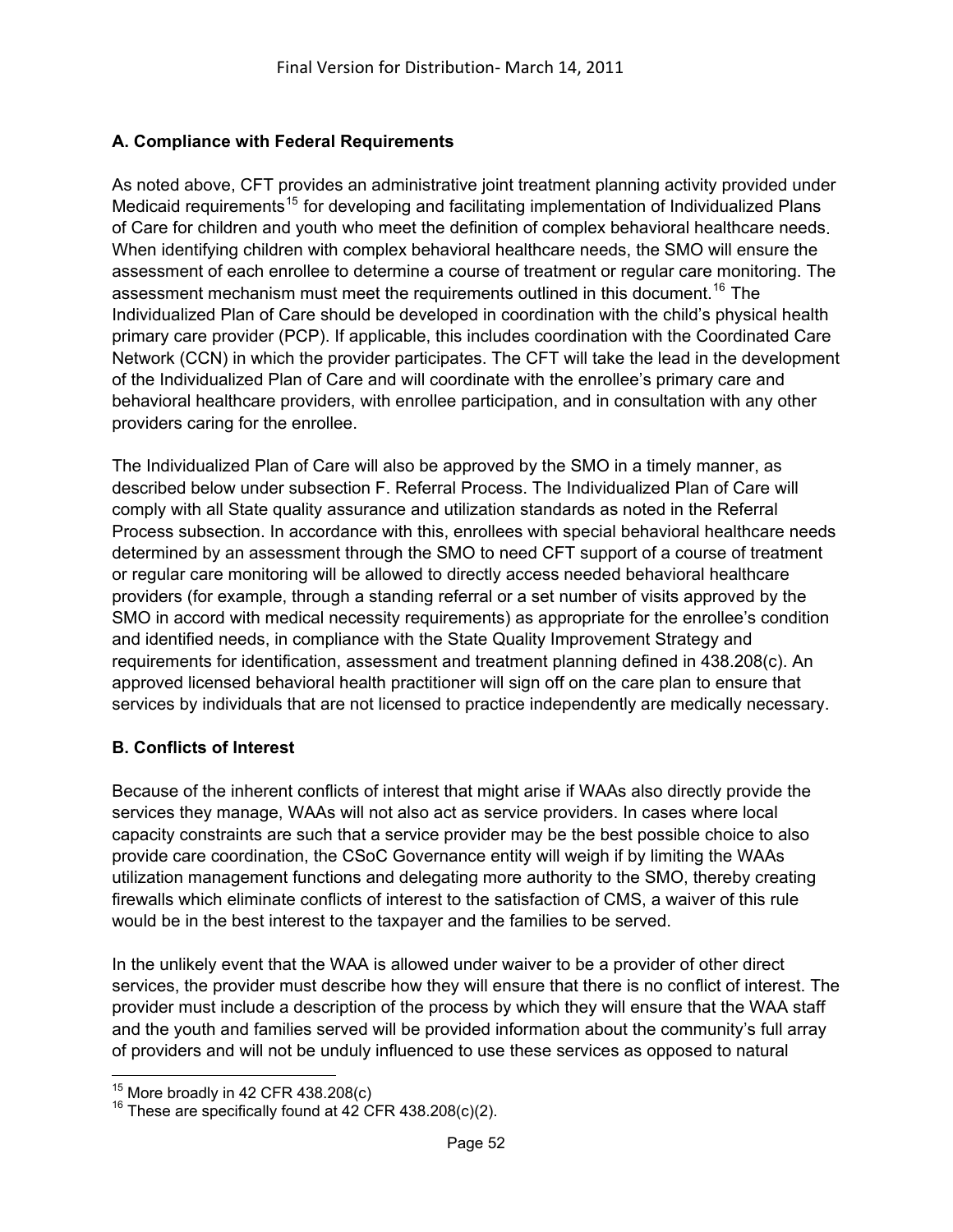supports or other services of the youth or family's choice. They must also describe the monitoring strategies they will use to oversee this process.

On behalf of the State, the SMO will ensure the independence of the licensed mental health professional administering the Child and Adolescent Needs and Strengths (CANS) assessment and developing plans of care. The SMO's written conflict of interest standards ensure that persons performing these functions are not:

- Related by blood or marriage to the individual, or any paid caregiver of the individual,
- Financially responsible for the individual,
- Empowered to make financial or health-related decisions on behalf of the individual, or
- <sup>i</sup> Providers of State Plan/Home and Community Based Services (HCBS) for the individual, or those who have interest in or are employed by a provider of State Plan/HCBS; except, at the option of the State, when providers are given responsibility to perform assessments and plans of care because such individuals are the only willing and qualified provider in a geographic area, and the State devises conflict of interest protections.

## **C. WAA Provider Agency Certification Requirements**

In order to develop Medicaid Plans of Care (POC) through CFT activities and access funding through the administrative portion of the SMO, each WAA must be credentialed by the SMO. Central to that credentialing will be certification by OBH of Wraparound Facilitators working for the WAA, as described above in Section 3. Once a region is selected for CSoC implementation, the State will provide training and establish a timeline and process through which OBH will certify the WAA. After this, the SMO will credential the WAA as compliant with required criteria in advance of WAA operations (including required criminal background checks, as appropriate).

The OBH certification process primarily centers on documenting that individual WAA staff members have completed training, as described in Section 3 above. OBH will provide evidence of this certification to the SMO for the credentialing process. Once credentialed by the SMO, the use of Medicaid reimbursement to support WF delivery through the administrative portion of a SMO's capitation rate will be allowed, subject to the limitations defined in this document.

#### **D. Requirements for Wraparound Facilitators and Supervisors**

Over the course of the first 24 months of program operation, applicants will need to meet certain requirements in order to maintain certification. These requirements are still in the process of being developed and will involve substantial commitments of time on the part of Wraparound Facilitators and Supervisors engaging in a process facilitated by external trainers and coaches with demonstrated expertise in Wraparound, who will be selected and contracted by the State. Staff will also be required to complete standardized measures to demonstrate fidelity to the Wraparound model. The certification process will be developed by OBH and will consist of a comprehensive certification program paid for by the State. The program will involve both didactic and coaching components, as well as documentation reviews of POCs and observation of activities such as family visits, home visits, and CFT meetings.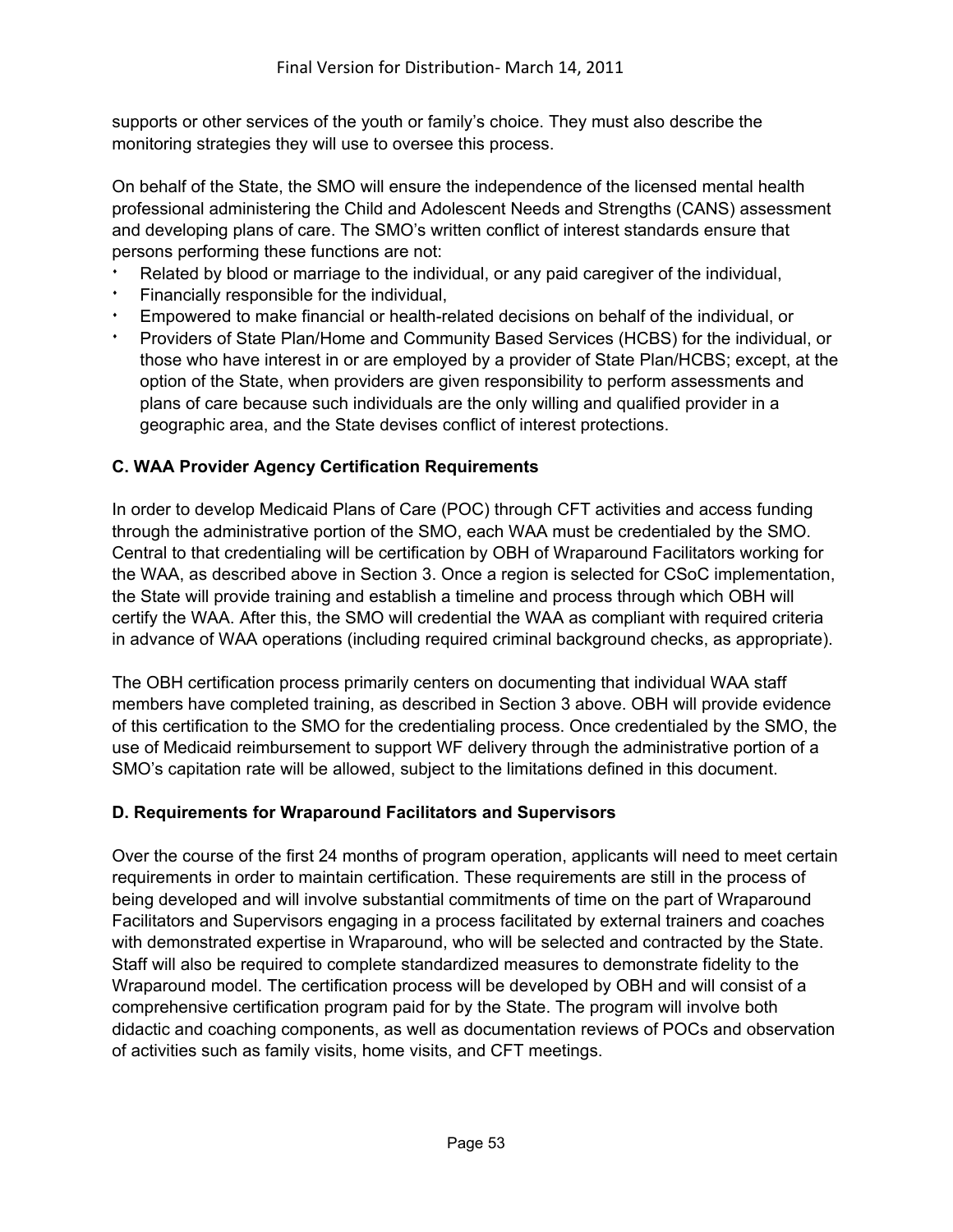## **E. Target Population**

Wraparound Facilitation (WF) may be delivered to children and youth whose complex behavioral health needs are identified as follows. In order to be eligible, the child or youth must also have functional needs as demonstrated by the Child and Adolescent Needs and Strengths (CANS) assessment. The SMO will provide to the WAA results from the CANS Brief in order to establish initial eligibility for WAA supports. The SMO will refer the child to an independent assessor who conducts the CANS comprehensive in collaboration with the CFT. Staff from the WAA will ensure administration of the CANS Comprehensive Assessment with sign off by approved licensed behavioral health clinicians as part of the CFT process. The licensed practitioner of the healing arts overseeing the care and the CFT will work together to determine when reassessment will be needed, individualizing that timing for each child and family, in accord with existing Medicaid regulations. Children identified as meeting the criteria for the CSoC as determined by the CANS, may include:

- Children and youth ages  $0 21$ . Under EPSDT rules, services may be provided up to the time the individual turns 21.
- Significant behavioral health challenges or co-occurring disorders documented in the Individualized Plan of Care. This includes youth primarily demonstrating externalizing behaviors, such as conduct disorder, delinquent, antisocial or illegal behavior or acts, substance-related disorders, and AD/HD issues that lead to costly and oftentimes ineffective out-of-home services or excessive use of other therapeutic supports and services. Cooccurring disorders (COD) refer primarily to the presence of mental health and substancerelated disorders. Children and youth with COD have one or more substance-related disorders as well as one or more mental health disorders.
- <sup>i</sup> For children with behavioral health disorders and developmental disabilities, if the child has a severe emotional disturbance and otherwise meets criteria for the CSoC, they are eligible for services within the CSoC for their severe emotional disturbance. Services related to the developmental disability will continue to be provided by OCDD.
- Imminent, current or previous placement in a restrictive, intensive or intrusive level of behavioral healthcare, such as:
	- o Addiction facilities,
	- o Alternative schools,
	- o Detention,
	- o Development disabilities facilities,
	- o Foster care,
	- o Homeless as identified by the Department of Education,
	- o Psychiatric hospitals,
	- o Residential treatment facilities, and
	- o Secure care facilities.

All WAA staff will receive training in the CANS, as described above.

In addition to the child or youth receiving services, parents and other family members may participate in the CFT process. Parents, legal guardians, other adult caregivers, siblings and other family members typically participate in the CFT process, as specified in the Individualized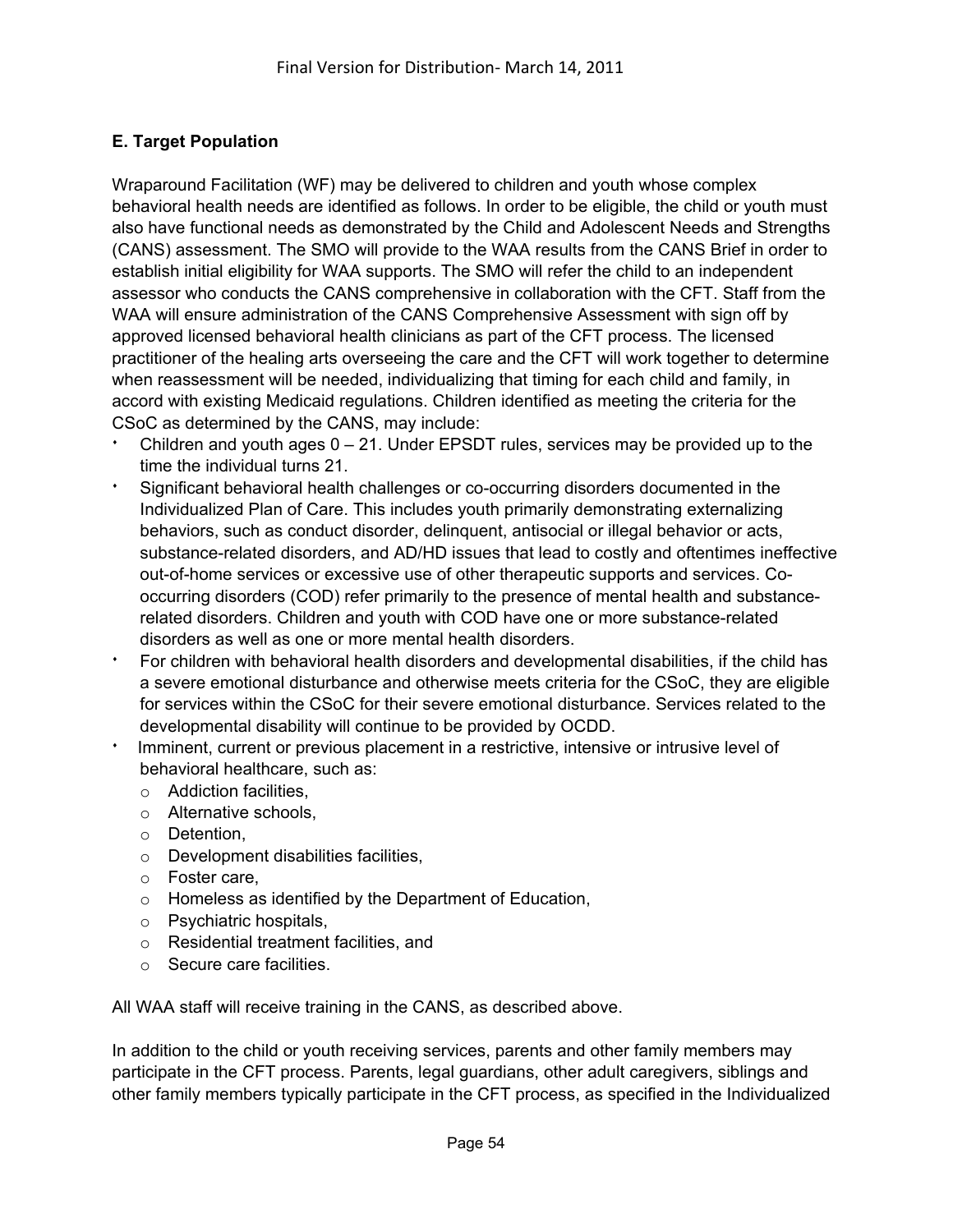Plan of Care of the child or youth served by the WAA, in addition to other natural helpers that family or youth identifies as important to the team. Families will be encouraged to provide their own perspectives on their strengths and needs.

In addition, representatives from other agencies in which the child/family is involved, such as child welfare or juvenile services, also are typically involved to add their perspectives to the development of the plan of care.

The primary care provider of the child or youth must also be involved. While the CFT coordinates services and provides oversight for the implementation of the Individualized Plan of Care, the CFT must document its attempts to coordinate with the child's primary care provider (PCP) in the development of the Individualized Plan of Care. If the child's PCP wishes to take part in the development of the Individualized Plan of Care (POC), then the CFT must ensure that the PCP is involved to the extent he or she desires. If the PCP chooses not to participate in the care planning process, then the CFT must initiate communication with the PCP and ensure that a copy of the Individualized Plan of Care is sent to the PCP. Note: Any behavioral health treatment must be ordered and overseen by a physician or other licensed practitioner of the healing arts to comply with other federal requirements.<sup>[17](#page-54-0)</sup> The CFT does not provide or oversee treatment services.

All coordination of care activities must protect each enrollee's privacy in accordance with the privacy requirements at 45 CFR, parts 160 and 164, subparts A and E, to the extent that they are applicable.

#### **F. Referral and Authorization Process**

The SMO will develop and implement a data-driven approach to identifying members who meet the criteria for a WAA referral based on the Child and Adolescent Needs and Strengths (CANS). The SMO will determine appropriateness for WAA enrollment, based on the assessment information submitted by the WAA, including results of the CANS tool.

The SMO will send referrals and initial 30 day authorization to the appropriate WAA electronically upon completion of the telephonic interview for those applicants determined to be eligible for the CSoC.

The SMO will authorize the WAA to arrange for community services necessary to support the child and family for up to 30 days while establishing the CFT and beginning the wraparound planning process. Inpatient or other out-of-home placements must be preauthorized by the SMO during the initial 30 day and subsequent authorization periods. An

<span id="page-54-0"></span> $\overline{a}$ <sup>17</sup> **Licensed Practitioner of the Healing Arts:** Under Medicaid regulations, medical necessity for rehabilitative services must be determined by a licensed mental health practitioner or physician who is acting within the scope of his/her professional license and applicable state law, and they must be furnished by or under the direction of a licensed practitioner, to promote the maximum reduction of symptoms and/or restoration of a individual to his/her best age-appropriate functional level. This is generally held to be a physician or licensed practitioner (see the OLP definition) acting in his or her scope – but not every practitioner (e.g., LPC or LAC) can do everything under their scope.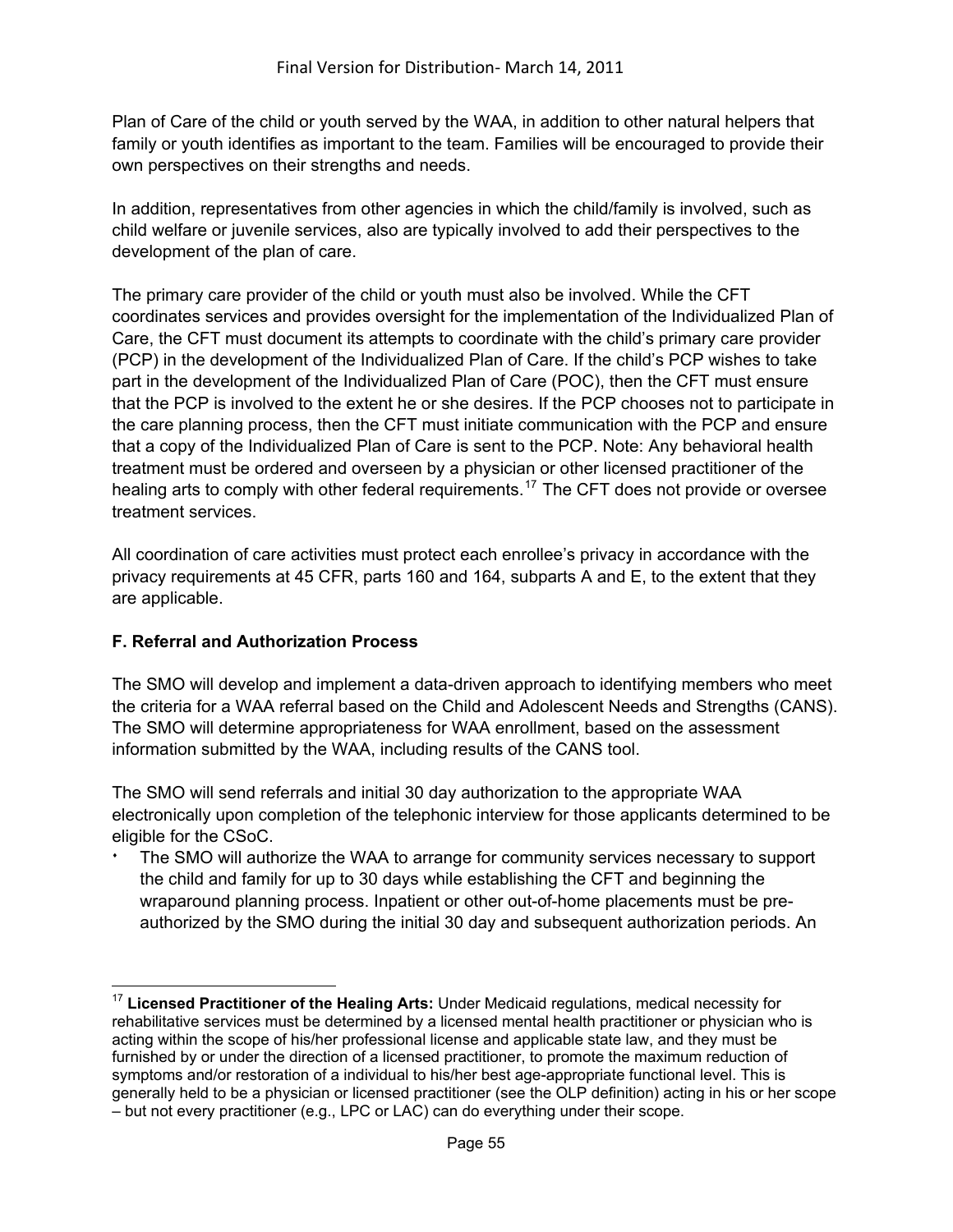approved licensed behavioral health practitioner will sign off on any treatment to ensure that services by unlicensed individuals are medically necessary.

- The WAA will work with the family to gain access to federal funding when available (i.e., help them complete a Medicaid application).
- The WAA shall initiate the CFT process immediately upon receipt of the referral by the SMO. Upon referral to the WAA, the SMO will also authorize an assessment to be conducted by a licensed mental health professional using the CANS. The assessment findings will be sent to the WAA Wraparound Facilitator to assist the CFT with the wraparound planning process.
- The WAA Wraparound Facilitator assembles the CFT, which conducts the wraparound planning process, identifies the individual needs and strengths of the child and family, and develops a customized wraparound approach and plan of care.
- The child/youth and family support network comprise the majority of the CFT. The CFT, with the assistance of the WAA Wraparound Facilitator, develops a sustainable and Individualized Plan of Care (POC) consistent with the CANS results, individual needs, SMO utilization management (UM) guidelines, evidence based practices and use of natural and informal supports whenever possible. The SMO and WAA shall expect providers to participate on the CFT. The SMO shall align incentives to support provider participation.
- The WAA shall work closely with the Family Support Organization (FSO) to integrate the provision of supports from Certified Family and Cultural Support Specialists, Certified Parent Trainer/Group Facilitators, and Certified Youth Support and Training Specialists in support of the CFT. To the fullest extent possible, the WAA and FSO will collaborate to initiate contact with the team. In some cases staff from both agencies will initiate contact together; in other cases it may be preferable for the FSO to lead. It is expected that personnel from the FSO will have ongoing active involvement on the CFT unless the family chooses not to have them involved or the CFT, in consultation as needed with the physician overseeing the care, determines FSO involvement to be clinically contra-indicated. It is expected that family and youth support and training will be a key component of the array of services and supports included in the POC.
- The WAA shall work closely with the child welfare, juvenile justice, and local education agencies to integrate care management responsibilities. It is expected that personnel from all the child-serving State agencies, the juvenile justice system, and local education agencies will have active involvement on the CFT unless clinically contra-indicated.
- The WAA Wraparound Facilitator works with the child/youth and family/caregiver to determine membership of the CFT. The CFT, with the assistance of the WAA Wraparound Facilitator, develops a sustainable POC that is consistent with the wraparound planning goals.
- An approved licensed behavioral health practitioner will sign off on any treatment on the POC to ensure that services by unlicensed individuals are medically necessary.
- The WAA Wraparound Facilitator submits the POC to the SMO for review prior to the end of the initial 30-day authorization period.
- The SMO reviews the POC for consistency with the child/youth and family's strengths and needs (as identified by the CANS, broader assessment and the POC) and utilization guidelines. If the POC meets these criteria, the SMO provides authorization for a period of up to 90 days. Ongoing authorizations provided by the SMO will be for up to 90-day periods for most children/youth. (Authorizations may exceed 90 days for some children/youth, as determined by medical and social necessity for the service).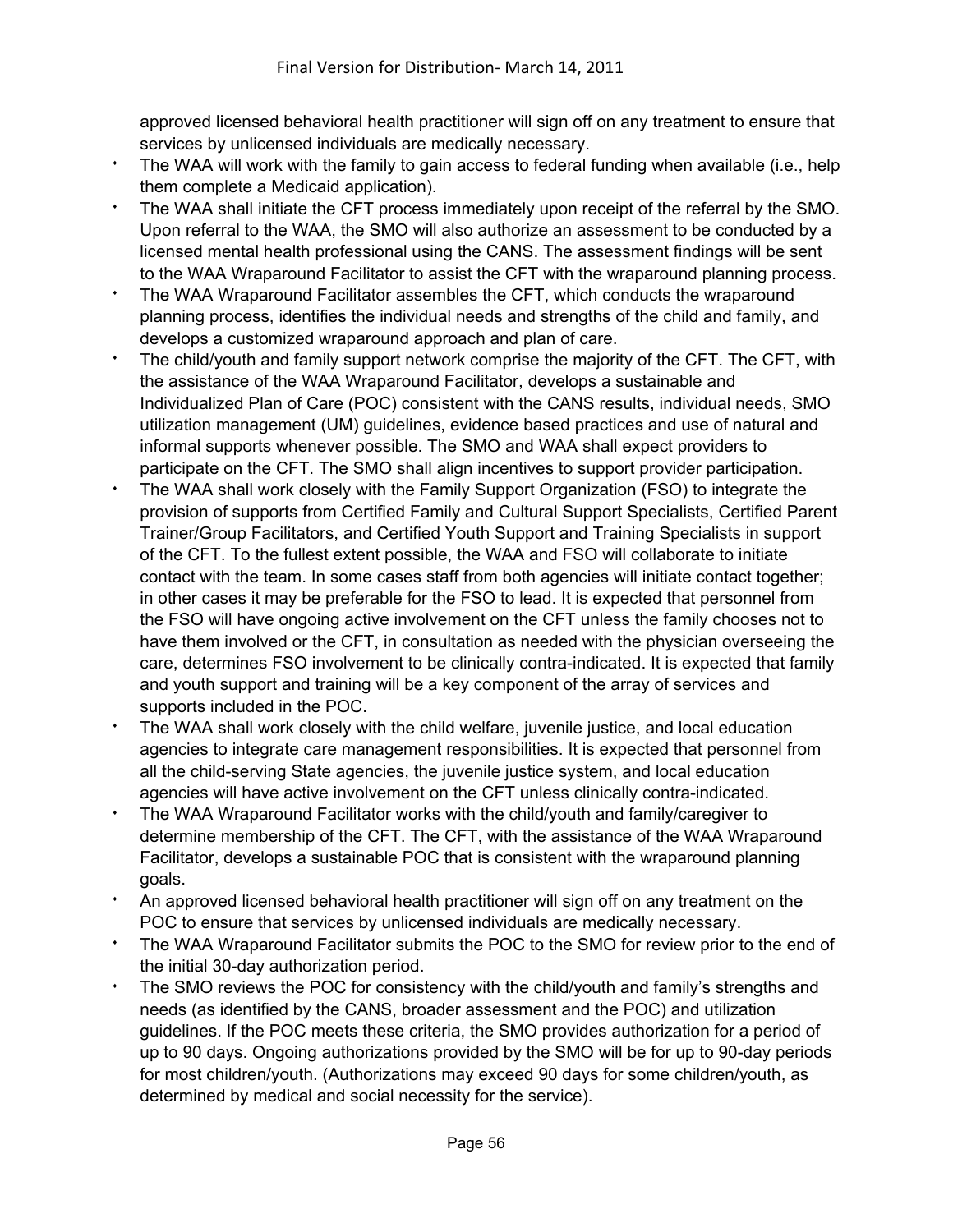If the POC appears to be inconsistent with assessed strengths and needs and the utilization guidelines for the desired services, or if it exceeds the cost of care limitations, the SMO and the WAA Wraparound Facilitator will discuss the child/youth/family strengths and needs to determine a recommendation for further discussion with the CFT. The WAA Wraparound Facilitator will work with the CFT to develop a sustainable plan. The expectation is that the SMO will have clear, transparent utilization guidelines that are developed with and approved by the state CSoC governance and widely shared throughout the CSoC.

The following must be completed within 30 days of the start of WAA involvement (and the SMO may require proof that these requirements have been met through periodic audits of select cases or providers):

- <sup>i</sup> Individualized Plan of Care A copy of the initial assessment and Individualized Plan of Care developed by the CFT must be completed within 30 days of the start of WAA involvement. The Individualized Plan of Care must be developed with adherence to National Wraparound Initiative (NWI) standards and treatment planning requirements consistent with 42 CFR 438.208(c)(3).
- $\cdot$  CFT meeting documentation The initial CFT meeting must be held within 30 days of the start of WAA involvement. A sign-in form from each CFT meeting will be completed and kept in the child's record.

Under the 1915(b)/1915(c) concurrent waivers, the SMO conducts all case management functions compliant with managed care treatment planning requirements at 42 CFR 438.208(c) using Wraparound Facilitators employed by State certified Wraparound Agencies. The Wraparound Facilitator must be employed by a Wraparound Agency and meet the following qualifications: have at least a BA/BS degree or be equivalently qualified by work experience or a combination of work experience in the human services field and education with one year of experience, complete Wraparound Facilitation/Community Support Training according to a curriculum approved the OBH (and described above in Section 3) within six (6) months of hire, and pass a Louisiana criminal history background check and motor vehicle screens. The Wraparound Facilitator formalizes the plan of care developed by the child and family team. The child and family team shall include the child/youth, parents or caregivers of the child/youth, behavioral health providers, and other individuals invited to participate in the development of the plan of care. The Wraparound Facilitator provides adequate notice of the plan of care development to the child and family team. To ensure the planning process is timely, Wraparound Agencies will comply with the basic service delivery standards as outlined in the SMO and Wraparound Agency contracts. The independent practitioner will complete a CANS Assessment which is forwarded to the SMO and team to identify the appropriate services provided for the plan of care. The Wraparound Facilitator is responsible for writing the plan of care based upon the determinations made by the child and family team. The Wraparound Facilitator indicates on the plan of care who is responsible for each task. The independent evaluator must sign off on any recommended services in the POC to be provided by unlicensed practitioners (e.g., Multisystemic Therapy).

As part of the initial referral process and prior to approval of the initial plan of care, the WAA will conduct a "Pre-certification Home Visit." At this visit, WAA staff will review with the individuals receiving care and/or their authorized representative's information regarding "feasible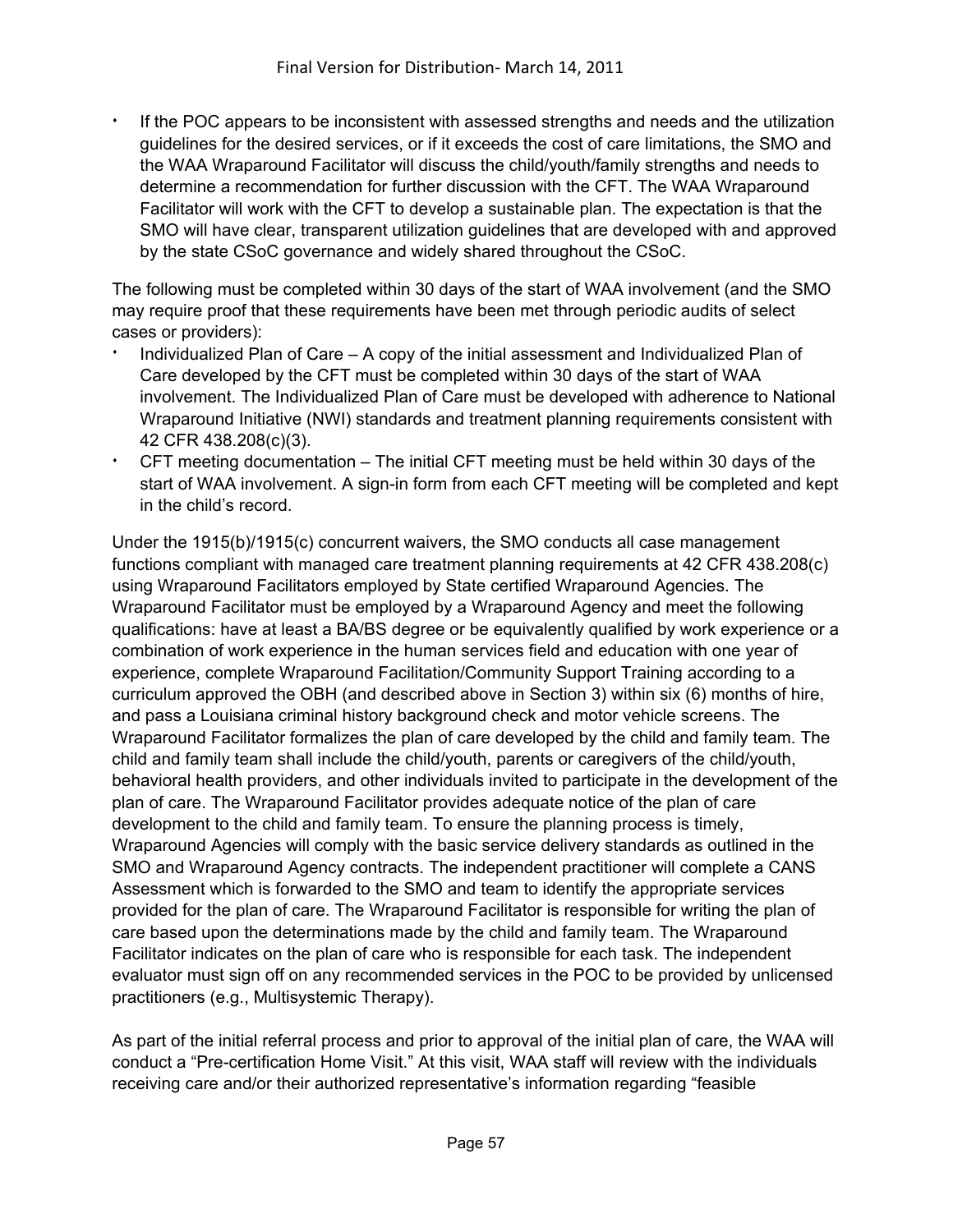alternatives" under the waiver, including the choice of either institutional or home and community-based services.

#### **G. Goals and Process Design**

**Purpose of the process** – Wraparound Facilitation (WF) by the WAA is performed as an administrative joint treatment planning activity under SMO requirements in 42 CFR 438.208(c) to develop and facilitate implementation of Individualized Plans of Care for children and youth who meet the definition in Section 6 of complex behavioral healthcare needs. These children may be experiencing significant involvement in two or more child-serving systems, but such involvement will not be a condition to receive services.

**Qualifications** – WF is carried out by Wraparound Facilitators, working as a team with Certified Family and Cultural Support Specialists, Certified Parent Trainer/Group Facilitators, and Certified Youth Support and Training Specialists from the Family Support Organization. The Wraparound Facilitator facilitates the CFT under the oversight of a WF supervisor. The primary assessment and care planning activity guiding the CFT is WF, delivered with adherence to the standards of the National Wraparound Initiative (NWI)<sup>[18](#page-57-0)</sup> and referred to as WF. WF is a teambased, collaborative process for helping children and youth with complex behavioral healthcare needs and their families identify and use their strengths and community resources to develop and implement Individualized Plans of Care to reduce the use of other restrictive behavioral health services. The therapeutic goals of the process are to 1) meet the behavioral health needs prioritized by the youth and family, 2) improve their ability and confidence to manage their own services and supports, 3) develop and strengthen their natural social support system over time and 4) integrate the work of all child-serving systems and natural supports into one streamlined plan to address the child's diagnosed behavioral health needs in order to restore the child to a developmentally appropriate level of functioning. The CFT will identify specific goals to enhance the functioning of the child, and recommended services will be consistent with the medical necessity criteria of the SMO.

**Process design** – WF activities are carried out by Wraparound Facilitators. The reimbursable activities for each staff member include the following activities, when delivered to a specific enrolled child/youth or the family of that child/youth in support of the child/youth's overall treatment plan.

Activities center on development of an Individualized Plan of Care. Using the information collected through an assessment, the Wraparound Facilitator convenes and facilitates the Child and Family Team (CFT) and, together with the CFT, develops a person and familycentered Individual Plan of Care that specifies the goals and actions to address the medical, social, educational and other services needed by the eligible individual. The Wraparound Facilitator works directly with the child/youth, the family (or the child/youth's authorized health care decision maker) and others to identify the strengths, needs and goals of the

<span id="page-57-0"></span> $\overline{a}$ <sup>18</sup> Bruns, E.J., Walker, J.S., Adams, J., Miles, P., Osher, T.W., Rast, J., VanDenBerg, J.D. & National Wraparound Initiative Advisory Group. (2004). Ten principles of the wraparound process. Portland, OR: National Wraparound Initiative, Research and Training Center on Family Support and Children's Mental Health, Portland State University.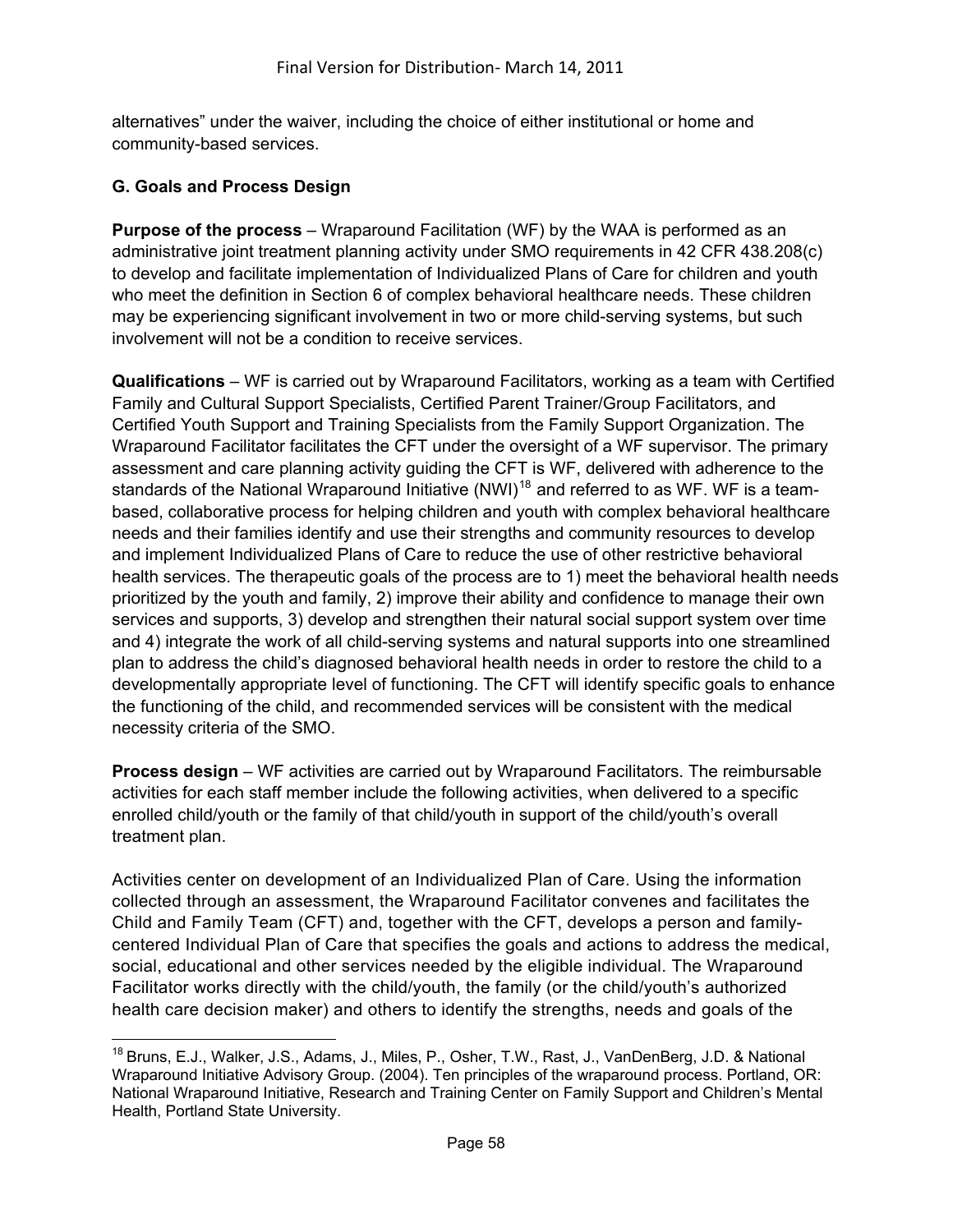child/youth and the strengths, needs and goals of the family in meeting the child/youth's needs.

The child/youth and parents or caregivers of the child/youth have the primary role of identifying appropriate goals, strengths, needs, and the development of a risk assessment and crisis/safety plan. Input of all members of the CFT is used to identify the appropriate frequency and duration of CSoC services (including relevant clinical and agency service information provided by provider and other agency members of the CFT), as well as natural supports that are built into the POC to assist the child/youth in meeting their goals. The Wraparound Facilitator plays a role in this process by facilitating the POC development through documentation of the decisions made by the CFT, facilitating the overall meeting, and assuring that all members of the team have the opportunity to participate. The child/youth and parents or caregivers of the child/youth have the ability to request a meeting of their CFT at any time should needs or circumstances change.

The child/youth and parents or caregivers of the child/youth are able to designate a qualified individual of their choosing as the Wraparound Facilitator.

Additionally, Family Support Organizations provide the training and support necessary to ensure engagement and active participation of the family in the treatment planning process and with the ongoing implementation and reinforcement of skills learned throughout the treatment process. Training is provided to family members to increase their ability to provide a safe and supportive environment in the home and community for the child. This involves assisting the family in the acquisition of knowledge and skills necessary to understand and address the specific needs of the child in relation to their behavioral health needs and treatment; development and enhancement of the family's specific problem-solving skills, coping mechanisms, and strategies for the child's symptom/behavior management; assisting the family in understanding various requirements of the CSoC process, such as the crisis plan and plan of care process; understanding service options offered by service providers; and assisting with understanding policies, procedures and regulations that affect the child with behavioral health needs while living in the community. For the purposes of this service, "family" is defined as the primary care giving unit and is inclusive of the wide diversity of primary care giving units in our culture. Family is a biological, adoptive or self-created unit of people residing together consisting of adult(s) and/or child(ren), with adult(s) performing duties of parenthood for the child(ren). Persons within this unit share bonds, culture, practices and a significant relationship. Biological parents, siblings and others with significant attachment to the individual living outside the home are included in the definition of family. For the purposes of the family support and training service, "family" is defined as the persons who live with or provide care to a person served on the waiver, and may include a parent, spouse, sibling, children, relatives, grandparents, guardians, foster parents or others with significant attachment to the individual.

**Intensive care coordination.** The wraparound process also centers on intensive care coordination by the CFT, as coordinated by the Wraparound Facilitator. The CFT is the primary point of responsibility for coordinating the many services and supports with which the youth and family are involved, and the family and youth ultimately drive the goals of the CFT. Over time, the wraparound process involves multiple phases over which responsibility for care coordination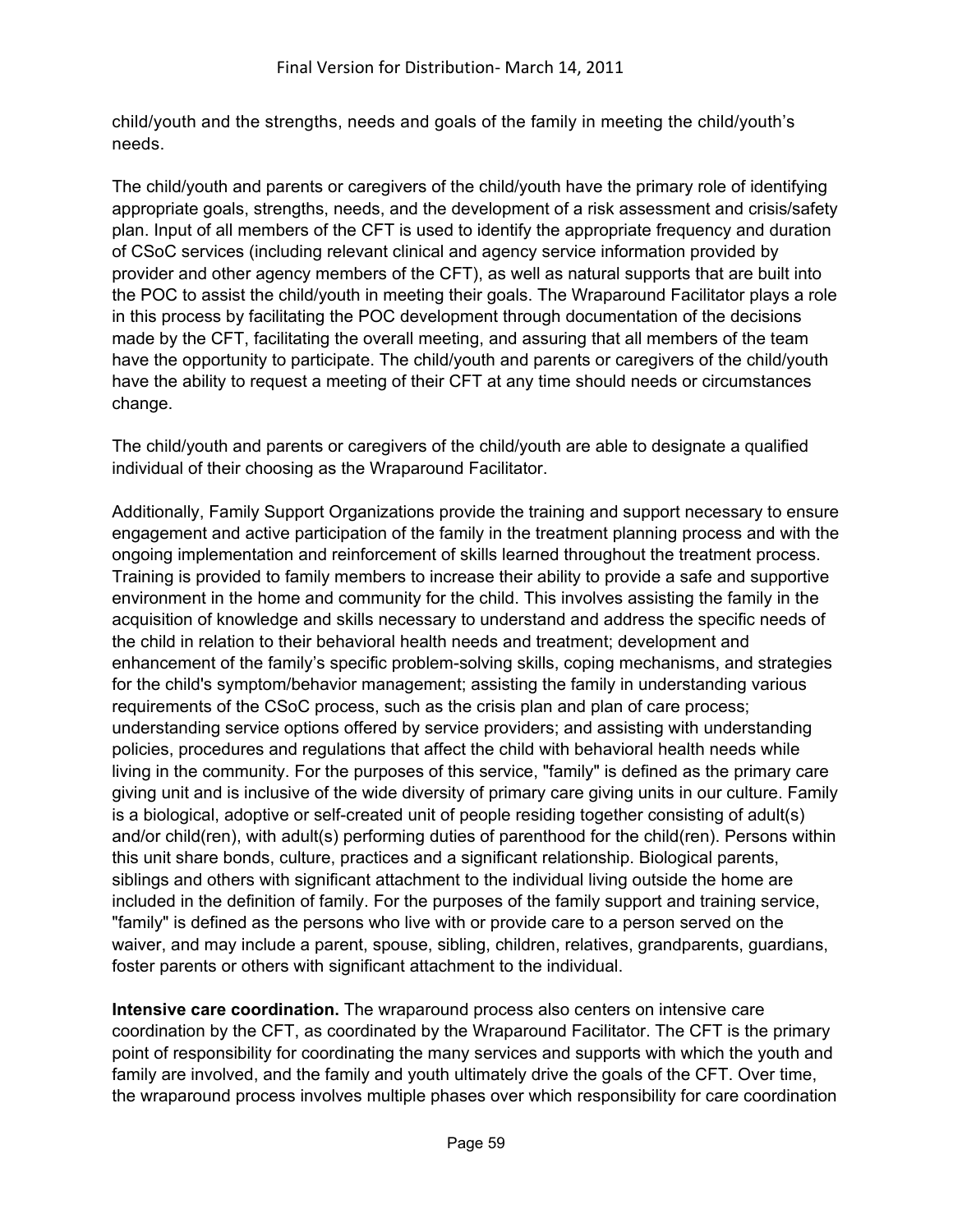increasingly shifts from the wraparound facilitator and the CFT to the family (for additional information on the phases of the wraparound process, see information at

http://www.nwi.pdx.edu/NWI-book/Chapters/Walker-4a.1-(phases-and-activities).pdf). Key activities of the Wraparound Facilitator during the implementation phase of the care coordination process from that source include:

- Supporting the action steps of the POC by checking in and following up with CFT members, educating providers and other system and community representatives about the wraparound process as needed, and identifying and obtaining necessary resources.
- Monitoring progress on the actions steps of the POC by tracking information about the timeliness of completion of responsibilities assigned to each team member, fidelity to the POC, and completion of planned interventions.
- <sup>i</sup> Guiding the CFT in evaluating whether selected strategies are helping meet the youth and family's needs.
- Encouraging the team to acknowledge and celebrate success when progress has been made, when outcomes or indicators have been achieved, or when positive events or achievements occur.
- Supporting the CFT to determine when strategies for meeting needs are not working or when new needs should be prioritized and guiding the CFT in a process of considering new strategies and action steps using the process described above for developing the POC.
- Making use of available information to assess CFT members' satisfaction with and commitment to the CFT process and POC, sharing this information with the CFT as appropriate and welcoming and orienting new CFT members who may be added as the process unfolds.
- <sup>i</sup> Helping to maintain CFT cohesiveness and satisfaction, supporting fidelity to wraparound principles and activities, and guiding the CFT in understanding and managing any disagreements, conflicts, or dissatisfactions that may arise.
- Maintaining/updating the POC and maintaining/distributing CFT meeting minutes to document results of reviews of progress, successes, and changes to the CFT and POC over time.

The final phase of activity centers on the transition from the CFT to natural supports. During this phase, the Wraparound Facilitator and CFT focus on planning for a purposeful transition out of formal wraparound to a mix of formal and natural supports in the community (and, if appropriate, to services and supports in the regular Medicaid or behavioral health system). The focus on transition is continual during the wraparound process, and the preparation for transition is apparent even during the initial engagement activities. However, this is the primary focus of the transition phase of the wraparound process.

## **H. WF Staff Activities**

The Wraparound Agency (usually the Wraparound Facilitator) contacts the child/youth and/or the parent/caregivers of the child/youth before the initial wraparound meeting. During this contact, the Wraparound Facilitator (or WAA staff), in collaboration with the assigned FSO Certified Family and Cultural Support Specialist (and, as appropriate, at times letting the FSO staff member take the lead), assures the delivery of the CSoC brochure that describes the CSoC services, free choice of providers, and how to report abuse and neglect. Each CSoC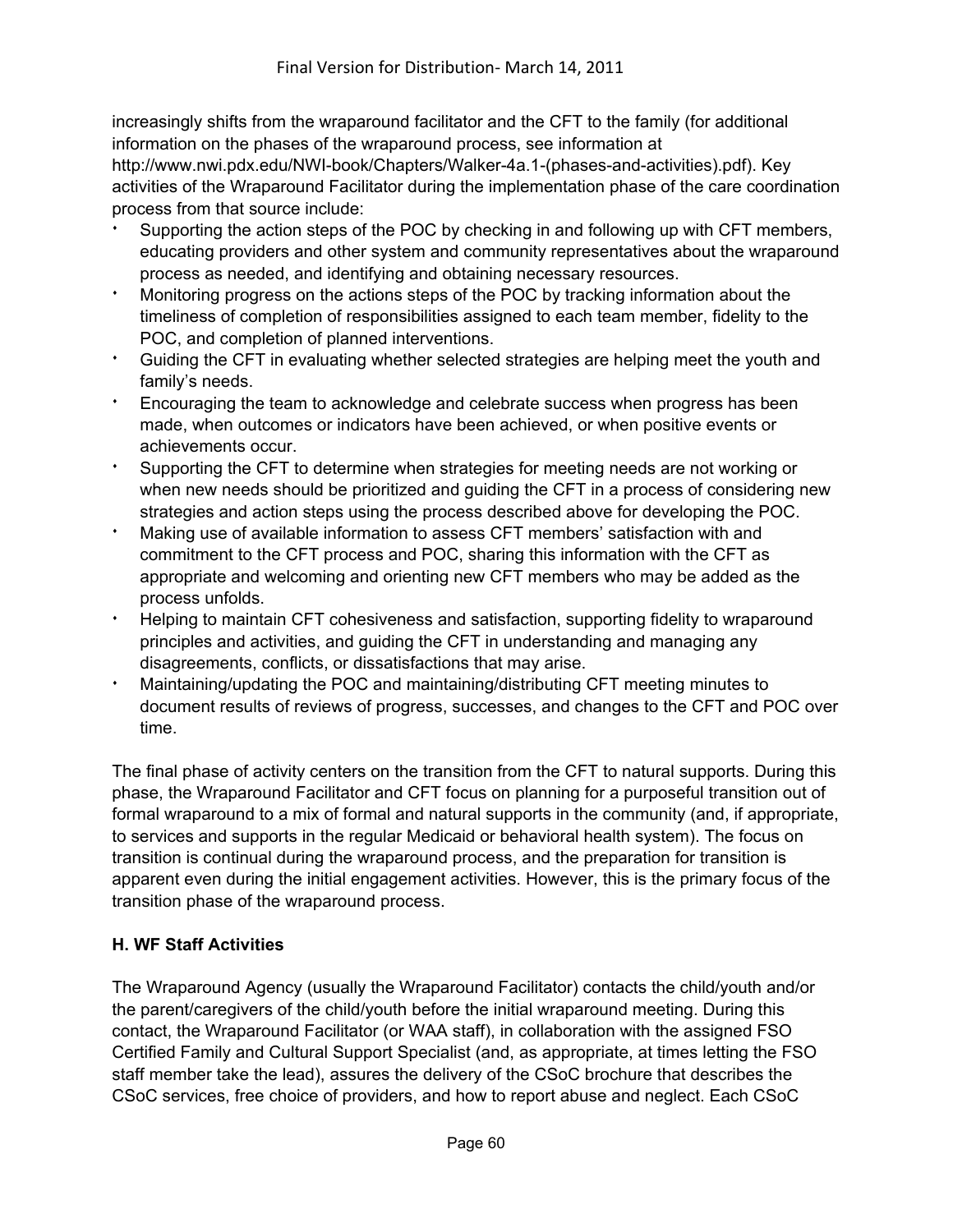child/youth will be a member of the SMO and will be provided a member handbook. In the member handbook, the member's rights and responsibilities are identified. If the child/youth is eligible for the 1915(c) waiver, the Wraparound Facilitator will also ensure that the family is offered the choice of either institutional or home and community-based waiver services using the BHSF Form LTC/CS (Long Term Care/Choice of Services).

The Wraparound Facilitator guides the development of the POC. The POC is developed based upon the CANS assessment and identified goals as determined by the Child and Family Team. The child/youth and parents or caregivers of the child/youth have the primary role of identifying appropriate goals, strengths, needs, and the development of a risk assessment and crisis plan. Other relevant information and testing may be provided by the CFT (including current and past providers of care, as appropriate and in accord with the desires of the family) to support the development of the POC. In addition, caregivers may share additional information based on their observations and experiences with their child's presenting challenges. Input of all members of the CFT is used to identify the appropriate frequency and duration of waiver services and natural supports that are built into the POC to assist the child/youth in meeting their goals. The Wraparound Facilitator plays a role in this process by facilitating the POC development through documentation of the decisions made by the CFT, facilitating the overall meeting, and assuring that all members of the team have the opportunity to participate. The child/youth and parents or caregivers of the child/youth have the ability to request a meeting of their CFT at any time should needs or circumstances change. The Wraparound Facilitator assures Plans of Care are entered into the SMO's database and Electronic Health Record, ensuring that compliance with HIPAA and Federal Educational Right to Privacy Act (FERPA) standards is maintained.

The child/youth and parents or caregivers of the child/youth are able to designate a qualified individual of their choosing as the Wraparound Facilitator.

An Individualized Plan of Care (POC) must be in place within 30 days of intake for any child/youth accessing services through the SMO. If new to the SMO provider system, the child/youth will be receiving services based upon a POC developed by the approved licensed behavioral health practitioner working with the WAA, in order to access community based services within the first 30 days after referral to the WAA while the wraparound process is being completed. The CSoC-specific POC is developed by the CFT led by the Wraparound Facilitator. The wraparound meeting is scheduled at the earliest convenience of the child/youth and parents or caregivers of the child/youth. During the wraparound meeting, a POC is developed that incorporates both formalized and natural supports to address the identified goals of the POC.

An independent practitioner completes the CANS assessment. Input into the CANS is given by all members of the CFT, particularly the child/youth and parents or caregivers of the child/youth. Provider and agency staff will provide relevant information on clinical and other agency service perspectives. The CANS addresses the following domains: life domain functioning, youth strengths, acculturation, caregiver strengths and needs, youth behavioral / emotional needs, and youth risk behaviors. Goal development is directly related to the CANS. Goals are established based upon the child/youth's needs and interventions for goals are built upon the child/youth's identified strengths. The CFT identifies goals and interventions based upon the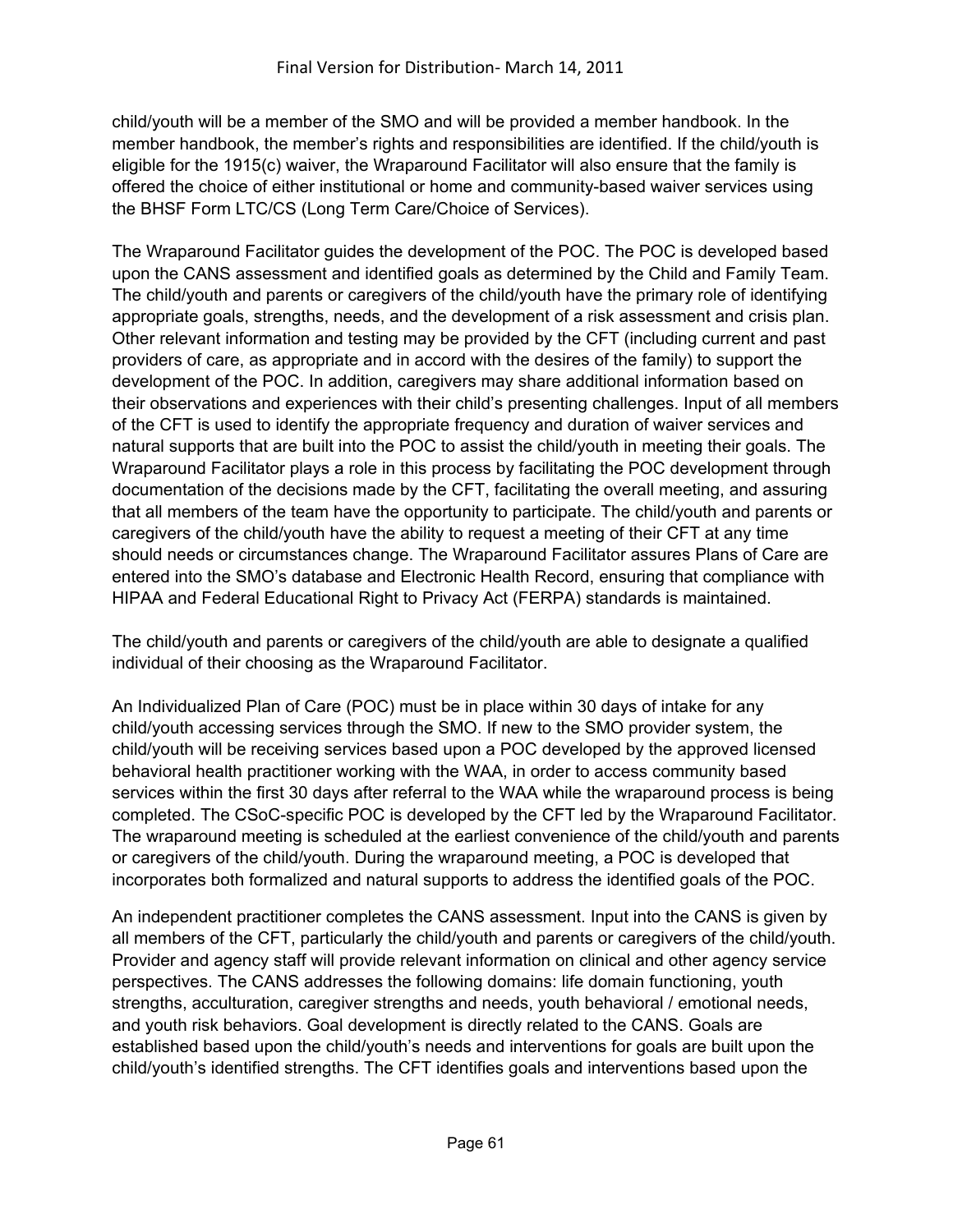Strengths and Needs Assessment. POC goals identified by the child/youth and parents or caregivers of the child/youth as being the most pertinent or pressing are given preference.

During preliminary discussions of treatment, the child/youth and their parents or caregivers are informed by the WAA of the array of services that may be accessed through the CSoC. The array of services available to the family includes waiver-specific services and also includes services available in the system of care outside of the SED waiver. Examples of such services would be traditional behavioral health services such as a medication management and individual therapy provided in the home. Non-traditional community-based services such as family/youth support and training, as well as psychosocial treatment group would also be available. Natural occurring supports outside of the behavioral health system are also utilized to support the family. Formalized services are not incorporated to take the place of existing or identified natural supports.

The core values of the Community-Based Services are strengths-based, family-centered, culturally respectful, and community-based. These core values are the foundation for the training that is provided to Community-Based Service providers throughout the state. In keeping with these core values, the wraparound process is a participant-driven process where the child/youth and the parents or caregivers of the child/youth direct the membership of their CFT. Membership is reflective of individuals the family has identified as a source of support, individuals in the community that may be able to provide support in the future through natural supports, representatives from other systems in which the child or family is involved, and providers of service. All services are coordinated first through the CFT's development of the POC. It is the responsibility of the CFT to develop the POC.

The Wraparound Facilitator guides that process by facilitating wraparound meetings and ensuring the waiver requirements are met. The Wraparound Facilitator is responsible for assisting the CFT in identifying resources for the child/youth and the parents or caregivers of the child/youth. The Wraparound Facilitator is a part of the development process and a member of the CFT. The Wraparound Facilitator then takes on the responsibility of assuring that the needed resources are implemented for the child/youth and parents or caregivers of the child/youth. Continuous monitoring of the plan occurs through 90-day and semi-annual reviews of the POC.

The POC identifies the assigned task and person responsible for implementing the identified support to attain a specific POC goal. This includes community partners identified by the CFT to provide natural supports for the family to meet the child/youth's needs. Each POC has an identified crisis and safety plan section that identifies potential crisis scenarios, what action steps or strategies need to be implemented, and the persons responsible to mitigate the risk, as discussed further below.

The POC is updated at a minimum on a semi-annual basis through the wraparound process. However, a CFT meeting can be convened at any time in which needs or circumstances have changed or the child/youth and parents or caregivers of the child/youth feel it is warranted, or the needs of the child/youth require the CFT to meet on a more frequent basis to best coordinate care.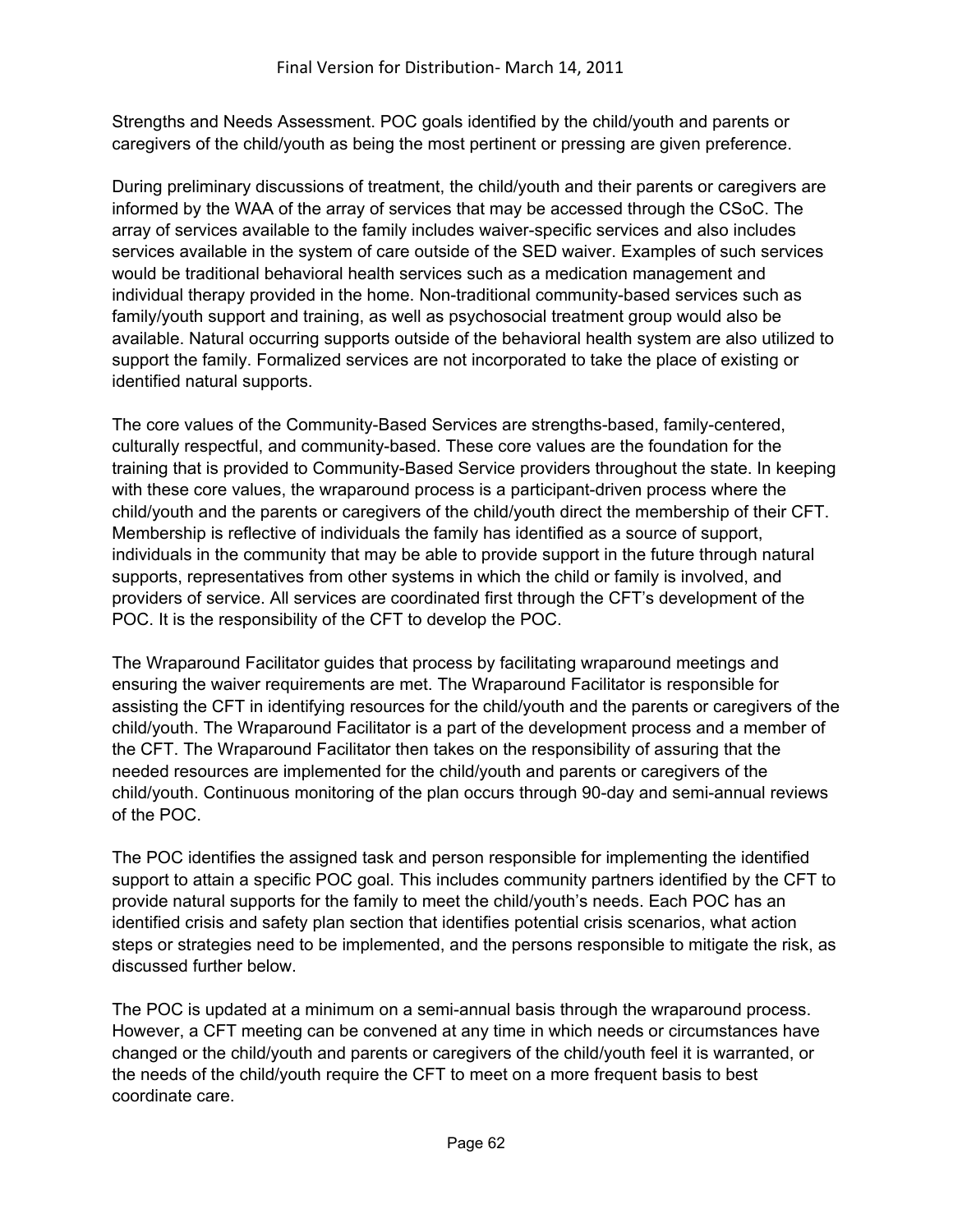The child/youth and parents or caregivers of the child/youth must be involved in the development of the POC. Participation is documented through the signatures of the child/youth and parents or caregivers of the child/youth on the POC. In addition, the SMO must operate from one integrated treatment plan. This reinforces the wraparound process and results in the POC encompassing all services that may be accessed through the SMO.

Each POC is required to contain a crisis and safety plan. Crisis plans are developed in conjunction with the POC during the CFT meeting based upon the individualized preferences of the child/youth and parents or caregivers of the child/youth. As with the POC itself, the child/youth and parents or caregivers of the child/youth may choose to revise the crisis plan at any time they feel it is necessary. Each crisis plan is individualized to the child/youth. A potential crisis (risk) and appropriate interventions (strategies to mitigate risk) are specific to the child/youth and identified by the CFT. Training provided to Wraparound Facilitators highlight the need to identify different levels of intervention on a crisis plan, the different stages of crisis, and how a crisis may be defined differently by each family.

The crisis plan includes action steps as a backup plan if the crisis cannot be averted. The action steps are developed through the wraparound process by the CFT and incorporated in the crisis plan. The action steps may involve contacting natural supports, calling a crisis phone line, or contacting the Wraparound Facilitator. The SMO is required to provide 24 hours a day/365 days a year crisis response that is readily accessible to children/youth and their parents or caregivers. A required component of the crisis plan is the contact information for those involved at all levels of intervention during the crisis. Families are provided a copy of the crisis plan as an attachment to their POC in order to have access to the identified information should a crisis occur.

Should a crisis occur or support worker not arrive for a scheduled appointment, individual contact information is included on the crisis plan. The SMO is required to have staff on-site available by a toll free phone number 24 hours a day/365 days a year to respond to calls.

Wraparound Facilitators may conduct the following joint treatment planning activities that will vary in intensity over the course of the wraparound process:

- <sup>i</sup> Completion and maintenance of an Individualized Plan of Care that adheres to NWI requirements and the requirements of 42 CFR 438.208(c)(3).
- Staff facilitation of the CFT meeting, when not facilitated by the parent or caregiver.
- Planning activities, including completion of the strengths, needs and culture discovery and gathering of information to help complete the CANS, per 42 CFR 438.208(c)(2).
- Facilitation of planning activities by the CFT, including crisis/safety planning and participation in the planning of other service systems to support the coordination of behavioral health services.
- Establishing linkages to natural supports and any service options for the youth and family that further the behavioral health goals of the Individualized Plan of Care. Transportation of the client is not a reimbursable component of WF. The WAA will coordinate with local Medicaid transportation supports and also help children and families connect with natural supports to provided needed transportation as part of the CFT process. In addition, the WAA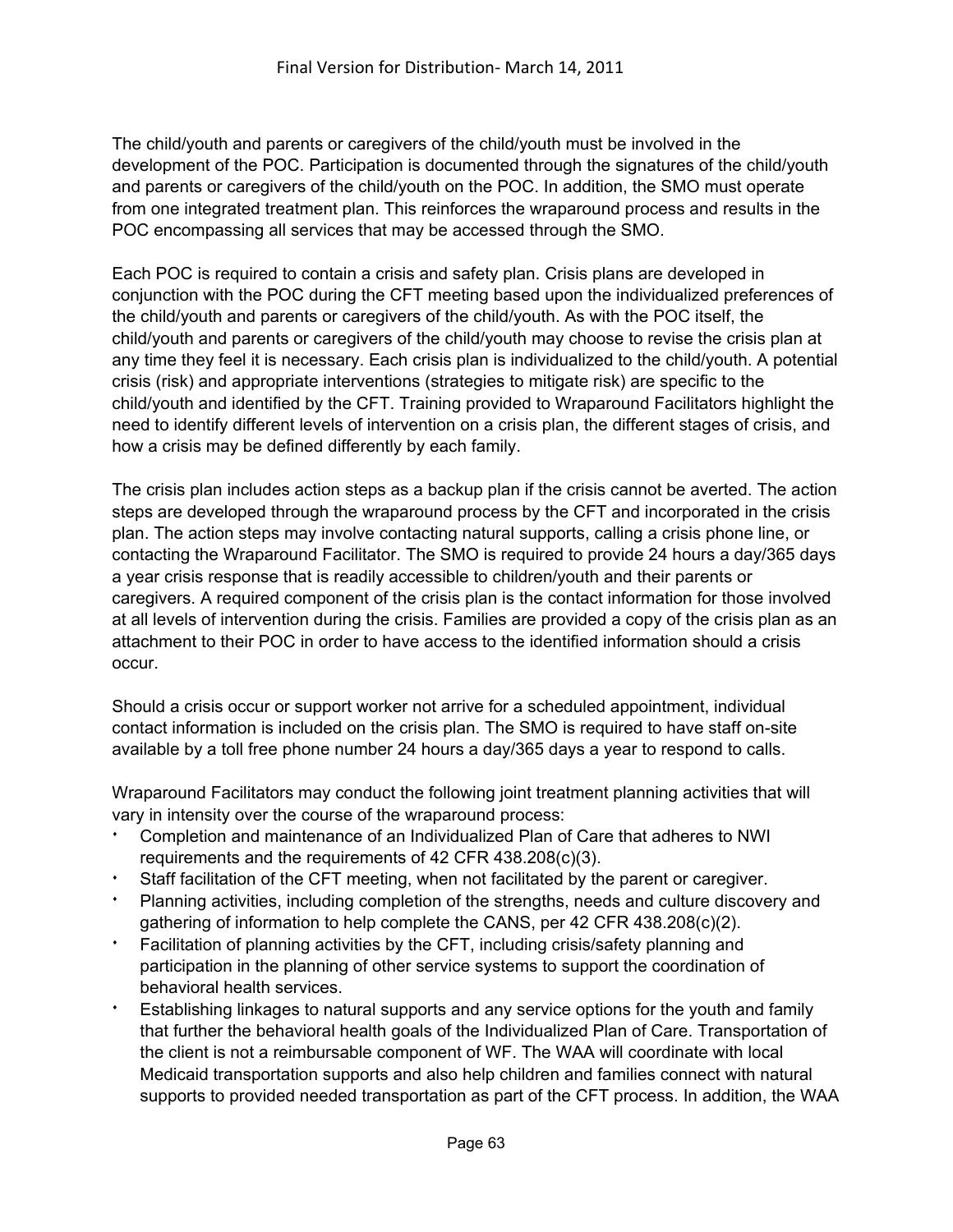provider may develop other local funds to cover staff and travel costs to provide transportation. Any safety concerns related to transportation will be addressed as part of the CFT crisis/safety planning process.

Monitoring the effectiveness of the Individualized Plan of Care via e-mail, telephone, face-toface interactions and other communication interactions with the youth, family and team members, ensuring compliance with HIPAA and FERPA standards for all communication.

The Wraparound Facilitator must work with FSO Certified Family and Cultural Support Specialists, Certified Parent Trainer/Group Facilitators and Certified Youth Support and Training Specialists as they carry out the following activities in support of the joint treatment planning:

- Activities to support the development of the Individualized Plan of Care by the Wraparound Facilitator.
- Participation in the CFT as an additional advocate for the youth or family if selected as such by the youth or family.

In addition, there are WAA and FSO staff that are involved in evaluation activities required to ensure that the WF activities are being done in accordance with principles and practices of the NWI. Costs for these staff are reimbursable as a direct operating expense of the program to the extent that the evaluation activities are specific to the assessment of WF fidelity and related factors. If the evaluation activities are broader based (for example, multi-program outcome assessment), only the pro rata share attributable to CFT oversight is reimbursable as a general administrative expense.

Children/youth and their families will have free choice of providers within the SMO and may change providers. Once enrolled in the SMO, if a child/youth is already established with a therapist who is not a member of the network, the SMO is required to make every effort to arrange for the child/youth to continue with the same provider if the child/youth so desires. The provider would be requested to meet the same qualifications as other providers in the network. In addition, if a child/youth needs a specialized service that is not available through the network, the SMO will arrange for the service to be provided outside the network if a qualified provider is available. Finally, except in certain situations, children/youth will be given the choice between at least two providers. Exceptions would involve highly specialized services that are usually available through only one agency in the geographic area. This information will be provided in the SMO's member handbook which is given to children/youth and their families upon enrollment in the waiver. Member handbooks will also be available on the SMO website.

The CFT develops the child/youth's POC using the CANS assessment developed through the wraparound process under the oversight of an approved licensed behavioral health practitioner. Once developed, that same information is submitted electronically for prior authorization to the SMO's Care Management team through the electronic health record and other applicable databases. The SMO provides Medicaid-reimbursable mental health services (including SED waiver services) under OBH oversight.

It is expected that the amount of WF will be more intensive during the initial period of engagement and Individualized Plan of Care development (for example, six to ten hours weekly, subject to individualization), somewhat less intensive during the period of Individualized Plan of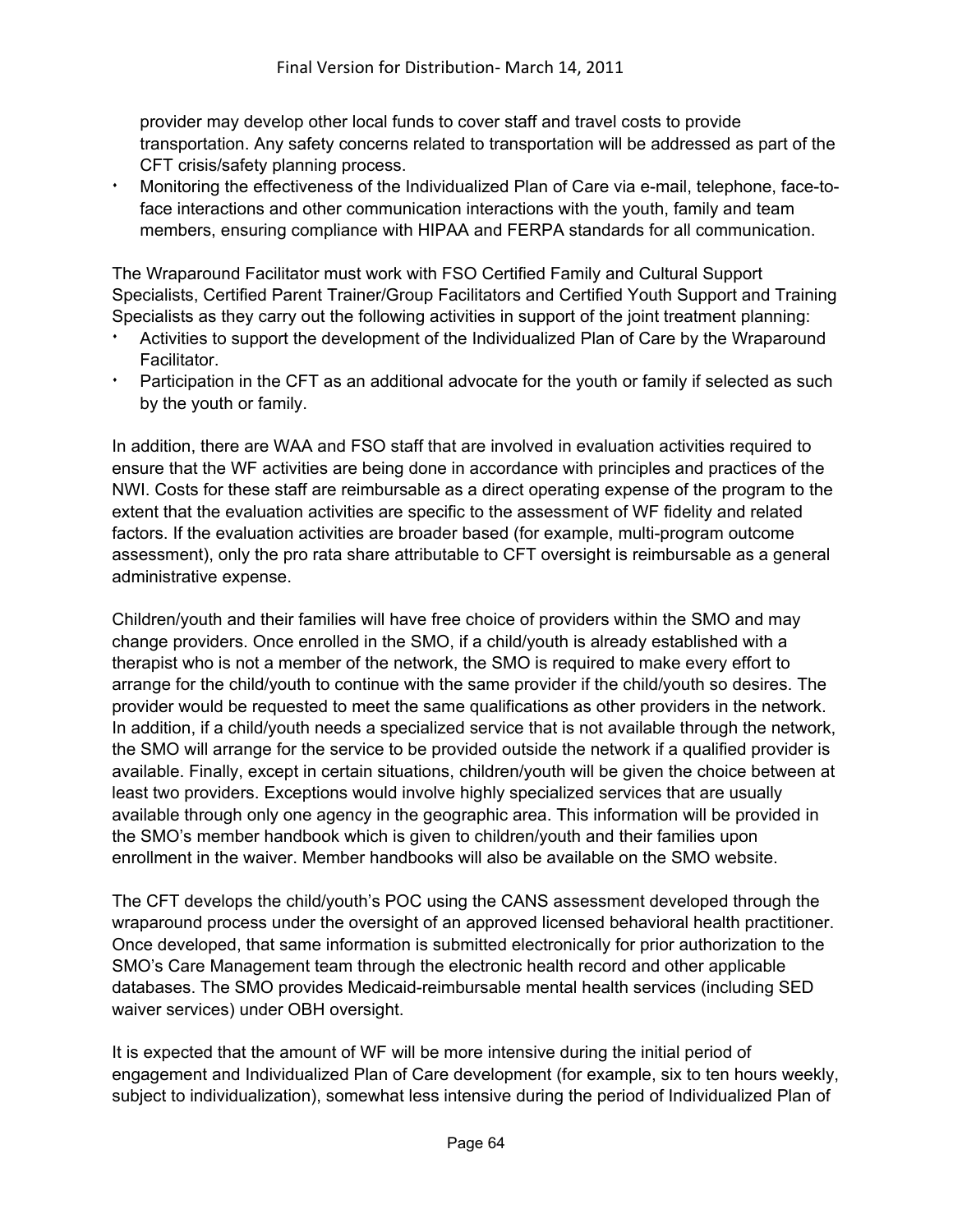Care implementation (for example, three to six hours weekly, subject to individualization) and less intensive during the period of transition from WF to natural supports (for example, one to three hours weekly, subject to individualization). Duration of the WF planning process is based on the child's needs and is expected to vary in length between three to 18 months. Fidelity to NWI standards will be the primary determinant of frequency and duration, individualized to the needs and strengths of each youth and family served.

The WAA will also employ a full time Quality Improvement and Data Director who will oversee the following local data tracking, utilization management and quality assurance activities:

- Tracking of individual children, services provided and costs of services using datasets defined by the SMO,
- Utilization management/utilization review of individual children in collaboration with and under the oversight of the SMO,
- <sup>i</sup> Quality assurance at the local level coordinated with the broader quality oversight role of the SMO,
- <sup>t</sup> Outcomes management/monitoring of individual children using criteria defined by the SMO, and
- <sup>i</sup> Input of individual child data into a management information system capable of needed tracking and monitoring functions and integrated with SMO MIS.

The Quality Improvement and Data Director will be supported in these activities by a full time Community Resource Specialist who will assist with tracking and quality improvement activities and also support the identification and tracking of community resources (services and natural supports) for WAA staff.

In addition, the WAA will employ the following full time administrative staff to lead and support the overall organization:

- Executive Director,
- Business / Information Technology Manager, and
- Administrative Assistant.

#### **I. Non-Reimbursable Activities**

No direct services may be provided by the CFT team members as part of their contractually defined WAA role. The WAA staff may not provide direct services to any child for whom he or she has assisted in developing the POC. Any CFT team members providing direct services outside of their WAA role must ensure that there is no conflict of interest between their direct care activities and their WAA responsibilities. Any direct services would be reimbursed separate from WAA reimbursement in accordance with SMO contractual relationships with the provider. Any direct service expense would be reported along with medical service expenses in the financial and encounter reporting processes.

The following activities by Wraparound Facilitators are not allowable:

Activities that are not delivered to a specific enrolled child or youth or the family of that child/youth in support of the child/youth's treatment.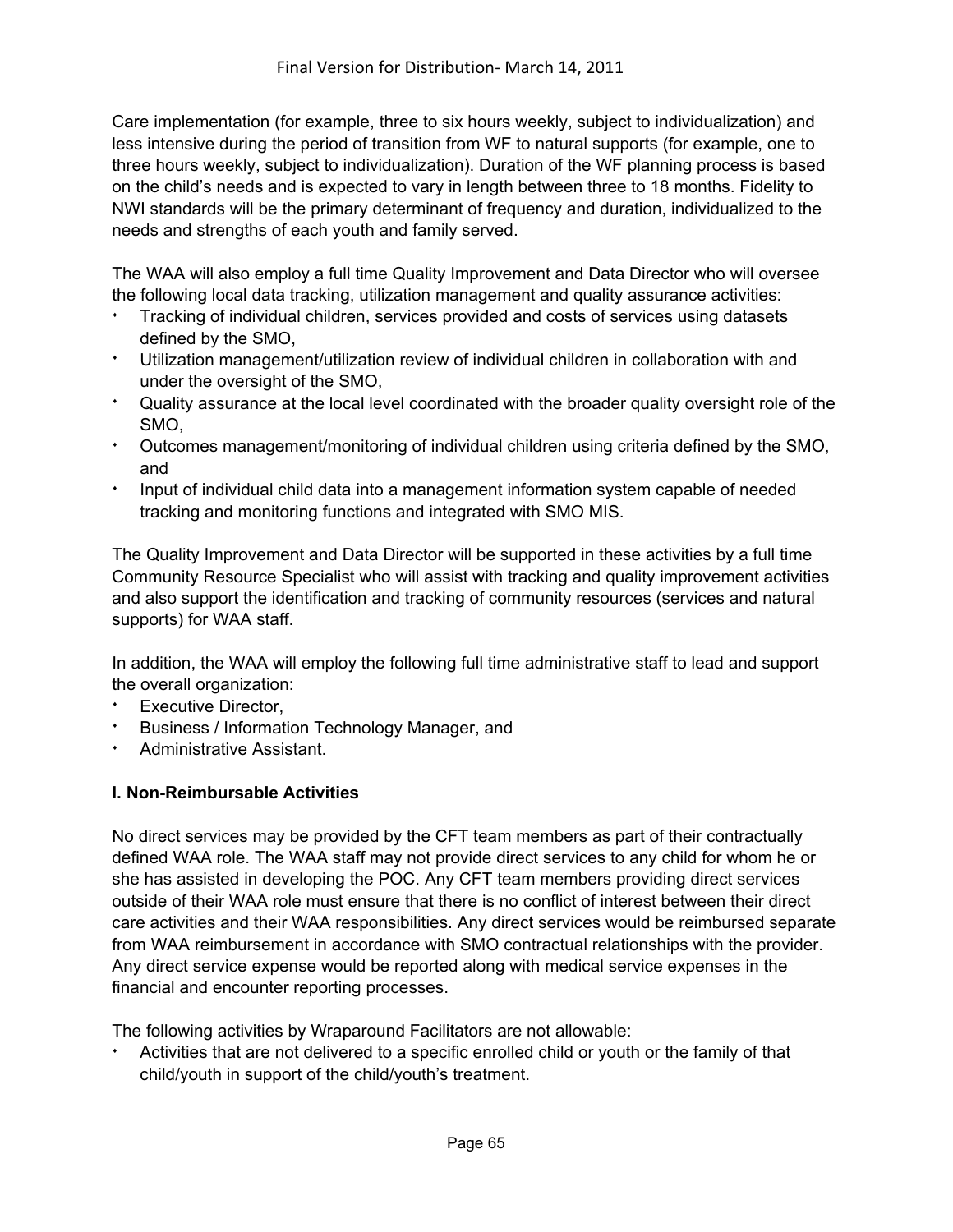- Activities that are the responsibility of another State agency and are excluded from Medicaid coverage (such as child welfare permanency planning). The WAA must ensure that only specifically documented coordination and delivery of behavioral health services and supports are reimbursed by the SMO.
- <sup>i</sup> Transportation of the client is not a reimbursable component of WF. The WAA will coordinate with local Medicaid transportation supports and also help children and families connect with natural supports to provided needed transportation as part of the CFT process. In addition, the WAA provider may develop other local funds to cover staff and travel costs to provide transportation.
- Participation by other Medicaid providers in the joint treatment planning process should be reimbursed separately only if appropriate and in accordance with the guidelines for service delivery for that provider. A degree of non-billable case consultation is built into the rate assumptions for most providers and would not be separately covered. However, to the extent that the provider is allowed to bill for separate case consultation with or without the enrollee present or that a SMO has established its own protocols to fund such involvement, either on an individually approved or regular basis, some limited separate billing may be permissible. In the case of individual SMO protocols, such costs would only be allowed to be built back into subsequent capitation rate setting if they were shown to be cost-effective substitutes per the process already put in place by the SMO to oversee such determinations.

## **J. Reimbursement**

Each WAA provider will receive reimbursement from the SMO based on the number of children currently receiving wraparound facilitation from that particular agency. Reimbursement will be in the form of a daily rate for each day of the month that a child is registered on the WAA's caseload list, as maintained by the SMO and indicating the number of children receiving wraparound facilitation from that WAA. The days subject to reimbursement include days in which WAA staff perform specific wraparound facilitation activities for a particular child, as well as days without specific activities, according to the contract between the WAA and SMO.

A number of the staff positions described in subsection 4.L below are required regardless of the size of the wraparound agency. Therefore, the State has developed a reimbursement structure that differentiates the rates for each agency based on the number of teams of Wraparound Facilitators the agency employs (one team consists of eight Wraparound Facilitators). The State is also considering options related to funding the ramp-up associated with expanding from one to two teams or two to three teams. This may include paying the single team rate when the WAA has only one team for a yet to be determined period of time, while the agency hires additional Wraparound Facilitators for additional teams as the WAA increases its case load.

The following daily rate schedule identifies the per child per day estimated reimbursement. These rates are provided for planning purposes and should not be interpreted as the final payment rates each agency should expect to receive from the SMO. They are provided to assist with financial planning.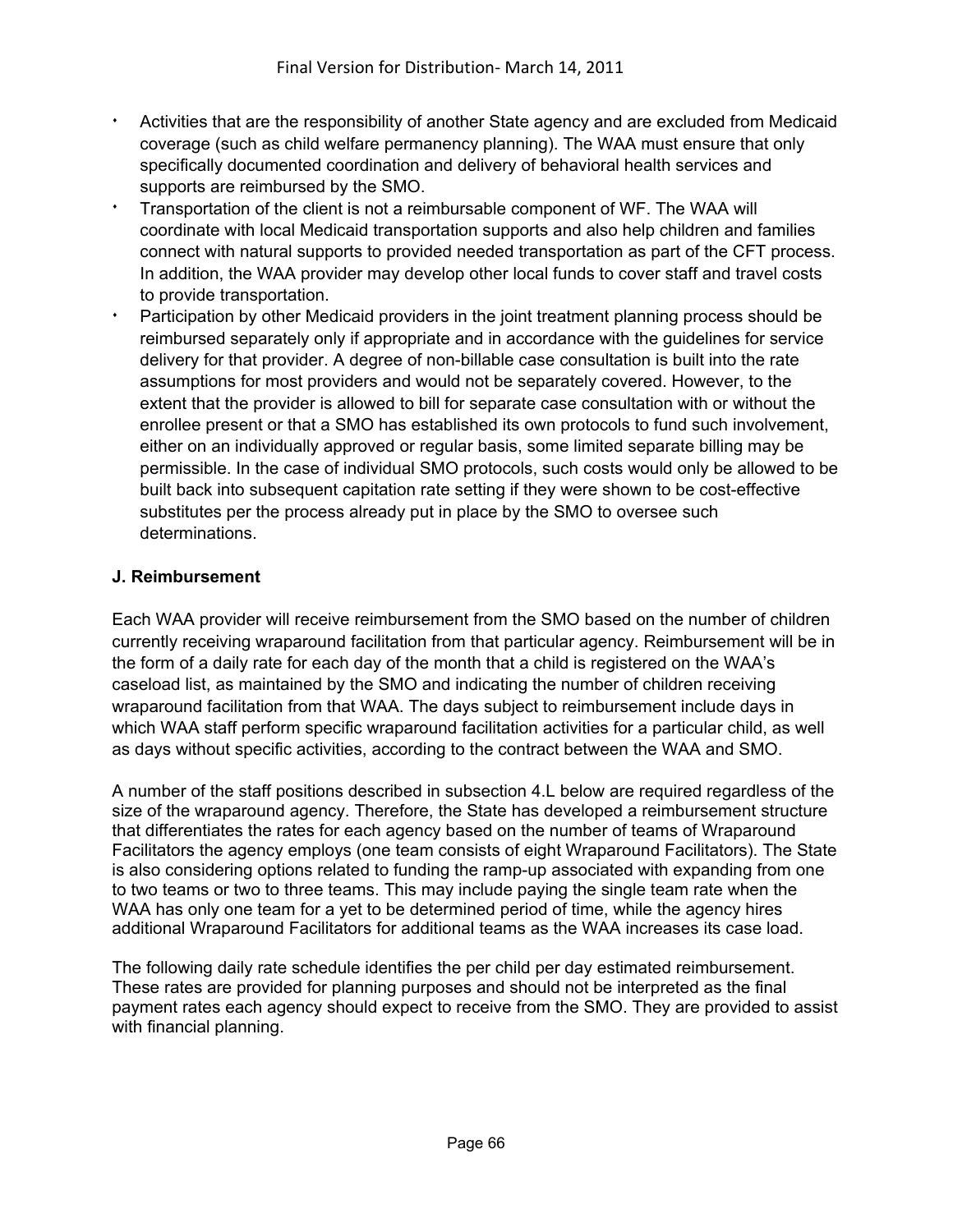| Agency Size (in terms of wraparound teams)              | Daily Rate per Child |
|---------------------------------------------------------|----------------------|
| One Team Wraparound Agency (capacity of 80 children)    | \$44                 |
| Two Team Wraparound Agency (capacity of 160 children)   | \$37                 |
| Three Team Wraparound Agency (capacity of 240 children) | \$34                 |

It is expected that WAA caseloads will build over the first 12 months up to full capacity. The State will provide supplemental funds to support start up while caseloads ramp up. The specific schedule and rate will be determined between the WAA and the SMO, but for planning purposes applicants should assume an even build up by month going from zero cases in month one to a full caseload by month 12.

In addition, current plans are for each WAA to receive a set amount of flexible funding for each child on the team to support non-medical supports necessary to the wraparound process and implementation of the POC. The specific rate and funding source for the flexible funds has not yet been finalized, but for planning purposes applicants should use the amount of \$42 per child per month (prorated daily).

#### **K. SMO Monitoring**

In order to maintain WAA certification, all team members must be credentialed for their specific roles on the team. Standards for certification include participation in fidelity monitoring using the Wraparound Fidelity Assessment System (WFAS) and additional minimum fidelity requirements established by the SMO. Documentation of annual re-credentialing will be provided to the SMO to document continued adherence to the fidelity standards. SMO certification of the WAA will be withdrawn if current credentialing and documentation is not maintained.

The NWI fidelity standards include requirements for cultural competency.

Monitoring of compliance with NWI requirements and outcome assessment will be carried out by the SMO using the WFAS.

Documentation of initial credentialing and subsequent re-credentialing for WF supervisors and Wraparound Facilitators will be monitored on an annual basis by the SMO. The SMO will also review fidelity data tracked and reported to the SMO on an annual basis.

Oversight of WAA certification and re-certification will be carried out by the SMO. Certified WAAs will be reviewed annually by the SMO in order to ensure that certification requirements continue to be met.

## **L. Staffing Requirements/Qualifications**

In order to maintain WAA certification and to ensure compliance with WF fidelity requirements, WAA staff must meet the following educational and experience requirements as well as achieve and maintain credentialing as specified below.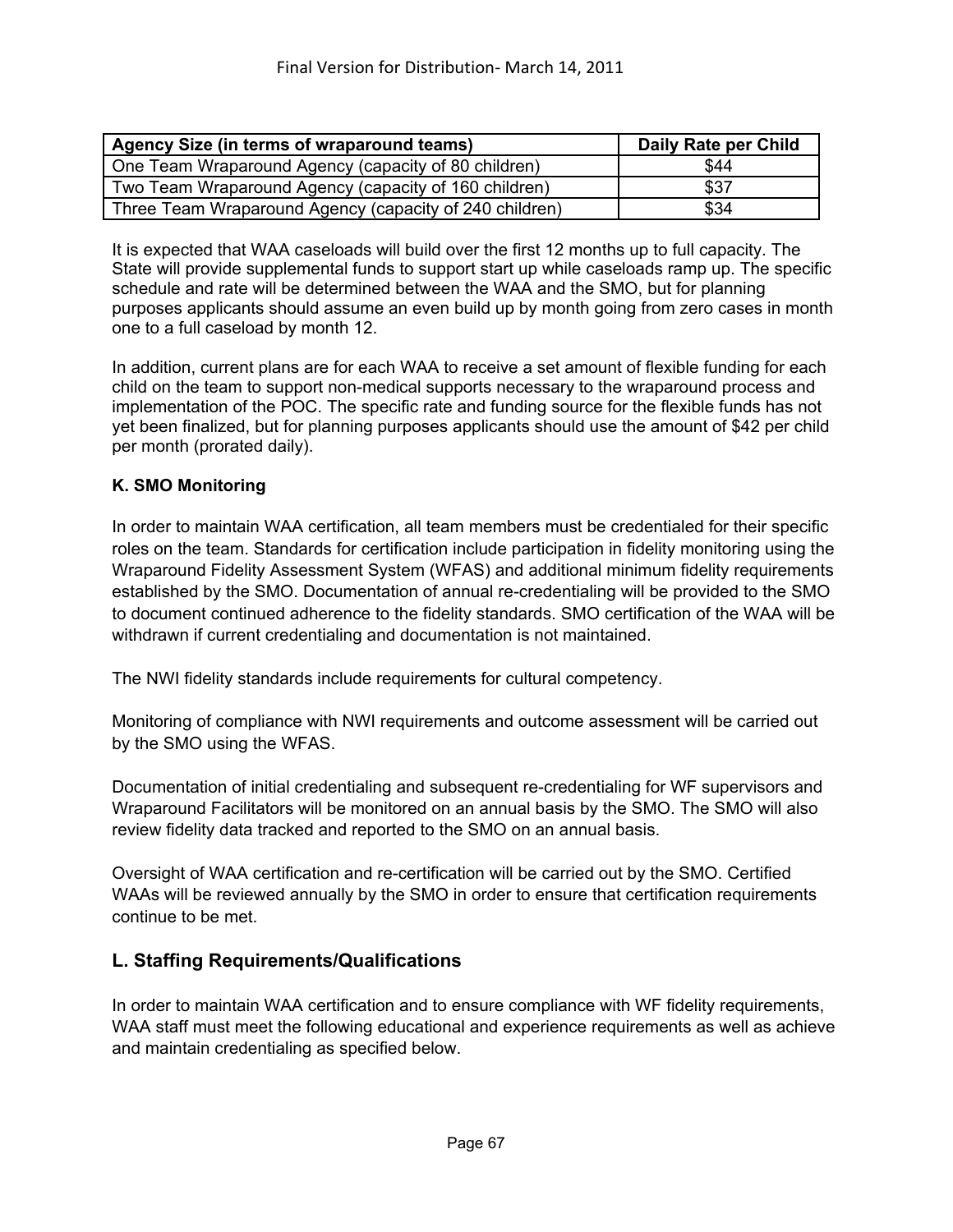**Wraparound Facilitator:** The Wraparound Facilitator must meet the following requirements:

- Bachelor's-level degree in a human services field or Bachelor's-level degree in any field with a minimum of two years of full-time experience working in relevant family, children/youth or community service capacity. Relevant alternative experience may substitute for the Bachelor's-level degree requirement in individual cases subject to approval by OBH.
- Completion of the required training and credentialing process for WF Wraparound Facilitators.
- **EXED FIGHTS Inconstration of high fidelity to NWI standards through ongoing participation in wraparound** fidelity monitoring using the WFAS.

WAA staff will work together with FSO Certified Family and Cultural Support Specialists, Certified Parent Trainer/Group Facilitators, and Certified Youth Support and Training Specialists in a team to ensure that the child and their family are at the center of planning at all times.

Certified WAAs must also employ staff to supervise the Wraparound Facilitators. People serving in supervisory capacities do not provide WF services. Requirements include the following:

- Master's-level or higher graduate degree in a human services field.
- Minimum of three years of full-time experience working in relevant family, children/youth or community service capacity.
- Completion of the required training and credentialing process for WF supervisors.
- If the supervisor also functions in part as a Wraparound Facilitator, they must also meet the requirements for a Wraparound Facilitator described above.
- The WF supervisor must provide regular supervision to WF service delivery staff, including completion of all supervisor requirements for wraparound fidelity monitoring using the WFAS as required.
- The WF supervisor must have good interpersonal skills for supporting development in others. The supervisor should have a broad base of experience and possess a diverse view of what families need to live better lives. The supervisor must collaborate closely with other supervisors in other child-serving agencies in the community. A wraparound supervisor must have an outgoing personality that supports engaging people from different cultures, ages and backgrounds. A preferred supervisor characteristic is an understanding of and experience with different systems, including schools, behavioral health, child welfare, juvenile justice, health and others. The WF supervisor must oversee the work of the WF service delivery staff on an ongoing basis.

#### **M. Staffing Guidelines for Wraparound Agencies**

The recommended staffing for a WAA includes the following full-time equivalent (FTE) and parttime hourly positions (as listed in the table below) that will serve 240 youth and their families. Column one includes the name of the position, column two indicates the number of FTEs and column three describes the staffing ratio used in the guidelines. The required staffing ratio for Wraparound Facilitators to children/families is 1 FTE staff to 10.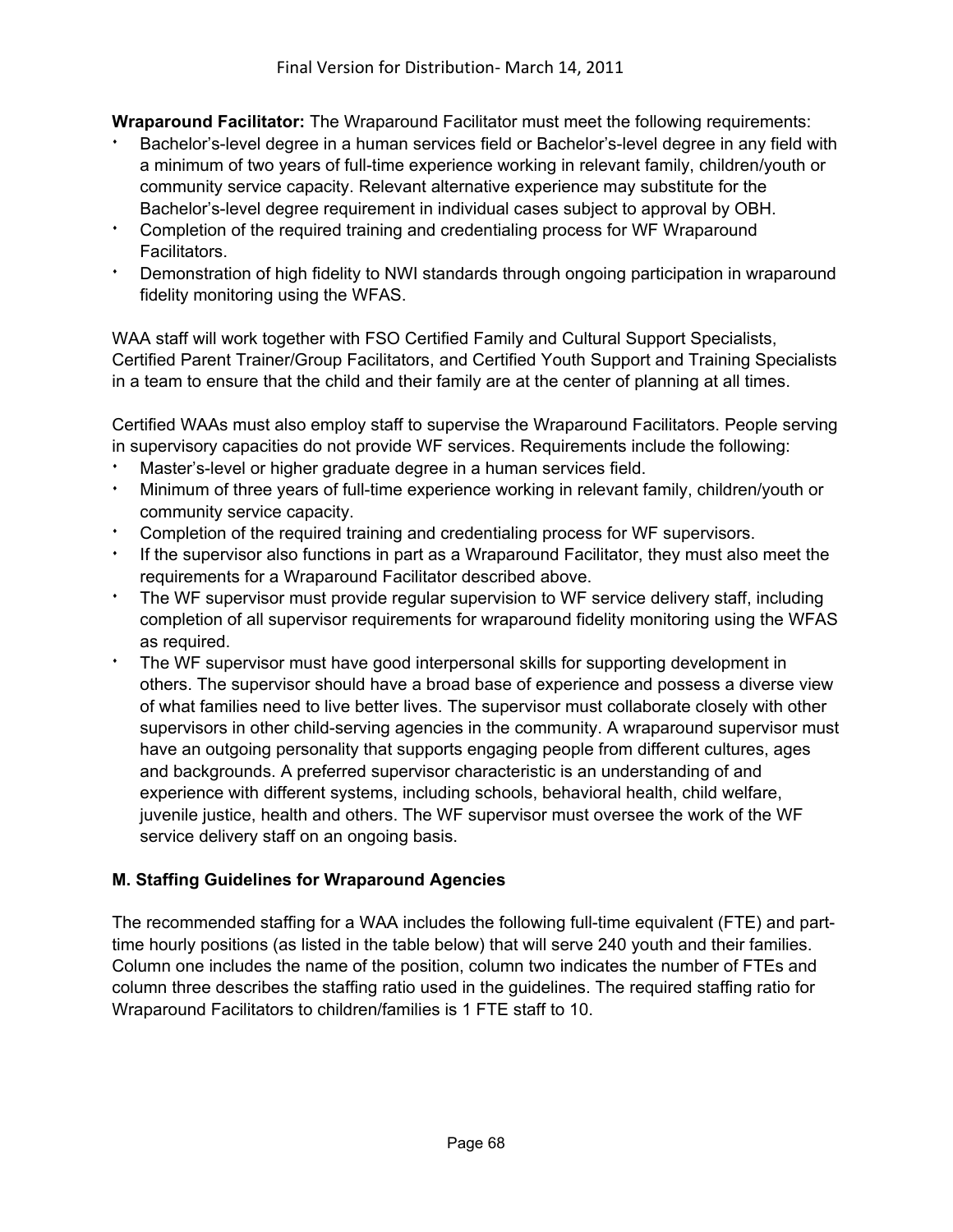| <b>Position</b>                            | <b>FTE</b>    | <b>Staffing ratio</b>           |
|--------------------------------------------|---------------|---------------------------------|
| Executive Director (or Program Director if | 1 FTE         | One per agency                  |
| part of an existing organization)          |               |                                 |
| <b>Business Manager / Information</b>      | 1 FTE         | One per agency – May be part    |
| <b>Technology Manager</b>                  |               | time if WAA is part of a larger |
|                                            |               | organization                    |
| <b>Administrative Assistant</b>            | 5 FTE         | Based on 20 staff FTE (full     |
|                                            |               | time and hourly)                |
| <b>Quality Improvement/Data Director</b>   | 1 FTE         | One per agency                  |
| <b>Community Resource Specialist</b>       | 1 FTE         | One per agency                  |
| Licensed Clinical Director / Team          | 1 FTE         | One per agency                  |
| Supervisor                                 |               |                                 |
| <b>Wraparound Facilitators Team</b>        | 2 FTE         | 1 per 80 families (the Clinical |
| Supervisors                                |               | Director also supervisors a     |
|                                            |               | team)                           |
| <b>Wraparound Facilitators</b>             | <b>24 FTE</b> | 1 per 10 youth                  |
| Total                                      | <b>36 FTE</b> |                                 |

#### **N. IT and Other Administrative Requirements**

As noted above, the SMO will define data system and other system administrative standards with which the WAA must be able to comply and coordinate. The WAA must attest to its willingness to comply with these data and system requirements, ensuring compliance with HIPAA and FERPA standards. The WAA will be given a reasonable timeframe and appropriate supports by the state to facilitate such compliance.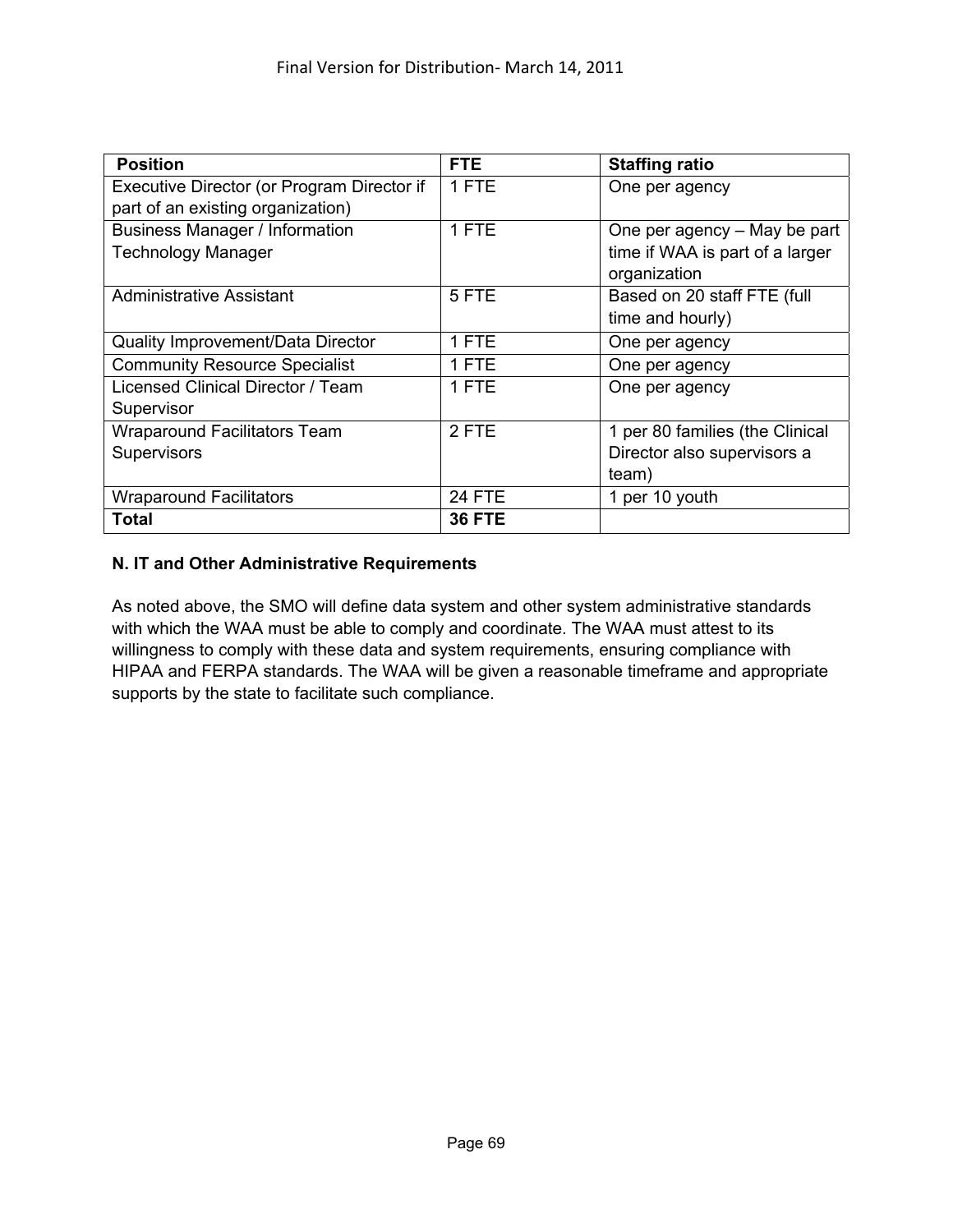# **Section 5: Specific Requirements for the Family Support Organization (FSO)**

This section describes general requirements that apply to the FSO. The organization (or group developing an organization) that seeks to fill this role must understand and agree to comply fully with the requirements of this section. There are not specific questions in this section for response. Instead, the proposed leadership for the FSO must complete the attestation statements provided with this RFA attesting to their understanding of and willingness to comply with these requirements, as described below.

By featuring family members as full partners working within the system of care, the Louisiana CSoC hopes to stimulate behavioral change across the system and support development of family-friendly policies and procedures within the provider agencies and among community partners. Emphasizing FSOs as system partners will support full family involvement in systems of care becoming the rule, rather than the exception. In Louisiana's CSoC, family involvement, support and development at the local level will be structured through the FSO to support family involvement and engage the diversity of families affected by systems of care. Through the local FSO, family members will participate in the wraparound planning process and provide support and training to families being served by the CSoC.

## **A. Compliance with State and Federal Requirements**

FSOs will be financed using a concurrent Medicaid managed care 1915(b) and home and community based 1915(c) waiver authority. FSOs will be subject to DHH and CMS regulatory requirements and will provide services that are Medicaid reimbursable. For FSOs, this entails a professional working knowledge of the Medicaid rules and regulations and expertise in Medicaid billing and coding. Key requirements from the waiver include the following.

**Youth Support and Training Requirements.** Youth Support and Training is provided by Certified Youth Support and Training Specialists working for FSOs.

Youth Support and Training services are child/youth centered services with a rehabilitation and recovery focus designed to promote skills for coping with and managing psychiatric symptoms while facilitating the utilization of natural resources and the enhancement of community living skills. Activities included must be intended to achieve the identified goals or objectives as set forth in the child/youth's Individualized Plan of Care (POC). The structured, scheduled activities provided by this service emphasize the opportunity for children/youth to support each other in the restoration and expansion of the skills and strategies necessary to move forward in recovery. Youth Support and Training is a face-to-face intervention with the child/youth present. Services must be provided individually; they cannot be provided in a group setting. The majority of Youth Support and Training contacts must occur in community locations where the person lives, works, attends school and/or socializes. This service may include the following components: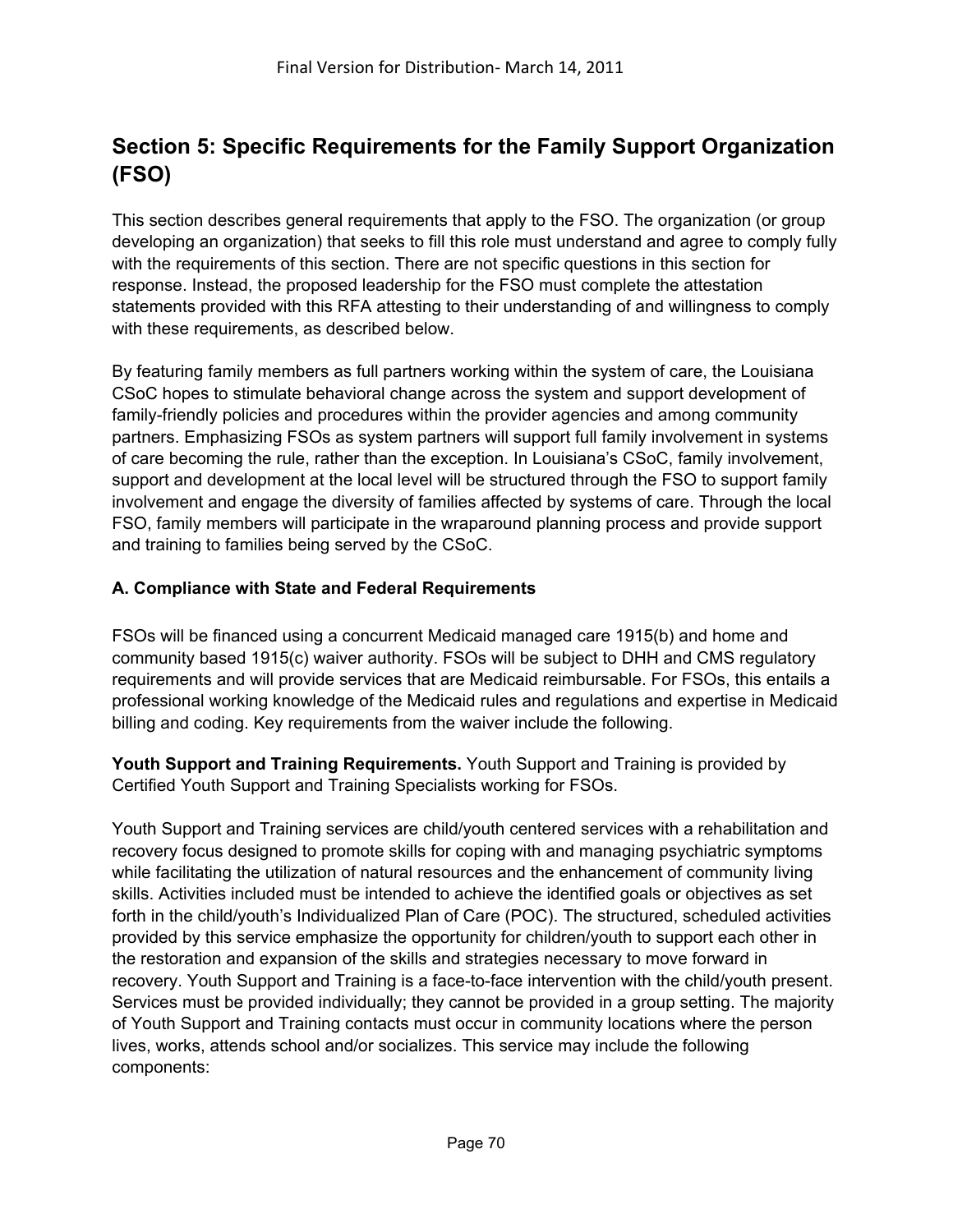- Helping the child/youth to develop a network for information and support from others who have been through similar experiences.
- Assisting the child/youth with regaining the ability to make independent choices and take a proactive role in treatment, including discussing questions or concerns about medications, diagnoses or treatment with their clinician.
- Assisting the child/youth with identifying and effectively responding to or avoiding identified precursors or triggers that result in functional impairments.
- Assisting the child/youth with the ability to address the behaviors and reduce reliance on youth support over time, including: reducing rebelliousness, addressing early initiation of antisocial behavior (for example, early initiation of drug use), decreasing attitudes favorable toward drug use, decreasing perceived risks of drug use, reducing antisocial behaviors toward peers, reducing contact with friends who use drugs, gang involvement, and intentions to use drugs.

Limitations to the delivery of Youth Support and Training are as follows:

- Local Education Agencies may not provide this service. Only FSOs may provide this service.
- Limit of 750 hours of Youth Support and Training per calendar year. This limit can be exceeded when medically necessary through prior authorization.
- <sup>i</sup> Services provided to children and youth must include communication and coordination with the family and/or legal guardian. Coordination with other child serving systems should occur as needed to achieve the treatment goals. All coordination must be documented in the child/youth's medical record.
- The Youth Support and Training provider must be supervised by a person meeting the qualifications for a Certified Youth Support and Training Specialist Supervisor.

**Parent Support and Training Requirements.** These services are provided by Family Cultural Support Specialists and Parent Trainer/Group Facilitators working for FSOs.

Parent Support and Training is designed to benefit the Medicaid eligible child/youth experiencing a serious emotional disturbance who, without CSoC waiver services, would require state psychiatric hospitalization or nursing facility institutionalization. This service provides the training and support necessary to support and to ensure engagement and active participation of the family in the treatment planning process and with the ongoing implementation and reinforcement of skills learned throughout the treatment process. The specialist may attend meetings with the family and assist in helping family to effectively contribute to planning and accessing services, including assistance with removing barriers. The specialist assists in describing the program model and providing information as needed to assist the family. Support and training is provided to family members to increase their ability to provide a safe and supportive environment in the home and community for the child/youth (for example, parenting children with various behavior challenges). This involves assisting the family in the acquisition of knowledge and skills necessary to understand and address the specific needs of the child in relation to their behavioral health needs and treatment; development and enhancement of the family's specific problem-solving skills, coping mechanisms, and strategies for the child/youth's symptom/behavior management; assisting the family in understanding various requirements of the CSoC process, such as the crisis plan and plan of care process; training on understanding the child's diagnoses; understanding service options offered by service providers; and assisting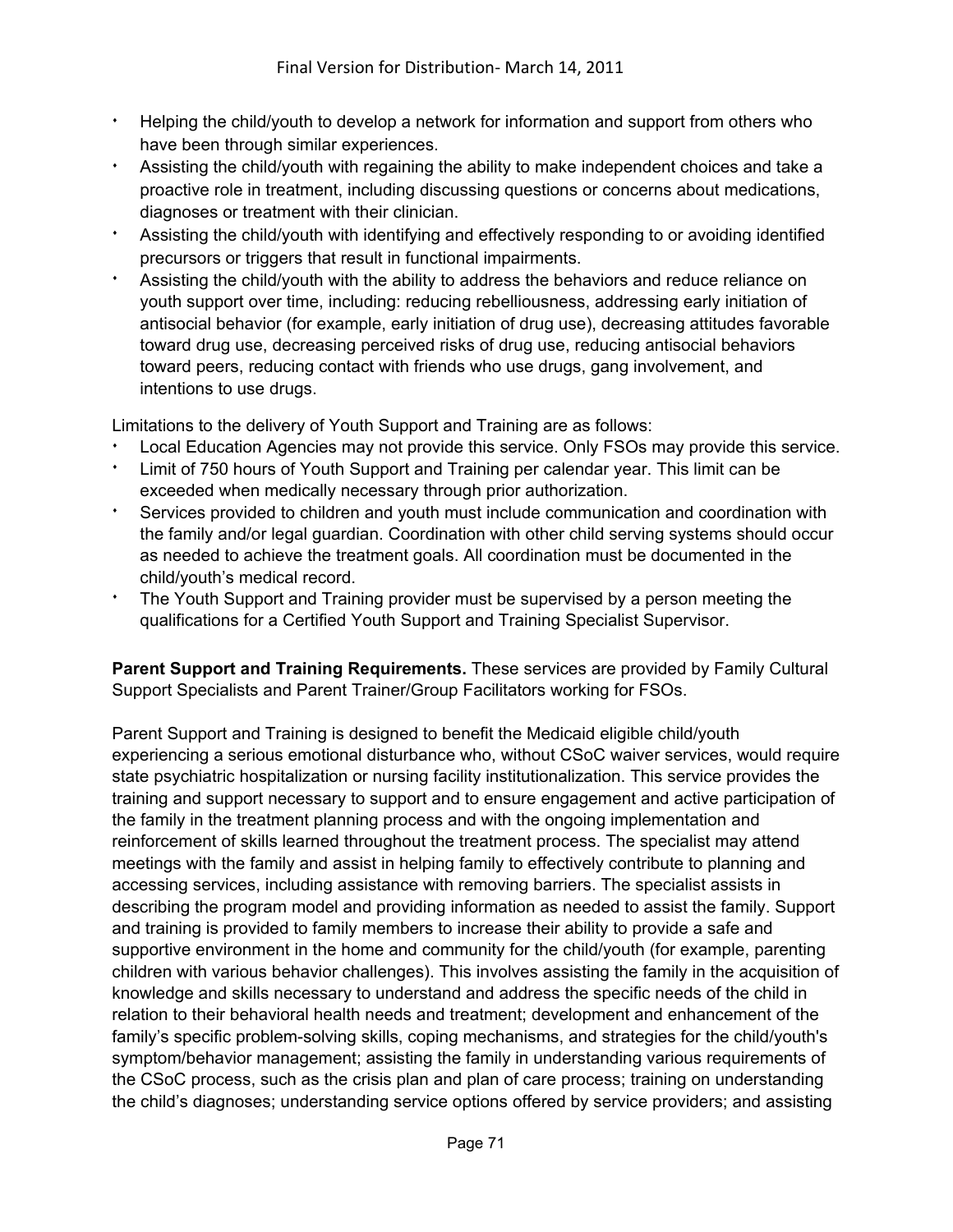with understanding policies, procedures and regulations that impact the child with behavioral health concerns while living in the community (for example, training on system navigation and Medicaid interaction with other child serving systems). The specialist may also conduct followup with the families regarding services provided and continuing needs. For the purposes of this service, "family" is defined as the primary care giving unit and is inclusive of the wide diversity of primary care giving units in our culture. Family is a biological, adoptive or self-created unit of people residing together consisting of adult(s) and/or child(ren), with adult(s) performing duties of parenthood for the child(ren). Persons within this unit share bonds, culture, practices and a significant relationship. Biological parents, siblings and others with significant attachment to the individual living outside the home are included in the definition of family. For the purposes of the family support and training service, "family" is defined as the persons who live with or provide care to a person served on the waiver, and may include a parent, spouse, sibling, children, relatives, grandparents, guardians, foster parents or others with significant attachment to the individual. Services may be provided individually or in a group setting.

Limitations to the delivery of Parent Support and Training are as follows:

- Services provided to children and youth must include communication and coordination with the family and/or legal guardian. Coordination with other child serving systems should occur as needed to achieve the treatment goals. All coordination must be documented in the youth's medical record.
- Parent Support and Training will not duplicate any other Medicaid State Plan Service or other services otherwise available to the recipient at no cost.
- <sup>i</sup> Services may be provided concurrent with development of the treatment plan to ensure parent support and training and must be intended to address the needs identified in the assessment and to achieve the goals or objectives identified in the child's POC.
- <sup>\*</sup> The Family Cultural Support Specialist/Parent Trainer/Group Facilitator provider must be supervised by a person meeting the qualifications for a Family Support Supervisor.
- <sup>i</sup> The individuals performing the functions of the Family Cultural Support Specialist/Parent Trainer/Group Facilitator may be full-time or part-time (for example, a Family Cultural Support Specialist may be a part-time employee separate and distinct from a part-time Parent Trainer and/or Group Facilitator).

## **B. FSO Provider Agency Certification Requirements**

In order to provide family support, each FSO must be credentialed as a family support provider by the SMO. Central to that credentialing will be certification of Certified Family and Cultural Support Specialists, Certified Parent Trainer/Group Facilitators, and Certified Youth Support and Training Specialists employed by the FSO by OBH, as described above in Section 3. Once a region is selected for CSoC implementation, the State will provide training and establish a timeline and process through which OBH will certify the FSO. After this, the SMO will credential any FSOs as compliant with required criteria in advance of FSO operations (including required criminal background checks, as appropriate).

The OBH certification process centers on documentation that individual FSO staff members have completed required training, as described in Section 3 above. OBH will provide evidence of this certification to the SMO. Once credentialed by the SMO, the use of Medicaid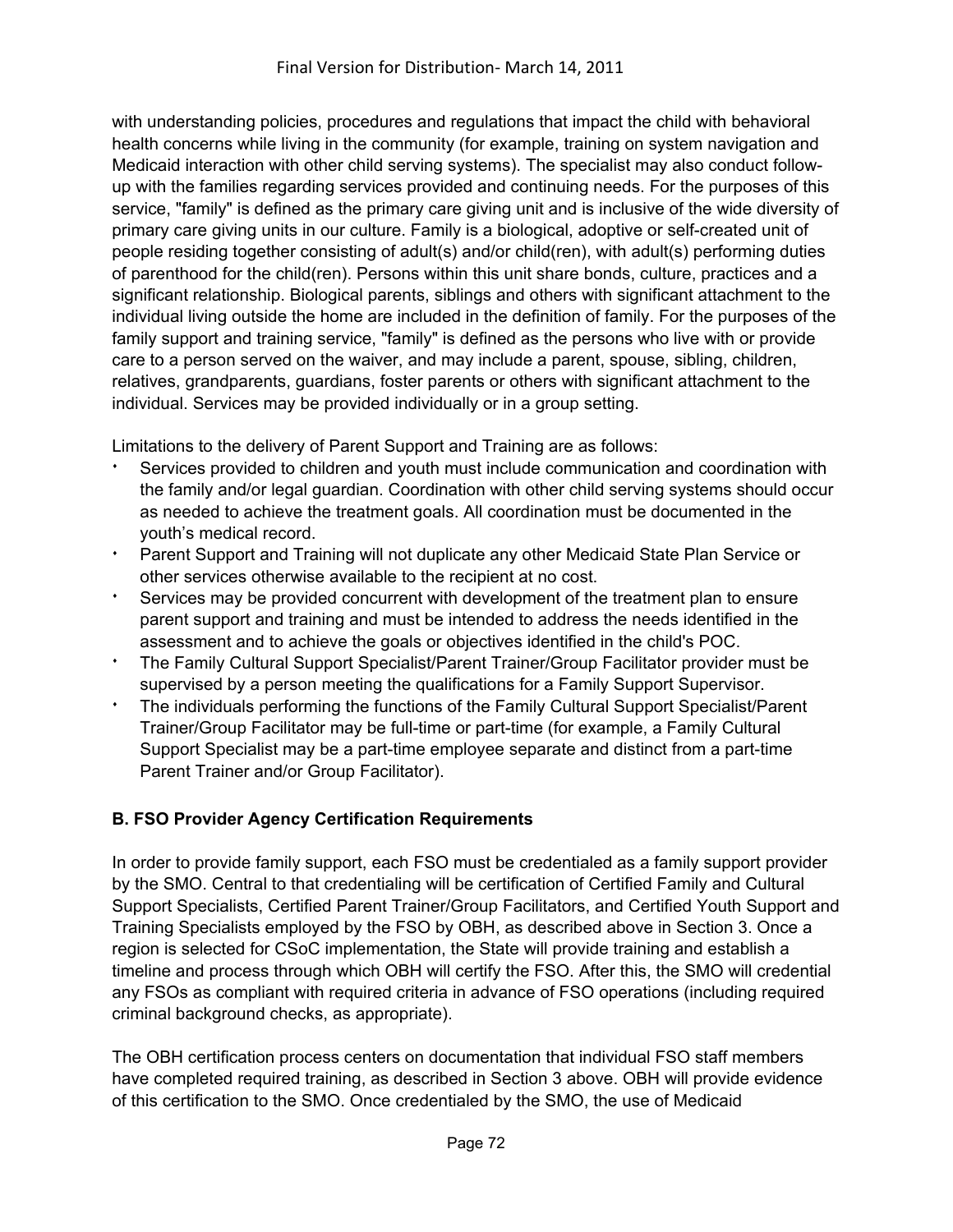reimbursement to support FSO delivery under the waiver will be allowed, subject to the limitations defined in this document.

#### **C. Requirements for FSO Staff and Supervisors**

The Certificate Program is 12-24 month process and must be satisfactorily completed within 24 months of hire date. Over the course of the certification process applicants will need to meet certain requirements in order to receive certification. These requirements are still in the process of being developed and will involve substantial commitments of time on the part of Certified Family and Cultural Support Specialists, Certified Parent Trainer/Group Facilitators, Certified Youth Support and Training Specialists, and their supervisors engaging in a process facilitated by external trainers and coaches with demonstrated expertise in Wraparound and family support, who will be selected and contracted by the State. Staff will also be required to complete standardized measures to demonstrate fidelity to the Wraparound model. The certification process will be developed by OBH and will consist of a comprehensive certification program paid for by the State. The program will involve both didactic and coaching components, as well as documentation reviews of POCs and observation of activities such as family visits, home visits, and CFT meetings.

#### **D. Goals and Process Design**

FSOs will provide an array of supports centering on Parent Support and Training to support and to ensure engagement and active participation of the family in the care planning process and with the ongoing implementation and reinforcement of skills learned throughout the treatment process. For the purposes of FSO services overall, "family" was defined above as the primary care giving unit, inclusive of the wide diversity of primary care giving units in our culture. For the purposes of the family support and training service, "family" was defined as the persons who live with or provide care to a person served on the waiver.

Examples of how this service will be delivered by Certified Family and Cultural Support Specialists, Certified Parent Trainer/Group Facilitators, and Certified Youth Support and Training Specialists include:

- These staff may attend meetings with the family and assist in helping the family to effectively contribute to planning and accessing services, including assistance with removing barriers.
- These staff may assist in describing the program model and providing information as needed to assist the family.
- Support and training is provided to family members to increase their ability to provide a safe and supportive environment in the home and community for the child/youth (for example, parenting children with various behavior challenges). This involves assisting the family in the acquisition of knowledge and skills necessary to understand and address the specific needs of the child in relation to their mental illness and treatment; development and enhancement of the family's specific problem-solving skills, coping mechanisms, and strategies for the child/youth's symptom/behavior management; assisting the family in understanding various requirements of the waiver process, such as the crisis plan and plan of care process; training on understanding the child's diagnoses; understanding service options offered by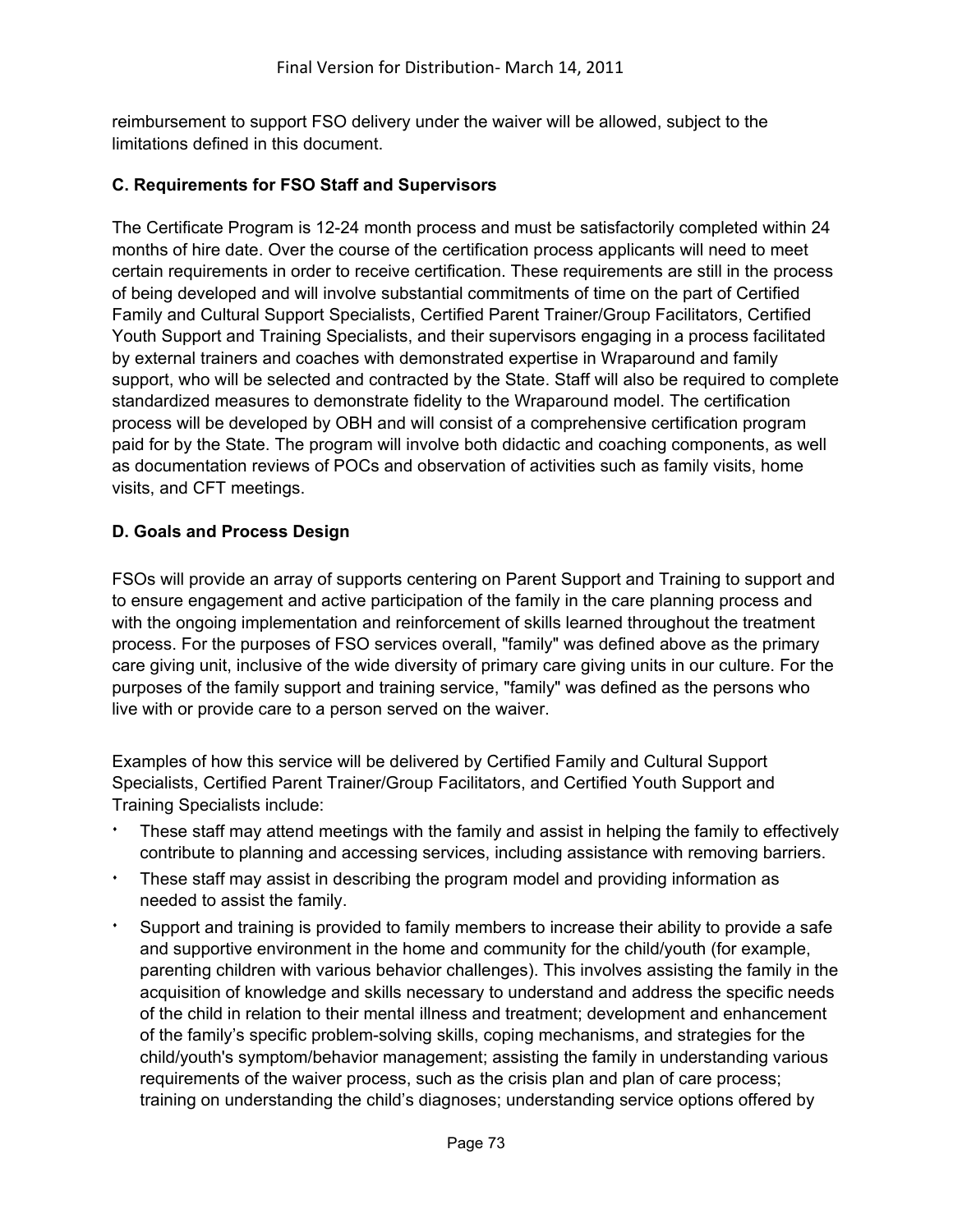service providers; and assisting with understanding policies, procedures and regulations that impact the child with mental illness/addictive disorder concerns while living in the community (for example, training on system navigation and Medicaid interaction with other child serving systems).

These staff may also conduct follow-up with the families regarding services provided and continuing needs.

## **E. FSO Staff Activities**

Parent Support and Training is designed to benefit the CSoC eligible child/youth experiencing a serious emotional disturbance who, without waiver services, would require state psychiatric hospitalization or nursing facility institutionalization. This service provides the training and support necessary to support and to ensure engagement and active participation of the family in the care planning process and with the ongoing implementation and reinforcement of skills learned throughout the treatment process. The specialist may attend meetings with the family and assist in helping family to effectively contribute to planning and accessing services, including assistance with removing barriers. As noted in the previous subsection, the specialist assists in describing the program model and providing information as needed to assist the family. Support and training is provided to family members to increase their ability to provide a safe and supportive environment in the home and community for the child/youth (for example, parenting children with various behavior challenges). This involves assisting the family in the acquisition of knowledge and skills necessary to understand and address the specific needs of the child in relation to their mental illness and treatment; development and enhancement of the family's specific problem-solving skills, coping mechanisms, and strategies for the child/youth's symptom/behavior management; assisting the family in understanding various requirements of the CSoC process, such as the crisis plan and plan of care process; training on understanding the child's diagnoses; understanding service options offered by service providers; and assisting with understanding policies, procedures and regulations that impact the child with mental illness/addictive disorder concerns while living in the community. The specialist may also conduct follow-up with the families regarding services provided and continuing needs. For the purposes of FSO services overall, "family" was defined above as the primary care giving unit, inclusive of the wide diversity of primary care giving units in our culture. For the purposes of the family support and training service, "family" was defined as the persons who live with or provide care to a person served on the waiver. Services may be provided individually or in a group setting.

- 1. Services provided to children and youth must include communication and **coordination** with the family and/or legal guardian. Coordination with other child serving systems should occur as needed to achieve the treatment goals. All coordination must be documented in the youth's medical record.
- 2. Parent Support and Training will not duplicate any other Medicaid State Plan Service or other services otherwise available to the recipient at no cost. The FSO may not provide identical training to individuals in the community free of charge or as unfunded charity care. It can charge the training to a block grant or other funding source such as DCFS or OBH though.
- 3. Services may be provided concurrent with development of the treatment plan to ensure parent support and training and must be intended to address the needs identified in the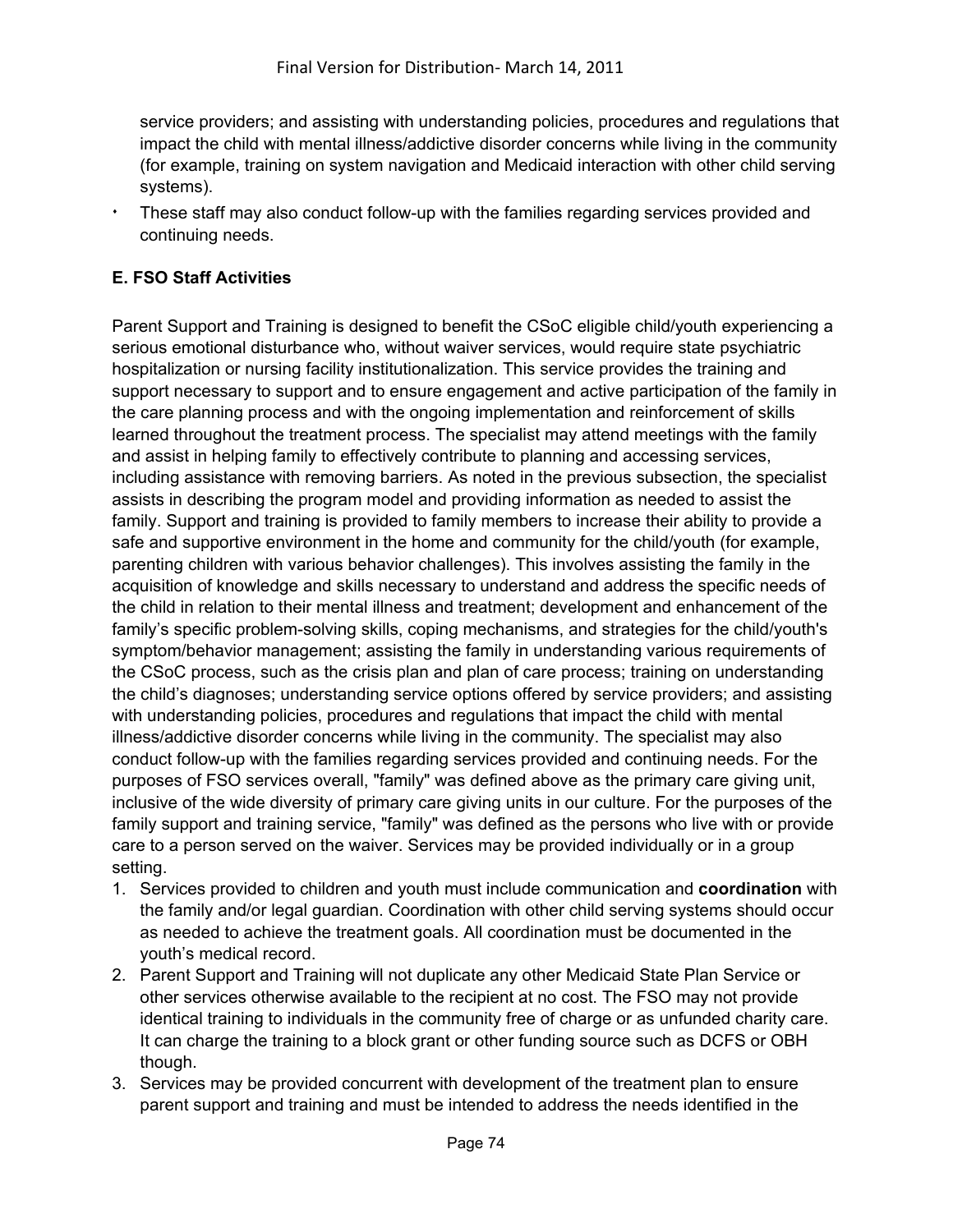assessment and to achieve the goals or objectives identified in the child's Individualized POC.

4. Certified Family and Cultural Support Specialists, Certified Parent Trainer/Group Facilitators, and Certified Youth Support and Training Specialists must be supervised by a person meeting the qualifications for a FSO Supervisor.

Additionally, FSOs and their staff provide the training and support necessary to ensure engagement and active participation of the family in the care planning process and with the ongoing implementation and reinforcement of skills learned throughout the treatment process. As noted above, training is provided to family members to increase their ability to provide a safe and supportive environment in the home and community for the child. This involves assisting the family in the acquisition of knowledge and skills necessary to understand and address the specific needs of the child in relation to their mental illness and treatment; development and enhancement of the family's specific problem-solving skills, coping mechanisms, and strategies for the child's symptom/behavior management; assisting the family in understanding various requirements of the CSoC process, such as the crisis plan and plan of care process; understanding service options offered by service providers; and assisting with understanding policies, procedures and regulations that impact the child with mental illness while living in the community. For the purposes of FSO services overall, "family" was defined above as the primary care giving unit, inclusive of the wide diversity of primary care giving units in our culture. For the purposes of the family support and training service, "family" was defined as the persons who live with or provide care to a person served on the waiver.

### **F. Reimbursement**

Each FSO provider will receive reimbursement from the SMO based on the units of family / youth support and education delivered to children enrolled with the WAA and their families (using the definition of family noted above). Reimbursement will be available only for children registered on the WAA's caseload list (as maintained by the SMO) and their families for the period of time during which the child is on the caseload list.

The following rate schedule identifies the per unit estimated rates. These rates are provided for planning purposes and should not be interpreted as the final payment rates each agency should expect to receive from the SMO. They are provided to assist with financial planning.

| <b>Types of FSO Service Units to be Provided</b> | <b>Unit Rate</b>       |
|--------------------------------------------------|------------------------|
| Youth Support and Training - Individual          | \$10.00 per 15 minutes |
| Parent Support and Training - Individual         | \$10.00 per 15 minutes |
| Parent Support and Training - Group              | \$2.50 per 15 minutes  |

It is expected that FSO staffing and caseloads will build over the first 12 months up to full capacity. The State will provide supplemental funds to support start up while caseloads ramp up. The specific schedule and rate will be determined between the FSO and the SMO, but for planning purposes applicants should assume an even build up by month going from zero cases in month one to a full caseload by month 12.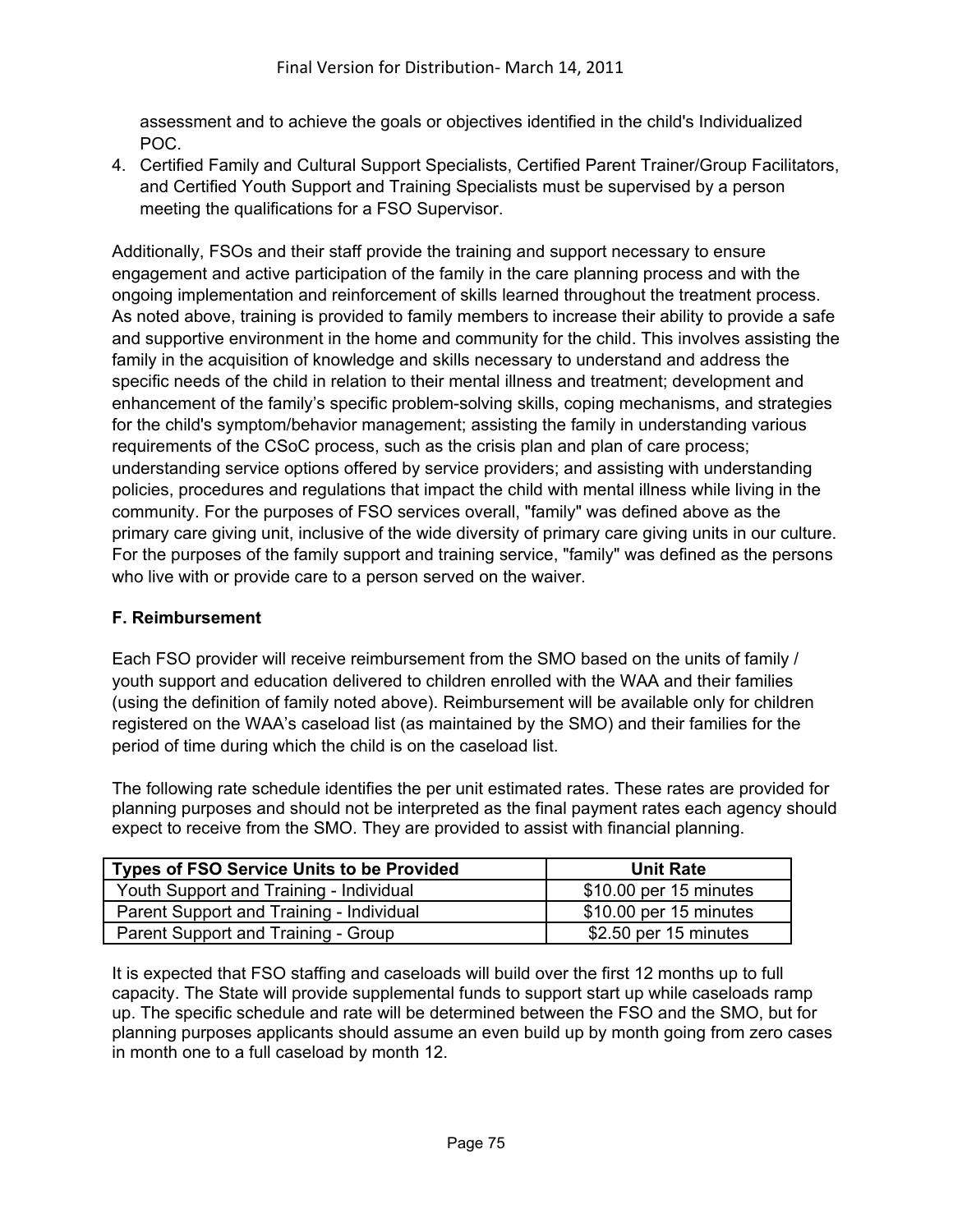For planning purposes, the following service delivery assumptions went into the development of the rates. When at full capacity (and fully staffed per the requirements in Section 5.H below):

- Each FSO will serve a caseload of 240 children and their families,
- 15% of the children and youth will access Youth Support and Training Individual for an average of 2.0 hours per week,
- 100% of the families of enrolled youth will access Parent Support and Training Individual for an average of 1.5 hours per week, and
- <sup>i</sup> 100% of the families of enrolled youth will access Parent Support and Training Group for an average of 2.0 hours per week.

# **G. Staffing Requirements/Qualifications**

In order to maintain FSO certification and to ensure compliance with DHH and CMS standards, FSO staff must meet the following educational and experience requirements.

- Executive Director/Program Director: New agencies must hire an executive director that meets the following qualifications (existing organizations must hire a program director that meets the following qualifications):
	- $\circ$  High School Diploma or equivalent is required. Associate's degree is preferred.
	- o Certification of Family Support Training according to a curriculum approved by OBH prior to providing the service.
	- o Experience in public speaking, workshop presentations, and assisting others on the telephone or has a willingness to learn immediately.
	- o Experience in a management or supervisory position.
	- o Demonstrated success in resolving children's issues within the system.
	- $\circ$  Commitment to be active in on-going training, organizational development and capacity building of the CSoC.
	- $\circ$  Family member of a child/youth with significant behavioral health challenges or cooccurring disorders served by multiple public child-serving systems for at least one year.
	- $\circ$  Has no familial, financial or supervisory relationship with elected or appointed state government officials or staff overseeing activities that are part of the system of care.
- Business Manager/IT
	- o Bachelor's-level degree in business administration, accounting, finance, IT, or related field with two years professional experience.
	- o Experience with medical billing and coding
- Community Resource Specialist: Serves as an information officer for the organization. Publishes the website, newsletter, and informational guide on community services available.
	- o High school diploma or equivalent is required.
- **Certified Youth Support and Training Specialist Supervisor** 
	- o Bachelor's-level degree in a human services field or Bachelor's-level degree in any field with a minimum of two years of full-time experience working in relevant family, children/youth or community service capacity. Relevant alternative experience may substitute for the Bachelor's-level degree requirement in individual cases subject to approval by OBH.
- Certified Youth Support and Training Specialist: Provides youth support and training services that are child/youth centered services with a rehabilitation and recovery focus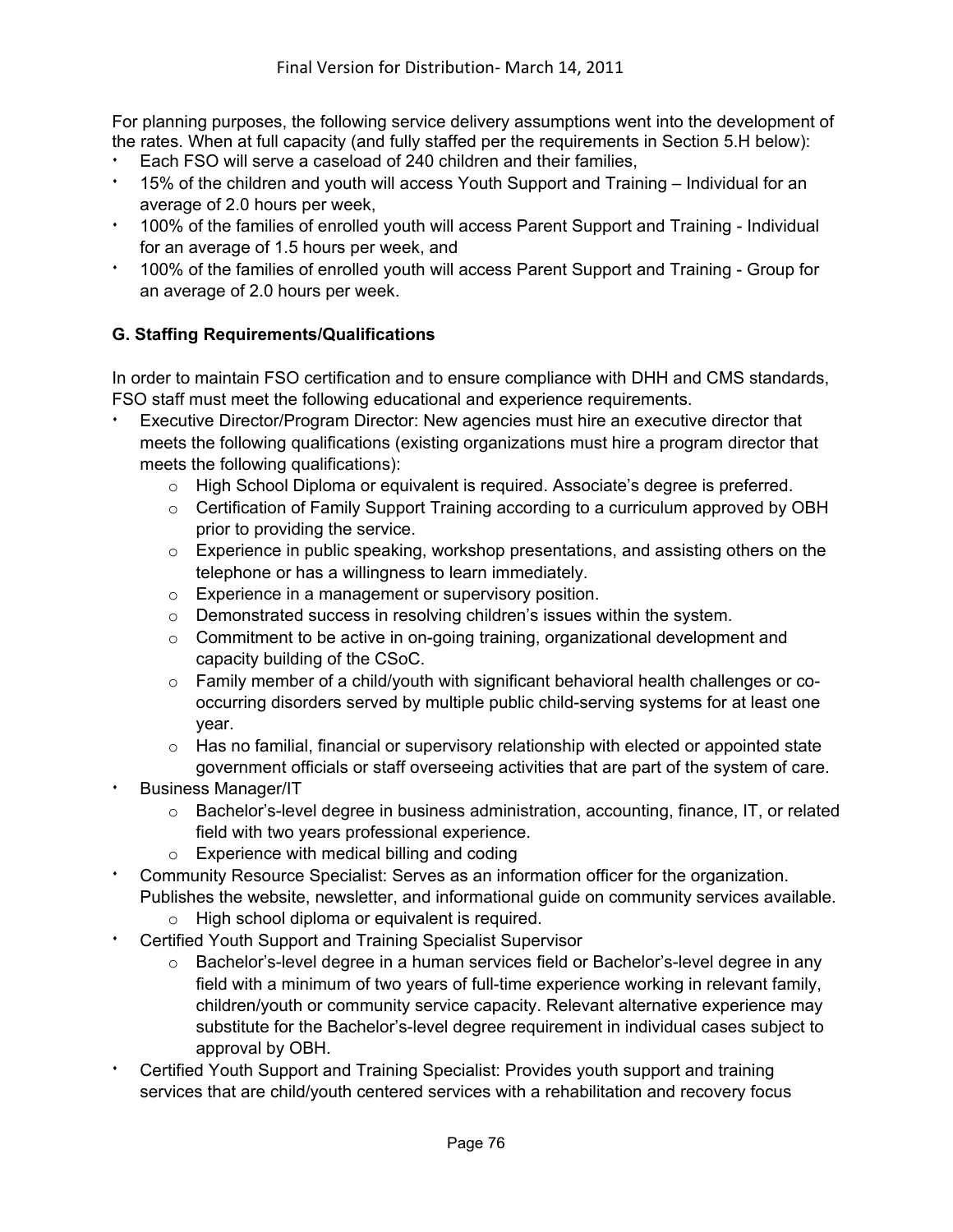designed to promote skills for coping with and managing psychiatric symptoms while facilitating the utilization of natural resources and the enhancement of community living skills.

- o Must be at least 18 years of age.
- o High School Diploma or equivalent or currently seeking diploma.
- o Must pass criminal, abuse/neglect registry and professional background checks.
- o Must complete a standardized basic training program approved by OBH.
- o Self-identify as a present or former child recipient of behavioral health services. <sup>i</sup> Certified Parent Trainer/Group Facilitator: Provides parent training and support. Support and training is provided to family members to increase their ability to provide a safe and supportive environment in the home and community for the child/youth.
	- o High School diploma or equivalent.
	- $\circ$  Must be 21 years of age and have a minimum of 2 years experience living or working with a child with serious emotional disturbance or be equivalently qualified by education in the human services field or a combination of life/work experience and education with one year of education substituting for one year of experience (preference is given to parents or caregivers of children with significant emotional / behavioral health challenges).
	- o Certification of Family Support Training according to a curriculum approved by OBH prior to providing the service.
	- o Pass criminal history background check, DCFS child abuse check, adult abuse registry and motor vehicle screen.
	- $\circ$  A licensed mental health practitioner shall be available at all times to provide back up, support, and/or consultation.
- Certified Family and Cultural Support Specialist: Provides the support necessary to ensure engagement and active participation of the family in the care planning process and with the ongoing implementation and reinforcement of skills learned. The specialist serves as a member of the Child and Family Team (CFT). The specialist assists in describing the program model and providing information as needed to assist the family.
	- o High School diploma or equivalent.
	- o Must be 21 years of age and have a minimum of 2 years experience living or working with a child with serious emotional disturbance or be equivalently qualified by education in the human services field or a combination of life/work experience and education with one year of education substituting for one year of experience (preference is given to parents or caregivers of children with significant emotional / behavioral health challenges).
	- $\circ$  Certification of Family Support Training according to a curriculum approved by OBH prior to providing the service.
	- $\circ$  Pass criminal history background check, DCFS child abuse check, adult abuse registry and motor vehicle screen. A licensed mental health practitioner shall be available at all times to provide back up, support, and/or consultation.